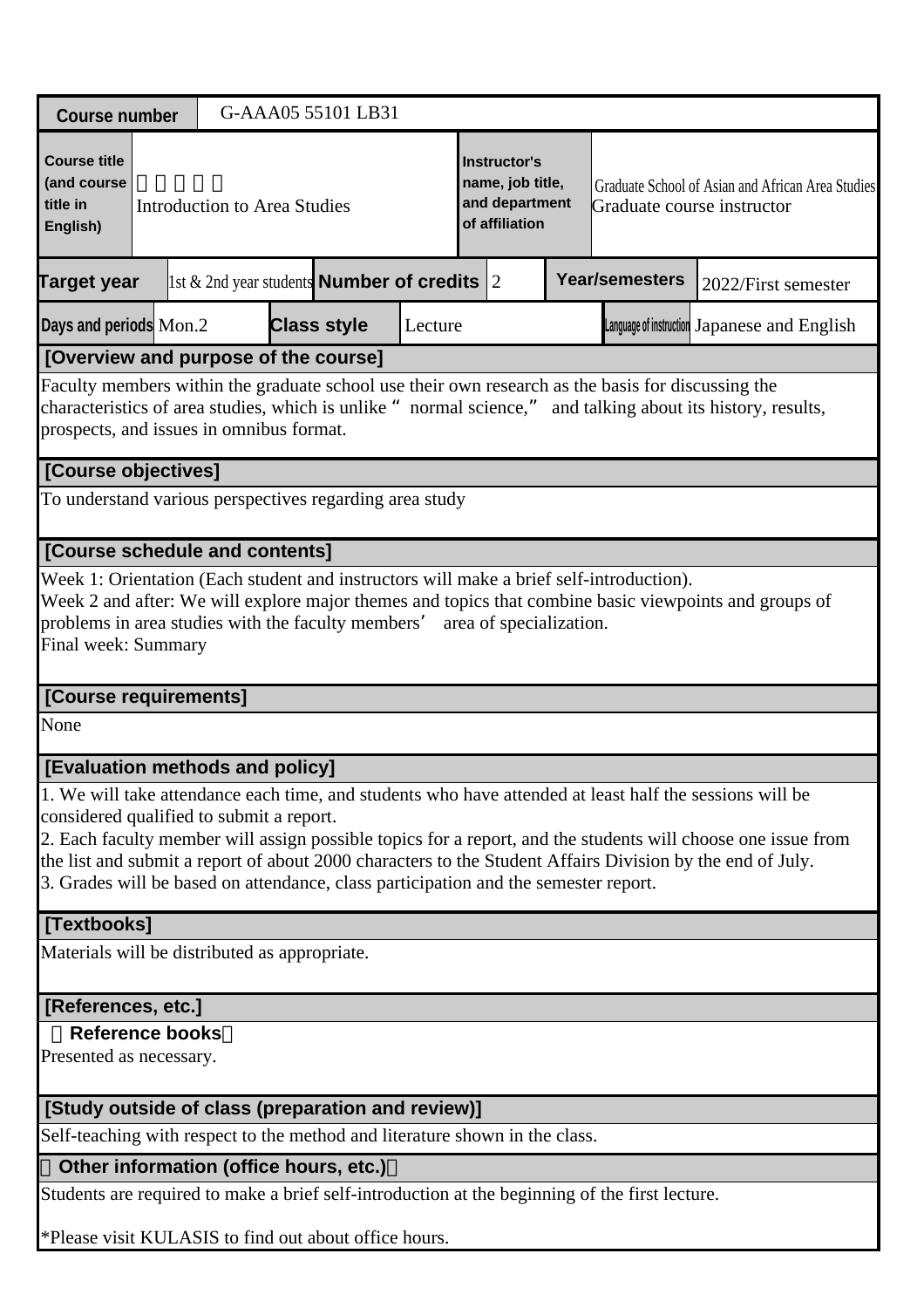| <b>Course number</b>                                                                                                            |  |  | G-AAA05 55102 PB31 |                                                            |                                                                             |                                                                                              |                                                                                                                                                                                                                                                                                                                                            |
|---------------------------------------------------------------------------------------------------------------------------------|--|--|--------------------|------------------------------------------------------------|-----------------------------------------------------------------------------|----------------------------------------------------------------------------------------------|--------------------------------------------------------------------------------------------------------------------------------------------------------------------------------------------------------------------------------------------------------------------------------------------------------------------------------------------|
| <b>Course title</b><br>(and course<br>title in<br>English)                                                                      |  |  |                    | Seminar on Asian and African Area Studies                  | <b>Instructor's</b><br>name, job title,<br>and department<br>of affiliation | Graduate course instructor                                                                   | Graduate School of Asian and African Area Studies                                                                                                                                                                                                                                                                                          |
| <b>Target year</b>                                                                                                              |  |  |                    | $\vert$ 1st & 2nd year students <b>Number of credits</b> 3 |                                                                             | <b>Year/semesters</b>                                                                        | 2022/First semester                                                                                                                                                                                                                                                                                                                        |
| Days and periods Mon.3                                                                                                          |  |  | <b>Class style</b> |                                                            |                                                                             |                                                                                              | Lecture and practical training Language of instruction Japanese and English                                                                                                                                                                                                                                                                |
| [Overview and purpose of the course]                                                                                            |  |  |                    |                                                            |                                                                             |                                                                                              |                                                                                                                                                                                                                                                                                                                                            |
|                                                                                                                                 |  |  |                    |                                                            |                                                                             |                                                                                              | The aim of this course is to employ a seminar format to learn how to use various kinds of research methods,<br>behaviors, technologies, languages, written materials, and geographical knowledge needed for area studies.                                                                                                                  |
| [Course objectives]                                                                                                             |  |  |                    |                                                            |                                                                             |                                                                                              |                                                                                                                                                                                                                                                                                                                                            |
| To understand various research methods regarding area study                                                                     |  |  |                    |                                                            |                                                                             |                                                                                              |                                                                                                                                                                                                                                                                                                                                            |
| [Course schedule and contents]                                                                                                  |  |  |                    |                                                            |                                                                             |                                                                                              |                                                                                                                                                                                                                                                                                                                                            |
| [Course requirements]                                                                                                           |  |  |                    |                                                            |                                                                             | Kyoto, What to research in the field: practice in the KJ method of brainstorming, and so on. | themes will include such things as Computer literacy and networks, An introduction to the library facilities,<br>Workshop on the observation of Asian and African useful plants, Introduction to GIS, Practical training at<br>No particular prior knowledge is required. Since this is a basic interdisciplinary seminar in area studies, |
| includes areas of study that they have never encountered before.                                                                |  |  |                    |                                                            |                                                                             |                                                                                              | students with backgrounds in both the humanities and sciences will undergo experiential learning that                                                                                                                                                                                                                                      |
| [Evaluation methods and policy]                                                                                                 |  |  |                    |                                                            |                                                                             |                                                                                              |                                                                                                                                                                                                                                                                                                                                            |
| considered qualified to submit a report.<br>3. Grades will be based on attendance, class participation and the semester report. |  |  |                    |                                                            |                                                                             |                                                                                              | 1. We will take attendance each time, and students who have attended at least half the sessions will be<br>2. Each faculty member will assign possible topics for a report, and the students will choose one issue from<br>the list and submit a report of about 2000 characters to the Student Affairs Division by the end of July.       |
| [Textbooks]                                                                                                                     |  |  |                    |                                                            |                                                                             |                                                                                              |                                                                                                                                                                                                                                                                                                                                            |
| Materials will be distributed as appropriate.                                                                                   |  |  |                    |                                                            |                                                                             |                                                                                              |                                                                                                                                                                                                                                                                                                                                            |
| [References, etc.]                                                                                                              |  |  |                    |                                                            |                                                                             |                                                                                              |                                                                                                                                                                                                                                                                                                                                            |
| <b>Reference books</b><br>Presented as necessary.                                                                               |  |  |                    |                                                            |                                                                             |                                                                                              |                                                                                                                                                                                                                                                                                                                                            |
| [Study outside of class (preparation and review)]                                                                               |  |  |                    |                                                            |                                                                             |                                                                                              |                                                                                                                                                                                                                                                                                                                                            |
| Self-teaching with respect to the method and literature shown in the class.                                                     |  |  |                    |                                                            |                                                                             |                                                                                              |                                                                                                                                                                                                                                                                                                                                            |
| Other information (office hours, etc.)                                                                                          |  |  |                    |                                                            |                                                                             |                                                                                              |                                                                                                                                                                                                                                                                                                                                            |
| *Please visit KULASIS to find out about office hours.                                                                           |  |  |                    |                                                            |                                                                             |                                                                                              |                                                                                                                                                                                                                                                                                                                                            |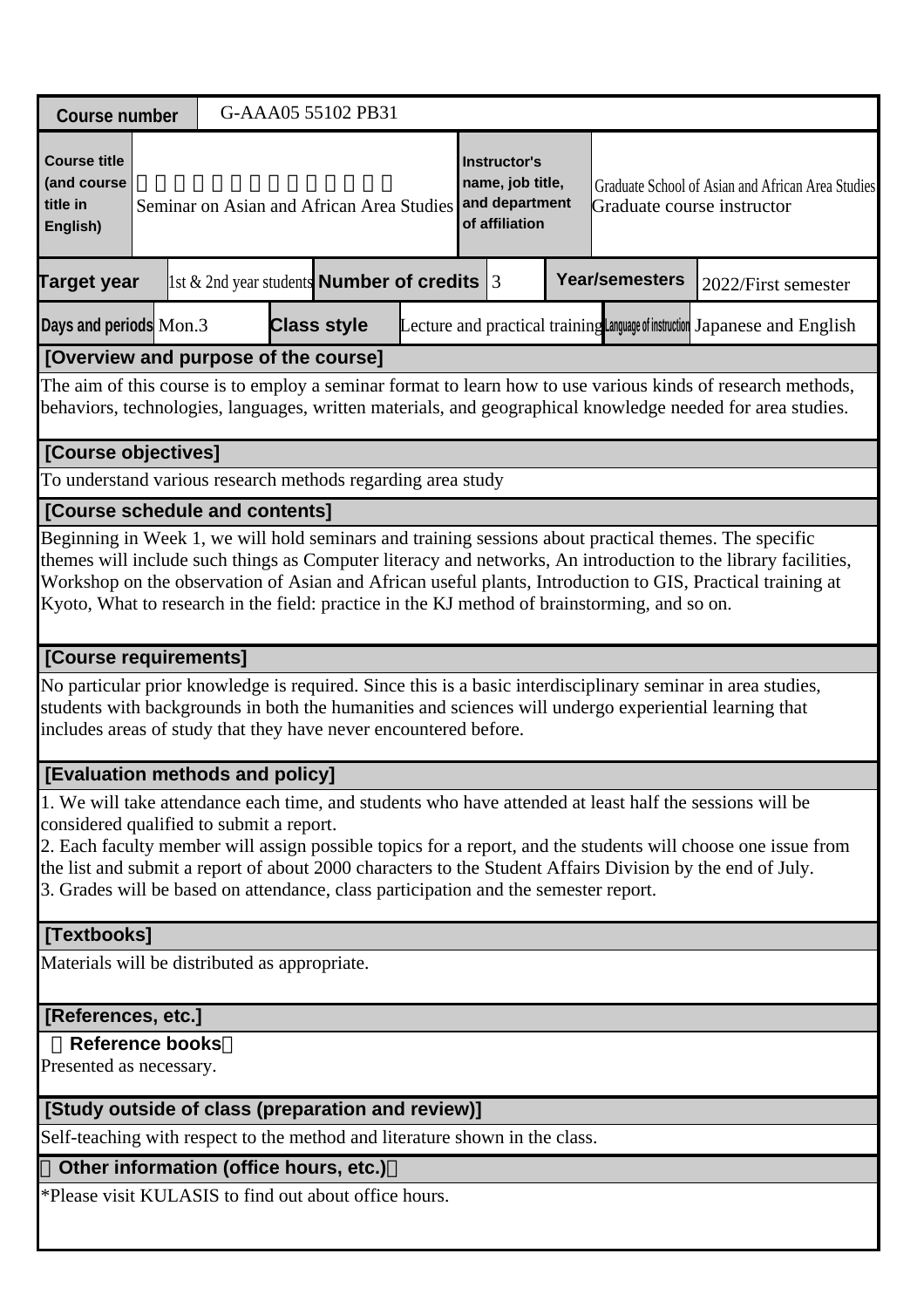| <b>Course number</b>                                                                                                                                                                                                                                                                                                                                                                                                                                                                                           |  | G-AAA05 75103 PJ31                                        |  |                                                                             |                                                        |                                                   |     |
|----------------------------------------------------------------------------------------------------------------------------------------------------------------------------------------------------------------------------------------------------------------------------------------------------------------------------------------------------------------------------------------------------------------------------------------------------------------------------------------------------------------|--|-----------------------------------------------------------|--|-----------------------------------------------------------------------------|--------------------------------------------------------|---------------------------------------------------|-----|
| <b>Course title</b><br>(and course<br>title in<br>English)                                                                                                                                                                                                                                                                                                                                                                                                                                                     |  | Open Seminar on Asian Area Studies                        |  | <b>Instructor's</b><br>name, job title,<br>and department<br>of affiliation | Supervisor                                             | Graduate School of Asian and African Area Studies |     |
| <b>Target year</b>                                                                                                                                                                                                                                                                                                                                                                                                                                                                                             |  | 5th year students only <b>Number of credits</b> $\vert$ 1 |  |                                                                             | Year/semesters                                         | 2022/Irregular, year-round                        |     |
| Days and periods Other                                                                                                                                                                                                                                                                                                                                                                                                                                                                                         |  | <b>Class style</b>                                        |  |                                                                             | Lecture and practical training Language of instruction | Japanese                                          |     |
| [Overview and purpose of the course]                                                                                                                                                                                                                                                                                                                                                                                                                                                                           |  |                                                           |  |                                                                             |                                                        |                                                   |     |
| Students present the results of their own work in Asian area studies in conferences, academic meetings or<br>symposia that are open to researchers from this university' s other graduate schools and other educational<br>and research institutions as well as the public. Students will learn how to present their research and deal with<br>question-and-answer sessions in an actual research meeting or conference setting and will discuss points that<br>need improvement with their academic advisers. |  |                                                           |  |                                                                             |                                                        |                                                   |     |
| [Course objectives]                                                                                                                                                                                                                                                                                                                                                                                                                                                                                            |  |                                                           |  |                                                                             |                                                        |                                                   |     |
| The lecture aims to give students the capability to present persuasively their research outcome to academic<br>audiences.                                                                                                                                                                                                                                                                                                                                                                                      |  |                                                           |  |                                                                             |                                                        |                                                   |     |
| [Course schedule and contents]                                                                                                                                                                                                                                                                                                                                                                                                                                                                                 |  |                                                           |  |                                                                             |                                                        |                                                   |     |
| Using the following opportunities for presenting research, students will present their research. Before and<br>after the presentations, they will meet with relevant faculty members who are able to attend the event. They<br>will be evaluated on the basis of the content of their presentation and their use of presentation technology.<br>Public research meetings, roundtable discussions, symposia, and other such events held within their own                                                        |  |                                                           |  |                                                                             |                                                        |                                                   |     |
| graduate department<br>Scholarly conferences held in Japan or overseas or research meetings equivalent to them<br>Other research meetings that the relevant faculty members deem to be appropriate                                                                                                                                                                                                                                                                                                             |  |                                                           |  |                                                                             |                                                        |                                                   |     |
| [Course requirements]                                                                                                                                                                                                                                                                                                                                                                                                                                                                                          |  |                                                           |  |                                                                             |                                                        |                                                   |     |
| Students who wish to take this course must take the Open Seminar on Area Studies registration application<br>(and report), fill in the necessary items, and submit it to the Student Affairs Division when registering for the<br>first and second semesters. After the end of the seminar, the relevant faculty members will write their<br>opinions in a report in a timely manner and submit it to the Student Affairs Division.                                                                            |  |                                                           |  |                                                                             |                                                        |                                                   |     |
| [Evaluation methods and policy]                                                                                                                                                                                                                                                                                                                                                                                                                                                                                |  |                                                           |  |                                                                             |                                                        |                                                   |     |
| Students will be required to make presentation at the research seminar with one or more faculties.                                                                                                                                                                                                                                                                                                                                                                                                             |  |                                                           |  |                                                                             |                                                        |                                                   |     |
|                                                                                                                                                                                                                                                                                                                                                                                                                                                                                                                |  |                                                           |  |                                                                             | <b>Continue to</b>                                     |                                                   | (2) |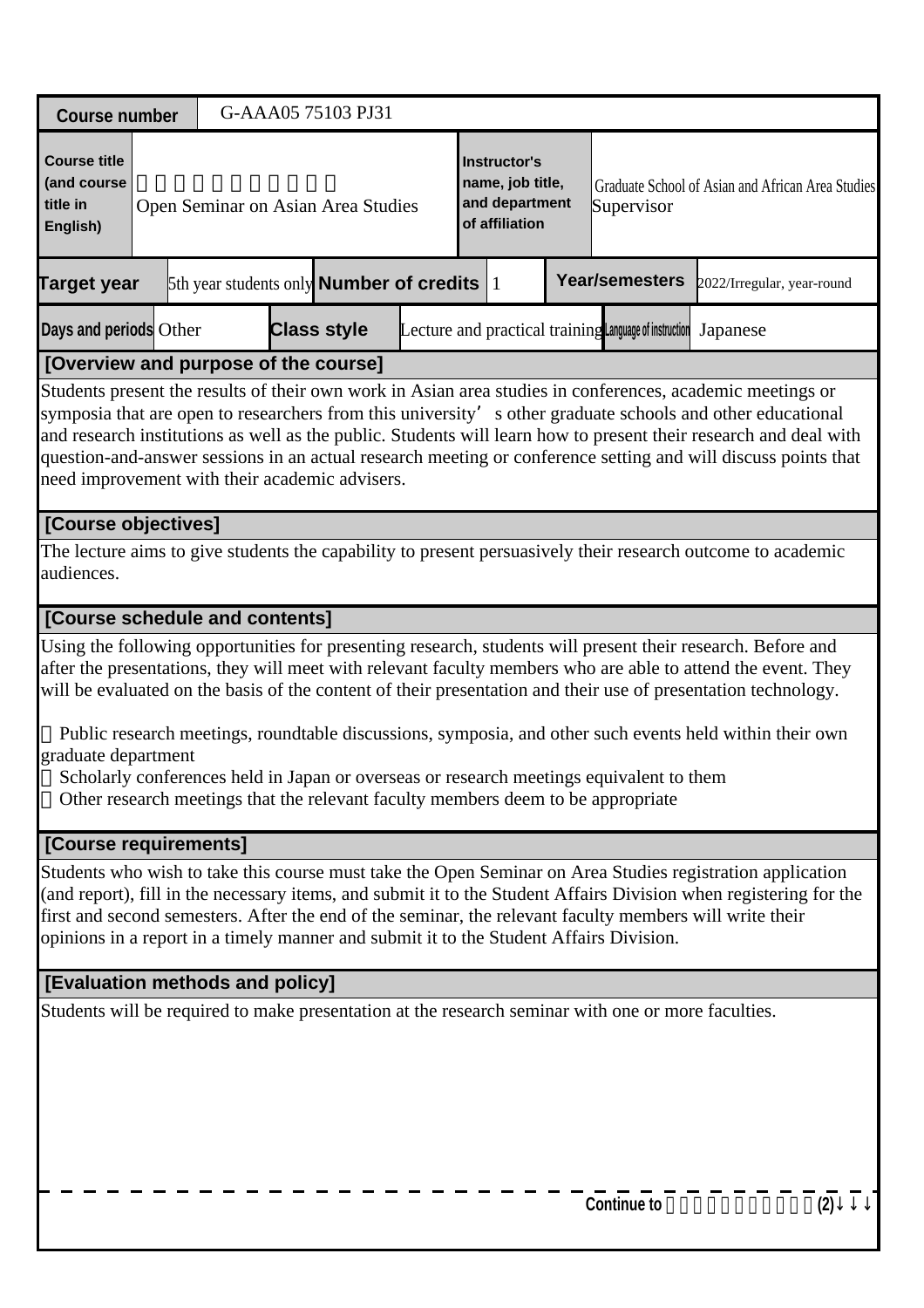アジア地域研究公開演習**(2)**

### **[Textbooks]**

Instructed during class

## **[References, etc.]**

#### **Reference books**

Introduced during class

## **[Study outside of class (preparation and review)]**

Students will be required to search, collect and analysis research materials for their individual research issues.

## **Other information (office hours, etc.)**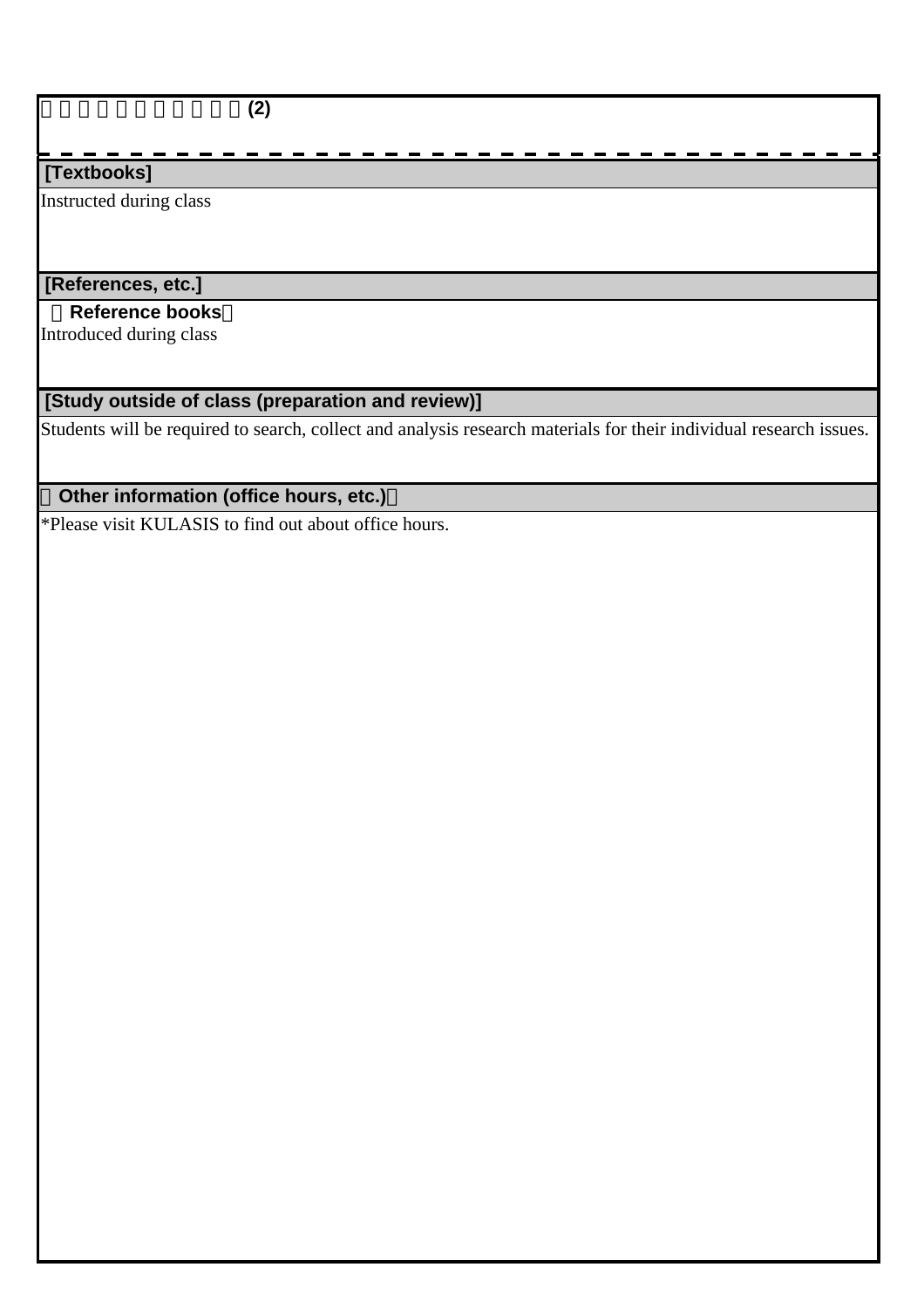| <b>Course number</b>                                                                                                                                                                               |  | G-AAA05 75104 PJ31                                    |  |                                                                             |                                                        |                                                                                                                                                                                                                                                                                                                                                                                                                                                                |
|----------------------------------------------------------------------------------------------------------------------------------------------------------------------------------------------------|--|-------------------------------------------------------|--|-----------------------------------------------------------------------------|--------------------------------------------------------|----------------------------------------------------------------------------------------------------------------------------------------------------------------------------------------------------------------------------------------------------------------------------------------------------------------------------------------------------------------------------------------------------------------------------------------------------------------|
| <b>Course title</b><br>(and course<br>title in<br>English)                                                                                                                                         |  | Open Seminar on African Area Studies                  |  | <b>Instructor's</b><br>name, job title,<br>and department<br>of affiliation | Supervisor                                             | Graduate School of Asian and African Area Studies                                                                                                                                                                                                                                                                                                                                                                                                              |
| <b>Target year</b>                                                                                                                                                                                 |  | 5th year students only <b>Number of credits</b> $ 1 $ |  |                                                                             | <b>Year/semesters</b>                                  | 2022/Irregular, year-round                                                                                                                                                                                                                                                                                                                                                                                                                                     |
| Days and periods Other                                                                                                                                                                             |  | <b>Class style</b>                                    |  |                                                                             | Lecture and practical training Language of instruction | Japanese                                                                                                                                                                                                                                                                                                                                                                                                                                                       |
| [Overview and purpose of the course]                                                                                                                                                               |  |                                                       |  |                                                                             |                                                        |                                                                                                                                                                                                                                                                                                                                                                                                                                                                |
| need improvement with their academic advisers.                                                                                                                                                     |  |                                                       |  |                                                                             |                                                        | Students present the results of their own work in African area studies in conferences, academic meetings or<br>symposia that are open to researchers from this university' s other graduate schools and other educational<br>and research institutions as well as the public. Students will learn how to present their research and deal with<br>question-and-answer sessions in an actual research meeting or conference setting and will discuss points that |
| [Course objectives]                                                                                                                                                                                |  |                                                       |  |                                                                             |                                                        |                                                                                                                                                                                                                                                                                                                                                                                                                                                                |
| To become able to explain the outcome of one's own research appropriately toward the audience.                                                                                                     |  |                                                       |  |                                                                             |                                                        |                                                                                                                                                                                                                                                                                                                                                                                                                                                                |
| [Course schedule and contents]                                                                                                                                                                     |  |                                                       |  |                                                                             |                                                        |                                                                                                                                                                                                                                                                                                                                                                                                                                                                |
| graduate department<br>Scholarly conferences held in Japan or overseas or research meetings equivalent to them<br>Other research meetings that the relevant faculty members deem to be appropriate |  |                                                       |  |                                                                             |                                                        | Using the following opportunities for presenting research, students will present their research. Before and<br>after the presentations, they will meet with relevant faculty members who are able to attend the event. They<br>will be evaluated on the basis of the content of their presentation and their use of presentation technology.<br>Public research meetings, roundtable discussions, symposia, and other such events held within their own        |
| [Course requirements]                                                                                                                                                                              |  |                                                       |  |                                                                             |                                                        |                                                                                                                                                                                                                                                                                                                                                                                                                                                                |
| opinions in a report in a timely manner and submit it to the Student Affairs Division.                                                                                                             |  |                                                       |  |                                                                             |                                                        | Students who wish to take this course must take the Open Seminar on Area Studies registration application<br>(and report), fill in the necessary items, and submit it to the Student Affairs Division when registering for the<br>first and second semesters. After the end of the seminar, the relevant faculty members will write their                                                                                                                      |
| [Evaluation methods and policy]                                                                                                                                                                    |  |                                                       |  |                                                                             |                                                        |                                                                                                                                                                                                                                                                                                                                                                                                                                                                |
| One relevant faculty member must be in attendance at the time of the presentation.                                                                                                                 |  |                                                       |  |                                                                             |                                                        |                                                                                                                                                                                                                                                                                                                                                                                                                                                                |
| [Textbooks]                                                                                                                                                                                        |  |                                                       |  |                                                                             |                                                        |                                                                                                                                                                                                                                                                                                                                                                                                                                                                |
| Instructed during class<br>Presented as necessary.                                                                                                                                                 |  |                                                       |  |                                                                             |                                                        |                                                                                                                                                                                                                                                                                                                                                                                                                                                                |
| [References, etc.]                                                                                                                                                                                 |  |                                                       |  |                                                                             |                                                        |                                                                                                                                                                                                                                                                                                                                                                                                                                                                |
| <b>Reference books</b><br>Introduced during class                                                                                                                                                  |  |                                                       |  |                                                                             |                                                        |                                                                                                                                                                                                                                                                                                                                                                                                                                                                |
|                                                                                                                                                                                                    |  |                                                       |  |                                                                             | <b>Continue to</b>                                     | (2)                                                                                                                                                                                                                                                                                                                                                                                                                                                            |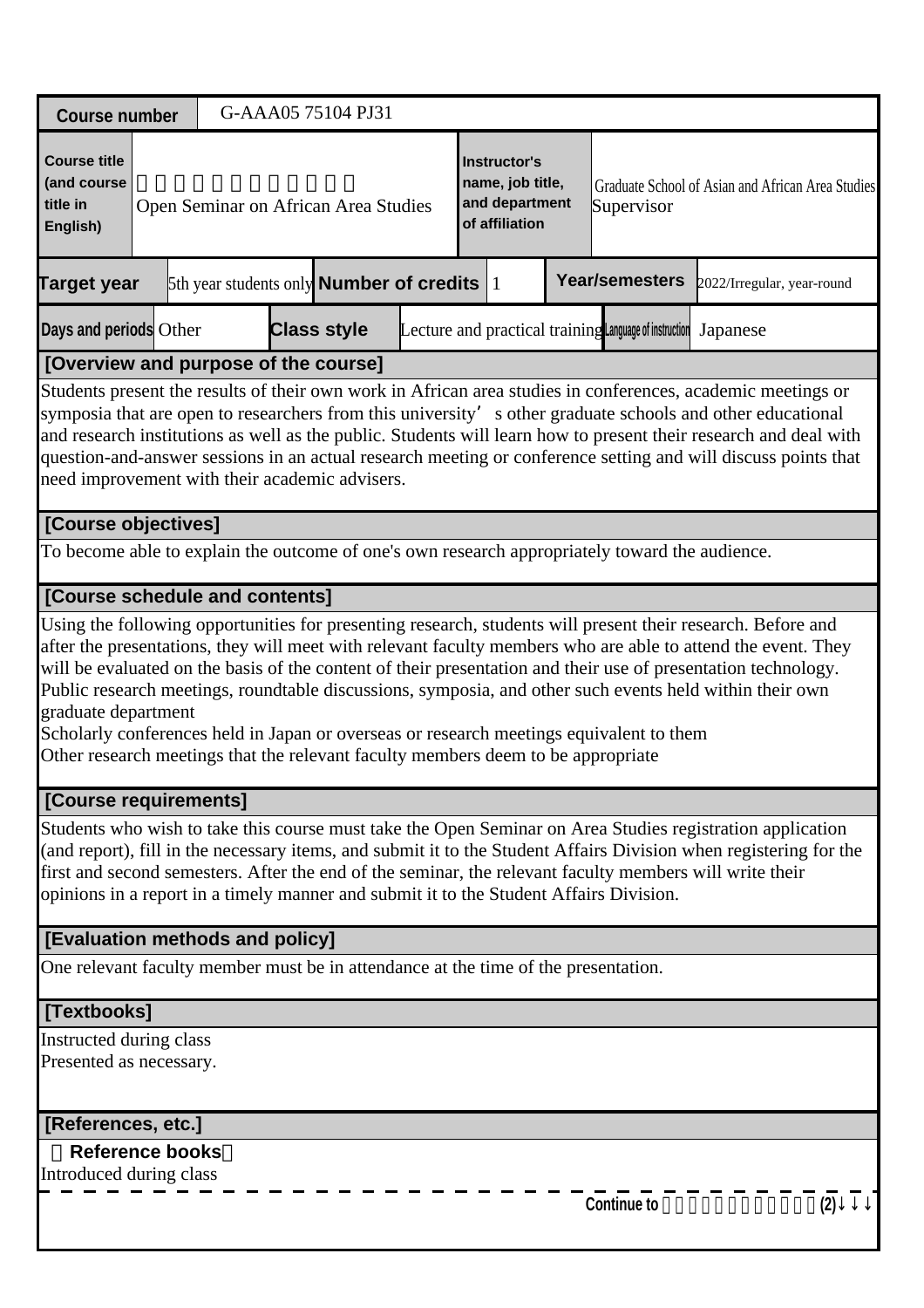アフリカ地域研究公開演習**(2)**

 $\overline{\text{Presented}}$  as necessary.

# **[Study outside of class (preparation and review)]**

Each student is expected to sort out materials regarding the research topic.

# **Other information (office hours, etc.)**

For details of office hours, please check with KULASIS.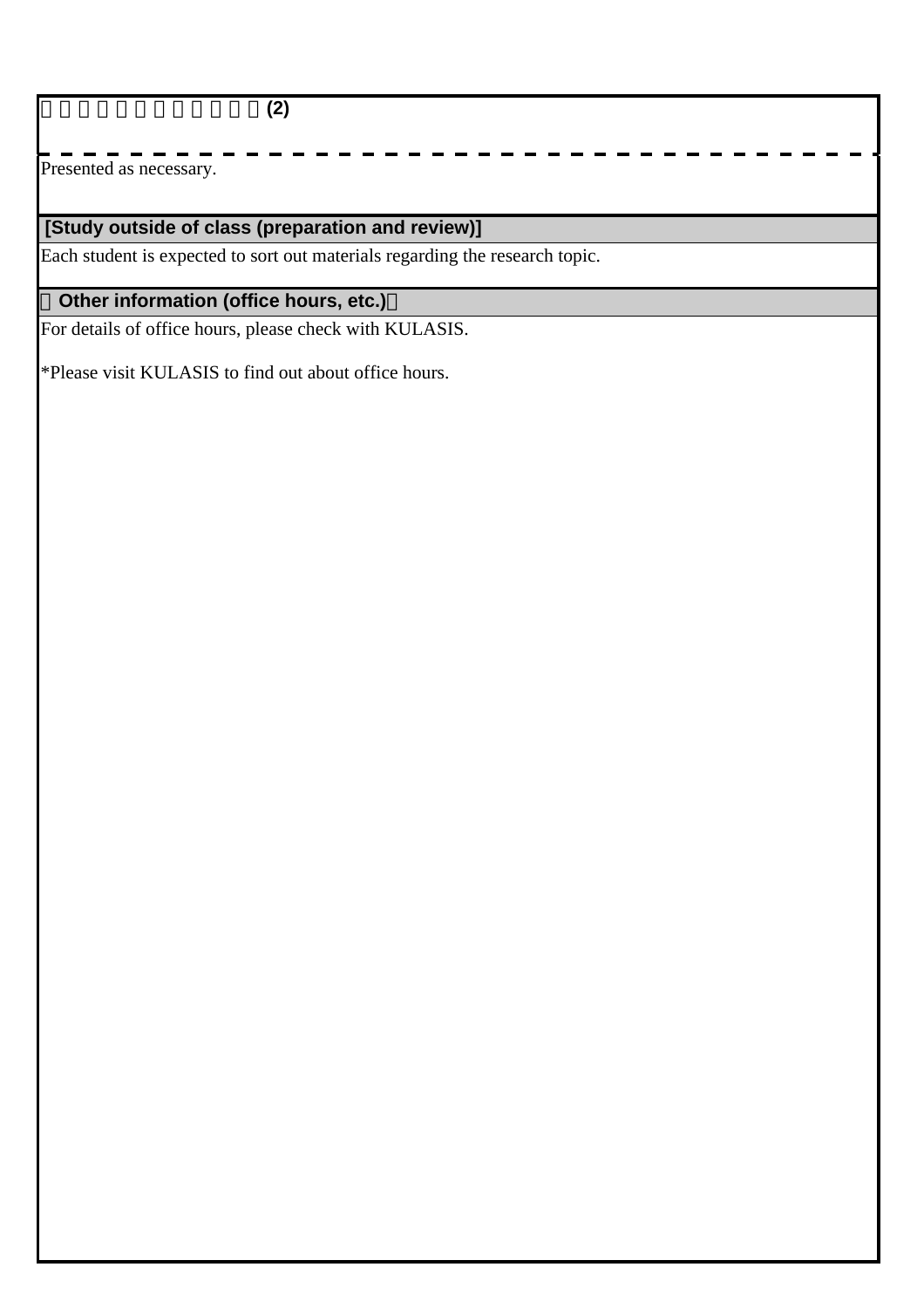| <b>Course number</b>                                                                                                                                                                                     | G-AAA05 75105 PJ31                                    |                                                                             |                                                        |                                                                                                                                                                                                                                                                                                                                                                                                                                                               |
|----------------------------------------------------------------------------------------------------------------------------------------------------------------------------------------------------------|-------------------------------------------------------|-----------------------------------------------------------------------------|--------------------------------------------------------|---------------------------------------------------------------------------------------------------------------------------------------------------------------------------------------------------------------------------------------------------------------------------------------------------------------------------------------------------------------------------------------------------------------------------------------------------------------|
| <b>Course title</b><br>(and course<br>title in<br>English)                                                                                                                                               | Open Seminar on Global Area Studies                   | <b>Instructor's</b><br>name, job title,<br>and department<br>of affiliation | Supervisor                                             | Graduate School of Asian and African Area Studies                                                                                                                                                                                                                                                                                                                                                                                                             |
| <b>Target year</b>                                                                                                                                                                                       | 5th year students only <b>Number of credits</b> $ 1 $ |                                                                             | Year/semesters                                         | 2022/Irregular, year-round                                                                                                                                                                                                                                                                                                                                                                                                                                    |
| Days and periods Other                                                                                                                                                                                   | <b>Class style</b>                                    |                                                                             | Lecture and practical training Language of instruction | Japanese                                                                                                                                                                                                                                                                                                                                                                                                                                                      |
| [Overview and purpose of the course]                                                                                                                                                                     |                                                       |                                                                             |                                                        |                                                                                                                                                                                                                                                                                                                                                                                                                                                               |
| need improvement with their academic advisers.                                                                                                                                                           |                                                       |                                                                             |                                                        | Students present the results of their own work in global area studies in conferences, academic meetings or<br>symposia that are open to researchers from this university' s other graduate schools and other educational<br>and research institutions as well as the public. Students will learn how to present their research and deal with<br>question-and-answer sessions in an actual research meeting or conference setting and will discuss points that |
| [Course objectives]                                                                                                                                                                                      |                                                       |                                                                             |                                                        |                                                                                                                                                                                                                                                                                                                                                                                                                                                               |
|                                                                                                                                                                                                          |                                                       |                                                                             |                                                        | Students are required to acquire research presentation techniques with adjusting their style to the situation.                                                                                                                                                                                                                                                                                                                                                |
| [Course schedule and contents]                                                                                                                                                                           |                                                       |                                                                             |                                                        |                                                                                                                                                                                                                                                                                                                                                                                                                                                               |
| graduate department<br>b) Scholarly conferences held in Japan or overseas or research meetings equivalent to them<br>c) Other research meetings that the relevant faculty members deem to be appropriate |                                                       |                                                                             |                                                        | Using the following opportunities for presenting research, students will present their research. Before and<br>after the presentations, they will meet with relevant faculty members who are able to attend the event. They<br>will be evaluated on the basis of the content of their presentation and their use of presentation technology.<br>a) Public research meetings, roundtable discussions, symposia, and other such events held within their own    |
| [Course requirements]                                                                                                                                                                                    |                                                       |                                                                             |                                                        |                                                                                                                                                                                                                                                                                                                                                                                                                                                               |
| first and second semesters. After the end of the seminar, the relevant faculty members will write their<br>opinions in a report in a timely manner and submit it to the Student Affairs Division.        |                                                       |                                                                             |                                                        | Students who wish to take this course must take the Open Seminar on Area Studies registration application<br>(and report), fill in the necessary items, and submit it to the Student Affairs Division when registering for the                                                                                                                                                                                                                                |
| [Evaluation methods and policy]                                                                                                                                                                          |                                                       |                                                                             |                                                        |                                                                                                                                                                                                                                                                                                                                                                                                                                                               |
| One relevant faculty member must be in attendance at the time of the presentation.                                                                                                                       |                                                       |                                                                             | <b>Continue to</b>                                     |                                                                                                                                                                                                                                                                                                                                                                                                                                                               |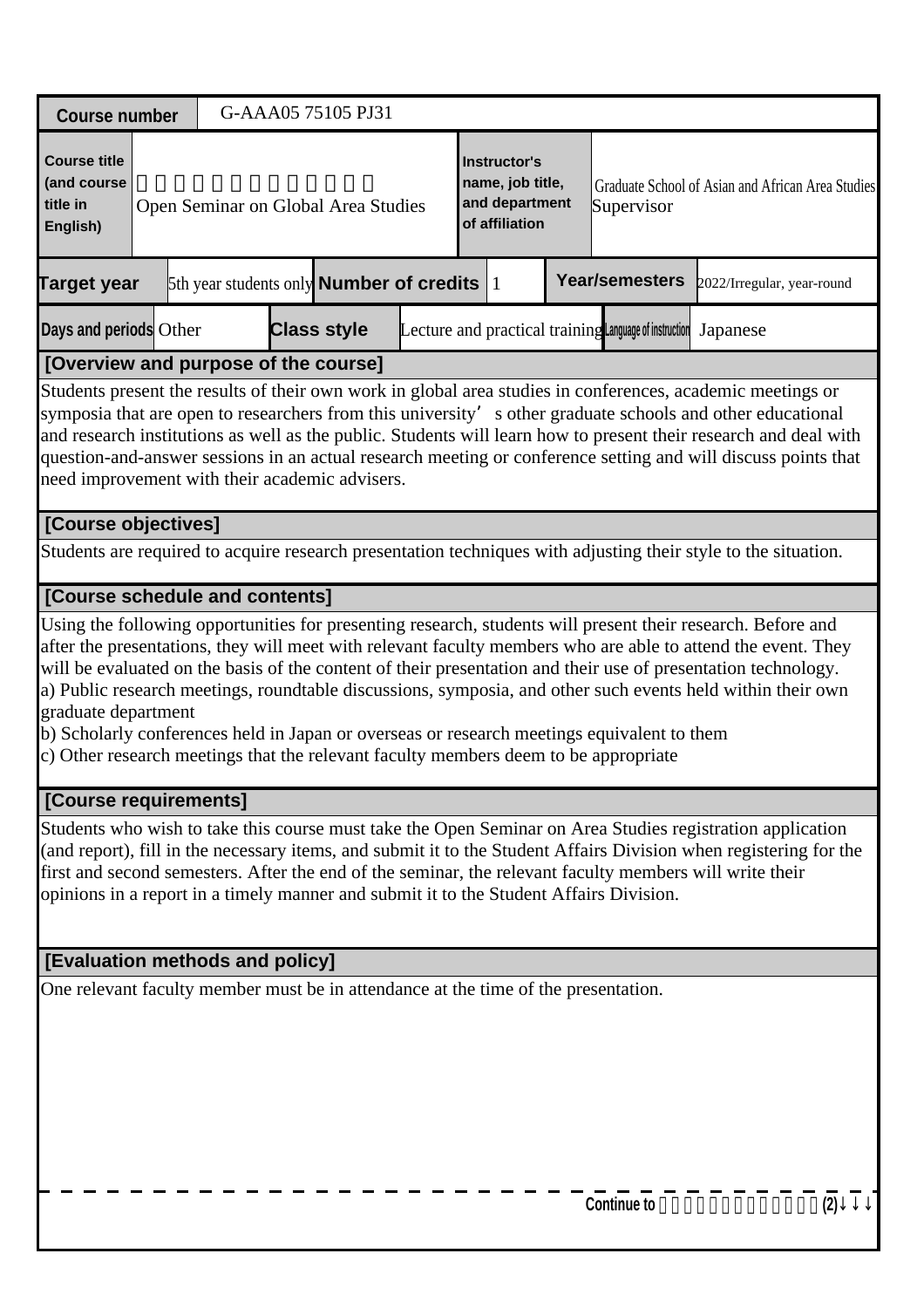$\overline{(2)}$ 

### **[Textbooks]**

Instructed during class

## **[References, etc.]**

#### **Reference books**

Introduced during class

## **[Study outside of class (preparation and review)]**

Students are required to collect and analyze materials which are necessary for their own research.

## **Other information (office hours, etc.)**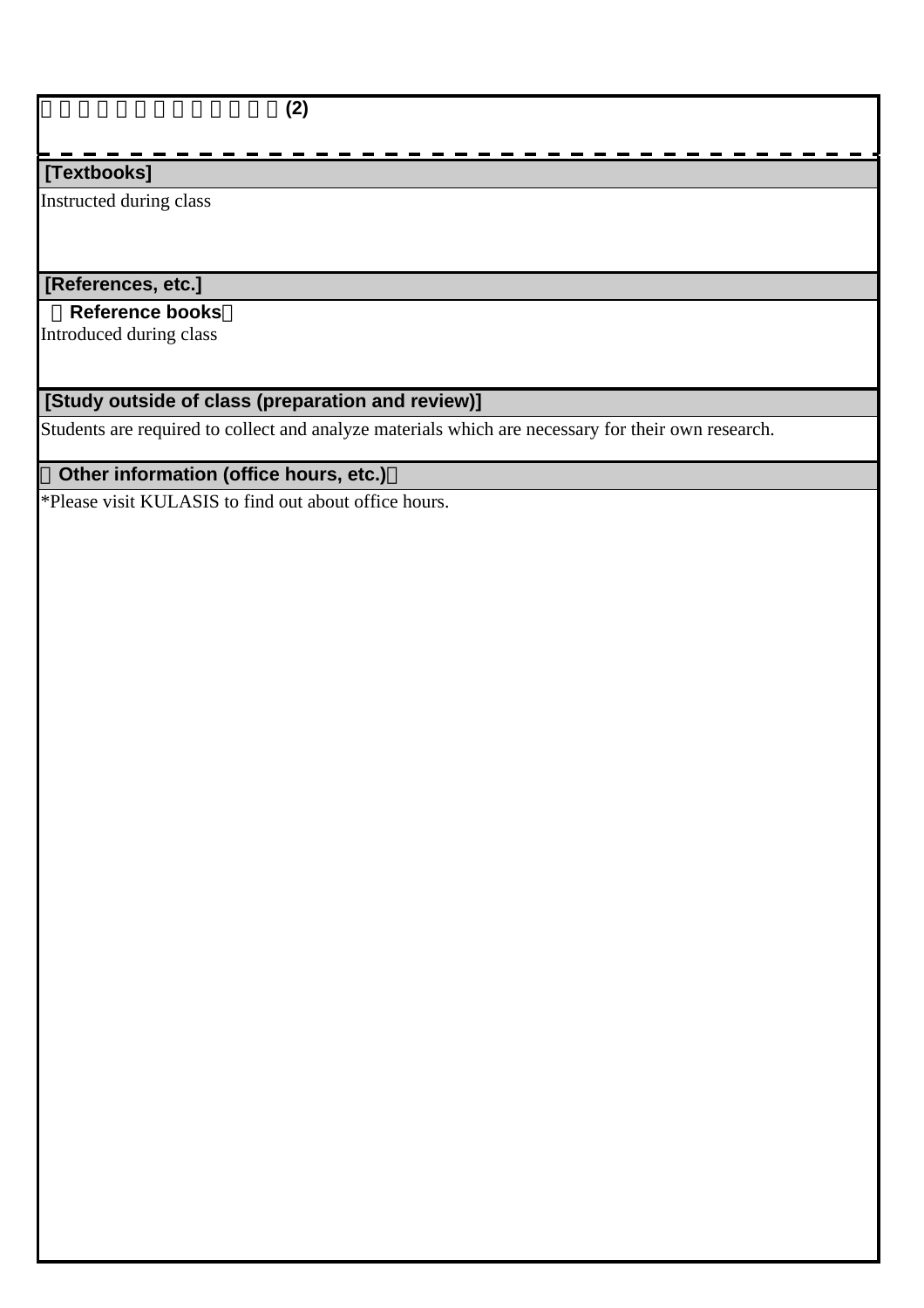| <b>Course number</b>                                       |  |  | G-AAA05 55131 PB31                                         |  |                                                                             |                                                                                                                                                                                                                                                             |                                                                                                                                                                                                                                                                                                                                              |  |
|------------------------------------------------------------|--|--|------------------------------------------------------------|--|-----------------------------------------------------------------------------|-------------------------------------------------------------------------------------------------------------------------------------------------------------------------------------------------------------------------------------------------------------|----------------------------------------------------------------------------------------------------------------------------------------------------------------------------------------------------------------------------------------------------------------------------------------------------------------------------------------------|--|
| <b>Course title</b><br>(and course<br>title in<br>English) |  |  | Training on Research Presentation I                        |  | <b>Instructor's</b><br>name, job title,<br>and department<br>of affiliation | Graduate School of Asian and African Area Studies<br>Associate Professor, YAMAGUCHI MOTOKI<br>Graduate School of Asian and African Area Studies<br>Professor, TAKAHASHI MOTOKI<br>Graduate School of Asian and African Area Studies<br>Associate Professor, |                                                                                                                                                                                                                                                                                                                                              |  |
| <b>Target year</b>                                         |  |  | $\vert$ 1st & 2nd year students <b>Number of credits</b> 1 |  |                                                                             | Year/semesters                                                                                                                                                                                                                                              | 2022/Irregular, year-round                                                                                                                                                                                                                                                                                                                   |  |
| Days and periods Other                                     |  |  | <b>Class style</b>                                         |  |                                                                             |                                                                                                                                                                                                                                                             | Lecture and practical training Language of instruction Japanese and English                                                                                                                                                                                                                                                                  |  |
| [Overview and purpose of the course]                       |  |  |                                                            |  |                                                                             |                                                                                                                                                                                                                                                             |                                                                                                                                                                                                                                                                                                                                              |  |
| in foreign languages.                                      |  |  |                                                            |  |                                                                             |                                                                                                                                                                                                                                                             | This course aimed that students will learn various skills which are relevant to writing academic proposals for<br>overseas researches through participating in a series of practical lessons. The students will find future<br>directions of their studies and ways to materialize them, while they acquire such skills as writing documents |  |
| [Course objectives]                                        |  |  |                                                            |  |                                                                             |                                                                                                                                                                                                                                                             |                                                                                                                                                                                                                                                                                                                                              |  |
| to express their research purposes and concrete methods.   |  |  |                                                            |  |                                                                             |                                                                                                                                                                                                                                                             | Students become able to make proposals to conduct overseas academic researches. They will acquire abilities                                                                                                                                                                                                                                  |  |
| [Course schedule and contents]                             |  |  |                                                            |  |                                                                             |                                                                                                                                                                                                                                                             |                                                                                                                                                                                                                                                                                                                                              |  |
| of ASAFAS.                                                 |  |  |                                                            |  |                                                                             |                                                                                                                                                                                                                                                             | The schedule of the course will be announced from the Center for On-site Education and Research (COSER)                                                                                                                                                                                                                                      |  |
| [Course requirements]                                      |  |  |                                                            |  |                                                                             |                                                                                                                                                                                                                                                             |                                                                                                                                                                                                                                                                                                                                              |  |
| None                                                       |  |  |                                                            |  |                                                                             |                                                                                                                                                                                                                                                             |                                                                                                                                                                                                                                                                                                                                              |  |
| <b>[Evaluation methods and policy]</b>                     |  |  |                                                            |  |                                                                             |                                                                                                                                                                                                                                                             |                                                                                                                                                                                                                                                                                                                                              |  |
| Research proposals will be evaluated.                      |  |  |                                                            |  |                                                                             |                                                                                                                                                                                                                                                             |                                                                                                                                                                                                                                                                                                                                              |  |
| [Textbooks]                                                |  |  |                                                            |  |                                                                             |                                                                                                                                                                                                                                                             |                                                                                                                                                                                                                                                                                                                                              |  |
| Not used                                                   |  |  |                                                            |  |                                                                             |                                                                                                                                                                                                                                                             |                                                                                                                                                                                                                                                                                                                                              |  |
| [References, etc.]                                         |  |  |                                                            |  |                                                                             |                                                                                                                                                                                                                                                             |                                                                                                                                                                                                                                                                                                                                              |  |
| <b>Reference books</b>                                     |  |  |                                                            |  |                                                                             |                                                                                                                                                                                                                                                             |                                                                                                                                                                                                                                                                                                                                              |  |
| [Study outside of class (preparation and review)]          |  |  |                                                            |  |                                                                             |                                                                                                                                                                                                                                                             |                                                                                                                                                                                                                                                                                                                                              |  |
|                                                            |  |  |                                                            |  |                                                                             | Students are required to make research proposals in close consultation with respective supervisors.                                                                                                                                                         |                                                                                                                                                                                                                                                                                                                                              |  |
| Other information (office hours, etc.)                     |  |  |                                                            |  |                                                                             |                                                                                                                                                                                                                                                             |                                                                                                                                                                                                                                                                                                                                              |  |
| *Please visit KULASIS to find out about office hours.      |  |  |                                                            |  |                                                                             |                                                                                                                                                                                                                                                             |                                                                                                                                                                                                                                                                                                                                              |  |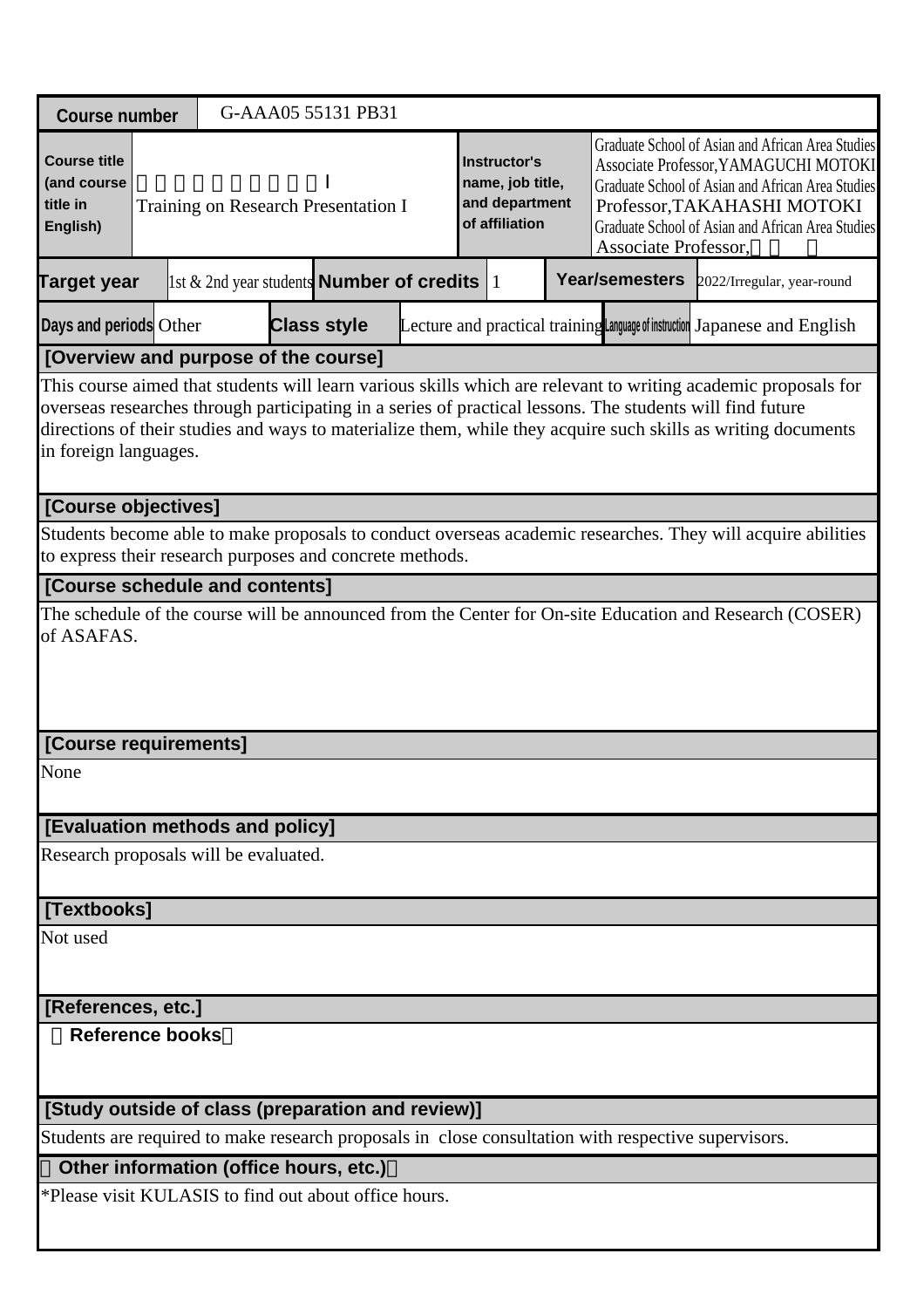| <b>Course number</b>                                                        |                        |  |                                      | G-AAA05 75132 PB31                                                          |  |  |                                                                                                                                                                                                                                                             |                |                                                                                                                                                                                                                                                                                                                                                |
|-----------------------------------------------------------------------------|------------------------|--|--------------------------------------|-----------------------------------------------------------------------------|--|--|-------------------------------------------------------------------------------------------------------------------------------------------------------------------------------------------------------------------------------------------------------------|----------------|------------------------------------------------------------------------------------------------------------------------------------------------------------------------------------------------------------------------------------------------------------------------------------------------------------------------------------------------|
| <b>Course title</b><br>(and course<br>title in<br>English)                  |                        |  | Training on Research Presentation II | <b>Instructor's</b><br>name, job title,<br>and department<br>of affiliation |  |  | Graduate School of Asian and African Area Studies<br>Associate Professor, YAMAGUCHI MOTOKI<br>Graduate School of Asian and African Area Studies<br>Professor, TAKAHASHI MOTOKI<br>Graduate School of Asian and African Area Studies<br>Associate Professor, |                |                                                                                                                                                                                                                                                                                                                                                |
| <b>Target year</b>                                                          |                        |  |                                      | From 3rd to 5th year students <b>Number of credits</b> $ 1 $                |  |  |                                                                                                                                                                                                                                                             | Year/semesters | 2022/Irregular, year-round                                                                                                                                                                                                                                                                                                                     |
| Days and periods Other                                                      |                        |  |                                      | <b>Class style</b>                                                          |  |  |                                                                                                                                                                                                                                                             |                | Lecture and practical training Language of instruction Japanese and English                                                                                                                                                                                                                                                                    |
| [Overview and purpose of the course]                                        |                        |  |                                      |                                                                             |  |  |                                                                                                                                                                                                                                                             |                |                                                                                                                                                                                                                                                                                                                                                |
|                                                                             |                        |  |                                      |                                                                             |  |  |                                                                                                                                                                                                                                                             |                | This course is a practical training for students to learn skills which are necessary for expressing findings from<br>their overseas researches. Students will learn techniques for making sophisticated oral presentations in<br>foreign languages and cultivate their skills necessary for self-expression and speaking in foreign languages. |
| [Course objectives]                                                         |                        |  |                                      |                                                                             |  |  |                                                                                                                                                                                                                                                             |                |                                                                                                                                                                                                                                                                                                                                                |
| Students become able to make an academic presentation in foreign languages. |                        |  |                                      |                                                                             |  |  |                                                                                                                                                                                                                                                             |                |                                                                                                                                                                                                                                                                                                                                                |
| [Course schedule and contents]                                              |                        |  |                                      |                                                                             |  |  |                                                                                                                                                                                                                                                             |                |                                                                                                                                                                                                                                                                                                                                                |
| of ASAFAS.                                                                  |                        |  |                                      |                                                                             |  |  |                                                                                                                                                                                                                                                             |                | The schedule of the course will be announced from the Center for On-site Education and Research (COSER)                                                                                                                                                                                                                                        |
| [Course requirements]                                                       |                        |  |                                      |                                                                             |  |  |                                                                                                                                                                                                                                                             |                |                                                                                                                                                                                                                                                                                                                                                |
| None                                                                        |                        |  |                                      |                                                                             |  |  |                                                                                                                                                                                                                                                             |                |                                                                                                                                                                                                                                                                                                                                                |
| <b>[Evaluation methods and policy]</b>                                      |                        |  |                                      |                                                                             |  |  |                                                                                                                                                                                                                                                             |                |                                                                                                                                                                                                                                                                                                                                                |
| The skill and its contents of presentation will be evaluated.               |                        |  |                                      |                                                                             |  |  |                                                                                                                                                                                                                                                             |                |                                                                                                                                                                                                                                                                                                                                                |
| [Textbooks]                                                                 |                        |  |                                      |                                                                             |  |  |                                                                                                                                                                                                                                                             |                |                                                                                                                                                                                                                                                                                                                                                |
| Not used                                                                    |                        |  |                                      |                                                                             |  |  |                                                                                                                                                                                                                                                             |                |                                                                                                                                                                                                                                                                                                                                                |
| [References, etc.]                                                          |                        |  |                                      |                                                                             |  |  |                                                                                                                                                                                                                                                             |                |                                                                                                                                                                                                                                                                                                                                                |
|                                                                             | <b>Reference books</b> |  |                                      |                                                                             |  |  |                                                                                                                                                                                                                                                             |                |                                                                                                                                                                                                                                                                                                                                                |
| [Study outside of class (preparation and review)]                           |                        |  |                                      |                                                                             |  |  |                                                                                                                                                                                                                                                             |                |                                                                                                                                                                                                                                                                                                                                                |
|                                                                             |                        |  |                                      |                                                                             |  |  |                                                                                                                                                                                                                                                             |                | Students are required to do the work on research proposal in close consultation with respective supervisors.                                                                                                                                                                                                                                   |
| Other information (office hours, etc.)                                      |                        |  |                                      |                                                                             |  |  |                                                                                                                                                                                                                                                             |                |                                                                                                                                                                                                                                                                                                                                                |
| *Please visit KULASIS to find out about office hours.                       |                        |  |                                      |                                                                             |  |  |                                                                                                                                                                                                                                                             |                |                                                                                                                                                                                                                                                                                                                                                |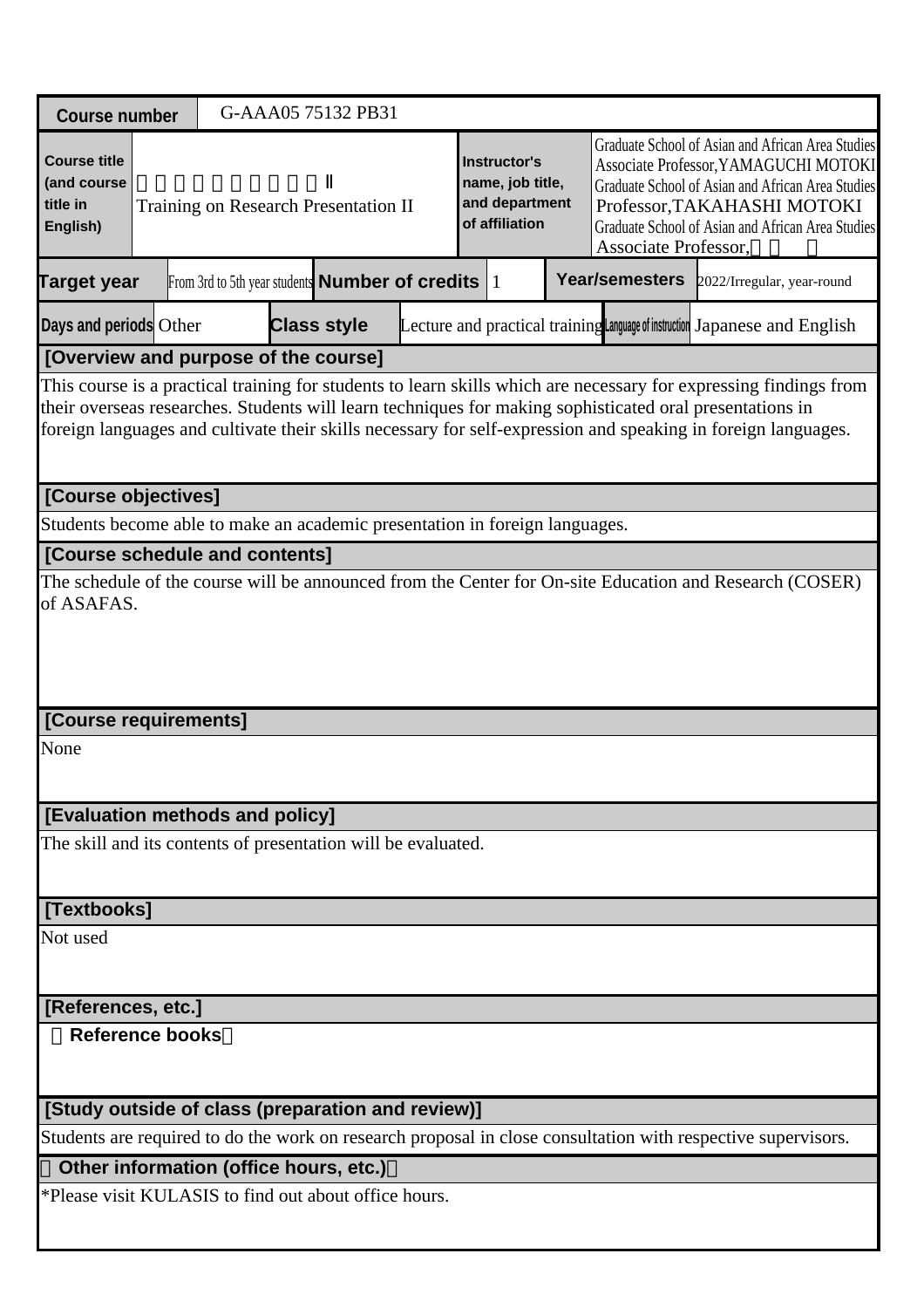| <b>Course number</b>                                       |  | G-AAA05 85134 OB31                                                                                                                                                                                                                                              |                                                                      |  |  |                                                                                                                                                                                                                                                             |                                                                                                          |  |
|------------------------------------------------------------|--|-----------------------------------------------------------------------------------------------------------------------------------------------------------------------------------------------------------------------------------------------------------------|----------------------------------------------------------------------|--|--|-------------------------------------------------------------------------------------------------------------------------------------------------------------------------------------------------------------------------------------------------------------|----------------------------------------------------------------------------------------------------------|--|
| <b>Course title</b><br>(and course<br>title in<br>English) |  | International Research-Group Program for Graduate Students                                                                                                                                                                                                      | Instructor's<br>name, job title,<br>and department<br>of affiliation |  |  | Graduate School of Asian and African Area Studies<br>Associate Professor, YAMAGUCHI MOTOKI<br>Graduate School of Asian and African Area Studies<br>Professor, TAKAHASHI MOTOKI<br>Graduate School of Asian and African Area Studies<br>Associate Professor, |                                                                                                          |  |
| <b>Target year</b>                                         |  | From 1st to 5th year students <b>Number of credits</b> $ 2 $                                                                                                                                                                                                    |                                                                      |  |  | Year/semesters                                                                                                                                                                                                                                              | 2022/Irregular, year-round                                                                               |  |
| Days and periods Other                                     |  | <b>Class style</b>                                                                                                                                                                                                                                              |                                                                      |  |  |                                                                                                                                                                                                                                                             | Language of instruction Japanese and English                                                             |  |
|                                                            |  | [Overview and purpose of the course]                                                                                                                                                                                                                            |                                                                      |  |  |                                                                                                                                                                                                                                                             |                                                                                                          |  |
|                                                            |  | collaborative research project and its workshop presentation on various topics of Area Studies.                                                                                                                                                                 |                                                                      |  |  |                                                                                                                                                                                                                                                             | Students will gain an ability of research communication and management in organizing the international   |  |
| [Course objectives]                                        |  |                                                                                                                                                                                                                                                                 |                                                                      |  |  |                                                                                                                                                                                                                                                             |                                                                                                          |  |
|                                                            |  | Students will be able to organize the international research group.<br>Students will be able to present the research results in an international research meeting.                                                                                              |                                                                      |  |  |                                                                                                                                                                                                                                                             |                                                                                                          |  |
| [Course schedule and contents]                             |  |                                                                                                                                                                                                                                                                 |                                                                      |  |  |                                                                                                                                                                                                                                                             |                                                                                                          |  |
|                                                            |  | Students are to present the research results in an international research meeting they organize.<br>Students must prepare the reports of activities and encouraged to publish some academic papers.<br>Faculty members will provide practical advice as needed. |                                                                      |  |  |                                                                                                                                                                                                                                                             |                                                                                                          |  |
| [Course requirements]                                      |  |                                                                                                                                                                                                                                                                 |                                                                      |  |  |                                                                                                                                                                                                                                                             |                                                                                                          |  |
|                                                            |  |                                                                                                                                                                                                                                                                 |                                                                      |  |  |                                                                                                                                                                                                                                                             | Students are recommended to take Asian/African/Global On-site Seminar in advance (Not compulsory)        |  |
| <b>[Evaluation methods and policy]</b>                     |  |                                                                                                                                                                                                                                                                 |                                                                      |  |  |                                                                                                                                                                                                                                                             |                                                                                                          |  |
|                                                            |  | Students will be evaluated on their active efforts and achievements in participating the program.                                                                                                                                                               |                                                                      |  |  |                                                                                                                                                                                                                                                             |                                                                                                          |  |
| [Textbooks]                                                |  |                                                                                                                                                                                                                                                                 |                                                                      |  |  |                                                                                                                                                                                                                                                             |                                                                                                          |  |
| Not used                                                   |  |                                                                                                                                                                                                                                                                 |                                                                      |  |  |                                                                                                                                                                                                                                                             |                                                                                                          |  |
| [References, etc.]                                         |  |                                                                                                                                                                                                                                                                 |                                                                      |  |  |                                                                                                                                                                                                                                                             |                                                                                                          |  |
| <b>Reference books</b><br>Introduced during class          |  |                                                                                                                                                                                                                                                                 |                                                                      |  |  |                                                                                                                                                                                                                                                             |                                                                                                          |  |
|                                                            |  | [Study outside of class (preparation and review)]                                                                                                                                                                                                               |                                                                      |  |  |                                                                                                                                                                                                                                                             |                                                                                                          |  |
| selected topics is assigned.                               |  |                                                                                                                                                                                                                                                                 |                                                                      |  |  |                                                                                                                                                                                                                                                             | Program itself demands active participation for the research group activities. Preparation and review of |  |
|                                                            |  | Other information (office hours, etc.)                                                                                                                                                                                                                          |                                                                      |  |  |                                                                                                                                                                                                                                                             |                                                                                                          |  |
|                                                            |  |                                                                                                                                                                                                                                                                 |                                                                      |  |  |                                                                                                                                                                                                                                                             | Details of the program guideline will be announced by the Center for On-Site Education and Research.     |  |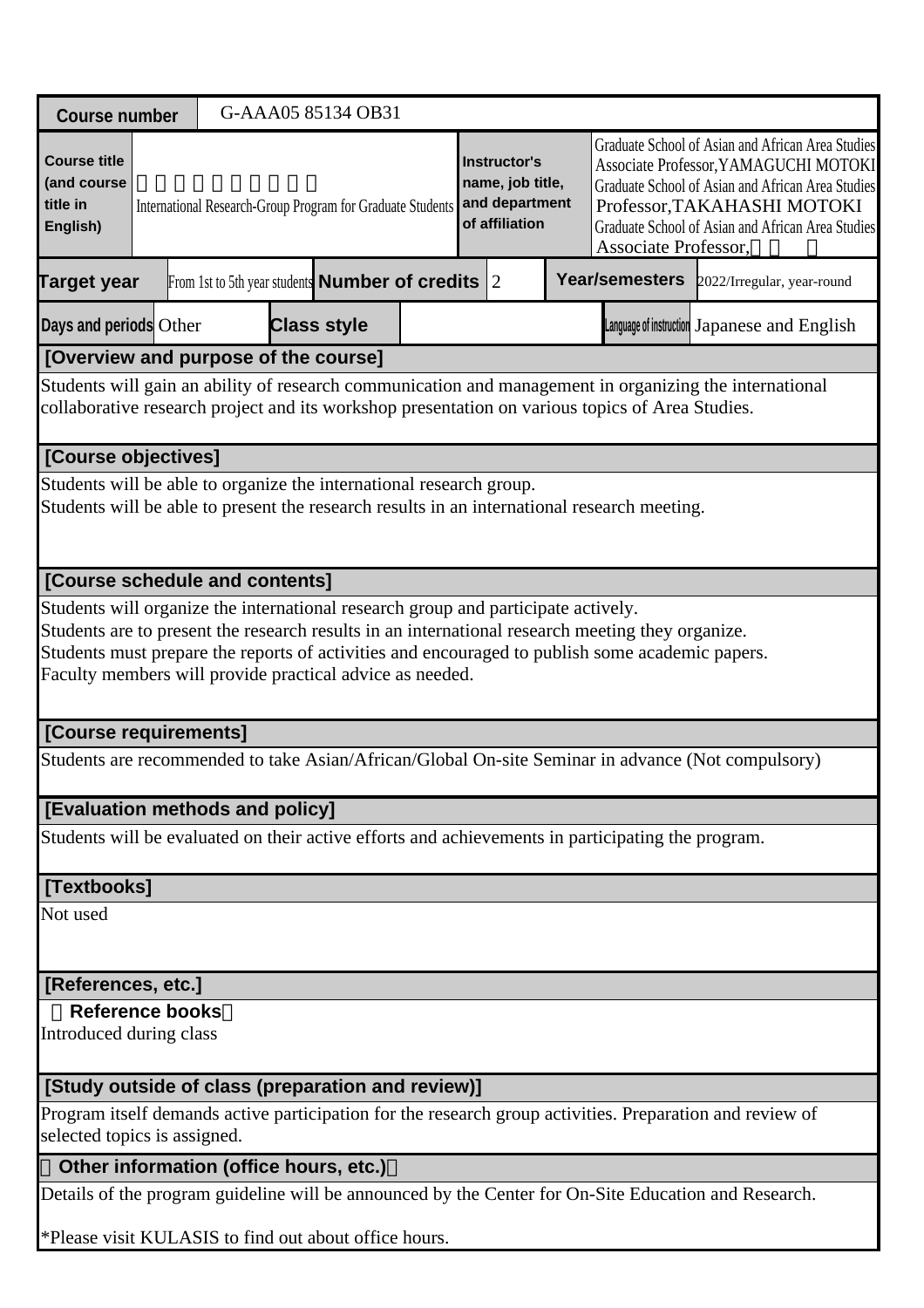| <b>Course number</b>                                                                                                                                                                                                                                                                                                                                                               |                                  | G-AAA05 85107 LE31                                           |         |                                                                             |                                                                                         |                                                                                                                                                                                                                                                                                                                                |     |
|------------------------------------------------------------------------------------------------------------------------------------------------------------------------------------------------------------------------------------------------------------------------------------------------------------------------------------------------------------------------------------|----------------------------------|--------------------------------------------------------------|---------|-----------------------------------------------------------------------------|-----------------------------------------------------------------------------------------|--------------------------------------------------------------------------------------------------------------------------------------------------------------------------------------------------------------------------------------------------------------------------------------------------------------------------------|-----|
| <b>Course title</b><br>(and course<br>title in<br>English)                                                                                                                                                                                                                                                                                                                         | <b>Environment and Infection</b> |                                                              |         | <b>Instructor's</b><br>name, job title,<br>and department<br>of affiliation |                                                                                         | <b>Center for Southeast Asian Studies</b><br>Professor, YAMAZAKI WATARU                                                                                                                                                                                                                                                        |     |
| <b>Target year</b>                                                                                                                                                                                                                                                                                                                                                                 |                                  | From 1st to 5th year students <b>Number of credits</b> $ 2 $ |         |                                                                             | <b>Year/semesters</b>                                                                   | 2022/Second semester                                                                                                                                                                                                                                                                                                           |     |
| Days and periods Mon.3                                                                                                                                                                                                                                                                                                                                                             |                                  | <b>Class style</b>                                           | Lecture |                                                                             |                                                                                         | Language of instruction Japanese and English                                                                                                                                                                                                                                                                                   |     |
| [Overview and purpose of the course]                                                                                                                                                                                                                                                                                                                                               |                                  |                                                              |         |                                                                             |                                                                                         |                                                                                                                                                                                                                                                                                                                                |     |
| infectious diseases will also be studied from a socio-ecological perspective.                                                                                                                                                                                                                                                                                                      |                                  |                                                              |         |                                                                             |                                                                                         | Students will gain a comprehensive understanding of infectious diseases through lectures by teachers,<br>presentations by students and group discussions. In particular, we will deepen our understanding of the<br>interactions between the environment, humans and pathogens. Social transformation and historical impact of |     |
| [Course objectives]                                                                                                                                                                                                                                                                                                                                                                |                                  |                                                              |         |                                                                             |                                                                                         |                                                                                                                                                                                                                                                                                                                                |     |
|                                                                                                                                                                                                                                                                                                                                                                                    |                                  |                                                              |         |                                                                             | anthropogenic environment created by humans, and the resistance of humans to infection. | In order to understand infectious diseases comprehensively, students will acquire the ability to view various<br>factors from a socio-ecological perspective, including the natural environment in which pathogens live, the                                                                                                   |     |
| [Course schedule and contents]                                                                                                                                                                                                                                                                                                                                                     |                                  |                                                              |         |                                                                             |                                                                                         |                                                                                                                                                                                                                                                                                                                                |     |
| discussions.                                                                                                                                                                                                                                                                                                                                                                       |                                  |                                                              |         |                                                                             |                                                                                         | The first 10 sessions will be lectures, and the 11th-15th sessions will be presentation sessions and group                                                                                                                                                                                                                     |     |
| 1. General introduction<br>2. Transmission of pathogens across animal species<br>3. Food hygiene<br>4. Water and health<br>5. Mosquito- and tick-borne infectious diseases<br>6. Prion diseases<br>7. Drug resistance<br>8. Animal Welfare<br>9. Biological Weapons, Bioterrorism and Pathogen Leak Accidents<br>10. Infodemics<br>11. Presentation session and group discussion I |                                  |                                                              |         |                                                                             |                                                                                         |                                                                                                                                                                                                                                                                                                                                |     |
| 12. Presentation session and group discussion II<br>13. Presentation session and group discussion III                                                                                                                                                                                                                                                                              |                                  |                                                              |         |                                                                             |                                                                                         | 14. Presentation session and group discussion IV (Self-study depending on the number of participants)<br>15. Presentation session and group discussion V (Self-study depending on the number of participants)                                                                                                                  |     |
| [Course requirements]                                                                                                                                                                                                                                                                                                                                                              |                                  |                                                              |         |                                                                             |                                                                                         |                                                                                                                                                                                                                                                                                                                                |     |
| None                                                                                                                                                                                                                                                                                                                                                                               |                                  |                                                              |         |                                                                             |                                                                                         |                                                                                                                                                                                                                                                                                                                                |     |
|                                                                                                                                                                                                                                                                                                                                                                                    |                                  |                                                              |         |                                                                             | <b>Continue to</b>                                                                      |                                                                                                                                                                                                                                                                                                                                | (2) |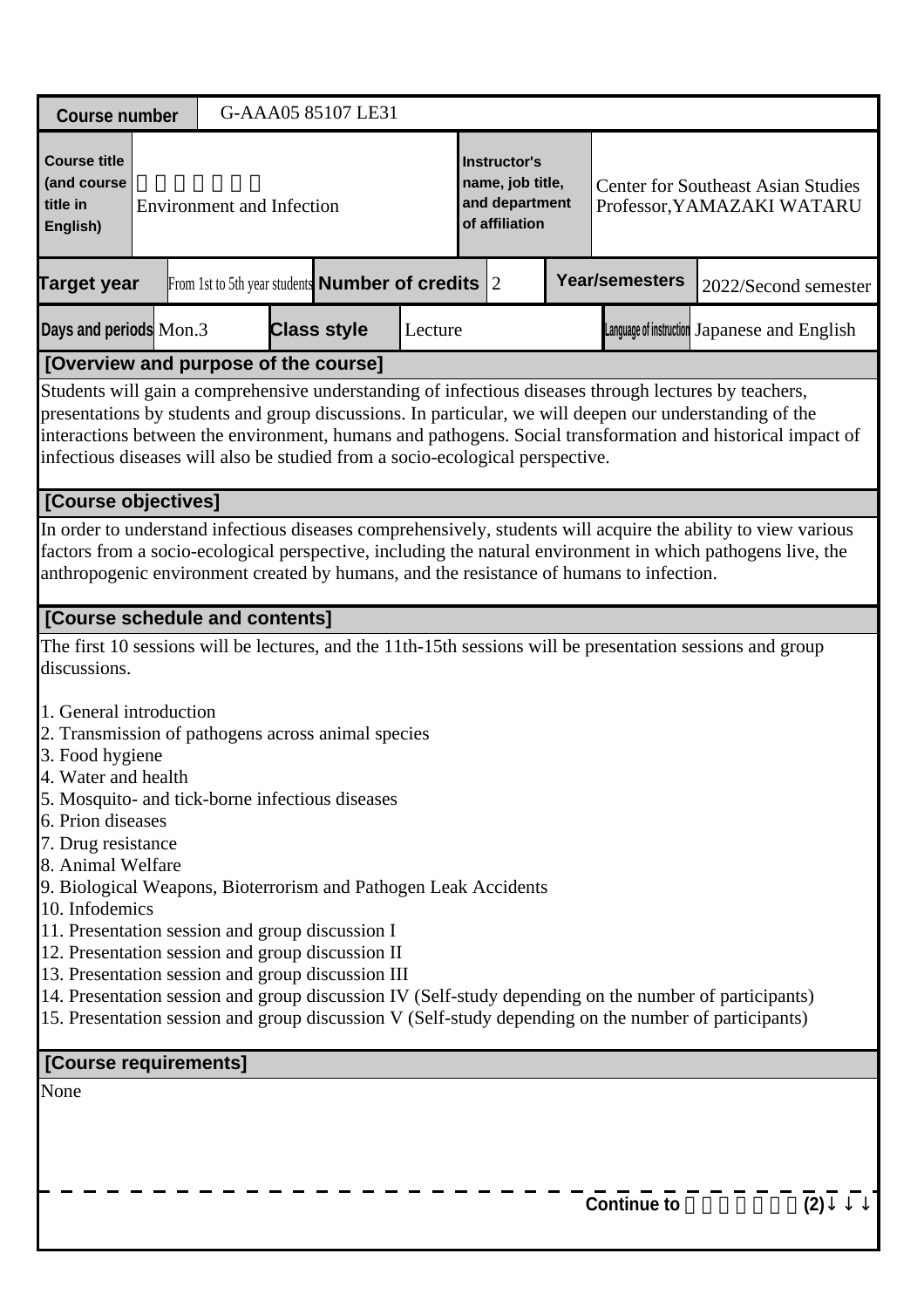### 環境・感染症論**(2)**

## **[Evaluation methods and policy]**

#### Evaluation criteria

Students must achieve a score of 60 or above out of 100 points (60 or above: pass, 59 or below: fail).

#### Evaluation Method

Grades will be based on attendance (30%), understanding, proactivity, insight, and ability to express oneself in group discussions (20%) based on the students' presentations (50%).

Students who do not give a presentation will not be considered to have taken the examination and will receive no grade.

#### **[Textbooks]**

The textbook will not be used. Lecture materials and relevant academic papers will be shared in PandA.

#### **[References, etc.]**

#### **Reference books**

The reference book will not be used. Lecture materials and relevant academic papers will be shared in PandA.

#### **Related URLs**

https://kyoto.cseas.kyoto-u.ac.jp/en/(Center for Southeast Asian Area Studies, Kyoto University) http://sph.med.kyoto-u.ac.jp/en/field/class-16/(Ecology with Emphasis on the Environment, School of Public Health<sup>)</sup>

#### **[Study outside of class (preparation and review)]**

Students are encouraged to prepare for and review the lecture materials and papers

#### **Other information (office hours, etc.)**

Contact address 46 Shimo Adachi-cho, Yoshida, Sakyo-ku, Kyoto 606-8501, Japan Room E309, East Wing, Center for Southeast Asian Area Studies, Kyoto University Wataru Yamazaki, DVM, PhD Tel: (075) 753-9618 Email: yamazaki@cseas.kyoto-u.ac.jp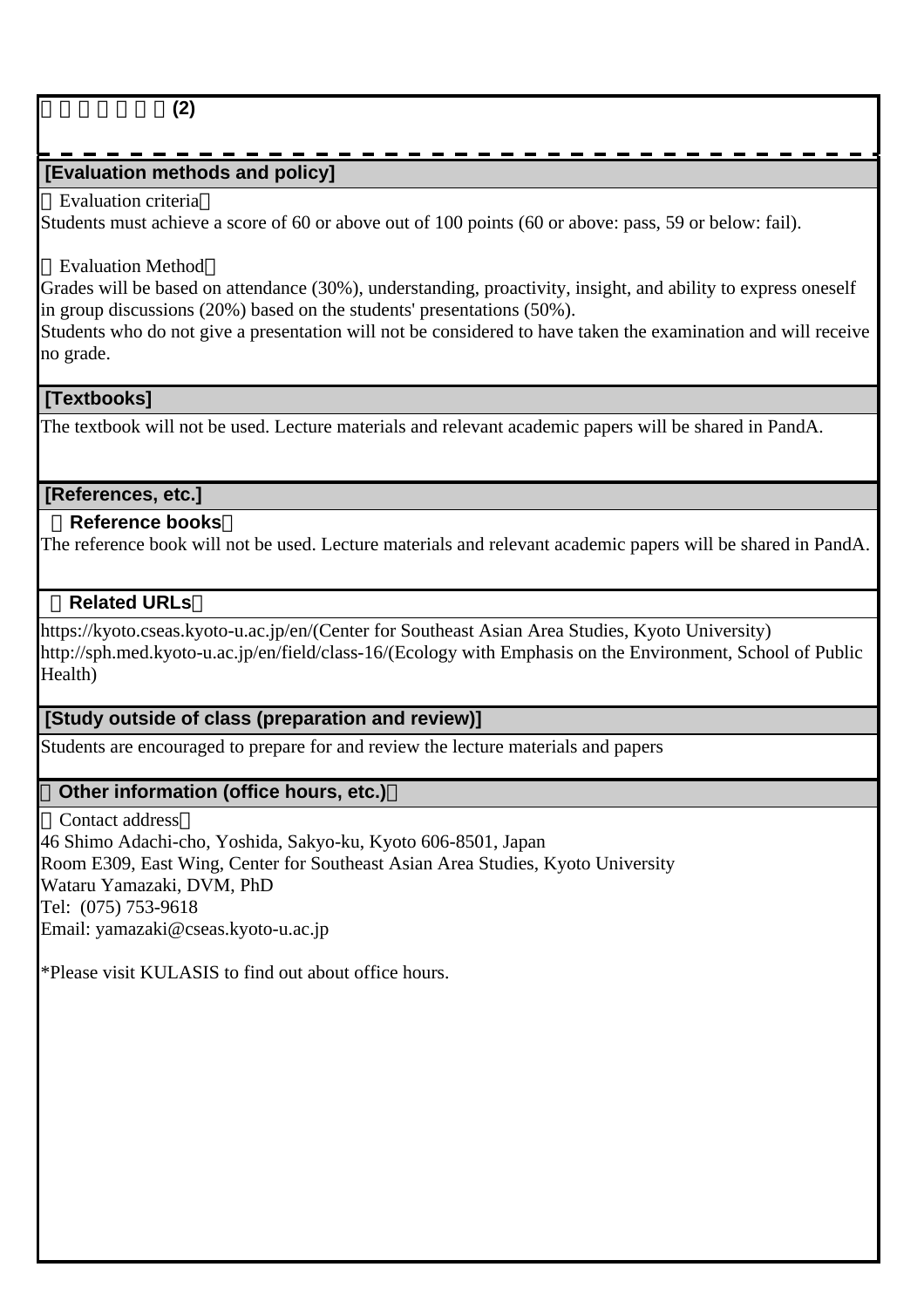| <b>Course number</b>                                                                                                                                                                                                                                                                                                                                                        |        |                                                              | G-AAA05 85136 LB31 |         |                                                                      |                                                                                              |                                                                                                                                                                                                                                                                                                                                                                                                                                                 |  |  |
|-----------------------------------------------------------------------------------------------------------------------------------------------------------------------------------------------------------------------------------------------------------------------------------------------------------------------------------------------------------------------------|--------|--------------------------------------------------------------|--------------------|---------|----------------------------------------------------------------------|----------------------------------------------------------------------------------------------|-------------------------------------------------------------------------------------------------------------------------------------------------------------------------------------------------------------------------------------------------------------------------------------------------------------------------------------------------------------------------------------------------------------------------------------------------|--|--|
| <b>Course title</b><br>(and course<br>title in<br>English)                                                                                                                                                                                                                                                                                                                  |        | Development and Ecology                                      |                    |         | Instructor's<br>name, job title,<br>and department<br>of affiliation |                                                                                              | <b>Center for Southeast Asian Studies</b><br>Professor, KOUNO YASUYUKI                                                                                                                                                                                                                                                                                                                                                                          |  |  |
| <b>Target year</b>                                                                                                                                                                                                                                                                                                                                                          |        | From 1st to 5th year students <b>Number of credits</b> $ 2 $ |                    |         |                                                                      | <b>Year/semesters</b>                                                                        | 2022/First semester                                                                                                                                                                                                                                                                                                                                                                                                                             |  |  |
| Days and periods Tue.1                                                                                                                                                                                                                                                                                                                                                      |        |                                                              | <b>Class style</b> | Lecture |                                                                      |                                                                                              | Language of instruction Japanese and English                                                                                                                                                                                                                                                                                                                                                                                                    |  |  |
| [Overview and purpose of the course]                                                                                                                                                                                                                                                                                                                                        |        |                                                              |                    |         |                                                                      |                                                                                              |                                                                                                                                                                                                                                                                                                                                                                                                                                                 |  |  |
|                                                                                                                                                                                                                                                                                                                                                                             |        |                                                              |                    |         |                                                                      |                                                                                              | The topics covered in this course will be rural village development, environmental protection, and natural<br>resource use in continental Southeast Asia. We will encourage the students to think for themselves as we<br>discuss questions such as what standpoints to assume when conducting our research, which approach we<br>should take to the issues we are researching, and who the audience for the results of our research should be. |  |  |
| [Course objectives]                                                                                                                                                                                                                                                                                                                                                         |        |                                                              |                    |         |                                                                      |                                                                                              |                                                                                                                                                                                                                                                                                                                                                                                                                                                 |  |  |
| global context and to express the idea in the interdisciplinary space                                                                                                                                                                                                                                                                                                       |        |                                                              |                    |         |                                                                      |                                                                                              | To obtain the ability to understand the structure and dynamics of local society, to contextualize them in the                                                                                                                                                                                                                                                                                                                                   |  |  |
| [Course schedule and contents]                                                                                                                                                                                                                                                                                                                                              |        |                                                              |                    |         |                                                                      |                                                                                              |                                                                                                                                                                                                                                                                                                                                                                                                                                                 |  |  |
| students'<br>1. Changes in long-term land use in rural mountain villages in Laos<br>rapid economic growth<br>3. Reforestation in the mountains of northern Vietnam<br>4. Slash-and-burn systems and land management in the mountains of Laos<br>5. Jungle rubber on the island of Sumatra, Indonesia<br>6. Use of the coastal areas and oyster farming in southern Thailand | needs. |                                                              |                    |         |                                                                      |                                                                                              | We plan to spend 1 or 2 weeks on each of the following issues. However, there may be changes depending on<br>how well the students understand the content. Lectures may also be given in English, depending on the<br>2. Transformation of rainfall-based and wet paddy rice cultivation in northeastern Thailand in a period of                                                                                                                |  |  |
| [Course requirements]                                                                                                                                                                                                                                                                                                                                                       |        |                                                              |                    |         |                                                                      |                                                                                              |                                                                                                                                                                                                                                                                                                                                                                                                                                                 |  |  |
| None                                                                                                                                                                                                                                                                                                                                                                        |        |                                                              |                    |         |                                                                      |                                                                                              |                                                                                                                                                                                                                                                                                                                                                                                                                                                 |  |  |
| [Evaluation methods and policy]                                                                                                                                                                                                                                                                                                                                             |        |                                                              |                    |         |                                                                      |                                                                                              |                                                                                                                                                                                                                                                                                                                                                                                                                                                 |  |  |
|                                                                                                                                                                                                                                                                                                                                                                             |        |                                                              |                    |         |                                                                      | Students will be evaluated on the basis of attendance and a proactive attitude during class. |                                                                                                                                                                                                                                                                                                                                                                                                                                                 |  |  |
| [Textbooks]                                                                                                                                                                                                                                                                                                                                                                 |        |                                                              |                    |         |                                                                      |                                                                                              |                                                                                                                                                                                                                                                                                                                                                                                                                                                 |  |  |
| Instructed during class                                                                                                                                                                                                                                                                                                                                                     |        |                                                              |                    |         |                                                                      |                                                                                              |                                                                                                                                                                                                                                                                                                                                                                                                                                                 |  |  |
| [References, etc.]                                                                                                                                                                                                                                                                                                                                                          |        |                                                              |                    |         |                                                                      |                                                                                              |                                                                                                                                                                                                                                                                                                                                                                                                                                                 |  |  |
| <b>Reference books</b>                                                                                                                                                                                                                                                                                                                                                      |        |                                                              |                    |         |                                                                      |                                                                                              |                                                                                                                                                                                                                                                                                                                                                                                                                                                 |  |  |
|                                                                                                                                                                                                                                                                                                                                                                             |        |                                                              |                    |         |                                                                      | <b>Continue to</b>                                                                           | (2)                                                                                                                                                                                                                                                                                                                                                                                                                                             |  |  |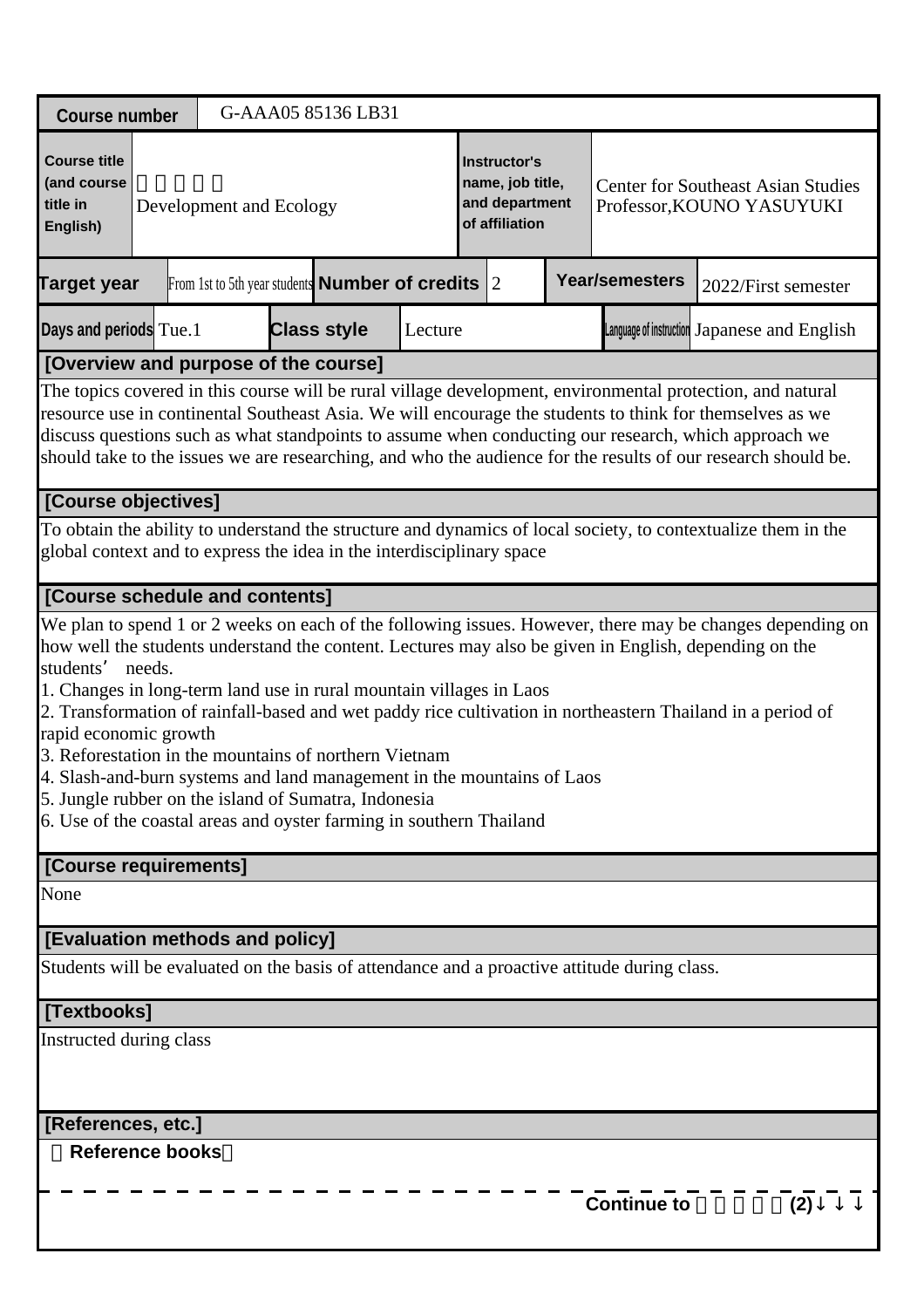開発生態論**(2)**

## **[Study outside of class (preparation and review)]**

Will be indicated in class.

## **Other information (office hours, etc.)**

We want students to participate actively and speak up in class.

We do not set any particular office hours, but students who want to speak to the instructor directly outside of class should e-mail <kono@cseas.kyoto-u.ac.jp>.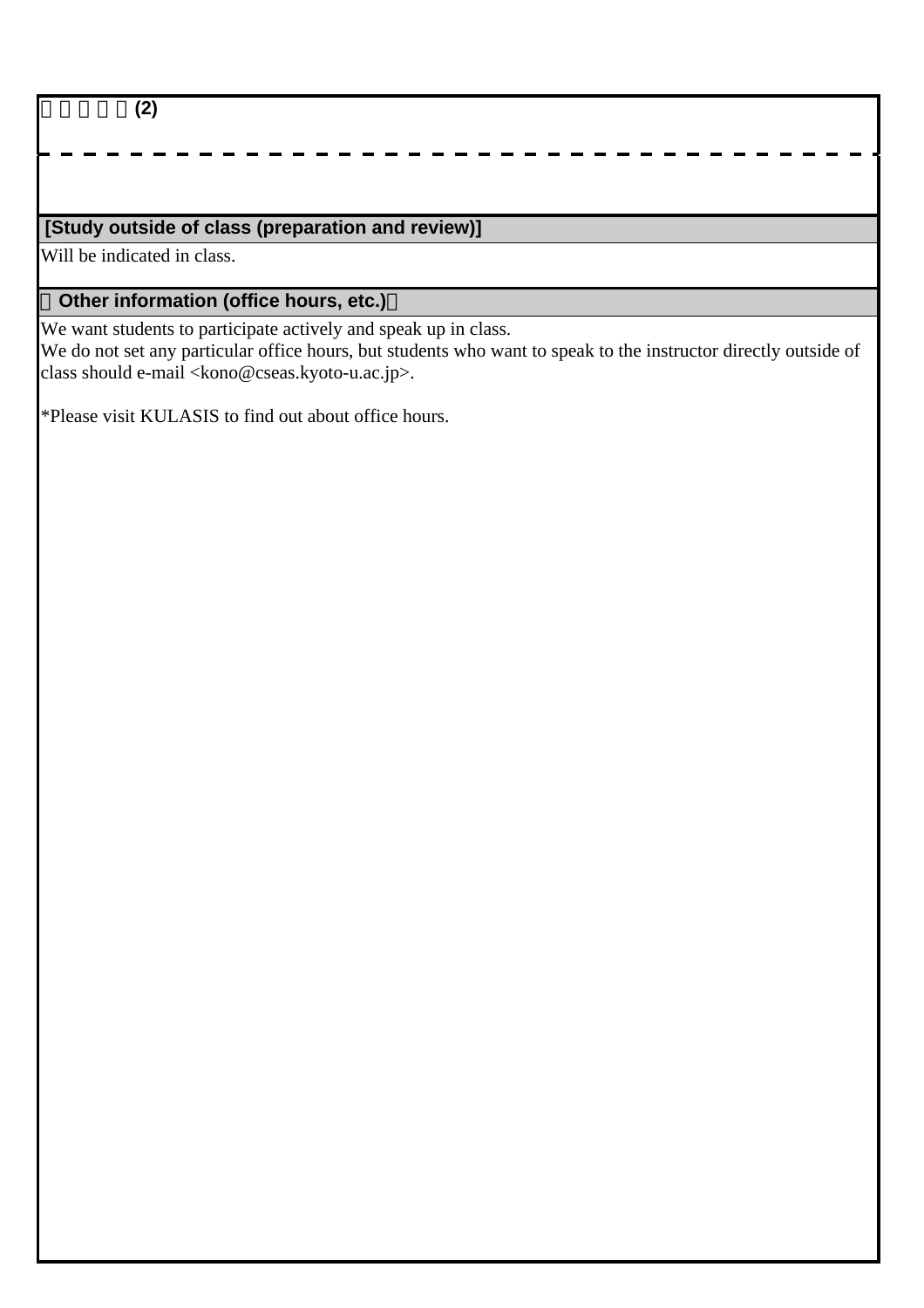| <b>Course number</b>                                                                                                                                                       |                                                          | G-AAA05 85135 LE31 |  |                                                                      |                         |                                                                                                                                                                                                                                                                                                                                                                                                                                                                                                                                                                 |
|----------------------------------------------------------------------------------------------------------------------------------------------------------------------------|----------------------------------------------------------|--------------------|--|----------------------------------------------------------------------|-------------------------|-----------------------------------------------------------------------------------------------------------------------------------------------------------------------------------------------------------------------------------------------------------------------------------------------------------------------------------------------------------------------------------------------------------------------------------------------------------------------------------------------------------------------------------------------------------------|
| <b>Course title</b><br>(and course<br>title in<br>English)                                                                                                                 | Area Study and Comparative Politics                      |                    |  | Instructor's<br>name, job title,<br>and department<br>of affiliation |                         | <b>Center for Southeast Asian Studies</b><br>Associate Professor, Pavin Chachavalpongpun                                                                                                                                                                                                                                                                                                                                                                                                                                                                        |
| <b>Target year</b>                                                                                                                                                         | From 1st to 5th year students <b>Number of credits</b> 2 |                    |  |                                                                      | <b>Year/semesters</b>   | 2022/First semester                                                                                                                                                                                                                                                                                                                                                                                                                                                                                                                                             |
| Days and periods Tue.2                                                                                                                                                     |                                                          | <b>Class style</b> |  |                                                                      | Language of instruction | English                                                                                                                                                                                                                                                                                                                                                                                                                                                                                                                                                         |
| [Overview and purpose of the course]                                                                                                                                       |                                                          |                    |  |                                                                      |                         |                                                                                                                                                                                                                                                                                                                                                                                                                                                                                                                                                                 |
| including the study of institutions, state formation and state-society relations, types of regime, political<br>culture, political economy, and resistance and revolution. |                                                          |                    |  |                                                                      |                         | This course focuses on a wide range of literatures on comparative politics. In keeping with the spirit of<br>comparative political science, most lectures involve a key paired comparison of two countries. We will also<br>demonstrate how paired comparisons are changeable, given the types of questions one is pursuing. We will<br>concentrate on six countries in Southeast Asia: Indonesia, the Philippines, Malaysia, Vietnam, Thailand and<br>Burma. To fulfill the purpose of this course, we will discuss key themes from a comparative perspective, |
| [Course objectives]                                                                                                                                                        |                                                          |                    |  |                                                                      |                         |                                                                                                                                                                                                                                                                                                                                                                                                                                                                                                                                                                 |
| understanding of this region.                                                                                                                                              |                                                          |                    |  |                                                                      |                         | To encouage students to think beyond the normative understanding of "Southeast Asia" and look into critical<br>contemporary issues facing the region--issues that had their historical origin. Also, to expect student's active<br>participation in class discussion, from the students' viewpoint that may challenge and contest the normative                                                                                                                                                                                                                 |
| [Course schedule and contents]                                                                                                                                             |                                                          |                    |  |                                                                      |                         |                                                                                                                                                                                                                                                                                                                                                                                                                                                                                                                                                                 |
| <b>Class Schedule</b>                                                                                                                                                      |                                                          |                    |  |                                                                      |                         |                                                                                                                                                                                                                                                                                                                                                                                                                                                                                                                                                                 |
| 1. Introduction                                                                                                                                                            |                                                          |                    |  |                                                                      |                         |                                                                                                                                                                                                                                                                                                                                                                                                                                                                                                                                                                 |
| 2. Southeast Asia: Natural Region or Production of Power/Knowledge?                                                                                                        |                                                          |                    |  |                                                                      |                         |                                                                                                                                                                                                                                                                                                                                                                                                                                                                                                                                                                 |
| 1984).                                                                                                                                                                     |                                                          |                    |  |                                                                      |                         | Donald Emmerson, " 'Southeast Asia: What' s in a Name?" Journal of Southeast Asian Studies (March                                                                                                                                                                                                                                                                                                                                                                                                                                                               |
| Duncan McCargo and Robert H. Taylor, " Politics," An Introduction to Southeast Asian Studies, ed.<br>Mohmmed Halib and Tim Huxley (1996).                                  |                                                          |                    |  |                                                                      |                         |                                                                                                                                                                                                                                                                                                                                                                                                                                                                                                                                                                 |
| 3. State Formation and Colonialism                                                                                                                                         |                                                          |                    |  |                                                                      |                         |                                                                                                                                                                                                                                                                                                                                                                                                                                                                                                                                                                 |
| Australian National University Press, 1991).                                                                                                                               |                                                          |                    |  |                                                                      |                         | John S. Furnivall, The Fashioning of Leviathan: The Beginnings of British Rule in Burma (Canberra: The                                                                                                                                                                                                                                                                                                                                                                                                                                                          |
| 4. Nationalism and Southeast Asia                                                                                                                                          |                                                          |                    |  |                                                                      |                         |                                                                                                                                                                                                                                                                                                                                                                                                                                                                                                                                                                 |
| Verso, 1992).                                                                                                                                                              |                                                          |                    |  |                                                                      | <b>Continue to</b>      | Benedict Anderson, Imagined Communities: Reflections on the Origins and Spread of Nationalism (London:                                                                                                                                                                                                                                                                                                                                                                                                                                                          |
|                                                                                                                                                                            |                                                          |                    |  |                                                                      |                         | (2)                                                                                                                                                                                                                                                                                                                                                                                                                                                                                                                                                             |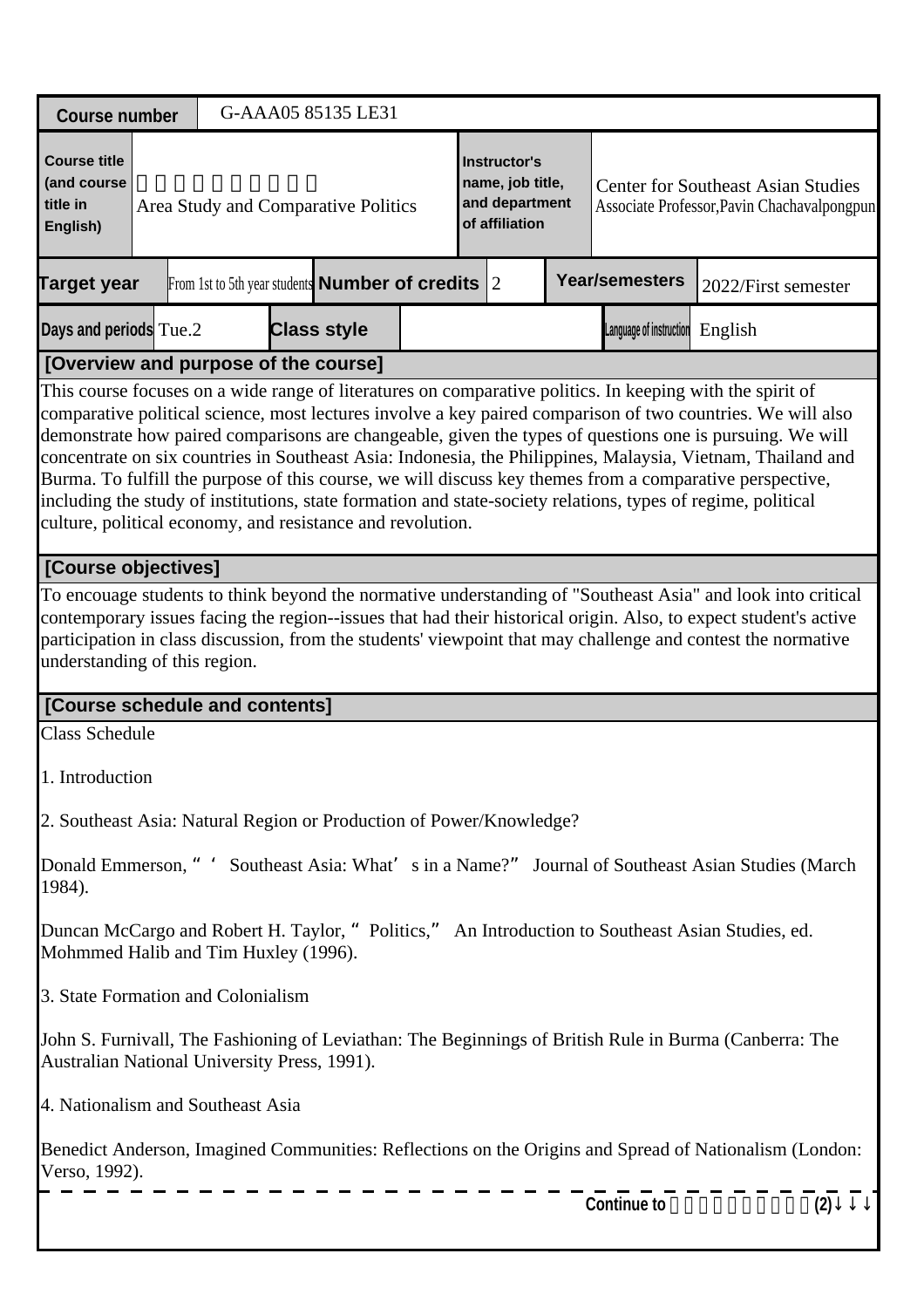| (2)                                                                                                                                                                                              |
|--------------------------------------------------------------------------------------------------------------------------------------------------------------------------------------------------|
| 5. Southeast Asia and the World                                                                                                                                                                  |
| Benedict Anderson, The Spectre of Comparison: Nationalism, Southeast Asia and the World (London: Verso<br>1998).                                                                                 |
| 6. Military Rule: Burma and Indonesia                                                                                                                                                            |
| Mary Callahan, "Burma: Soldiers as State Builders," in Muthiah Alagappa (ed) Coercion and Governance:<br>The Declining Political Role of the Military in Asia (2001).                            |
| Vince Boudreau, Resisting Dictatorship (2004), ch 4.                                                                                                                                             |
| Adam Schwarz, A Nation in Waiting: Indonesia in the 1990s, ch 2.                                                                                                                                 |
| 7. Democratic stagnation: Thailand and the Philippines                                                                                                                                           |
| Baker and Phongpaichit, A History of Thailand, chs 6,7.                                                                                                                                          |
| Abinales and Amoroso, State and Society in the Philippines (2005), ch 8.                                                                                                                         |
| Pavin Chachavalpongpun, ed., Coup, King, Crisis: A Critical Interregnum in Thailand (2020).                                                                                                      |
| 8. Party Rule: Vietnam and Malaysia                                                                                                                                                              |
| William Case, Politics in Southeast Asia (2002), ch. 4.                                                                                                                                          |
| Gareth Porter, Vietnam, ch. 1.                                                                                                                                                                   |
| 9. Authoritarianism and Separatism                                                                                                                                                               |
| Jacques Bertrand, Nationalism and Ethnic Conflict in Indonesia, ch 8.                                                                                                                            |
| Ivan Molloy (1988) "The Decline of the Moro National Liberation Front in the Southern Philippines,"<br>Journal of Contemporary Asia, 18, 1.                                                      |
| 10. Democratisation: National/Local, Rural/Urban Struggles: Philippines and Thailand                                                                                                             |
| Abinales and Amoroso, State and Society in the Philippines, chs 9 and 10.                                                                                                                        |
| Anek Laothamatas, "A tale of two democracies: Conflicting Perceptions of elections and democracy in<br>Thailand," in<br>Robert Taylor (ed.), The Politics of Elections in Southeast Asia (1996). |
| John Sidel, "Democratisation and Bossism in Contemporary Thailand and the Philippines," IDS Bulletin,<br>27, 2 (April 1996).                                                                     |
| <b>Continue to</b><br>(3)                                                                                                                                                                        |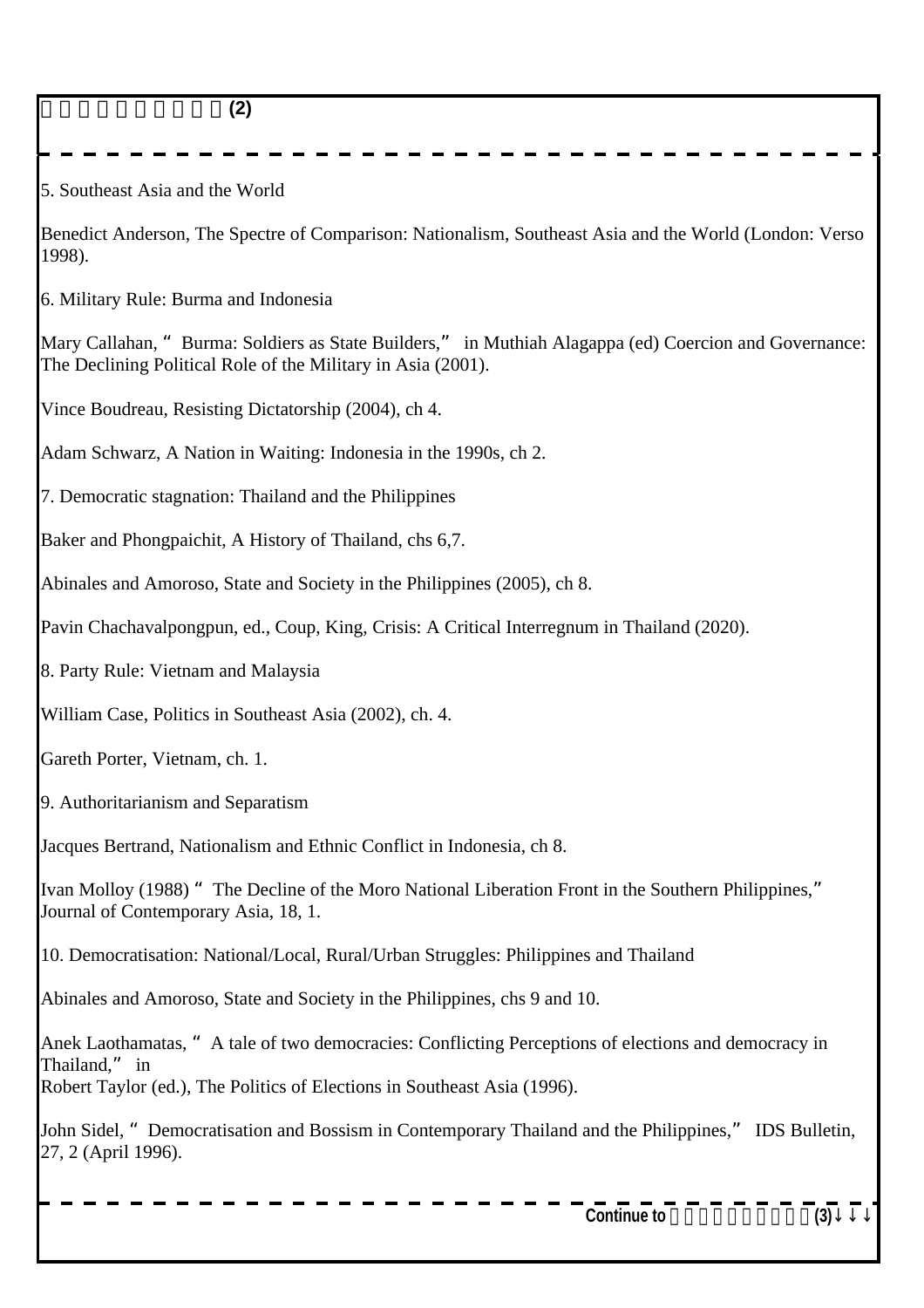11. Democratisation: Stalled: Burma and Vietnam

Benedict Kerkvliet, "Village-State Relations in Vietnam: The Effect of Everyday Politics on Decollectivisation" (Journal of Asian Studies, 54, 2, 1995).

Kyaw Yin Hlaing, "The Politics of State-Society in Burma," South East Asia Research, 15, 2, 2007).

12. Democratisation: Now That He's Gone... Indonesia and Malaysia

William Case, "Malaysia: New Reforms, Old Continuities and Tense Ambiguities," Working Paper Series, No. 51, Sep 2003, available at <http://www.cityu.edu.hk/searc>.

Vedi Hadiz and Richard Robison, "Neo-Liberal Reforms and Illiberal Consolidations: The Indonesian Paradox," 2003, available at <http://www.cityu.edu.hk/searc>.

Meredith Weiss, "What a Little Democracy Can Do: Comparing Trajectories of Reform in Malaysia and Indonesia," Democratisation (14, 1, 2007).

13. The Military

Mary P. Callahan, War and State-Building in Burma (Ithaca and London: Cornell University Press, 2005).

14. Social Movements

Vincent G. Boudreau, Resisting Dictatorship: Repression and Protest in Southeast Asia (London: Cambridge University Press, 2005).

15. Legitimacy

Muthiah Alagappa, ed., Political Legitimacy in Southeast Asia (Stanford, CA: Stanford University Press, 1995).

#### **[Course requirements]**

Each student is required to read the week's assignment in its entirety before coming to class. (The books/ articles are available at the CSEAS library.) Each student will write a 2-3 page critical review essay on one of the readings to be submitted the day before class (so I can read it and prepare my comments). If you fail to submit the essay on time, you need not appear in class. One student will be assigned to lead each week's discussion. The reflection essay is not a mere summary of the book/article. It should contain at the very least: a. The book's or books' main thesis/theses (or in other words, what is the author trying to convince us of?) b. The manner in which the author supports the thesis (or how the author uses evidence to support his/her arguments)

c. Other issues that are raised as supplementary themes or sub-themes

d. The significance of the book(s) to Southeast Asian studies and to comparative politics

Your essays should examine the themes more in depth than the readings allow. They should be comparative in scope; that is, compare and contrast between two countries.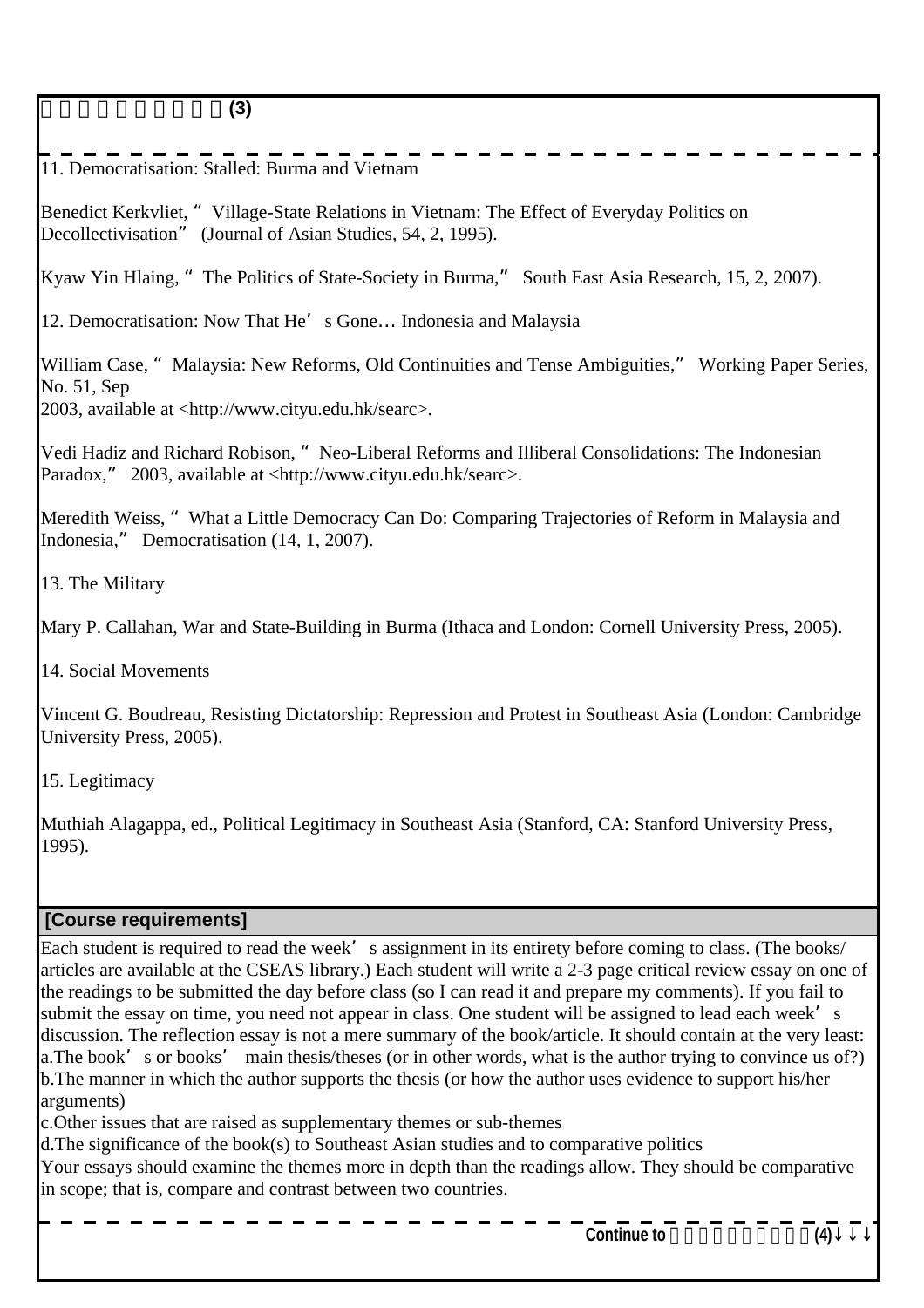## **[Evaluation methods and policy]**

The student grade is divided into the following: essays (50%); contribution to class discussion (40%); attendance  $(10\%)$ 

#### **[Textbooks]**

Instructed during class

#### **[References, etc.]**

#### **Reference books**

Benedict Anderson, Imagined Communities: Reflections on the Origins and Spread of Nationalism (London: Verso, 1992).

Benedict Anderson, The Spectre of Comparison: Nationalism, Southeast Asia and the World (London: Verso 1998).

Vincent G. Boudreau, Resisting Dictatorship: Repression and Protest in Southeast Asia (London: Cambridge University Press, 2005).

Mary P. Callahan, War and State-Building in Burma (Ithaca and London: Cornell University Press, 2005).

Pavin Chachavalpongpun, A Plastic Nation: The Curse of Thainess in Thai-Burmese Relations (Lanham: University Press of American, 2005).

Noorhaidi Hasan. Laskar Jihad: Islam, Militancy and the Quest for Identity in Post-New Order Indonesia (Ithaca, New York: Cornell University Southeast Asia Program, 2007).

Paul D. Hutchcroft, Booty Capitalism: The Politics of Banking in the Philippines (Ithaca, New York: Cornell University Press, 1998).

Andrew MacIntyre, The Power of Institutions: Political Architecture and Governance (Ithaca and London: Cornell University Press, 2002).

Alfred W. McCoy, An Anarchy of Families: State and Family in the Philippines (Madison: University of Wisconsin Press Center for Southeast Asian Studies, 1993).

Vicente Rafael, ed. Figures of Criminality in Indonesia, the Philippines and Colonial Vietnam (Ithaca, New York: Cornell University Southeast Asia Program, 1999).

James C. Scott, The Moral Economy of the Peasant: Rebellion and Subsistence in Southeast Asia (New Haven and London: Yale University Press, 1977).

James C. Scott, Seeing Like a State: How Certain Schemes to Improve the Human Condition Have Failed (New Haven and London: Yale University Press, 1998).

James C. Scott, Weapons of the Weak: Everyday Forms of Peasant Resistance (New Haven and London: Yale University Press, 1985).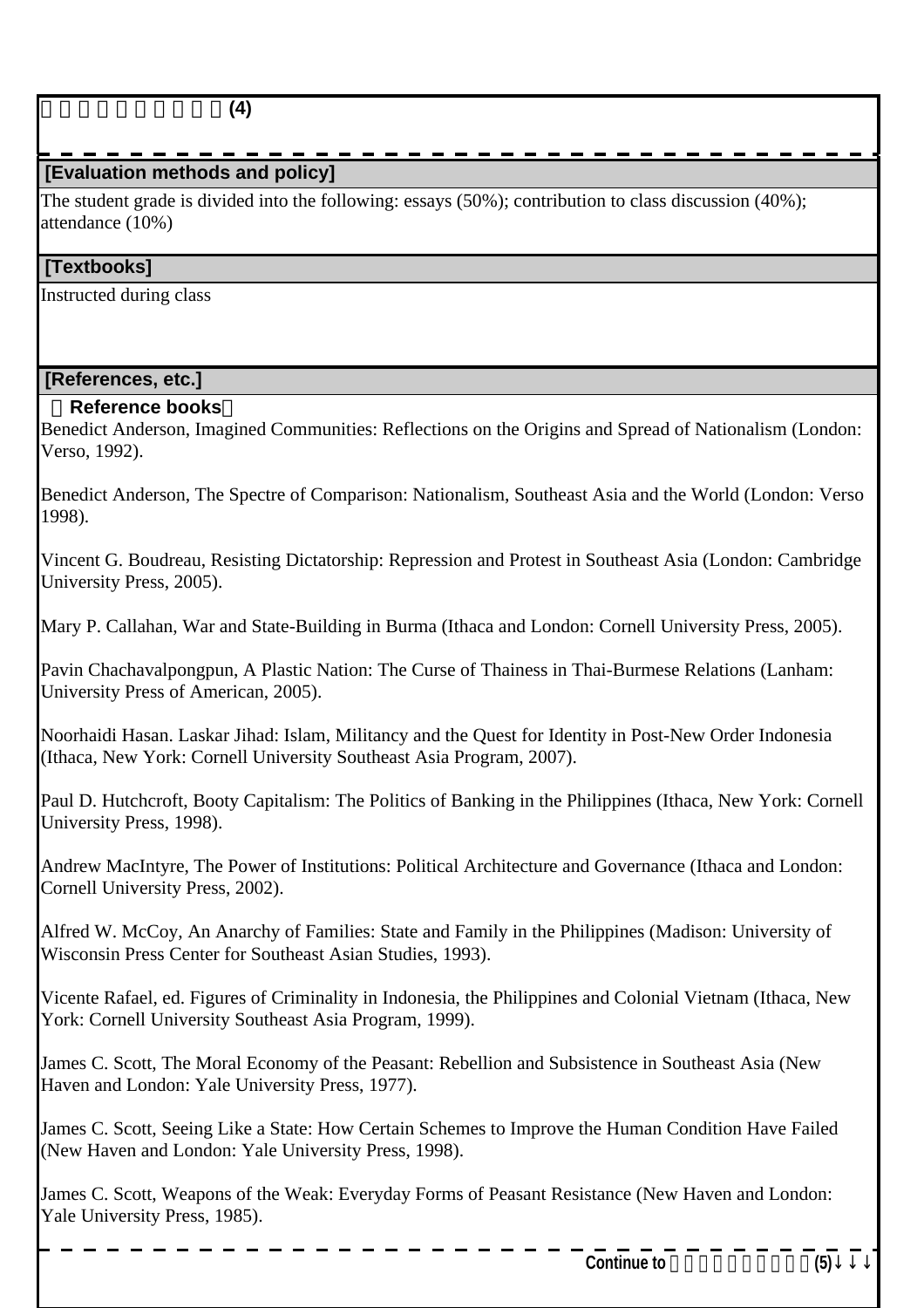地域研究と比較政治学**(5)**

# **[Study outside of class (preparation and review)]**

Sometime students will be requested to study out of class and will be assigned to read class materials, to make a summary and possibly to make a presentation in class later.

## **Other information (office hours, etc.)**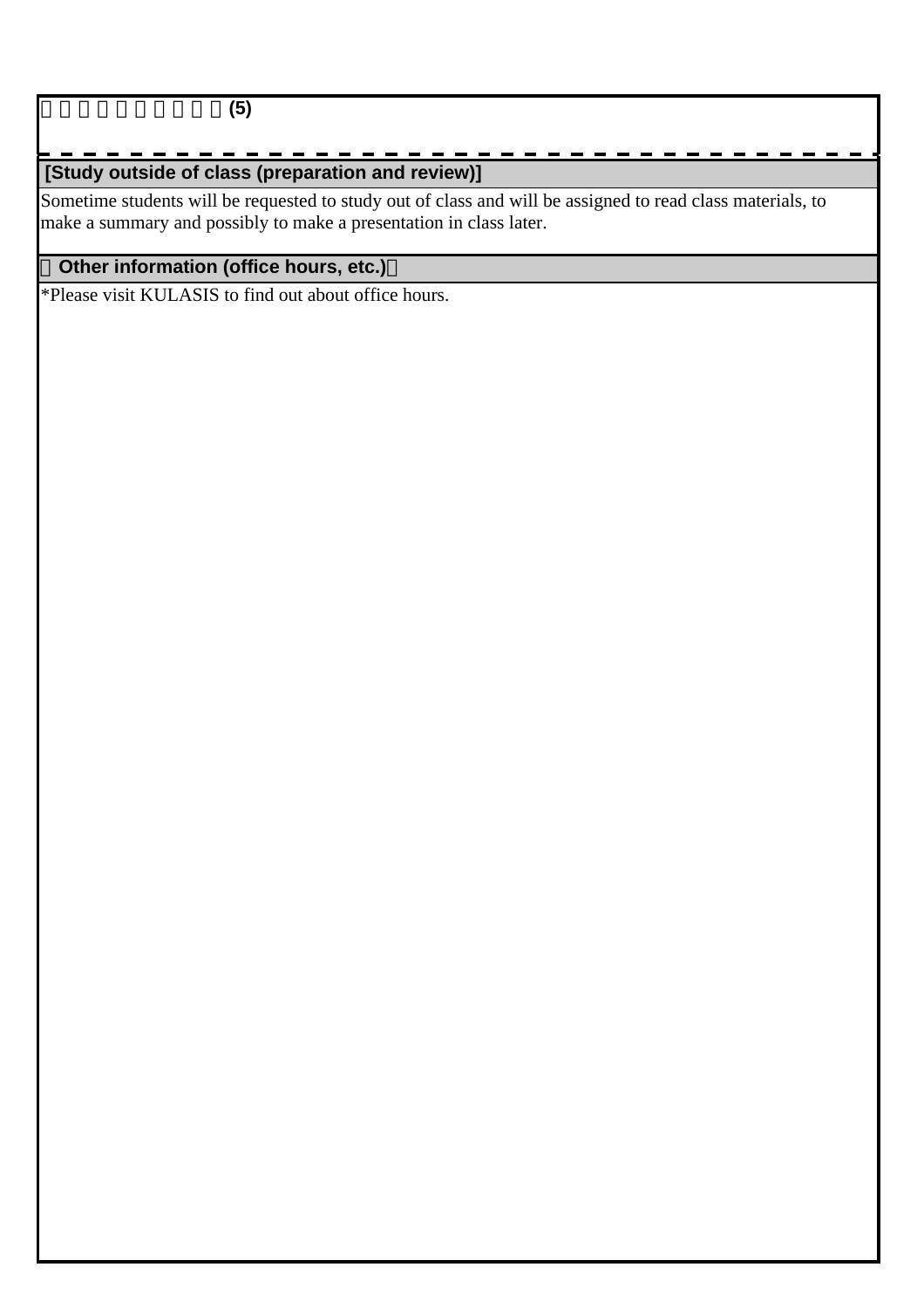| <b>Course number</b>                                       |                           | G-AAA05 85122 LJ31                                            |         |                                                                      |  |  |                         |                                                                                  |
|------------------------------------------------------------|---------------------------|---------------------------------------------------------------|---------|----------------------------------------------------------------------|--|--|-------------------------|----------------------------------------------------------------------------------|
| <b>Course title</b><br>(and course<br>title in<br>English) | Reading in Thai Studies I |                                                               |         | Instructor's<br>name, job title,<br>and department<br>of affiliation |  |  |                         | Graduate School of Asian and African Area Studies<br>Professor, TAMADA YOSHIFUMI |
| <b>Target year</b>                                         |                           | From 1st to 5th year students <b>Number of credits</b> $ 2 $  |         |                                                                      |  |  | <b>Year/semesters</b>   | 2022/Second semester                                                             |
| Days and periods Wed.2                                     |                           | <b>Class style</b>                                            | Lecture |                                                                      |  |  | Language of instruction | Japanese                                                                         |
|                                                            |                           | [Overview and purpose of the course]                          |         |                                                                      |  |  |                         |                                                                                  |
|                                                            |                           | Reading academic books and articles on Thai politics          |         |                                                                      |  |  |                         |                                                                                  |
| [Course objectives]                                        |                           |                                                               |         |                                                                      |  |  |                         |                                                                                  |
|                                                            |                           | Students would get a deeper understanding of Thai politics    |         |                                                                      |  |  |                         |                                                                                  |
| [Course schedule and contents]                             |                           |                                                               |         |                                                                      |  |  |                         |                                                                                  |
|                                                            |                           | Students have to read assigned literature and summarize them. |         |                                                                      |  |  |                         |                                                                                  |
| [Course requirements]                                      |                           |                                                               |         |                                                                      |  |  |                         |                                                                                  |
| Thai language proficiency is desirable.                    |                           | Japanese language proficiency is necessary.                   |         |                                                                      |  |  |                         |                                                                                  |
| [Evaluation methods and policy]                            |                           |                                                               |         |                                                                      |  |  |                         |                                                                                  |
|                                                            |                           | attendance 60%, assignment 20%, discussion 20%                |         |                                                                      |  |  |                         |                                                                                  |
| [Textbooks]                                                |                           |                                                               |         |                                                                      |  |  |                         |                                                                                  |
| Instructed during class                                    |                           |                                                               |         |                                                                      |  |  |                         |                                                                                  |
| [References, etc.]                                         |                           |                                                               |         |                                                                      |  |  |                         |                                                                                  |
| <b>Reference books</b><br>Introduced during class          |                           |                                                               |         |                                                                      |  |  |                         |                                                                                  |
|                                                            |                           | [Study outside of class (preparation and review)]             |         |                                                                      |  |  |                         |                                                                                  |
| Students have to read assigned literature                  |                           |                                                               |         |                                                                      |  |  |                         |                                                                                  |
|                                                            |                           | Other information (office hours, etc.)                        |         |                                                                      |  |  |                         |                                                                                  |
| none                                                       |                           |                                                               |         |                                                                      |  |  |                         |                                                                                  |
|                                                            |                           | *Please visit KULASIS to find out about office hours.         |         |                                                                      |  |  |                         |                                                                                  |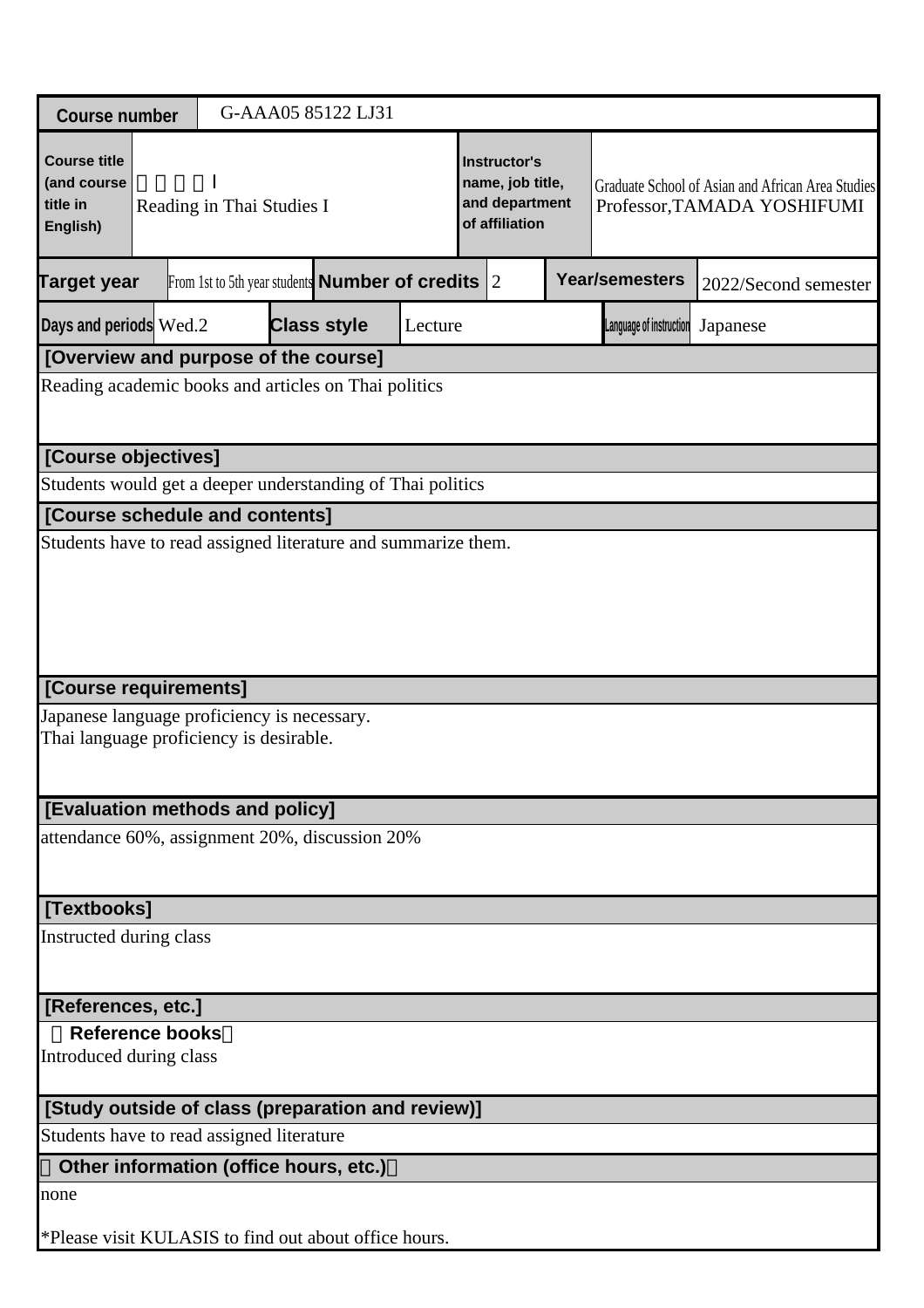| <b>Course number</b>                                          |  |                                                                                                                                                                                                 |  | G-AAA05 55124 FJ31                                         |  |  |  |  |                                                                                               |                                                                                                                      |
|---------------------------------------------------------------|--|-------------------------------------------------------------------------------------------------------------------------------------------------------------------------------------------------|--|------------------------------------------------------------|--|--|--|--|-----------------------------------------------------------------------------------------------|----------------------------------------------------------------------------------------------------------------------|
| <b>Course title</b><br>(and course<br>title in<br>English)    |  | Instructor's<br>name, job title,<br>Graduate School of Asian and African Area Studies<br>and department<br>On-site Practical Language Seminar I<br>Graduate course instructor<br>of affiliation |  |                                                            |  |  |  |  |                                                                                               |                                                                                                                      |
| <b>Target year</b>                                            |  |                                                                                                                                                                                                 |  | $\vert$ 1st & 2nd year students <b>Number of credits</b> 2 |  |  |  |  | Year/semesters                                                                                | 2022/Irregular, year-round                                                                                           |
| Days and periods Other                                        |  |                                                                                                                                                                                                 |  | <b>Class style</b>                                         |  |  |  |  | Lecture and practical training Language of instruction                                        | Japanese                                                                                                             |
| [Overview and purpose of the course]                          |  |                                                                                                                                                                                                 |  |                                                            |  |  |  |  |                                                                                               |                                                                                                                      |
| where they will receive highly specialized language training. |  |                                                                                                                                                                                                 |  |                                                            |  |  |  |  |                                                                                               | In this course, students will be sent to the oversea research institution most suitable for their field of research, |
| [Course objectives]                                           |  |                                                                                                                                                                                                 |  |                                                            |  |  |  |  |                                                                                               |                                                                                                                      |
| understanding of the region.                                  |  |                                                                                                                                                                                                 |  |                                                            |  |  |  |  |                                                                                               | The goal of this course is to learn the basic pragmatic skills of local language required to gain an overall         |
| [Course schedule and contents]                                |  |                                                                                                                                                                                                 |  |                                                            |  |  |  |  |                                                                                               |                                                                                                                      |
| with referring to the language skill of the learner.          |  |                                                                                                                                                                                                 |  |                                                            |  |  |  |  |                                                                                               | Each student pursues language acquisition according to the program which his/her primary supervisor sets             |
| [Course requirements]                                         |  |                                                                                                                                                                                                 |  |                                                            |  |  |  |  |                                                                                               |                                                                                                                      |
| https://www.asafas.kyoto-u.ac.jp/edu/en/                      |  |                                                                                                                                                                                                 |  |                                                            |  |  |  |  | Documents to certify the trip are required. For more details, please read the student manual: | Those who makes the research trip for more than 40 days in the first or second grade of the graduate school.         |
| [Evaluation methods and policy]                               |  |                                                                                                                                                                                                 |  |                                                            |  |  |  |  |                                                                                               |                                                                                                                      |
| student submits after the research trip.                      |  |                                                                                                                                                                                                 |  |                                                            |  |  |  |  |                                                                                               | The primary supervisor of the student makes evaluation based on the report (Fieldwork Report) that the               |
| [Textbooks]                                                   |  |                                                                                                                                                                                                 |  |                                                            |  |  |  |  |                                                                                               |                                                                                                                      |
|                                                               |  |                                                                                                                                                                                                 |  |                                                            |  |  |  |  |                                                                                               | Considering about the language skill of the student, the primary supervisor will suggest the relevant literature.    |
| [References, etc.]                                            |  |                                                                                                                                                                                                 |  |                                                            |  |  |  |  |                                                                                               |                                                                                                                      |
| <b>Reference books</b>                                        |  |                                                                                                                                                                                                 |  |                                                            |  |  |  |  |                                                                                               | Considering about the language skill of the student, the primary supervisor will suggest the relevant literature.    |
| [Study outside of class (preparation and review)]             |  |                                                                                                                                                                                                 |  |                                                            |  |  |  |  |                                                                                               |                                                                                                                      |
| preliminary knowledge on it.                                  |  |                                                                                                                                                                                                 |  |                                                            |  |  |  |  |                                                                                               | Before making the research trip, the student should collect information about the target language and gain           |
| Other information (office hours, etc.)                        |  |                                                                                                                                                                                                 |  |                                                            |  |  |  |  |                                                                                               |                                                                                                                      |
| *Please visit KULASIS to find out about office hours.         |  |                                                                                                                                                                                                 |  |                                                            |  |  |  |  |                                                                                               |                                                                                                                      |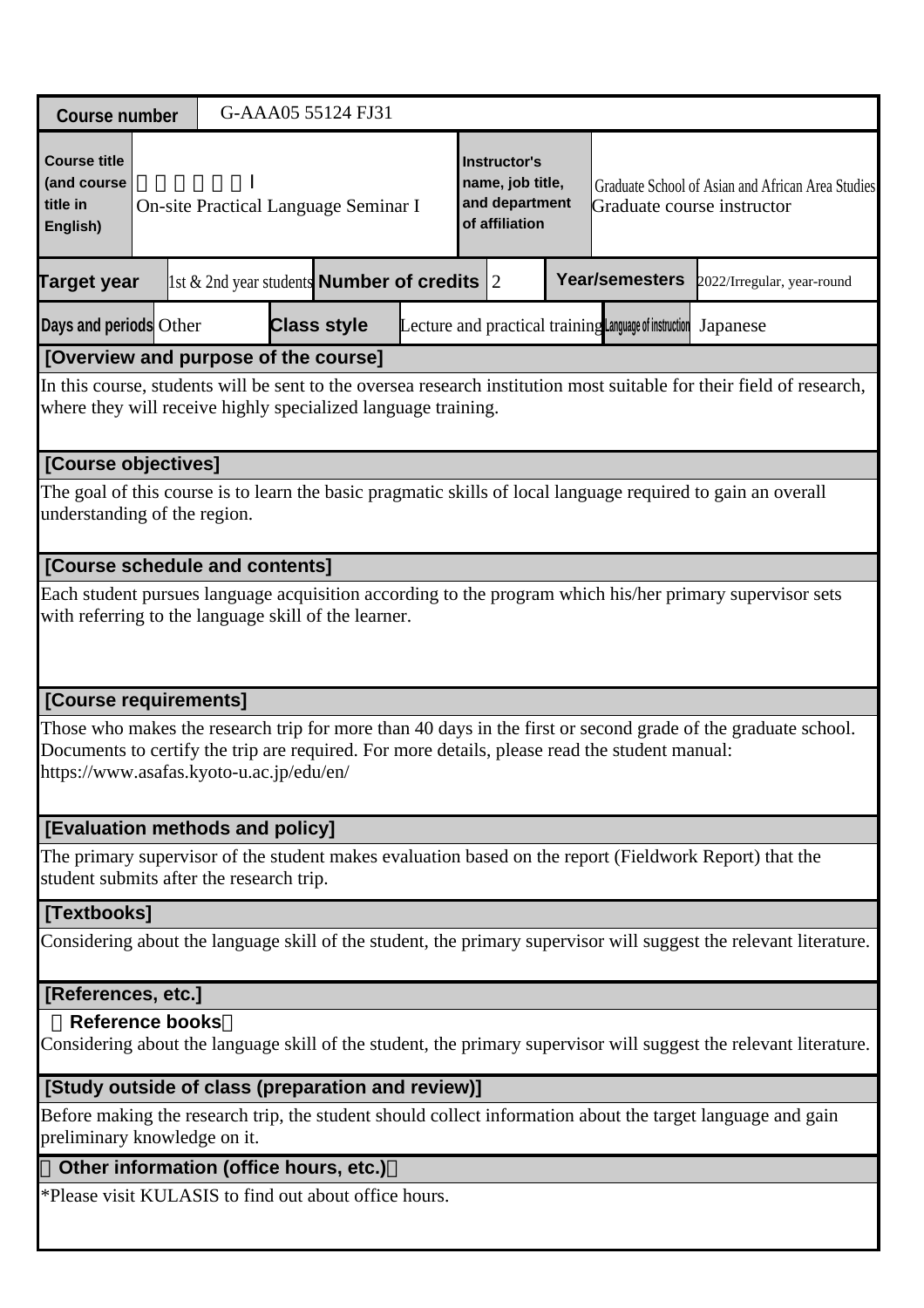| <b>Course number</b>                                                                                                            |  |  | G-AAA05 75125 FJ31                                           |  |                                                                      |                                                                                                 |                                                                                                                                                                                                                 |     |
|---------------------------------------------------------------------------------------------------------------------------------|--|--|--------------------------------------------------------------|--|----------------------------------------------------------------------|-------------------------------------------------------------------------------------------------|-----------------------------------------------------------------------------------------------------------------------------------------------------------------------------------------------------------------|-----|
| <b>Course title</b><br>(and course<br>title in<br>English)                                                                      |  |  | On-site Practical Language Seminar II                        |  | Instructor's<br>name, job title,<br>and department<br>of affiliation | Graduate course instructor                                                                      | Graduate School of Asian and African Area Studies                                                                                                                                                               |     |
| Target year                                                                                                                     |  |  | From 3rd to 5th year students <b>Number of credits</b> $ 2 $ |  |                                                                      | Year/semesters                                                                                  | 2022/Irregular, year-round                                                                                                                                                                                      |     |
| Days and periods Other                                                                                                          |  |  | <b>Class style</b>                                           |  |                                                                      | Lecture and practical training Language of instruction                                          | Japanese                                                                                                                                                                                                        |     |
| [Overview and purpose of the course]                                                                                            |  |  |                                                              |  |                                                                      |                                                                                                 |                                                                                                                                                                                                                 |     |
| The goal of this course is to enhance the students'<br>research, and engage in the specialized training and presentation there. |  |  |                                                              |  |                                                                      | ability to present the outcomes of their research                                               | internationally. Students will be sent to the oversea research institution most suitable for their field of                                                                                                     |     |
| [Course objectives]                                                                                                             |  |  |                                                              |  |                                                                      |                                                                                                 |                                                                                                                                                                                                                 |     |
|                                                                                                                                 |  |  |                                                              |  |                                                                      |                                                                                                 | The goal of this course is to acquire the pragmatic skills to present the research outcomes internationally.                                                                                                    |     |
| [Course schedule and contents]                                                                                                  |  |  |                                                              |  |                                                                      |                                                                                                 |                                                                                                                                                                                                                 |     |
|                                                                                                                                 |  |  |                                                              |  |                                                                      |                                                                                                 | The student will engage in the specialized training and presentation in the oversea research institution.                                                                                                       |     |
| [Course requirements]                                                                                                           |  |  |                                                              |  |                                                                      |                                                                                                 |                                                                                                                                                                                                                 |     |
| https://www.asafas.kyoto-u.ac.jp/edu/en/                                                                                        |  |  |                                                              |  |                                                                      | certification of participation) are required. For more details, please read the student manual: | Those who will make a presentation of one's own research at an international research meeting using<br>language other than the mother tongue. Documents to certify the presentation (e.g., the program, report, |     |
| [Evaluation methods and policy]                                                                                                 |  |  |                                                              |  |                                                                      |                                                                                                 |                                                                                                                                                                                                                 |     |
| submits after the research trip.                                                                                                |  |  |                                                              |  |                                                                      |                                                                                                 | The primary supervisor of the student makes grading based on the report (Fieldwork Report) that the student                                                                                                     |     |
| [Textbooks]                                                                                                                     |  |  |                                                              |  |                                                                      |                                                                                                 |                                                                                                                                                                                                                 |     |
| literature.                                                                                                                     |  |  |                                                              |  |                                                                      |                                                                                                 | Considering about the progress of the research by the student, the primary supervisor will suggest the relevant                                                                                                 |     |
|                                                                                                                                 |  |  |                                                              |  |                                                                      | <b>Continue to</b>                                                                              |                                                                                                                                                                                                                 | (2) |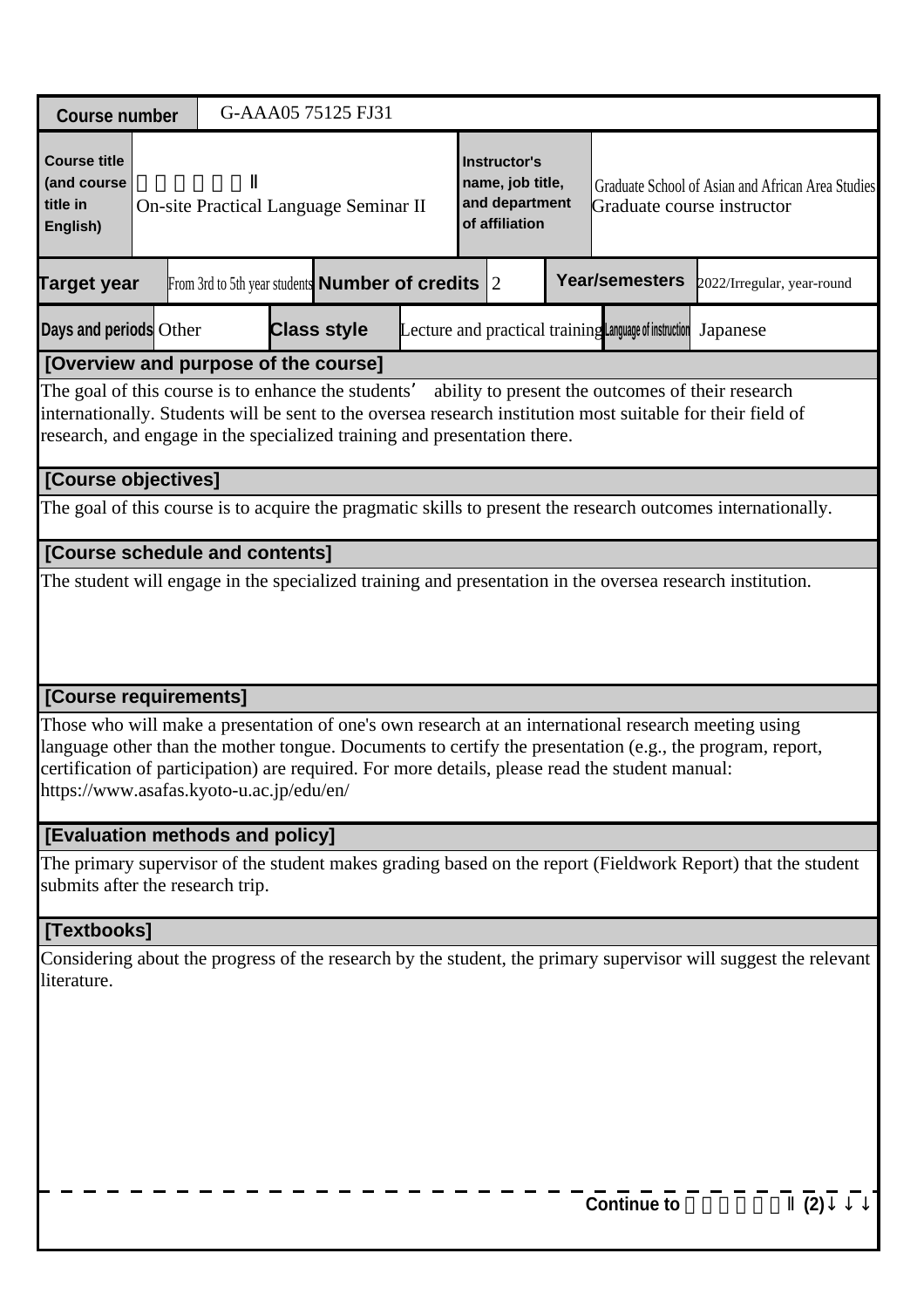臨地語学演習Ⅱ**(2)**

## **[References, etc.]**

### **Reference books**

Considering about the progress of the research by the student, the primary supervisor will suggest the relevant literature.

## **[Study outside of class (preparation and review)]**

Before making the research trip, the student should analyze the research outcomes and prepare to present them to other researchers.

## **Other information (office hours, etc.)**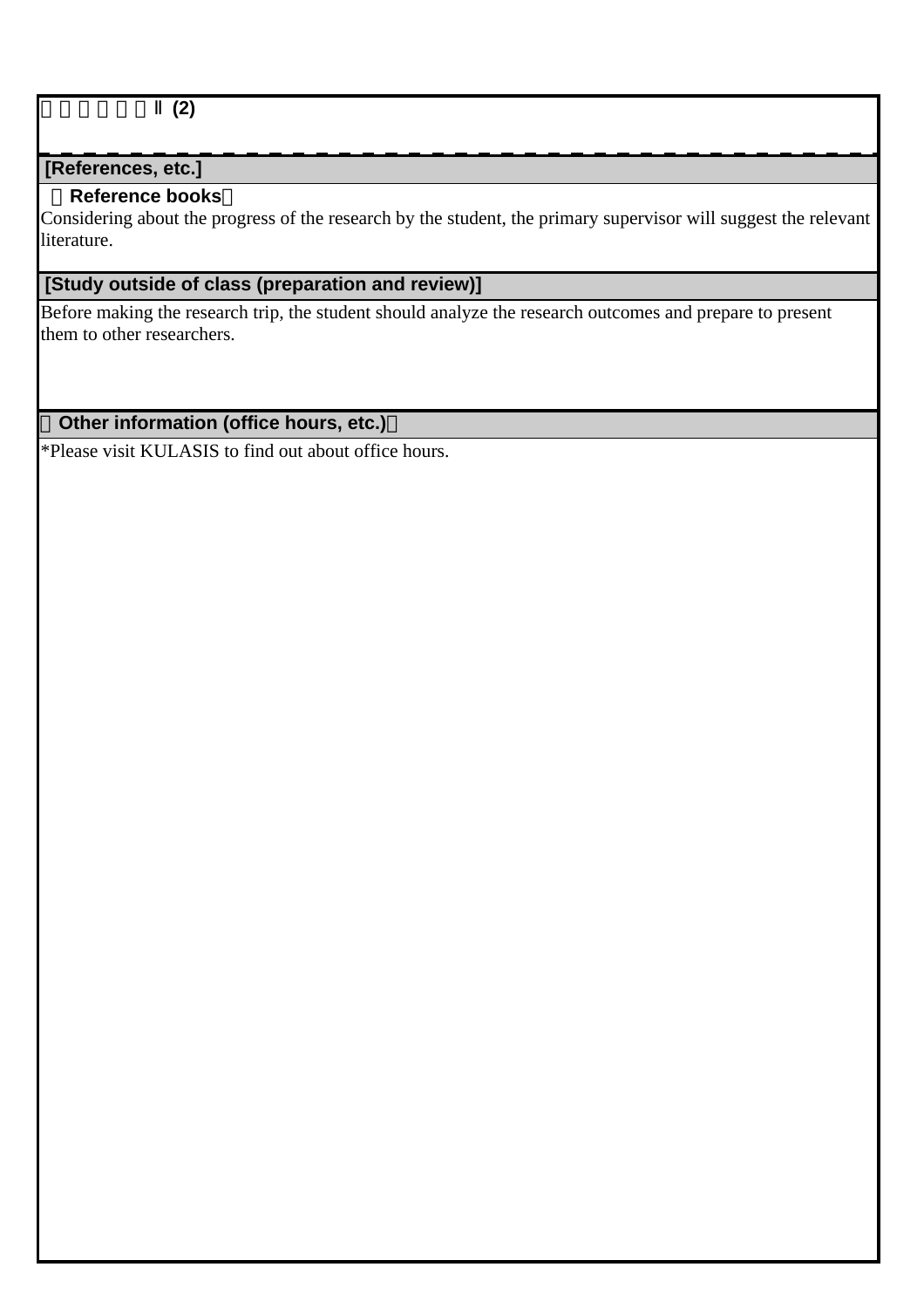| <b>Course number</b>                                                                                                                                                                                                                                                                                                                                                                                                                                                                                                                                                                                                                                                                                                                                                                                                                                                                                                                                                                                                                                                                                                                                       |                                                                    |  |  | G-AAA05 85201 LJ48                              |         |                                                                                                               |  |  |                         |                     |     |
|------------------------------------------------------------------------------------------------------------------------------------------------------------------------------------------------------------------------------------------------------------------------------------------------------------------------------------------------------------------------------------------------------------------------------------------------------------------------------------------------------------------------------------------------------------------------------------------------------------------------------------------------------------------------------------------------------------------------------------------------------------------------------------------------------------------------------------------------------------------------------------------------------------------------------------------------------------------------------------------------------------------------------------------------------------------------------------------------------------------------------------------------------------|--------------------------------------------------------------------|--|--|-------------------------------------------------|---------|---------------------------------------------------------------------------------------------------------------|--|--|-------------------------|---------------------|-----|
| <b>Course title</b><br>(and course<br>title in<br>English)                                                                                                                                                                                                                                                                                                                                                                                                                                                                                                                                                                                                                                                                                                                                                                                                                                                                                                                                                                                                                                                                                                 | Thai I<br>From 1st to 5th year students <b>Number of credits</b> 1 |  |  |                                                 |         | <b>Instructor's</b><br>name, job title,<br>and department<br>Part-time Lecturer, YUBA IKUKO<br>of affiliation |  |  |                         |                     |     |
| <b>Target year</b>                                                                                                                                                                                                                                                                                                                                                                                                                                                                                                                                                                                                                                                                                                                                                                                                                                                                                                                                                                                                                                                                                                                                         |                                                                    |  |  |                                                 |         |                                                                                                               |  |  | <b>Year/semesters</b>   | 2022/First semester |     |
| Days and periods Thu.5                                                                                                                                                                                                                                                                                                                                                                                                                                                                                                                                                                                                                                                                                                                                                                                                                                                                                                                                                                                                                                                                                                                                     |                                                                    |  |  | <b>Class style</b>                              | Lecture |                                                                                                               |  |  | Language of instruction | Japanese            |     |
| [Overview and purpose of the course]                                                                                                                                                                                                                                                                                                                                                                                                                                                                                                                                                                                                                                                                                                                                                                                                                                                                                                                                                                                                                                                                                                                       |                                                                    |  |  |                                                 |         |                                                                                                               |  |  |                         |                     |     |
| Thai I (Basic Course) is for beginners with no previous experience in the Thai language.                                                                                                                                                                                                                                                                                                                                                                                                                                                                                                                                                                                                                                                                                                                                                                                                                                                                                                                                                                                                                                                                   |                                                                    |  |  |                                                 |         |                                                                                                               |  |  |                         |                     |     |
| [Course objectives]                                                                                                                                                                                                                                                                                                                                                                                                                                                                                                                                                                                                                                                                                                                                                                                                                                                                                                                                                                                                                                                                                                                                        |                                                                    |  |  |                                                 |         |                                                                                                               |  |  |                         |                     |     |
| Students are expected to acquire basic speaking and listening skills necessary to communicate in everyday<br>life during their stay in Thailand for field researches. By the end of the first semester, students should be able<br>to understand the Thai language as to its basic pronunciation, tones, vocabulary (approximately 100 words)<br>and grammatical points (approximately 20 points). They should be able to communicate with the classmates<br>in Thai in such situations as similar to those they may encounter in Thailand.                                                                                                                                                                                                                                                                                                                                                                                                                                                                                                                                                                                                                |                                                                    |  |  |                                                 |         |                                                                                                               |  |  |                         |                     |     |
| [Course schedule and contents]                                                                                                                                                                                                                                                                                                                                                                                                                                                                                                                                                                                                                                                                                                                                                                                                                                                                                                                                                                                                                                                                                                                             |                                                                    |  |  |                                                 |         |                                                                                                               |  |  |                         |                     |     |
| Directions will be given during the teacher' s lecture, oral practices, classroom interactions, and brief<br>conversations in Thai.<br>Students'<br>01. Orientation ---Students' self-introduction along with a brief explanation why they are motivated to learn<br>Thai, or when and where they plan to visit / went to overseas countries for their field-researches.<br>Reconfirmation of the instruction methods. Materials used for the class and evaluation, etc.<br>02. Pronunciation practice ---vowels, tones, consonants<br>03. Lesson1, 1.1-1.3 Greetings and nationalities<br>04. Lesson1, single digits<br>05. Lesson2, 2.1-2.3 Greetings and names<br>06. Lesson2, 2-4 Negative expressions, 2-3 digits<br>07. Lesson3, 3.1-3.3 Greetings and occupations<br>08. Lesson3, 3.4-3.6 Expressions for completed action and future plans<br>09. Lesson3, Expressions related to numbers<br>10. Lesson4, 4.1-4.3 Expressions for continuous action<br>11. Lesson4, Expressions related to occupations<br>12. Lesson5, 5.1-5.2 Adverbs and word orders<br>13. Lesson5, 5.3-5.4 Modal verbs of ability and permission<br>14. Review<br>15. Feedback |                                                                    |  |  | activities will include the following contents: |         |                                                                                                               |  |  |                         |                     |     |
|                                                                                                                                                                                                                                                                                                                                                                                                                                                                                                                                                                                                                                                                                                                                                                                                                                                                                                                                                                                                                                                                                                                                                            |                                                                    |  |  |                                                 |         |                                                                                                               |  |  | <b>Continue to</b>      |                     | (2) |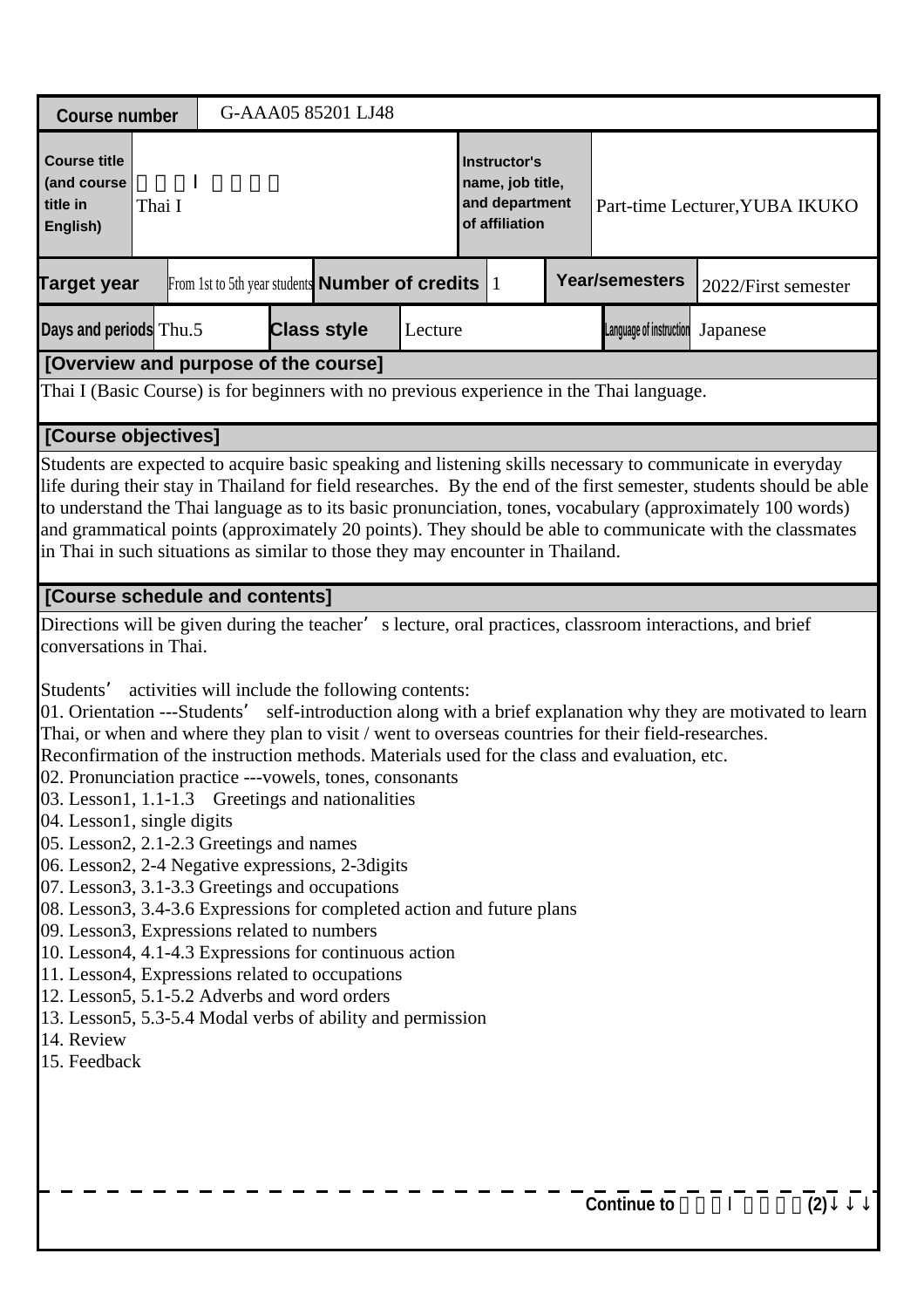## **[Course requirements]**

 In order to make this Thai I course effective, students should attend the class with no absences, no deters, and make a habit of listening to the CD regularly.

## **[Evaluation methods and policy]**

Students will be assessed based on quizzes in class (the possible sum of points are around 500 points) and the term examination (100 points). All grades are based on a 100 point scale. All points are cumulative.

## **[Textbooks]**

Miyamoto, Marasri, Murakami, Tadayoshi. Sekai no Gengo Shirizu9 Thaigo (World Language Series 9 Thai Language) Osaka University Press. ISBN:978-4-87259-333-4 C3087

### **[References, etc.]**

### **Reference books**

Marin, Nakajima, Osamu, Akagi. Zasetsu shinai Thai moji Lesson (Thai Spelling learning without frustration) Mekong. ISBN:4-8396-0197-6 C0387 For students who are interested in learning how to spell Thai: Refer to this book

### **[Study outside of class (preparation and review)]**

Students are expected to come to class well prepared, including the review of the lessons they have already learned. The audio CD attached to the textbook will be helpful to develop their listening and speaking skills.

#### **Other information (office hours, etc.)**

If some students' Thai proficiency is different from the target level of this course, they could come and tell the teacher to that effect, during their self-introduction on the first day of the course. The teacher might be able to help them cope with the problem as much as possible.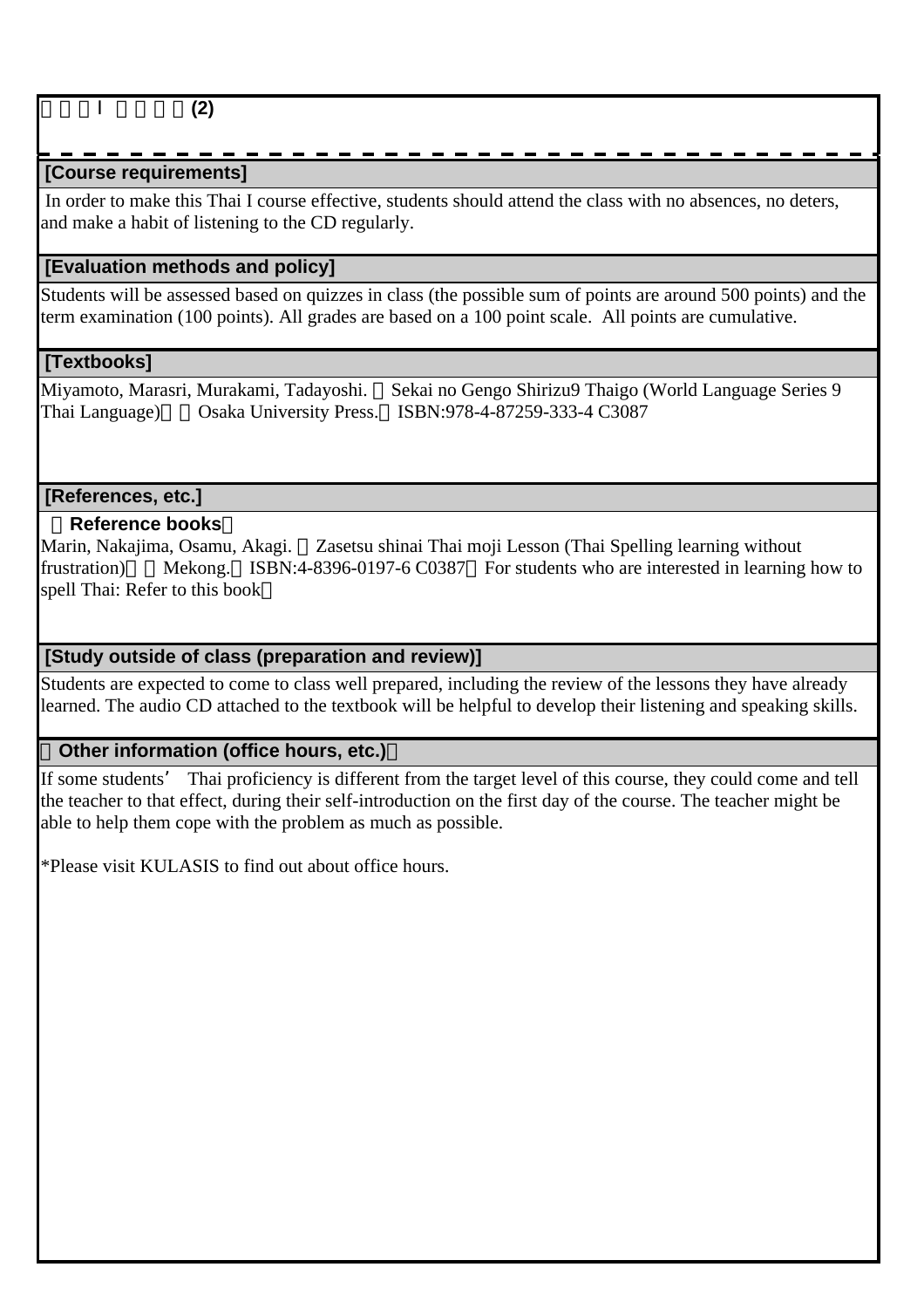| <b>Course number</b>                                                                                                                                                                                                                                                                                                                                                                                                                                                                                                                                                                                                                                                                                                                                                                                                                                                                                                                  | G-AAA05 85202 LJ48                                         |         |                                                                      |                         |                                                                                                                                                                                                                                                                                                                                     |
|---------------------------------------------------------------------------------------------------------------------------------------------------------------------------------------------------------------------------------------------------------------------------------------------------------------------------------------------------------------------------------------------------------------------------------------------------------------------------------------------------------------------------------------------------------------------------------------------------------------------------------------------------------------------------------------------------------------------------------------------------------------------------------------------------------------------------------------------------------------------------------------------------------------------------------------|------------------------------------------------------------|---------|----------------------------------------------------------------------|-------------------------|-------------------------------------------------------------------------------------------------------------------------------------------------------------------------------------------------------------------------------------------------------------------------------------------------------------------------------------|
| <b>Course title</b><br>(and course<br>title in<br>Thai II<br>English)                                                                                                                                                                                                                                                                                                                                                                                                                                                                                                                                                                                                                                                                                                                                                                                                                                                                 |                                                            |         | Instructor's<br>name, job title,<br>and department<br>of affiliation |                         | Part-time Lecturer, YUBA IKUKO                                                                                                                                                                                                                                                                                                      |
| <b>Target year</b>                                                                                                                                                                                                                                                                                                                                                                                                                                                                                                                                                                                                                                                                                                                                                                                                                                                                                                                    | From 1st to 5th year students <b>Number of credits</b> $1$ |         |                                                                      | <b>Year/semesters</b>   | 2022/Second semester                                                                                                                                                                                                                                                                                                                |
| Days and periods Thu.5                                                                                                                                                                                                                                                                                                                                                                                                                                                                                                                                                                                                                                                                                                                                                                                                                                                                                                                | <b>Class style</b>                                         | Lecture |                                                                      | Language of instruction | Japanese                                                                                                                                                                                                                                                                                                                            |
| [Overview and purpose of the course]                                                                                                                                                                                                                                                                                                                                                                                                                                                                                                                                                                                                                                                                                                                                                                                                                                                                                                  |                                                            |         |                                                                      |                         |                                                                                                                                                                                                                                                                                                                                     |
| This course directly follows Thai I (Basic Course) given in the first semester. Therefore, students are<br>expected to improve their speaking and listening skills, based on what they have learned earlier.                                                                                                                                                                                                                                                                                                                                                                                                                                                                                                                                                                                                                                                                                                                          |                                                            |         |                                                                      |                         |                                                                                                                                                                                                                                                                                                                                     |
| [Course objectives]                                                                                                                                                                                                                                                                                                                                                                                                                                                                                                                                                                                                                                                                                                                                                                                                                                                                                                                   |                                                            |         |                                                                      |                         |                                                                                                                                                                                                                                                                                                                                     |
| encounter in Thailand.                                                                                                                                                                                                                                                                                                                                                                                                                                                                                                                                                                                                                                                                                                                                                                                                                                                                                                                |                                                            |         |                                                                      |                         | By the end of the second semester, students should be able to understand the Thai language in terms of its<br>basic pronunciation, tones, vocabulary (approximately 200 words) and grammatical points (approximately 38<br>points). They are expected to feel more confident in their daily communication similar to those they may |
| [Course schedule and contents]                                                                                                                                                                                                                                                                                                                                                                                                                                                                                                                                                                                                                                                                                                                                                                                                                                                                                                        |                                                            |         |                                                                      |                         |                                                                                                                                                                                                                                                                                                                                     |
| Instructions include the teacher' s lecture, oral practices, teacher-student interactions, and brief<br>conversations in Thai, etc.<br>Students' activities will be as follows:<br>01.<br>continue learning Thai, or when and where they plan to visit / went to overseas countries for their field-<br>researches, etc.<br>02. Lesson6, 6.1-6.2 Demonstrative pronoun<br>03. Lesson6, 6.3-6.4 Expression of frequency<br>04. Lesson6 Expression related to the taste<br>05. Lesson7, 7.1-7.2 Expression of desire<br>06. Lesson7, 7.3-7.5 Expression of permission<br>07. Lesson7 Transportation<br>08. Lesson8, 8.1-8.2 Demonstrative adjective<br>09. Lesson8, 8.3-8.4 Modal verbs of necessity and obligation<br>10. Lesson8, Expressions related to time<br>11. Lesson9, 9.1-9.2 Conjunction of order<br>12. Lesson9, 9.3 Expression of direction<br>13. Lesson10, 10.1-10.2 Expression of purpose<br>14. Review<br>15. Feedback |                                                            |         |                                                                      |                         | Orientation ---Students' self-introduction along with a brief explanation why they are motivated to                                                                                                                                                                                                                                 |
| [Course requirements]                                                                                                                                                                                                                                                                                                                                                                                                                                                                                                                                                                                                                                                                                                                                                                                                                                                                                                                 |                                                            |         |                                                                      |                         |                                                                                                                                                                                                                                                                                                                                     |
|                                                                                                                                                                                                                                                                                                                                                                                                                                                                                                                                                                                                                                                                                                                                                                                                                                                                                                                                       |                                                            |         |                                                                      | <b>Continue to</b>      | Students are expected to have taken the Thai I (Basic Course) in the first semester. In order to make this Thai<br>II course effective, students should attend the class with no absences, no deters, and make a habit of listening<br>(2)                                                                                          |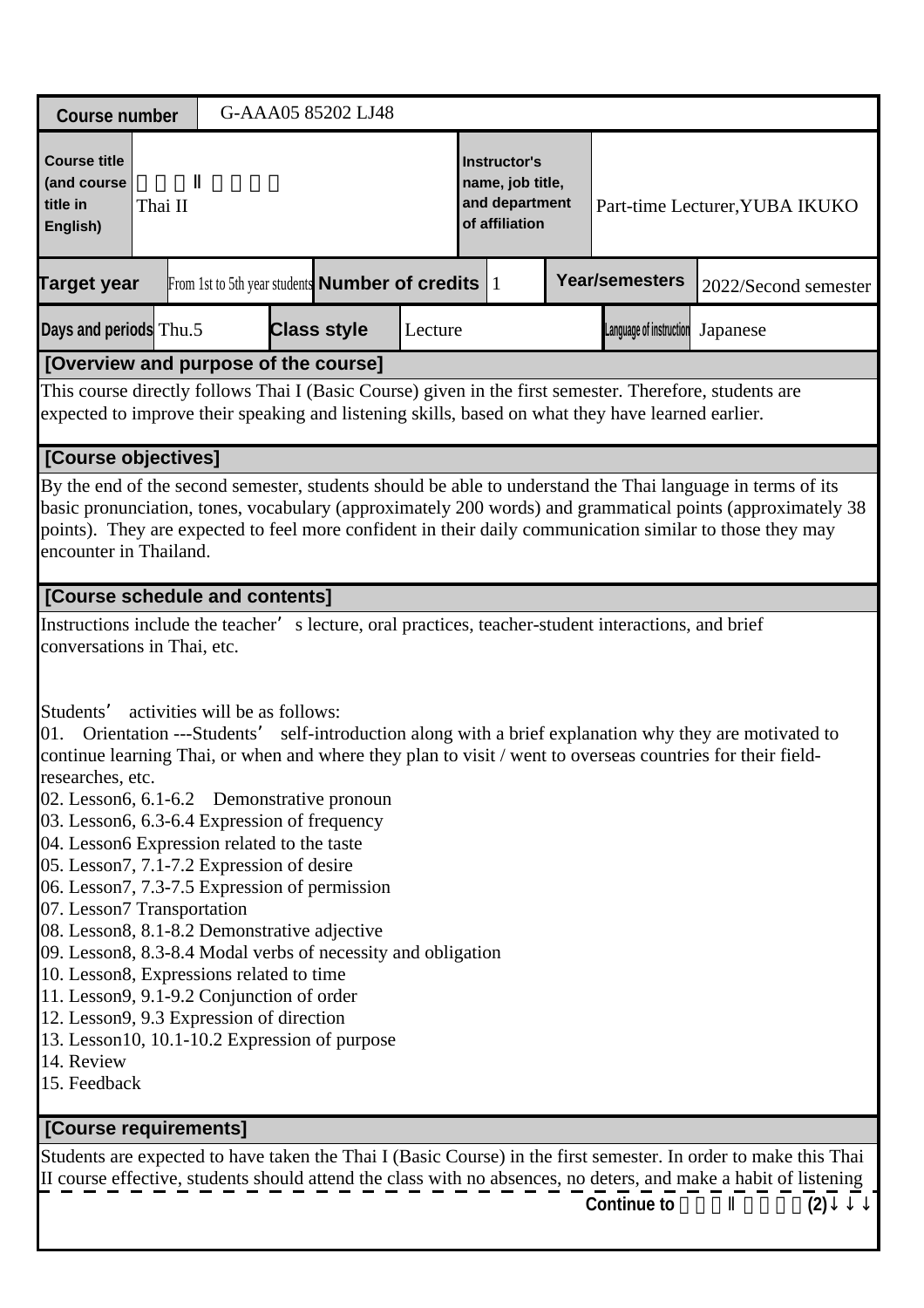タイ語Ⅱ(初級)**(2)**

to the CD regularly.

## **[Evaluation methods and policy]**

Students will be assessed based on quizzes in class (the possible sum of points are around 500 points) and the term examination (100 points). All grades are based on a 100 point scale. All points are cumulative.

## **[Textbooks]**

Miyamoto, Marasri, Murakami, Tadayoshi. Sekai no Gengo Shirizu9 Thaigo (World Language Series 9 Thai Language)』(Osaka University Press. ISBN:978-4-87259-333-4 C3087

 **[References, etc.]**

## **Reference books**

Marin, Nakajima, Osamu, Akagi. Zasetsu shinai Thai moji Lesson (Thai Spelling learning without frustration) Mekong. ISBN:4-8396-0197-6 C0387 For students who are interested in learning how to spell Thai: Refer to this book

## **[Study outside of class (preparation and review)]**

Students are expected to come to class well prepared, including the review of the lessons they have already learned. The audio CD attached to the textbook will be helpful to develop their listening and speaking skills.

If some students' Thai proficiency is different from the target level of this course, they could come and tell the teacher to that effect, during their self-introduction on the first day of the course. The teacher might be able to help them cope with the problem as much as possible.

## **Other information (office hours, etc.)**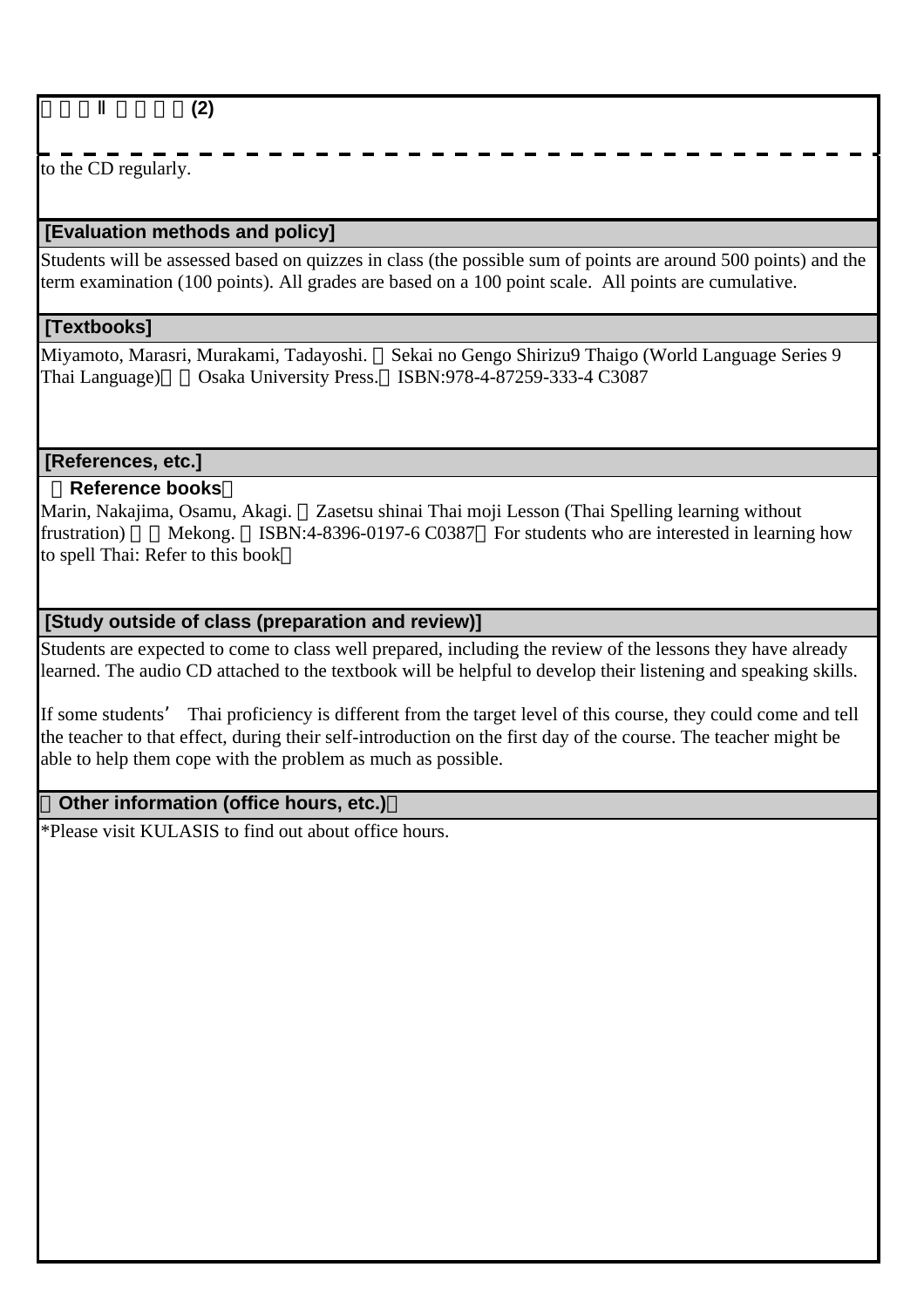| <b>Course number</b>                                                                                                                                                                                                                                                                                                                                                                                                                                                                                                            |                                                                        |  | G-AAA05 85204 LJ48 |         |                                                                             |                         |                                                                                                               |
|---------------------------------------------------------------------------------------------------------------------------------------------------------------------------------------------------------------------------------------------------------------------------------------------------------------------------------------------------------------------------------------------------------------------------------------------------------------------------------------------------------------------------------|------------------------------------------------------------------------|--|--------------------|---------|-----------------------------------------------------------------------------|-------------------------|---------------------------------------------------------------------------------------------------------------|
| <b>Course title</b><br>(and course<br>title in<br>English)                                                                                                                                                                                                                                                                                                                                                                                                                                                                      | Indonesian I<br>From 1st to 5th year students <b>Number of credits</b> |  |                    |         | <b>Instructor's</b><br>name, job title,<br>and department<br>of affiliation | <b>KASHIMURA AKIO</b>   |                                                                                                               |
| <b>Target year</b>                                                                                                                                                                                                                                                                                                                                                                                                                                                                                                              |                                                                        |  |                    |         |                                                                             | Year/semesters          | 2022/First semester                                                                                           |
| Days and periods Thu.5                                                                                                                                                                                                                                                                                                                                                                                                                                                                                                          |                                                                        |  | <b>Class style</b> | Lecture |                                                                             | Language of instruction | Japanese                                                                                                      |
| [Overview and purpose of the course]                                                                                                                                                                                                                                                                                                                                                                                                                                                                                            |                                                                        |  |                    |         |                                                                             |                         |                                                                                                               |
| This course is essentially for students who have no previous experience studying Indonesian.<br>The objective is to cultivate basic skills in Indonesian.                                                                                                                                                                                                                                                                                                                                                                       |                                                                        |  |                    |         |                                                                             |                         |                                                                                                               |
| [Course objectives]                                                                                                                                                                                                                                                                                                                                                                                                                                                                                                             |                                                                        |  |                    |         |                                                                             |                         |                                                                                                               |
| knowledge about Indonesian grammar.                                                                                                                                                                                                                                                                                                                                                                                                                                                                                             |                                                                        |  |                    |         |                                                                             |                         | At the end of the course, participants are expected to obtain basic Indonesian conversational skill and basic |
| [Course schedule and contents]                                                                                                                                                                                                                                                                                                                                                                                                                                                                                                  |                                                                        |  |                    |         |                                                                             |                         |                                                                                                               |
| Vocabulary quiz will be held 10 times at the beginning of the class.<br>Basically, we will follow the textbook and study the following items:<br>1. introduction<br>2. nominal sentences<br>3. pronunciation and orthography<br>4. personal pronouns<br>5. stem verbs<br>6. ber-verbs<br>7. meN-verbs<br>8. review and check<br>9. aspect, numeral classifiers<br>10. interrogative sentences and interrogatives<br>11. passives<br>12. time expressions<br>13. suffix -an<br>14. prefix pe-/peN-<br>15. review and check(2nd.) |                                                                        |  |                    |         |                                                                             |                         |                                                                                                               |
|                                                                                                                                                                                                                                                                                                                                                                                                                                                                                                                                 |                                                                        |  |                    |         |                                                                             | <b>Continue to</b>      | (2)                                                                                                           |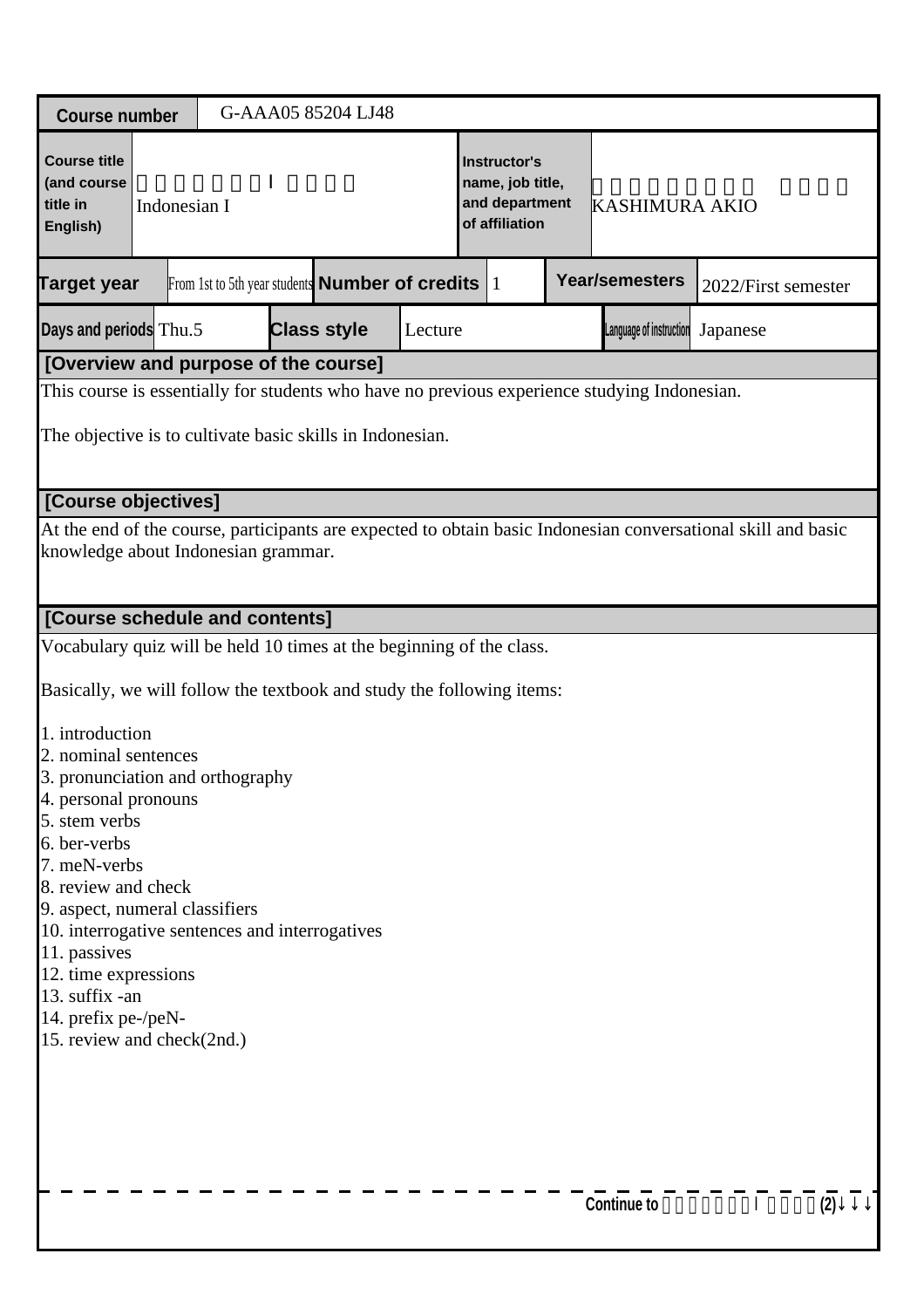インドネシア語Ⅰ(初級)**(2)**

## **[Course requirements]**

None

### **[Evaluation methods and policy]**

Grading will be made based on the student's class participation (include vocabulary quiz results)

#### **[Textbooks]**

ISBN::4-8396-0159-3

 **[References, etc.]**

 **Reference books**

### **[Study outside of class (preparation and review)]**

Preparation and reviewing the class is highly recommended. Especially building a vocabulary should done independently.

## **Other information (office hours, etc.)**

During the first class session(1.introduction), we plan to present the materials that are needed for study, so there is no need to acquire a textbook or a dictionary ahead of time.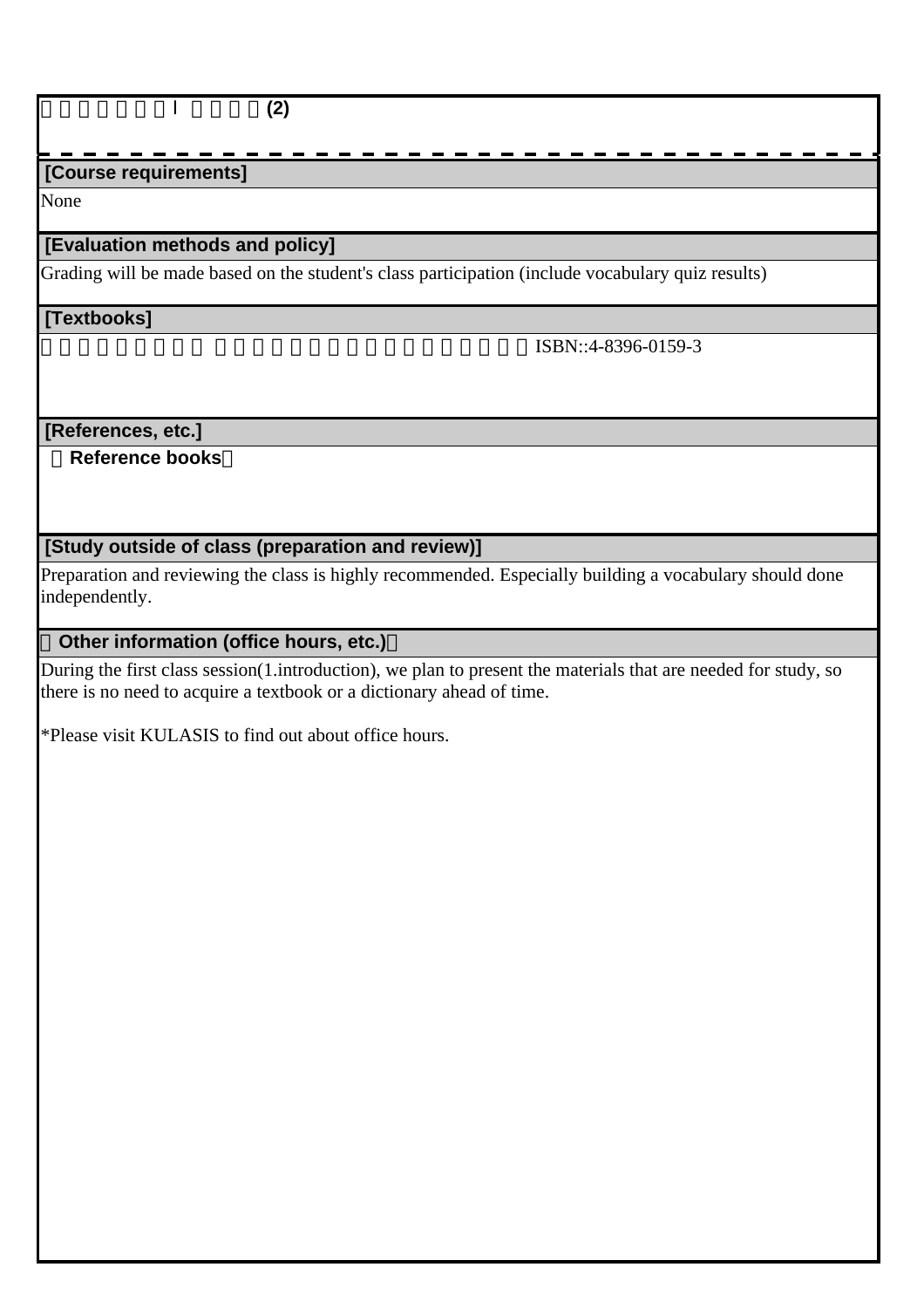| <b>Course number</b>                                                                                                                                                                                                                                                                                                                                                                                                                                                                                                                                                          |               |  |  | G-AAA05 85205 LJ48                                     |                                                                             |           |                         |                      |
|-------------------------------------------------------------------------------------------------------------------------------------------------------------------------------------------------------------------------------------------------------------------------------------------------------------------------------------------------------------------------------------------------------------------------------------------------------------------------------------------------------------------------------------------------------------------------------|---------------|--|--|--------------------------------------------------------|-----------------------------------------------------------------------------|-----------|-------------------------|----------------------|
| <b>Course title</b><br>(and course<br>title in<br>English)                                                                                                                                                                                                                                                                                                                                                                                                                                                                                                                    | Indonesian II |  |  |                                                        | <b>Instructor's</b><br>name, job title,<br>and department<br>of affiliation |           | <b>KASHIMURA AKIO</b>   |                      |
| <b>Target year</b>                                                                                                                                                                                                                                                                                                                                                                                                                                                                                                                                                            |               |  |  | From 1st to 5th year students <b>Number of credits</b> |                                                                             | $\vert$ 1 | <b>Year/semesters</b>   | 2022/Second semester |
| Days and periods Thu.5                                                                                                                                                                                                                                                                                                                                                                                                                                                                                                                                                        |               |  |  | <b>Class style</b>                                     | Lecture                                                                     |           | Language of instruction | Japanese             |
| [Overview and purpose of the course]                                                                                                                                                                                                                                                                                                                                                                                                                                                                                                                                          |               |  |  |                                                        |                                                                             |           |                         |                      |
| The objective is to cultivate skills in Indonesian, building upon the content learned in Indonesian I.                                                                                                                                                                                                                                                                                                                                                                                                                                                                        |               |  |  |                                                        |                                                                             |           |                         |                      |
| [Course objectives]                                                                                                                                                                                                                                                                                                                                                                                                                                                                                                                                                           |               |  |  |                                                        |                                                                             |           |                         |                      |
| We try to buil up the understanding sentence structure and affix systems.                                                                                                                                                                                                                                                                                                                                                                                                                                                                                                     |               |  |  |                                                        |                                                                             |           |                         |                      |
| [Course schedule and contents]                                                                                                                                                                                                                                                                                                                                                                                                                                                                                                                                                |               |  |  |                                                        |                                                                             |           |                         |                      |
| Vocabulary quiz will be held 10 times at the beginning of the class.<br>Basically, we will follow the textbook and study the following items:<br>1. review of basic expressions<br>2. adverbs of degree, the prefix se-<br>3. comparatives, superlatives<br>4. prefix ter-<br>5. prepositions<br>6. conjunctions<br>7. relative pronoun<br>8. review and check(1st.)<br>9. circumfix peN-an, per-an<br>10. compound words and circumfix ke-an<br>11. imperatives<br>12. meN-kan verbs and meN-i verbs<br>13. memper verbs<br>14. reduplication<br>15. review and check (2nd.) |               |  |  |                                                        |                                                                             |           |                         |                      |
| [Course requirements]                                                                                                                                                                                                                                                                                                                                                                                                                                                                                                                                                         |               |  |  |                                                        |                                                                             |           |                         |                      |
| "Indonesian I" or an equivalent degree of Indonesian language ability                                                                                                                                                                                                                                                                                                                                                                                                                                                                                                         |               |  |  |                                                        |                                                                             |           |                         |                      |
| [Evaluation methods and policy]                                                                                                                                                                                                                                                                                                                                                                                                                                                                                                                                               |               |  |  |                                                        |                                                                             |           |                         |                      |
| Grading will be made based on the student's class participation (include vocabulary quiz results)                                                                                                                                                                                                                                                                                                                                                                                                                                                                             |               |  |  |                                                        |                                                                             |           | <b>Continue to</b>      |                      |
|                                                                                                                                                                                                                                                                                                                                                                                                                                                                                                                                                                               |               |  |  |                                                        |                                                                             |           |                         | (2)                  |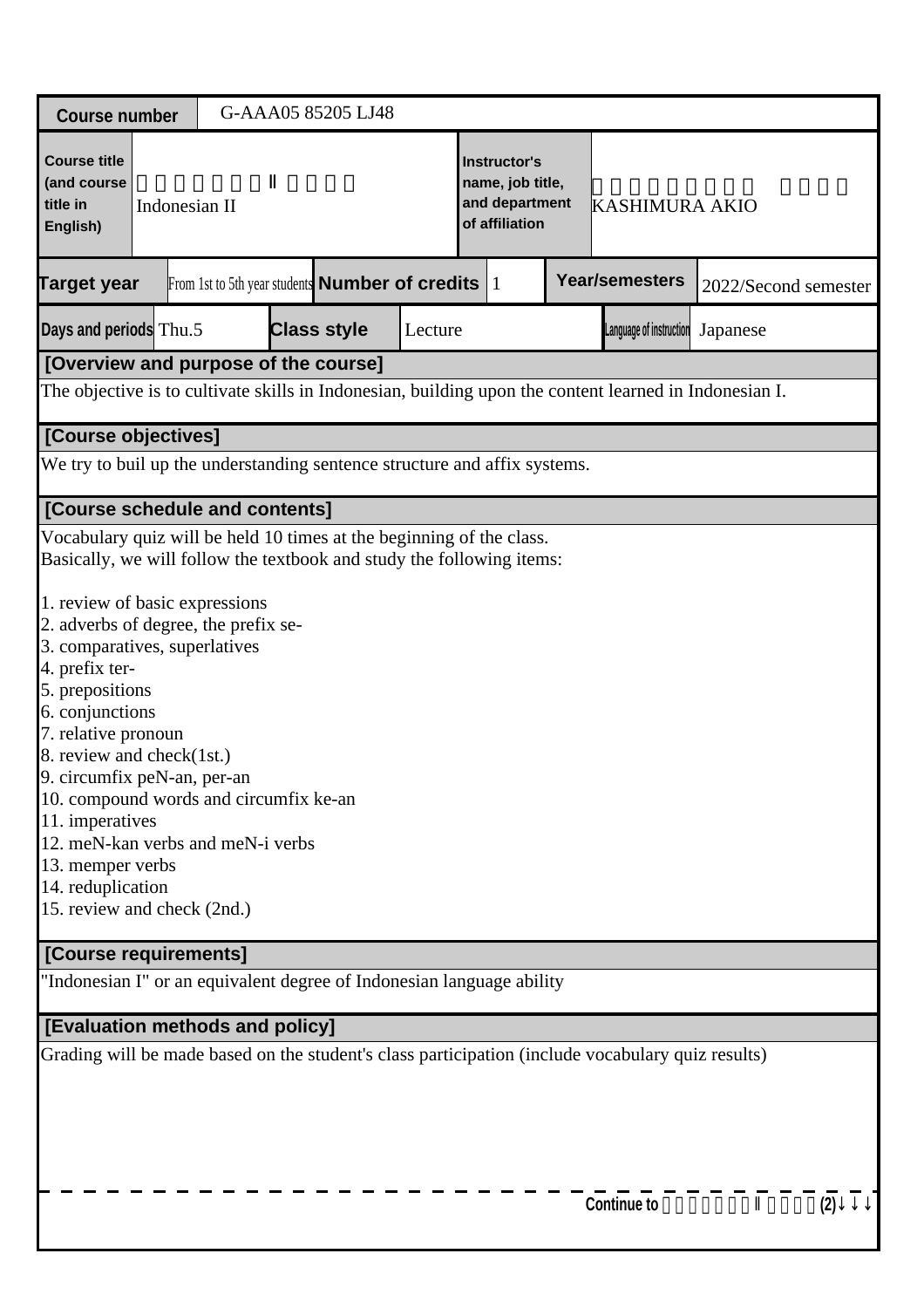インドネシア語Ⅱ(初級)**(2)**

## **[Textbooks]**

ISBN:4-8396-0159-3

## **[References, etc.]**

#### **Reference books**

Introduced during class

Reference books will be presented during class as appropriate.

## **[Study outside of class (preparation and review)]**

Preparation and reviewing the class is highly recommended.

## **Other information (office hours, etc.)**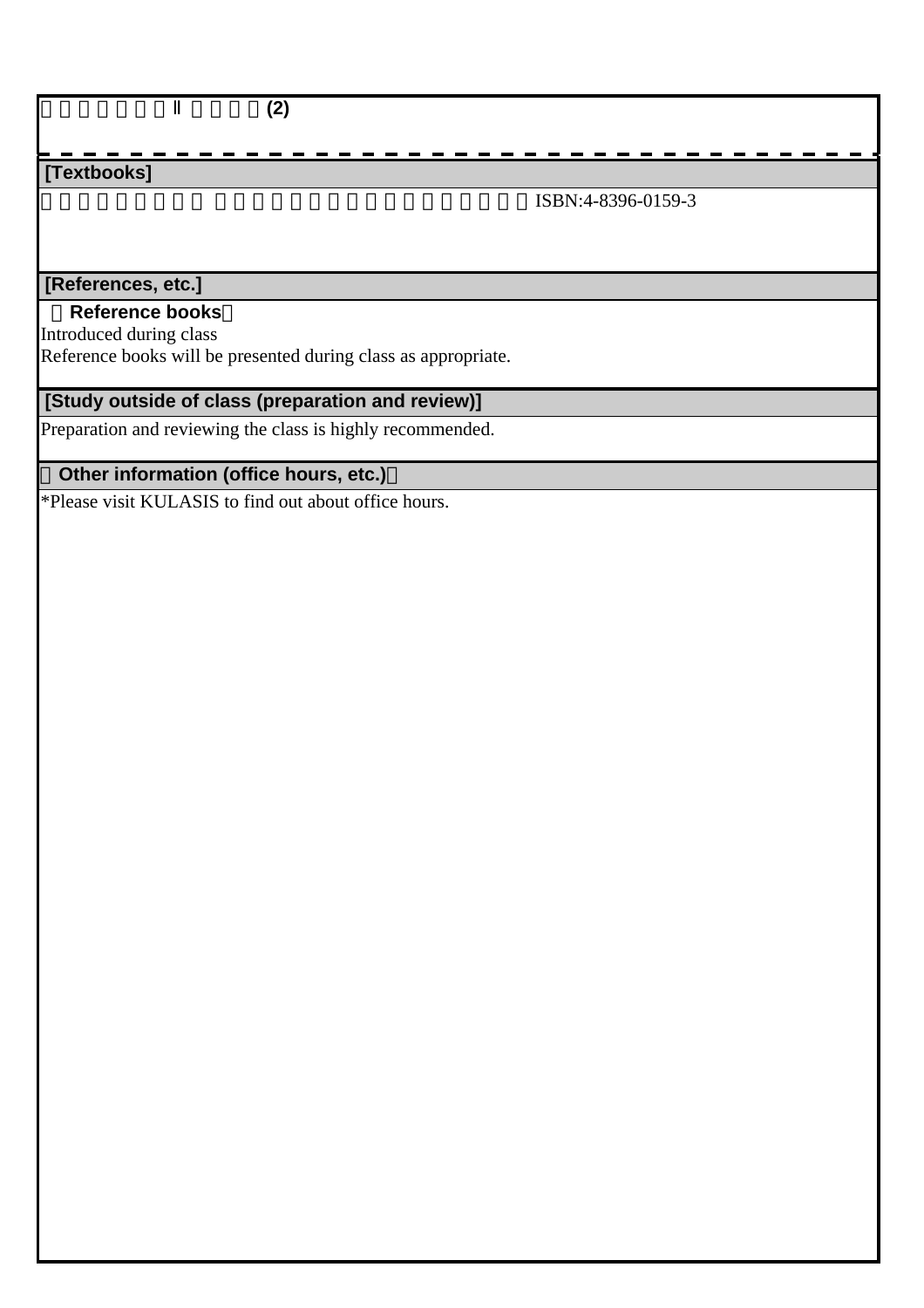| <b>Course number</b>                                                                                                                                                                                                                                                                                                                                                                                                                                                                                                                                              |           |                     |  | G-AAA05 85208 LJ48                                           |  |                                                                      |                                       |                                  |     |
|-------------------------------------------------------------------------------------------------------------------------------------------------------------------------------------------------------------------------------------------------------------------------------------------------------------------------------------------------------------------------------------------------------------------------------------------------------------------------------------------------------------------------------------------------------------------|-----------|---------------------|--|--------------------------------------------------------------|--|----------------------------------------------------------------------|---------------------------------------|----------------------------------|-----|
| <b>Course title</b><br>(and course<br>title in<br>English)                                                                                                                                                                                                                                                                                                                                                                                                                                                                                                        | Myanmar I | I                   |  |                                                              |  | Instructor's<br>name, job title,<br>and department<br>of affiliation |                                       | Part-time Lecturer, HONGYO SAORI |     |
| <b>Target year</b>                                                                                                                                                                                                                                                                                                                                                                                                                                                                                                                                                |           |                     |  | From 1st to 5th year students <b>Number of credits</b> $ 1 $ |  |                                                                      | <b>Year/semesters</b>                 | 2022/First semester              |     |
| Days and periods Thu.3                                                                                                                                                                                                                                                                                                                                                                                                                                                                                                                                            |           |                     |  | <b>Class style</b>                                           |  |                                                                      | Language of instruction               | Japanese                         |     |
| [Overview and purpose of the course]                                                                                                                                                                                                                                                                                                                                                                                                                                                                                                                              |           |                     |  |                                                              |  |                                                                      |                                       |                                  |     |
| This is the class for the person who studies a Burmese language for the first time.<br>To learn basic words, sentence patterns, and practice basic conversation repeatedly.<br>To pronounce properly thorough the practice.                                                                                                                                                                                                                                                                                                                                       |           |                     |  |                                                              |  |                                                                      |                                       |                                  |     |
| [Course objectives]                                                                                                                                                                                                                                                                                                                                                                                                                                                                                                                                               |           |                     |  |                                                              |  |                                                                      |                                       |                                  |     |
| To learn how to pronounce properly and carry out conversations using simple words and grammatical<br>patterns.                                                                                                                                                                                                                                                                                                                                                                                                                                                    |           |                     |  |                                                              |  |                                                                      |                                       |                                  |     |
| [Course schedule and contents]                                                                                                                                                                                                                                                                                                                                                                                                                                                                                                                                    |           |                     |  |                                                              |  |                                                                      |                                       |                                  |     |
| 1. About Myanmar and Burmese language: characteristics and pronunciation<br>2. Scripts (basic letters, combined letters, vowel marks, etc)<br>3. Scripts (irregular spellings, numbers, stroke orders, etc)<br>That is a coconut fruit."<br>5." I am fine."<br>6." I don' t like pork dishes."<br>7." Have you eaten yet?"<br>8.Practice<br>9." I am going to Mandalay."<br>10." What is your work?"<br>11." I have about ten books."<br>12." I want to go to Shwedagon Pagoda."<br>13. Practice<br>14." Is there a store selling electronics?"<br>15. Final exam |           |                     |  |                                                              |  |                                                                      |                                       |                                  |     |
| [Course requirements]                                                                                                                                                                                                                                                                                                                                                                                                                                                                                                                                             |           |                     |  |                                                              |  |                                                                      |                                       |                                  |     |
| None                                                                                                                                                                                                                                                                                                                                                                                                                                                                                                                                                              |           |                     |  |                                                              |  |                                                                      |                                       |                                  |     |
| [Evaluation methods and policy]                                                                                                                                                                                                                                                                                                                                                                                                                                                                                                                                   |           |                     |  |                                                              |  |                                                                      |                                       |                                  |     |
| small exam<br>- 50                                                                                                                                                                                                                                                                                                                                                                                                                                                                                                                                                |           | final exam          |  | 50                                                           |  |                                                                      |                                       |                                  |     |
| [Textbooks]                                                                                                                                                                                                                                                                                                                                                                                                                                                                                                                                                       |           |                     |  |                                                              |  |                                                                      |                                       |                                  |     |
| Atsuhiko KATO                                                                                                                                                                                                                                                                                                                                                                                                                                                                                                                                                     |           | New Express Burmese |  |                                                              |  |                                                                      | Hakusuisha ISBN:ISBN978-4-560-08699-5 |                                  |     |
|                                                                                                                                                                                                                                                                                                                                                                                                                                                                                                                                                                   |           |                     |  |                                                              |  |                                                                      | <b>Continue to</b>                    | $\mathbf{I}$                     | (2) |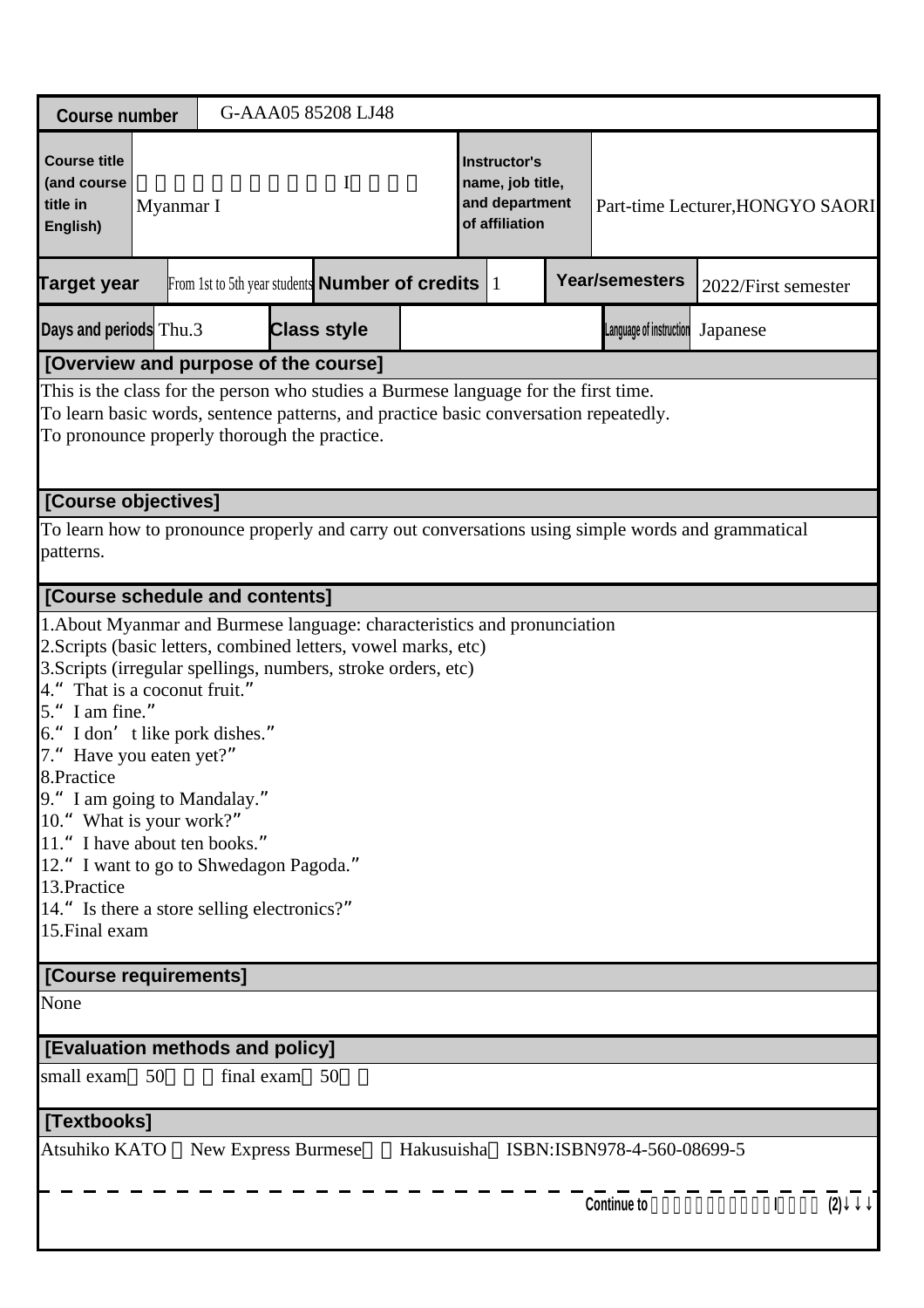| [References, etc.]     |                                                                   |                                              |
|------------------------|-------------------------------------------------------------------|----------------------------------------------|
| <b>Reference books</b> |                                                                   |                                              |
|                        | Kenji OKANO Modern Burmese Grammar                                | (Kokusaigogakusha ISBN:ISBN978-4-87731-384-5 |
|                        |                                                                   |                                              |
|                        | [Study outside of class (preparation and review)]                 |                                              |
|                        | Students will be given small exam includes pronunciation test, so |                                              |

you have to review well and prepare for the small exam.

# **Other information (office hours, etc.)**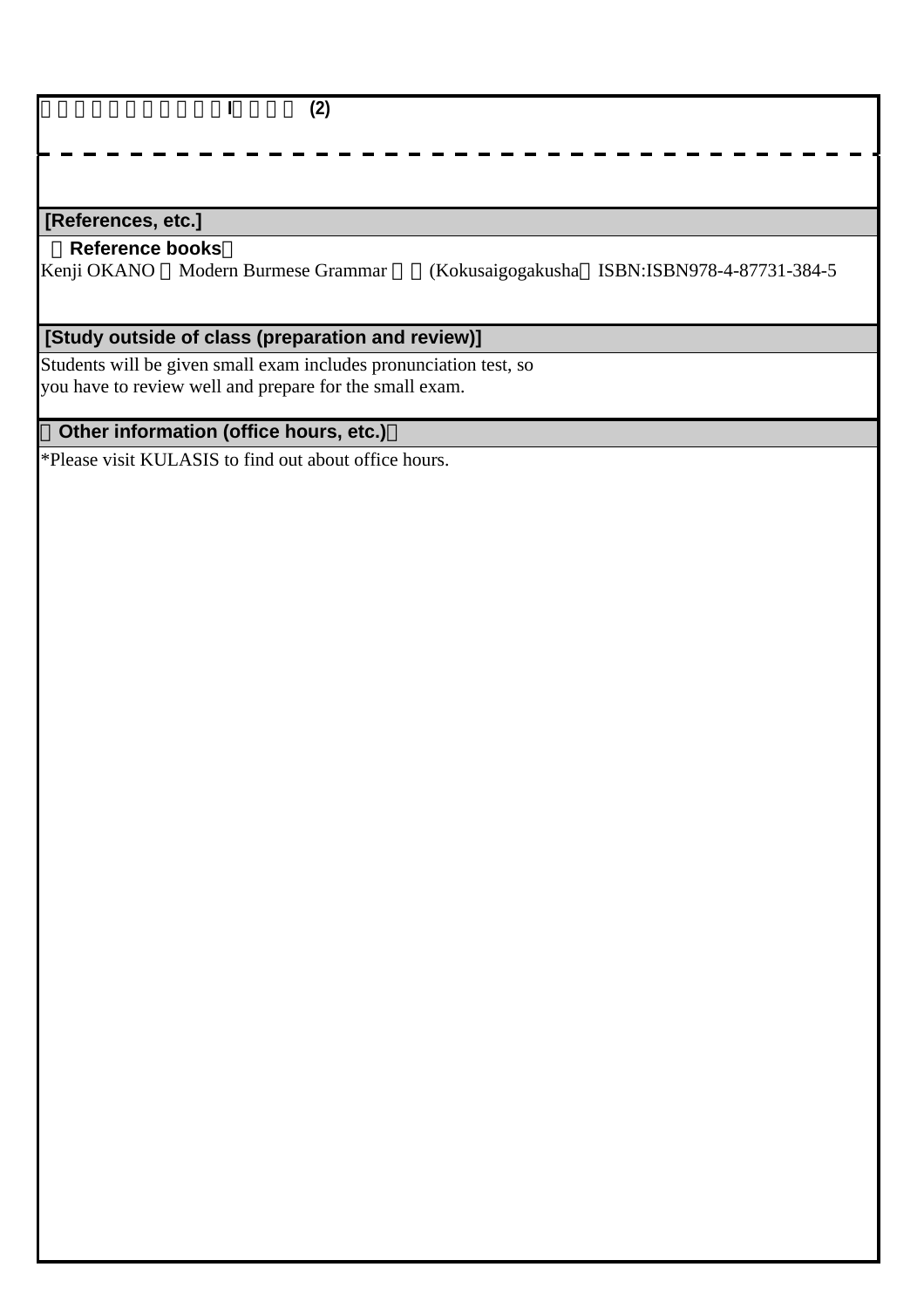| <b>Course number</b>                                                                                                                                                              |                                                                              |  | G-AAA05 85209 LJ48 |         |  |                                                                             |                                                                                             |                                                                                                                                                                                                                                                                                                                                         |     |
|-----------------------------------------------------------------------------------------------------------------------------------------------------------------------------------|------------------------------------------------------------------------------|--|--------------------|---------|--|-----------------------------------------------------------------------------|---------------------------------------------------------------------------------------------|-----------------------------------------------------------------------------------------------------------------------------------------------------------------------------------------------------------------------------------------------------------------------------------------------------------------------------------------|-----|
| <b>Course title</b><br>(and course<br>title in<br>English)                                                                                                                        | Vietnamese I<br>From 1st to 5th year students <b>Number of credits</b> $ 1 $ |  |                    |         |  | <b>Instructor's</b><br>name, job title,<br>and department<br>of affiliation |                                                                                             | Part-time Lecturer, YOSHIMOTO YASUKO                                                                                                                                                                                                                                                                                                    |     |
| <b>Target year</b>                                                                                                                                                                |                                                                              |  |                    |         |  |                                                                             | <b>Year/semesters</b>                                                                       | 2022/First semester                                                                                                                                                                                                                                                                                                                     |     |
| Days and periods Tue.2                                                                                                                                                            |                                                                              |  | <b>Class style</b> | Lecture |  |                                                                             | Language of instruction                                                                     | Japanese                                                                                                                                                                                                                                                                                                                                |     |
| [Overview and purpose of the course]                                                                                                                                              |                                                                              |  |                    |         |  |                                                                             |                                                                                             |                                                                                                                                                                                                                                                                                                                                         |     |
| In this course, beginners can acquire basic knowledge of the Vietnamese language.                                                                                                 |                                                                              |  |                    |         |  |                                                                             |                                                                                             |                                                                                                                                                                                                                                                                                                                                         |     |
| [Course objectives]                                                                                                                                                               |                                                                              |  |                    |         |  |                                                                             |                                                                                             |                                                                                                                                                                                                                                                                                                                                         |     |
| reading and pronounce vocabulary words and sentences.<br>structure, etc.                                                                                                          |                                                                              |  |                    |         |  |                                                                             |                                                                                             | Students will learn how to read the official Latin-based Vietnamese alphabet as a foundation for correctly<br>Students will learn how to engage in simple conversations that require the use of greetings, basic sentence<br>Through learning the language, students will deepen their understanding of Vietnamese culture and society. |     |
| [Course schedule and contents]                                                                                                                                                    |                                                                              |  |                    |         |  |                                                                             |                                                                                             |                                                                                                                                                                                                                                                                                                                                         |     |
| Class 1: Overall guidance<br>Classes 5-6: Unit 7<br>Classes 7-8: Unit 8<br>Classes 9-10: Unit 9<br>Classes 11-12: Unit 10<br>Classes 13-14 : Unit 11<br>Class 15: Overall summary |                                                                              |  |                    |         |  |                                                                             | Classes 2-4: The Vietnamese alphabet and pronunciation, and greetings and self-introduction |                                                                                                                                                                                                                                                                                                                                         |     |
| [Course requirements]                                                                                                                                                             |                                                                              |  |                    |         |  |                                                                             |                                                                                             |                                                                                                                                                                                                                                                                                                                                         |     |
| None                                                                                                                                                                              |                                                                              |  |                    |         |  |                                                                             |                                                                                             |                                                                                                                                                                                                                                                                                                                                         |     |
| [Evaluation methods and policy]                                                                                                                                                   |                                                                              |  |                    |         |  |                                                                             |                                                                                             |                                                                                                                                                                                                                                                                                                                                         |     |
| Students will be evaluated based on their performance in class.                                                                                                                   |                                                                              |  |                    |         |  |                                                                             |                                                                                             |                                                                                                                                                                                                                                                                                                                                         |     |
| [Textbooks]                                                                                                                                                                       |                                                                              |  |                    |         |  |                                                                             |                                                                                             |                                                                                                                                                                                                                                                                                                                                         |     |
| The following textbook will be used:                                                                                                                                              |                                                                              |  |                    |         |  |                                                                             |                                                                                             | ) ISBN:978-4-87259-328-0. Copies of other necessary documents will be distributed during class.                                                                                                                                                                                                                                         |     |
| [References, etc.]                                                                                                                                                                |                                                                              |  |                    |         |  |                                                                             |                                                                                             |                                                                                                                                                                                                                                                                                                                                         |     |
| <b>Reference books</b>                                                                                                                                                            |                                                                              |  |                    |         |  | $\begin{bmatrix} 1 & 1 \end{bmatrix}$                                       | ) ISBN:978-4757424173,                                                                      |                                                                                                                                                                                                                                                                                                                                         |     |
|                                                                                                                                                                                   |                                                                              |  |                    |         |  |                                                                             | <b>Continue to</b>                                                                          |                                                                                                                                                                                                                                                                                                                                         | (2) |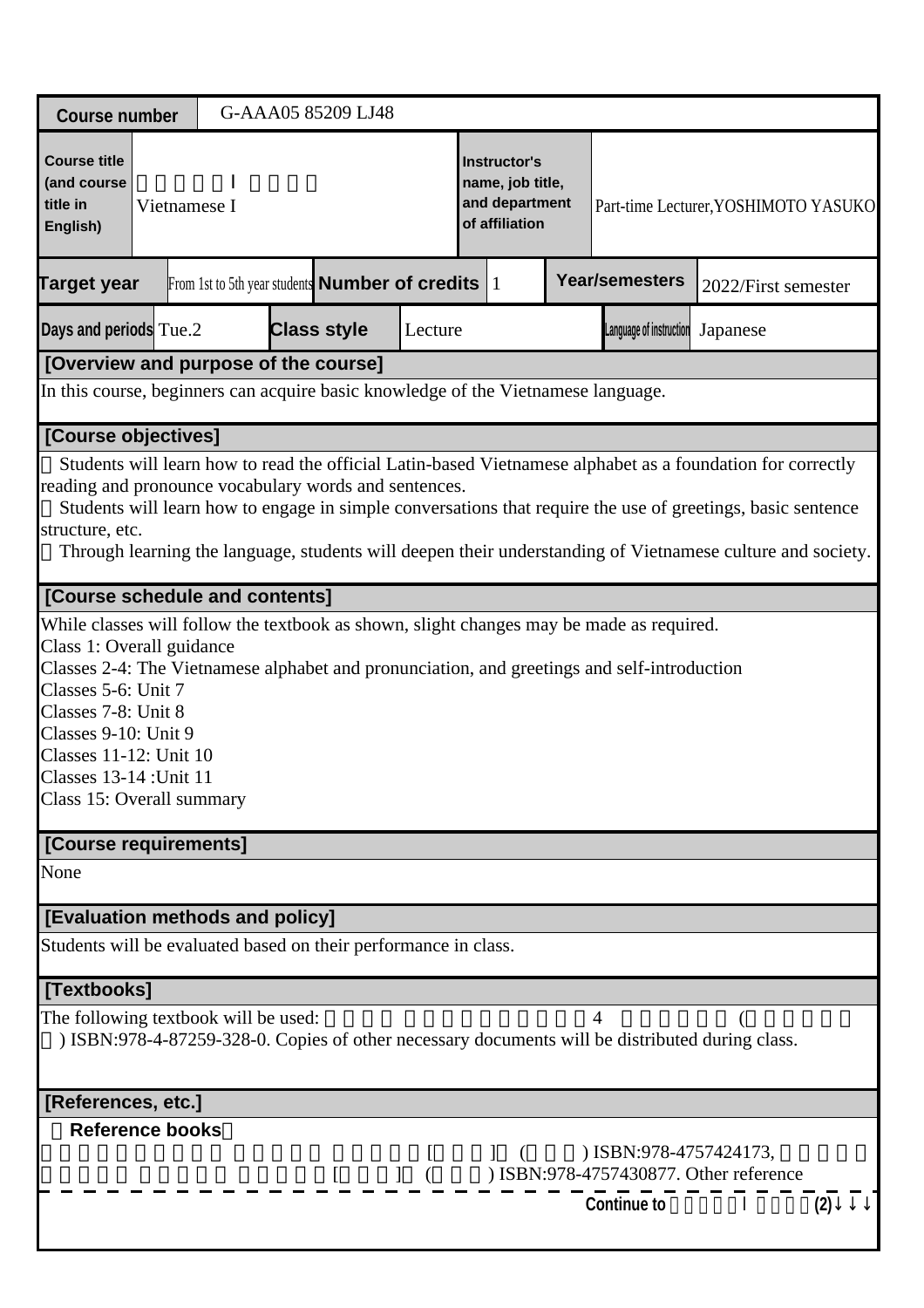ベトナム語Ⅰ(初級)**(2)**

materials will be introduced during classes as necessary.

## **[Study outside of class (preparation and review)]**

**Preparatory** 

Students should read the text and listen to the affixed CD.

Review

While playing the CD, students should read aloud, using the text for that portion.

## **Other information (office hours, etc.)**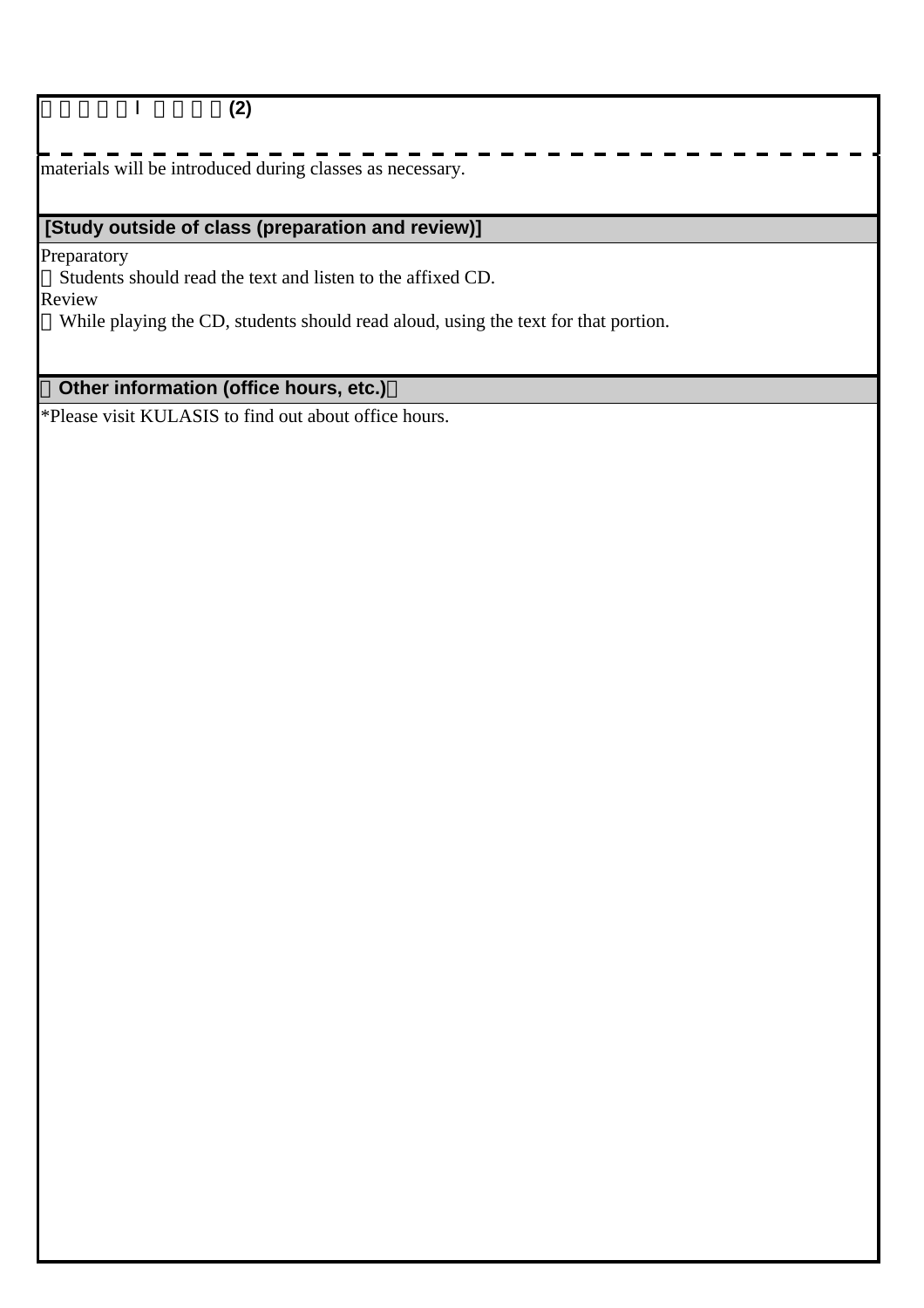| <b>Course number</b>                                                                                                               |               | G-AAA05 85210 LJ48                                                                       |         |                                                                      |                         |                                                                                                                                                                                                                                                                                                                                             |
|------------------------------------------------------------------------------------------------------------------------------------|---------------|------------------------------------------------------------------------------------------|---------|----------------------------------------------------------------------|-------------------------|---------------------------------------------------------------------------------------------------------------------------------------------------------------------------------------------------------------------------------------------------------------------------------------------------------------------------------------------|
| <b>Course title</b><br>(and course<br>title in<br>English)                                                                         | Vietnamese II |                                                                                          |         | Instructor's<br>name, job title,<br>and department<br>of affiliation |                         | Part-time Lecturer, YOSHIMOTO YASUKO                                                                                                                                                                                                                                                                                                        |
| <b>Target year</b>                                                                                                                 |               | From 1st to 5th year students <b>Number of credits</b> $ 1 $                             |         |                                                                      | <b>Year/semesters</b>   | 2022/Second semester                                                                                                                                                                                                                                                                                                                        |
| Days and periods Wed.2                                                                                                             |               | <b>Class style</b>                                                                       | Lecture |                                                                      | Language of instruction | Japanese                                                                                                                                                                                                                                                                                                                                    |
|                                                                                                                                    |               | [Overview and purpose of the course]                                                     |         |                                                                      |                         |                                                                                                                                                                                                                                                                                                                                             |
|                                                                                                                                    |               | are needed to perform on-site surveys in Vietnam.                                        |         |                                                                      |                         | This course is for students who understand how to read the official Latin-based Vietnamese alphabet, and<br>who can engage in very basic conversation including greetings, self-introduction, and the correct use of basic<br>sentence structure. The goal of this course is to help students acquire the fundamentals of Vietnamese, which |
| [Course objectives]                                                                                                                |               |                                                                                          |         |                                                                      |                         |                                                                                                                                                                                                                                                                                                                                             |
| sentences.<br>to engage in simple conversations.<br>[Course schedule and contents]<br>Classes 1-2: Unit 12<br>Classes 3-4: Unit 13 |               | While classes will follow the textbook as shown, slight changes may be made as required. |         |                                                                      |                         | Students will acquire the phrases and vocabulary they need to survey life in Vietnam as well as the ability<br>Through learning the language, students will deepen their understanding of Vietnamese culture and society.                                                                                                                   |
| Classes 5-6: Unit 14                                                                                                               |               |                                                                                          |         |                                                                      |                         |                                                                                                                                                                                                                                                                                                                                             |
| Classes 7-8: Unit 15<br>Classes 9-10: Unit 16<br>Classes 11-12: Unit 17<br>Classes 13-14: Unit 18<br>Class 15: Overall summary     |               |                                                                                          |         |                                                                      |                         |                                                                                                                                                                                                                                                                                                                                             |
| [Course requirements]                                                                                                              |               |                                                                                          |         |                                                                      |                         |                                                                                                                                                                                                                                                                                                                                             |
|                                                                                                                                    |               | We request that students complete the course Vietnamese I before taking this course.     |         |                                                                      |                         |                                                                                                                                                                                                                                                                                                                                             |
| [Evaluation methods and policy]                                                                                                    |               |                                                                                          |         |                                                                      |                         |                                                                                                                                                                                                                                                                                                                                             |
|                                                                                                                                    |               | Students will be evaluated based on their performance in class.                          |         |                                                                      |                         |                                                                                                                                                                                                                                                                                                                                             |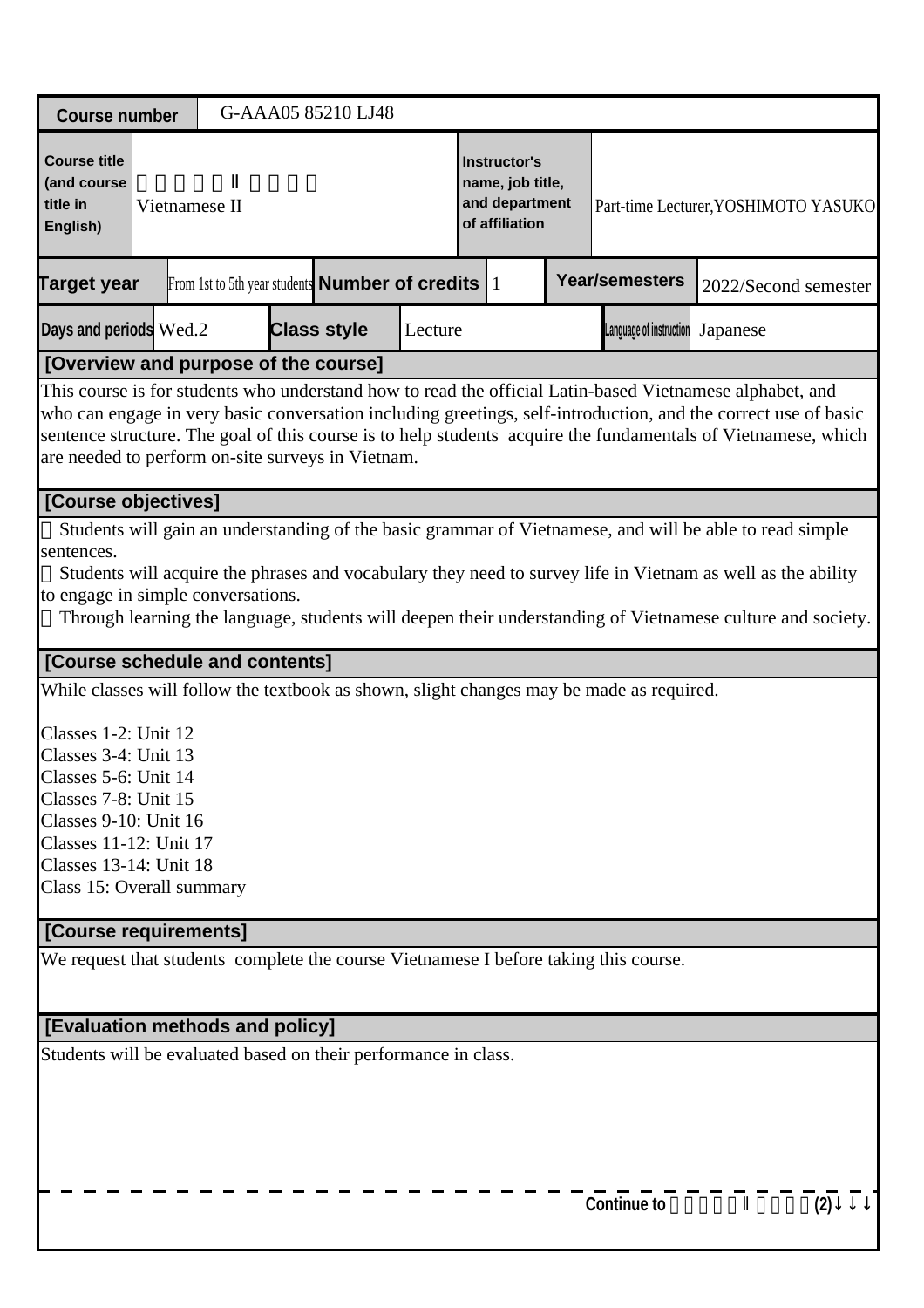| (2)                                                                                                                                                                                                                  |
|----------------------------------------------------------------------------------------------------------------------------------------------------------------------------------------------------------------------|
| [Textbooks]                                                                                                                                                                                                          |
| The following textbook will be used:<br>4<br>) ISBN:978-4-87259-328-0. Copies of other necessary documents will be distributed during class.                                                                         |
| [References, etc.]                                                                                                                                                                                                   |
| <b>Reference books</b><br>) ISBN:978-4757424173,<br>$\left  \quad \right $<br>$\begin{bmatrix} \end{bmatrix}$<br>) ISBN:978-4757430877. Other reference<br>materials will be introduced during classes as necessary. |
| [Study outside of class (preparation and review)]                                                                                                                                                                    |
| Preparatory<br>Students should read the text and listen to the affixed CD.<br>Review<br>While playing the CD, students should read along, out loud, using the text for that portion.                                 |
| Other information (office hours, etc.)<br>*Please visit KULASIS to find out about office hours.                                                                                                                      |
|                                                                                                                                                                                                                      |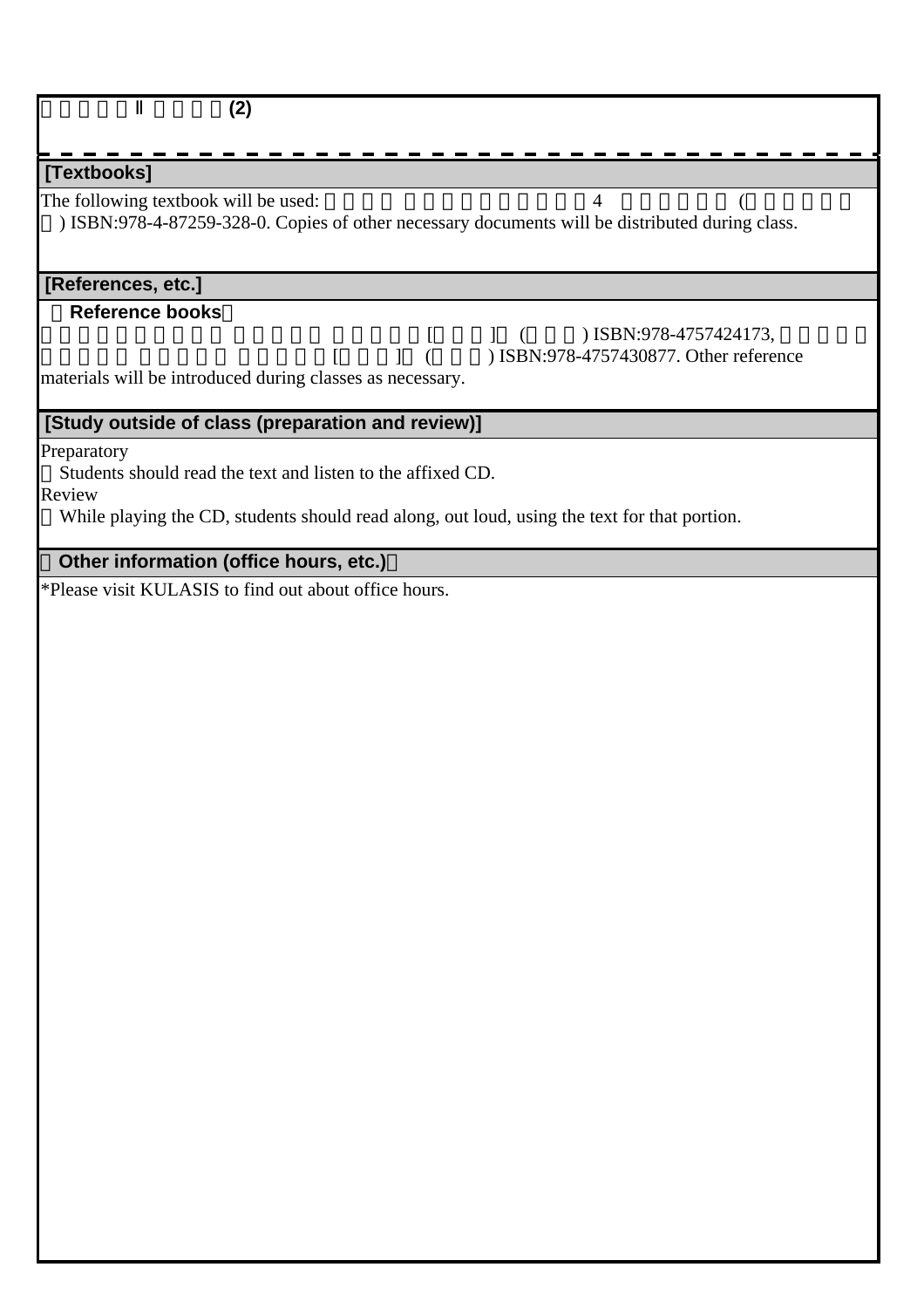| <b>Course number</b>                                                 |  |                | G-AAA05 85211 LJ48                                           |         |                                                                             |                                                                                                   |                                                                                                            |
|----------------------------------------------------------------------|--|----------------|--------------------------------------------------------------|---------|-----------------------------------------------------------------------------|---------------------------------------------------------------------------------------------------|------------------------------------------------------------------------------------------------------------|
| <b>Course title</b><br>(and course<br>title in<br>English)           |  | Vietnamese III |                                                              |         | <b>Instructor's</b><br>name, job title,<br>and department<br>of affiliation |                                                                                                   | Graduate School of Asian and African Area Studies<br>Associate Professor, ITO MASAKO                       |
| Target year                                                          |  |                | From 1st to 5th year students <b>Number of credits</b> $ 1 $ |         |                                                                             | <b>Year/semesters</b>                                                                             | 2022/First semester                                                                                        |
| Days and periods Tue.3                                               |  |                | <b>Class style</b>                                           | Lecture |                                                                             | Language of instruction                                                                           | Japanese                                                                                                   |
| [Overview and purpose of the course]                                 |  |                |                                                              |         |                                                                             |                                                                                                   |                                                                                                            |
| (master' s theses) into Japanese and improve the students'           |  |                |                                                              |         |                                                                             | ability to read Vietnamese.                                                                       | We will practice translating Vietnamese documents that students need for writing their pre-doctoral theses |
| [Course objectives]                                                  |  |                |                                                              |         |                                                                             |                                                                                                   |                                                                                                            |
| without dictionaries.                                                |  |                |                                                              |         |                                                                             |                                                                                                   | Through practice of reading newspapers and dissertations, we will try to read and understand the outline   |
| [Course schedule and contents]                                       |  |                |                                                              |         |                                                                             |                                                                                                   |                                                                                                            |
|                                                                      |  |                |                                                              |         |                                                                             |                                                                                                   |                                                                                                            |
| [Course requirements]                                                |  |                |                                                              |         |                                                                             |                                                                                                   |                                                                                                            |
|                                                                      |  |                |                                                              |         |                                                                             | into Japanese, the class is limited to students who have a suitable level of ability in Japanese. | This course is for persons who have studied elementary Vietnamese. Since we will be translating Vietnamese |
| [Evaluation methods and policy]                                      |  |                |                                                              |         |                                                                             |                                                                                                   |                                                                                                            |
| Evaluation will be made based on attendance and class participation. |  |                |                                                              |         |                                                                             |                                                                                                   |                                                                                                            |
| [Textbooks]                                                          |  |                |                                                              |         |                                                                             |                                                                                                   |                                                                                                            |
| Instructed during class<br>Instruct during class                     |  |                |                                                              |         |                                                                             |                                                                                                   |                                                                                                            |
| [References, etc.]                                                   |  |                |                                                              |         |                                                                             |                                                                                                   |                                                                                                            |
| <b>Reference books</b>                                               |  |                |                                                              |         |                                                                             |                                                                                                   |                                                                                                            |
| [Study outside of class (preparation and review)]                    |  |                |                                                              |         |                                                                             |                                                                                                   |                                                                                                            |
|                                                                      |  |                |                                                              |         |                                                                             | Before attending the class, students have to translate the Vietnamese text into Japanese.         |                                                                                                            |
| Other information (office hours, etc.)                               |  |                |                                                              |         |                                                                             |                                                                                                   |                                                                                                            |
| *Please visit KULASIS to find out about office hours.                |  |                |                                                              |         |                                                                             |                                                                                                   |                                                                                                            |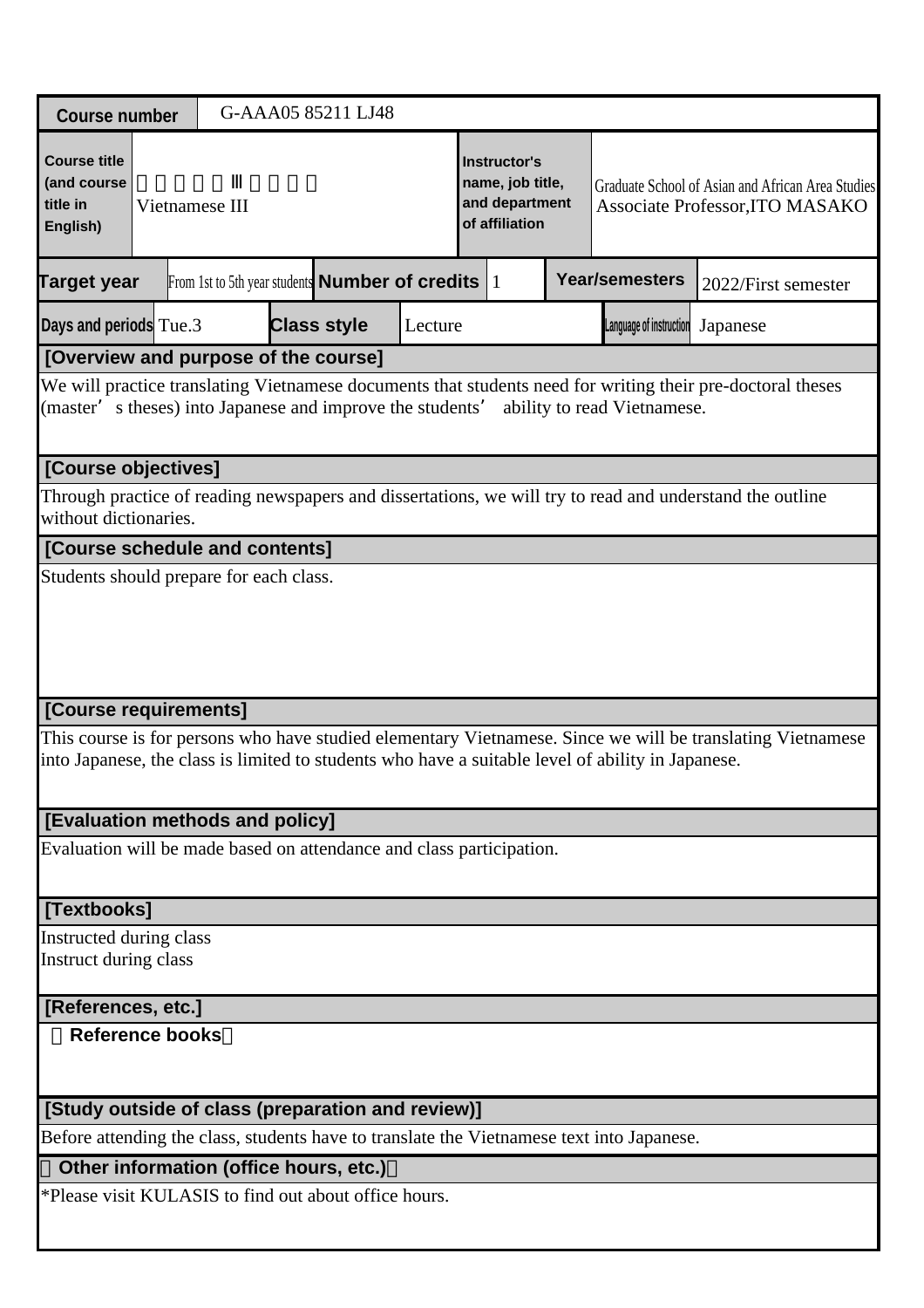| <b>Course number</b>                                                                                                                                                                                                                                                                                                                                                                                                                                                                                                                                                                                                                                           |          |  | G-AAA05 85221 LJ48                                           |         |                                                                      |                         |                                                                                                           |     |
|----------------------------------------------------------------------------------------------------------------------------------------------------------------------------------------------------------------------------------------------------------------------------------------------------------------------------------------------------------------------------------------------------------------------------------------------------------------------------------------------------------------------------------------------------------------------------------------------------------------------------------------------------------------|----------|--|--------------------------------------------------------------|---------|----------------------------------------------------------------------|-------------------------|-----------------------------------------------------------------------------------------------------------|-----|
| <b>Course title</b><br>(and course<br>title in<br>English)                                                                                                                                                                                                                                                                                                                                                                                                                                                                                                                                                                                                     | Arabic I |  |                                                              |         | Instructor's<br>name, job title,<br>and department<br>of affiliation | TAKEDA TOSHIYUKI        | Graduate School of Asian and African Area Studes Specially Appointed Associate Professor                  |     |
| <b>Target year</b>                                                                                                                                                                                                                                                                                                                                                                                                                                                                                                                                                                                                                                             |          |  | From 1st to 5th year students <b>Number of credits</b> $ 1 $ |         |                                                                      | <b>Year/semesters</b>   | 2022/First semester                                                                                       |     |
| Days and periods Fri.5                                                                                                                                                                                                                                                                                                                                                                                                                                                                                                                                                                                                                                         |          |  | <b>Class style</b>                                           | Lecture |                                                                      | Language of instruction | Japanese                                                                                                  |     |
| [Overview and purpose of the course]                                                                                                                                                                                                                                                                                                                                                                                                                                                                                                                                                                                                                           |          |  |                                                              |         |                                                                      |                         |                                                                                                           |     |
| The aim is to learn the basic grammar of modern Arabic, the common language of Islam and the major<br>language of the Middle East and North Africa.                                                                                                                                                                                                                                                                                                                                                                                                                                                                                                            |          |  |                                                              |         |                                                                      |                         |                                                                                                           |     |
| [Course objectives]                                                                                                                                                                                                                                                                                                                                                                                                                                                                                                                                                                                                                                            |          |  |                                                              |         |                                                                      |                         |                                                                                                           |     |
| Students are expected to be able to understand Arabic texts through the morphological and syntactic analysis.                                                                                                                                                                                                                                                                                                                                                                                                                                                                                                                                                  |          |  |                                                              |         |                                                                      |                         |                                                                                                           |     |
| [Course schedule and contents]                                                                                                                                                                                                                                                                                                                                                                                                                                                                                                                                                                                                                                 |          |  |                                                              |         |                                                                      |                         |                                                                                                           |     |
| We will focus on learning the following items in basic Arabic grammar:<br>1. An outline of Arabic<br>2. Script and pronunciation<br>3. Parts of speech<br>4. Gender, number, and declension of nouns (i' rab)<br>5. Personal pronouns, demonstrative pronouns<br>6. Nominal sentences<br>7. Modification relations between nouns<br>8. Annexation structure (idafa)<br>9. Relative adjectives (nisba)<br>10. The concept of word roots and the basic forms of verbs<br>11. Classification of verbs<br>12. Conjugation of verbs (perfect form)<br>13. Derived forms<br>14. Active participles, Passive participles<br>15. Conjugation of verbs (imperfect form) |          |  |                                                              |         |                                                                      |                         |                                                                                                           |     |
| [Course requirements]                                                                                                                                                                                                                                                                                                                                                                                                                                                                                                                                                                                                                                          |          |  |                                                              |         |                                                                      |                         |                                                                                                           |     |
| Students should have already learned the Arabic script.                                                                                                                                                                                                                                                                                                                                                                                                                                                                                                                                                                                                        |          |  |                                                              |         |                                                                      |                         |                                                                                                           |     |
| [Evaluation methods and policy]                                                                                                                                                                                                                                                                                                                                                                                                                                                                                                                                                                                                                                |          |  |                                                              |         |                                                                      |                         |                                                                                                           |     |
| Evaluation will be made based on attendance and class participation, and work assigned during class.                                                                                                                                                                                                                                                                                                                                                                                                                                                                                                                                                           |          |  |                                                              |         |                                                                      |                         |                                                                                                           |     |
| [Textbooks]                                                                                                                                                                                                                                                                                                                                                                                                                                                                                                                                                                                                                                                    |          |  |                                                              |         |                                                                      |                         |                                                                                                           |     |
| Kosugi, Yasushi; Okamoto, Tahei; and Takeda, Toshiyuki.<br>University' s Practical Manual of Arabic].<br>and African Area Studies, Kyoto University; Center for Islamic Area Studies at Kyoto University (KIAS);<br>and International Training Program (ITP) for Young Researchers, 2011.                                                                                                                                                                                                                                                                                                                                                                      |          |  |                                                              |         |                                                                      |                         | Kyodai shiki arabiago jissen manyuaru [Kyoto<br>Division of Global Area Studies, Graduate School of Asian |     |
|                                                                                                                                                                                                                                                                                                                                                                                                                                                                                                                                                                                                                                                                |          |  |                                                              |         |                                                                      | <b>Continue to</b>      |                                                                                                           | (2) |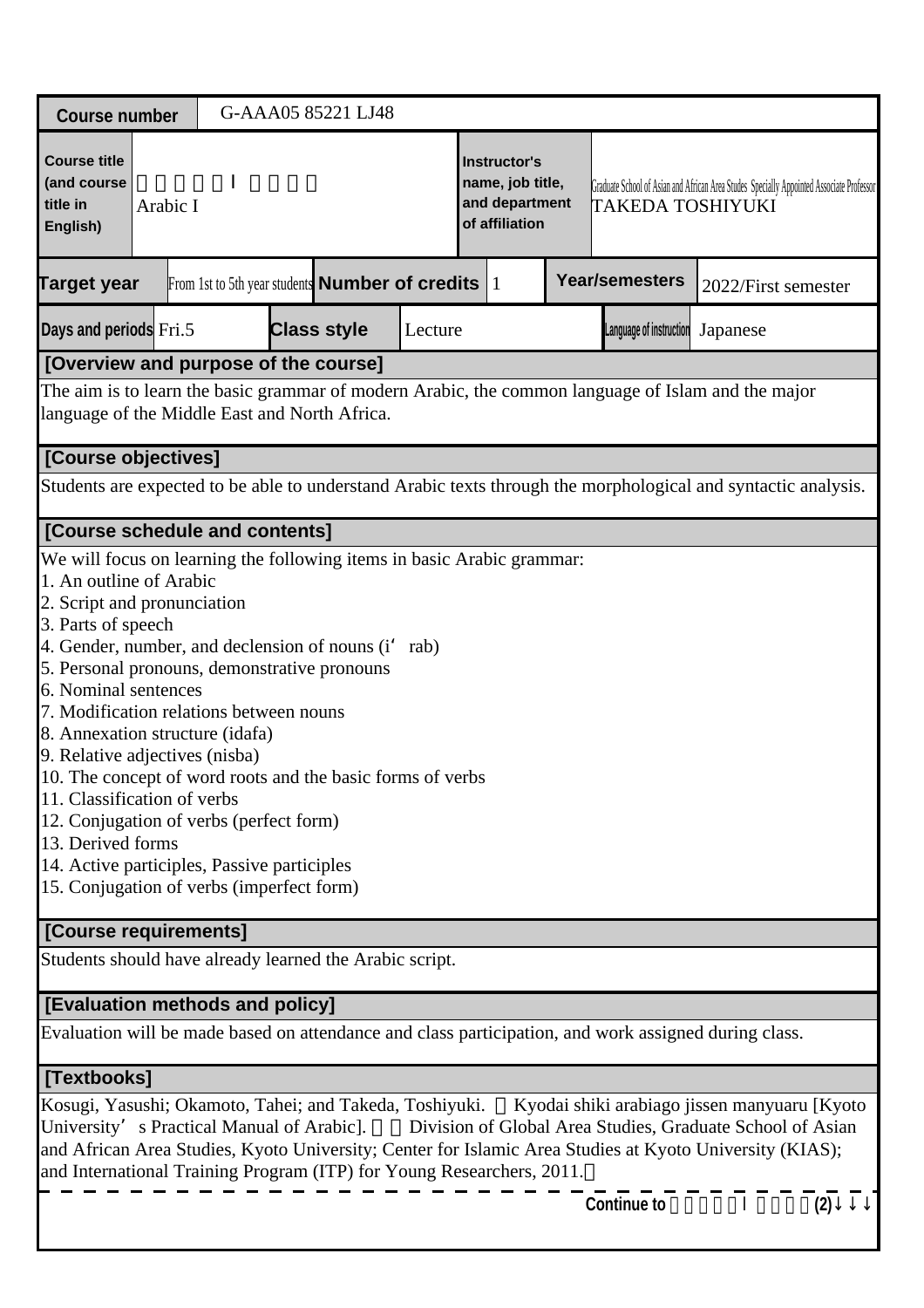|   | ורי<br>۱д.        |  |  |                    |        |  |  |  |
|---|-------------------|--|--|--------------------|--------|--|--|--|
| — | ----------------- |  |  | $\mathbf{r}$<br>__ | _<br>_ |  |  |  |
|   |                   |  |  |                    |        |  |  |  |

#### **[References, etc.]**

#### **Reference books**

Takeda, Toshiyuki. Arabiago hyogen tokoton training [Intensive Training for Arabic Expressions]. Hakusuisha Publishing, 2013.

Takeda, Toshiyuki. Developments in Contemporary Arabic and the Emergence of a New Arab Culture: From the Gulf States and Egypt to Mauritania (in Japanese) Nakanishiya Publishing, 2019 Hans Wehr (ed.) and Milton Cowan (English ed.) A Dictionary of Modern Written Arabic (Arabic-English) 4th ed., Ithaca / New York: Spoken Language Services, 1994.

# **[Study outside of class (preparation and review)]**

Preparation for class sessions is essential.

### **Other information (office hours, etc.)**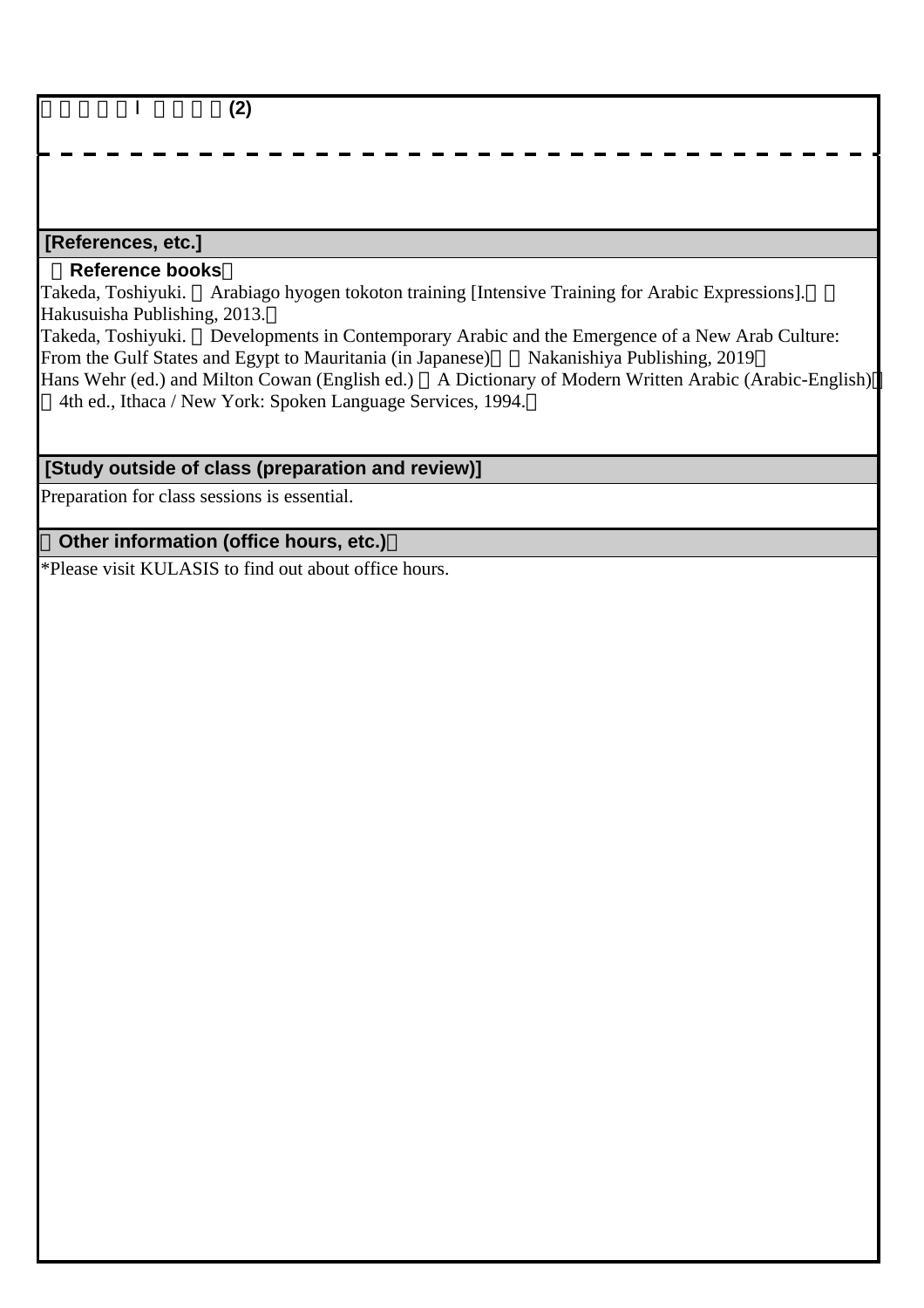| <b>Course number</b>                                                                                                                                                                                                                                                                                                                                                                                                                                                                                                                     |           |  | G-AAA05 85222 LJ48                                           |         |                                                                      |                         |                                                                                                                                                                                                                      |     |
|------------------------------------------------------------------------------------------------------------------------------------------------------------------------------------------------------------------------------------------------------------------------------------------------------------------------------------------------------------------------------------------------------------------------------------------------------------------------------------------------------------------------------------------|-----------|--|--------------------------------------------------------------|---------|----------------------------------------------------------------------|-------------------------|----------------------------------------------------------------------------------------------------------------------------------------------------------------------------------------------------------------------|-----|
| <b>Course title</b><br>(and course<br>title in<br>English)                                                                                                                                                                                                                                                                                                                                                                                                                                                                               | Arabic II |  |                                                              |         | Instructor's<br>name, job title,<br>and department<br>of affiliation | TAKEDA TOSHIYUKI        | Graduate School of Asian and African Area Studes Specially Appointed Associate Professor                                                                                                                             |     |
| <b>Target year</b>                                                                                                                                                                                                                                                                                                                                                                                                                                                                                                                       |           |  | From 1st to 5th year students <b>Number of credits</b> $ 1 $ |         |                                                                      | <b>Year/semesters</b>   | 2022/Second semester                                                                                                                                                                                                 |     |
| Days and periods Fri.5                                                                                                                                                                                                                                                                                                                                                                                                                                                                                                                   |           |  | <b>Class style</b>                                           | Lecture |                                                                      | Language of instruction | Japanese                                                                                                                                                                                                             |     |
| [Overview and purpose of the course]                                                                                                                                                                                                                                                                                                                                                                                                                                                                                                     |           |  |                                                              |         |                                                                      |                         |                                                                                                                                                                                                                      |     |
|                                                                                                                                                                                                                                                                                                                                                                                                                                                                                                                                          |           |  |                                                              |         |                                                                      |                         | The aims are to increase the students' knowledge of the grammar of modern Arabic, the common language<br>of Islam and the major language of the Middle East and North Africa, and to improve their reading ability.  |     |
| [Course objectives]                                                                                                                                                                                                                                                                                                                                                                                                                                                                                                                      |           |  |                                                              |         |                                                                      |                         |                                                                                                                                                                                                                      |     |
|                                                                                                                                                                                                                                                                                                                                                                                                                                                                                                                                          |           |  |                                                              |         |                                                                      |                         | Students are expected to be able to understand Arabic texts through the morphological and syntactic analysis.                                                                                                        |     |
| <b>[Course schedule and contents]</b>                                                                                                                                                                                                                                                                                                                                                                                                                                                                                                    |           |  |                                                              |         |                                                                      |                         |                                                                                                                                                                                                                      |     |
| We will focus on learning the following items in Arabic grammar:<br>1. Passive voice<br>2. Verbal sentences<br>3. Moods of verbs (subjunctive mood, jussive mood)<br>4. Imperatives<br>5. Use of particles<br>6. Comparatives, superlatives<br>7. Special uses of the accusative<br>8. Complete verbs and incomplete verbs<br>9. The use of kana and verbal tenses<br>10. Derived verbs<br>11. Strong verbs and weak verbs<br>12. Inna and its sister words<br>13. Relative pronouns<br>14. Conditional sentences<br>15. Use of numerals |           |  |                                                              |         |                                                                      |                         |                                                                                                                                                                                                                      |     |
| [Course requirements]                                                                                                                                                                                                                                                                                                                                                                                                                                                                                                                    |           |  |                                                              |         |                                                                      |                         |                                                                                                                                                                                                                      |     |
| Completion of Arabic I                                                                                                                                                                                                                                                                                                                                                                                                                                                                                                                   |           |  |                                                              |         |                                                                      |                         |                                                                                                                                                                                                                      |     |
| <b>[Evaluation methods and policy]</b>                                                                                                                                                                                                                                                                                                                                                                                                                                                                                                   |           |  |                                                              |         |                                                                      |                         |                                                                                                                                                                                                                      |     |
| Evaluation will be made based on attendance and class participation, and work assigned during class.                                                                                                                                                                                                                                                                                                                                                                                                                                     |           |  |                                                              |         |                                                                      |                         |                                                                                                                                                                                                                      |     |
| [Textbooks]                                                                                                                                                                                                                                                                                                                                                                                                                                                                                                                              |           |  |                                                              |         |                                                                      |                         |                                                                                                                                                                                                                      |     |
| Kosugi, Yasushi; Okamoto, Tahei; and Takeda, Toshiyuki.<br>University's Practical Manual of Arabic].<br>and International Training Program (ITP) for Young Researchers, 2011.                                                                                                                                                                                                                                                                                                                                                            |           |  |                                                              |         |                                                                      |                         | Kyodai shiki arabiago jissen manyuaru [Kyoto<br>Division of Global Area Studies, Graduate School of Asian<br>and African Area Studies, Kyoto University; Center for Islamic Area Studies at Kyoto University (KIAS); |     |
|                                                                                                                                                                                                                                                                                                                                                                                                                                                                                                                                          |           |  |                                                              |         |                                                                      | <b>Continue to</b>      |                                                                                                                                                                                                                      | (2) |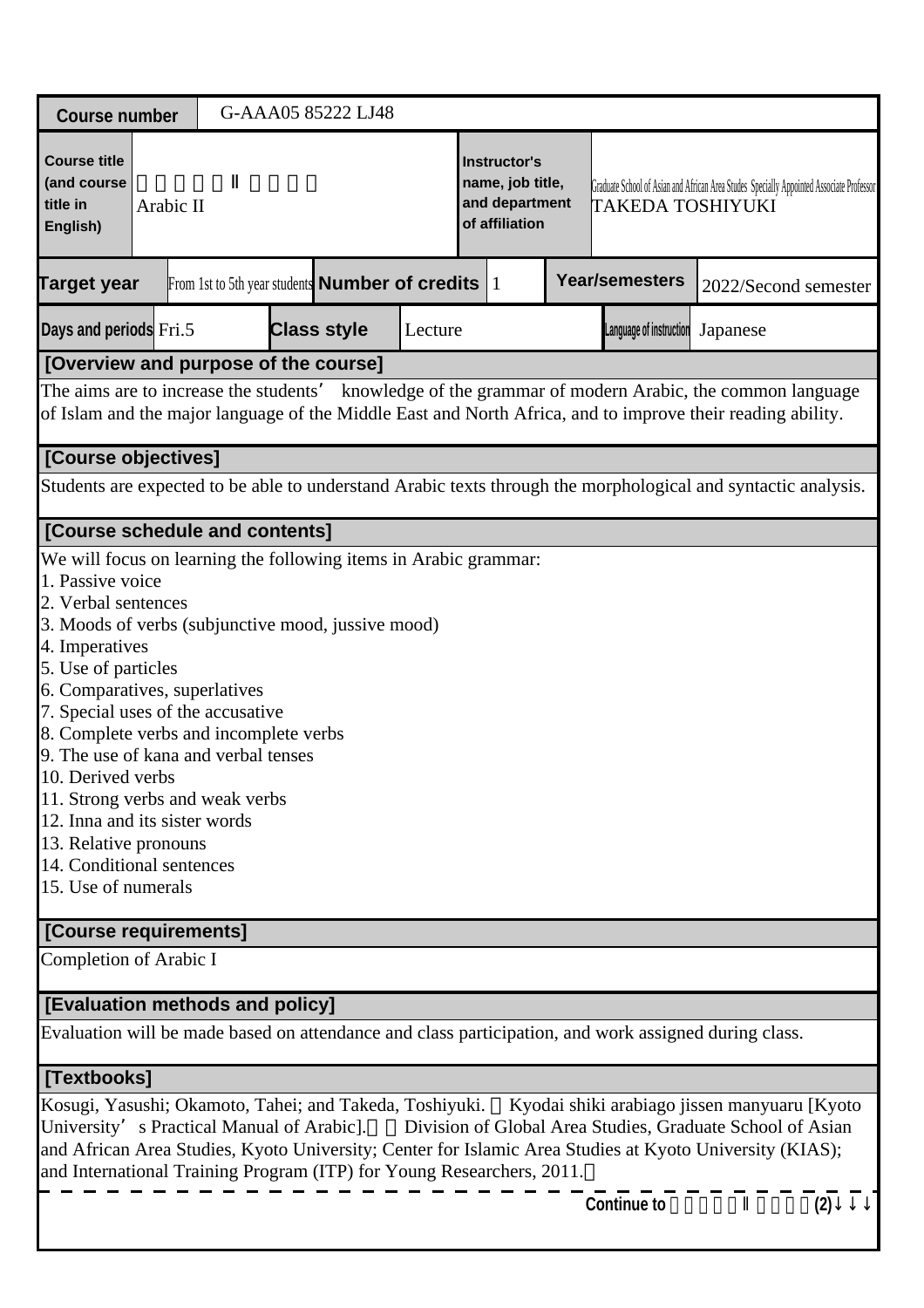|   | ורי<br>۱д.        |  |  |                    |        |  |  |  |
|---|-------------------|--|--|--------------------|--------|--|--|--|
| — | ----------------- |  |  | $\mathbf{r}$<br>__ | _<br>_ |  |  |  |
|   |                   |  |  |                    |        |  |  |  |

#### **[References, etc.]**

#### **Reference books**

Takeda, Toshiyuki. Arabiago hyogen tokoton training [Intensive Training for Arabic Expressions]. Hakusuisha Publishing, 2013.

Takeda, Toshiyuki. Developments in Contemporary Arabic and the Emergence of a New Arab Culture: From the Gulf States and Egypt to Mauritania (in Japanese) Nakanishiya Publishing, 2019 Hans Wehr (ed.) and Milton Cowan (English ed.) A Dictionary of Modern Written Arabic (Arabic-English) 4th ed., Ithaca / New York: Spoken Language Services, 1994.

# **[Study outside of class (preparation and review)]**

Preparation for class sessions is essential.

### **Other information (office hours, etc.)**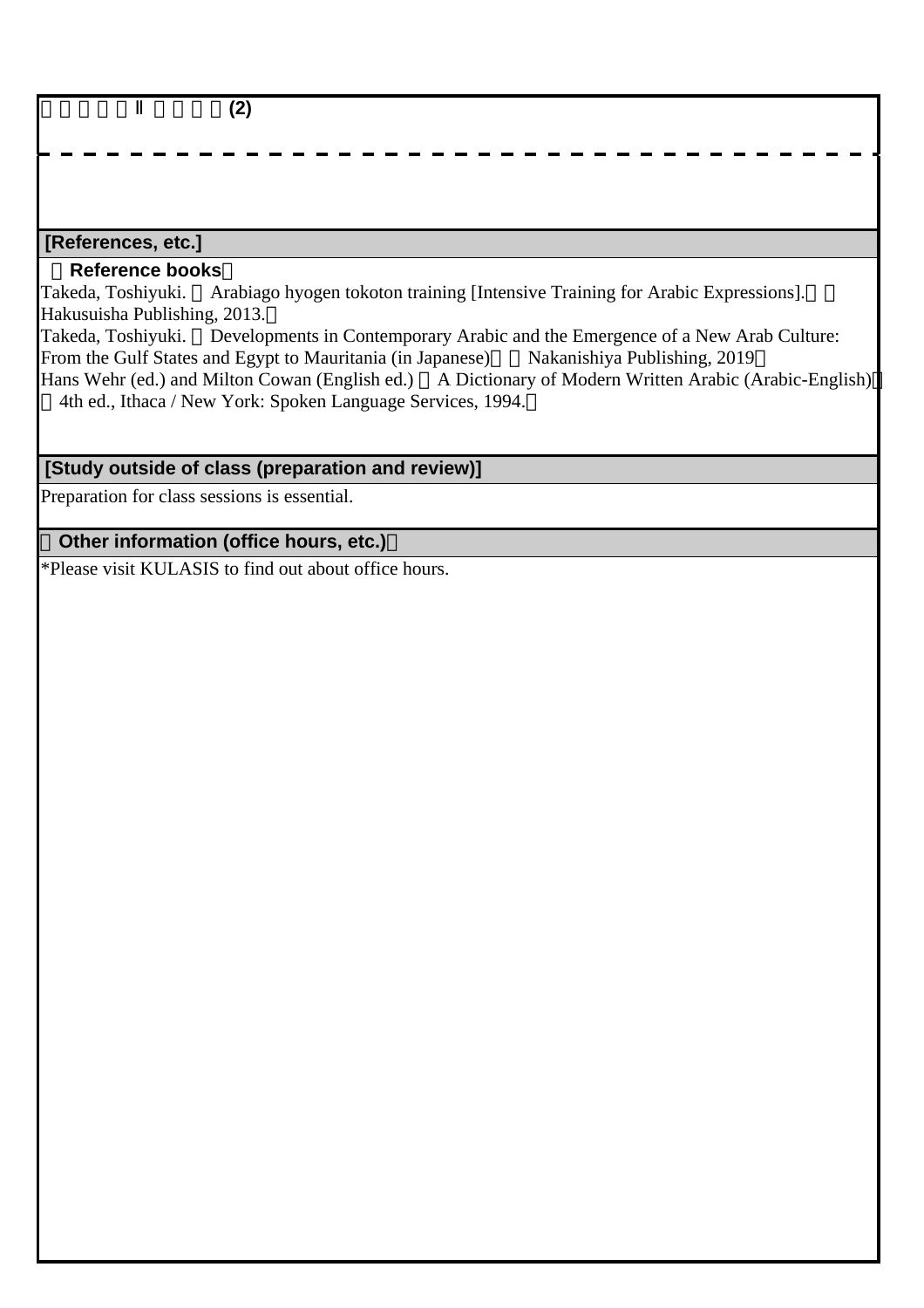| <b>Course number</b>                                                                                                                                                                                                                   |                                                                                                                                                                                                                                                                                                                                                                                          |  |  |  | G-AAA05 85223 LJ48                                          |         |  |                                                                             |  |                                                                                                    |                                                                                                                                                                                                                                                                        |  |
|----------------------------------------------------------------------------------------------------------------------------------------------------------------------------------------------------------------------------------------|------------------------------------------------------------------------------------------------------------------------------------------------------------------------------------------------------------------------------------------------------------------------------------------------------------------------------------------------------------------------------------------|--|--|--|-------------------------------------------------------------|---------|--|-----------------------------------------------------------------------------|--|----------------------------------------------------------------------------------------------------|------------------------------------------------------------------------------------------------------------------------------------------------------------------------------------------------------------------------------------------------------------------------|--|
| <b>Course title</b><br>(and course<br>title in<br>English)                                                                                                                                                                             | Arabic III                                                                                                                                                                                                                                                                                                                                                                               |  |  |  |                                                             |         |  | <b>Instructor's</b><br>name, job title,<br>and department<br>of affiliation |  | TAKEDA TOSHIYUKI                                                                                   | Graduate School of Asian and African Area Studes Specially Appointed Associate Professor                                                                                                                                                                               |  |
| Target year                                                                                                                                                                                                                            |                                                                                                                                                                                                                                                                                                                                                                                          |  |  |  | From 1st to 5th year students <b>Number of credits</b>   1  |         |  |                                                                             |  | <b>Year/semesters</b>                                                                              | 2022/First semester                                                                                                                                                                                                                                                    |  |
| Days and periods Wed.2                                                                                                                                                                                                                 |                                                                                                                                                                                                                                                                                                                                                                                          |  |  |  | <b>Class style</b>                                          | Lecture |  |                                                                             |  | Language of instruction                                                                            | Japanese                                                                                                                                                                                                                                                               |  |
| [Overview and purpose of the course]                                                                                                                                                                                                   |                                                                                                                                                                                                                                                                                                                                                                                          |  |  |  |                                                             |         |  |                                                                             |  |                                                                                                    |                                                                                                                                                                                                                                                                        |  |
| The objective of this class is to enhance students'                                                                                                                                                                                    |                                                                                                                                                                                                                                                                                                                                                                                          |  |  |  |                                                             |         |  |                                                                             |  | Students will be given as many helpful hints as possible for reading and translating Arabic texts. | ability to read Arabic through reading a variety of texts.                                                                                                                                                                                                             |  |
| [Course objectives]                                                                                                                                                                                                                    |                                                                                                                                                                                                                                                                                                                                                                                          |  |  |  |                                                             |         |  |                                                                             |  |                                                                                                    |                                                                                                                                                                                                                                                                        |  |
| and translate them correctly.                                                                                                                                                                                                          |                                                                                                                                                                                                                                                                                                                                                                                          |  |  |  |                                                             |         |  |                                                                             |  |                                                                                                    | Students are expected to be able to understand grammatically original texts from the primary Arabic sources                                                                                                                                                            |  |
| [Course schedule and contents]                                                                                                                                                                                                         |                                                                                                                                                                                                                                                                                                                                                                                          |  |  |  |                                                             |         |  |                                                                             |  |                                                                                                    |                                                                                                                                                                                                                                                                        |  |
|                                                                                                                                                                                                                                        | The texts to be read in class will be determined in consultation with the students. To the greatest extent<br>possible, we want to use texts that students need for their research. As a rule, we will read each text for three<br>or four class sessions. During each class, students will read aloud the portions that they are responsible for<br>and present a proposed translation. |  |  |  |                                                             |         |  |                                                                             |  |                                                                                                    |                                                                                                                                                                                                                                                                        |  |
| [Course requirements]                                                                                                                                                                                                                  |                                                                                                                                                                                                                                                                                                                                                                                          |  |  |  |                                                             |         |  |                                                                             |  |                                                                                                    |                                                                                                                                                                                                                                                                        |  |
| Students should have studied basic Arabic grammar.                                                                                                                                                                                     |                                                                                                                                                                                                                                                                                                                                                                                          |  |  |  |                                                             |         |  |                                                                             |  |                                                                                                    |                                                                                                                                                                                                                                                                        |  |
| [Evaluation methods and policy]                                                                                                                                                                                                        |                                                                                                                                                                                                                                                                                                                                                                                          |  |  |  |                                                             |         |  |                                                                             |  |                                                                                                    |                                                                                                                                                                                                                                                                        |  |
| Evaluation will be made based on attendance and performance during class.                                                                                                                                                              |                                                                                                                                                                                                                                                                                                                                                                                          |  |  |  |                                                             |         |  |                                                                             |  |                                                                                                    |                                                                                                                                                                                                                                                                        |  |
| [Textbooks]                                                                                                                                                                                                                            |                                                                                                                                                                                                                                                                                                                                                                                          |  |  |  |                                                             |         |  |                                                                             |  |                                                                                                    |                                                                                                                                                                                                                                                                        |  |
| Yusuf Ibish and Yasushi Kosugi (eds.)                                                                                                                                                                                                  |                                                                                                                                                                                                                                                                                                                                                                                          |  |  |  |                                                             |         |  | Turath al-Fikr al-Siyasi al-Islami.                                         |  |                                                                                                    | Bayrut: Turath, 2005.                                                                                                                                                                                                                                                  |  |
| [References, etc.]                                                                                                                                                                                                                     |                                                                                                                                                                                                                                                                                                                                                                                          |  |  |  |                                                             |         |  |                                                                             |  |                                                                                                    |                                                                                                                                                                                                                                                                        |  |
| <b>Reference books</b><br>Takeda, Toshiyuki.<br>Hakusuisha Publishing, 2013.<br>Takeda, Toshiyuki.<br>From the Gulf States and Egypt to Mauritania (in Japanese)<br>Other reference materials will be presented in class as necessary. |                                                                                                                                                                                                                                                                                                                                                                                          |  |  |  | 4th ed., Ithaca / New York: Spoken Language Services, 1994. |         |  |                                                                             |  | Nakanishiya Publishing, 2019                                                                       | Arabiago hyogen tokoton training [Intensive Training for Arabic Expressions].<br>Developments in Contemporary Arabic and the Emergence of a New Arab Culture:<br>Hans Wehr (ed.) and Milton Cowan (English ed.) A Dictionary of Modern Written Arabic (Arabic-English) |  |
| [Study outside of class (preparation and review)]                                                                                                                                                                                      |                                                                                                                                                                                                                                                                                                                                                                                          |  |  |  |                                                             |         |  |                                                                             |  |                                                                                                    |                                                                                                                                                                                                                                                                        |  |
| Preparation for class sessions is essential.                                                                                                                                                                                           |                                                                                                                                                                                                                                                                                                                                                                                          |  |  |  |                                                             |         |  |                                                                             |  |                                                                                                    |                                                                                                                                                                                                                                                                        |  |
| Other information (office hours, etc.)                                                                                                                                                                                                 |                                                                                                                                                                                                                                                                                                                                                                                          |  |  |  |                                                             |         |  |                                                                             |  |                                                                                                    |                                                                                                                                                                                                                                                                        |  |
| *Please visit KULASIS to find out about office hours.                                                                                                                                                                                  |                                                                                                                                                                                                                                                                                                                                                                                          |  |  |  |                                                             |         |  |                                                                             |  |                                                                                                    |                                                                                                                                                                                                                                                                        |  |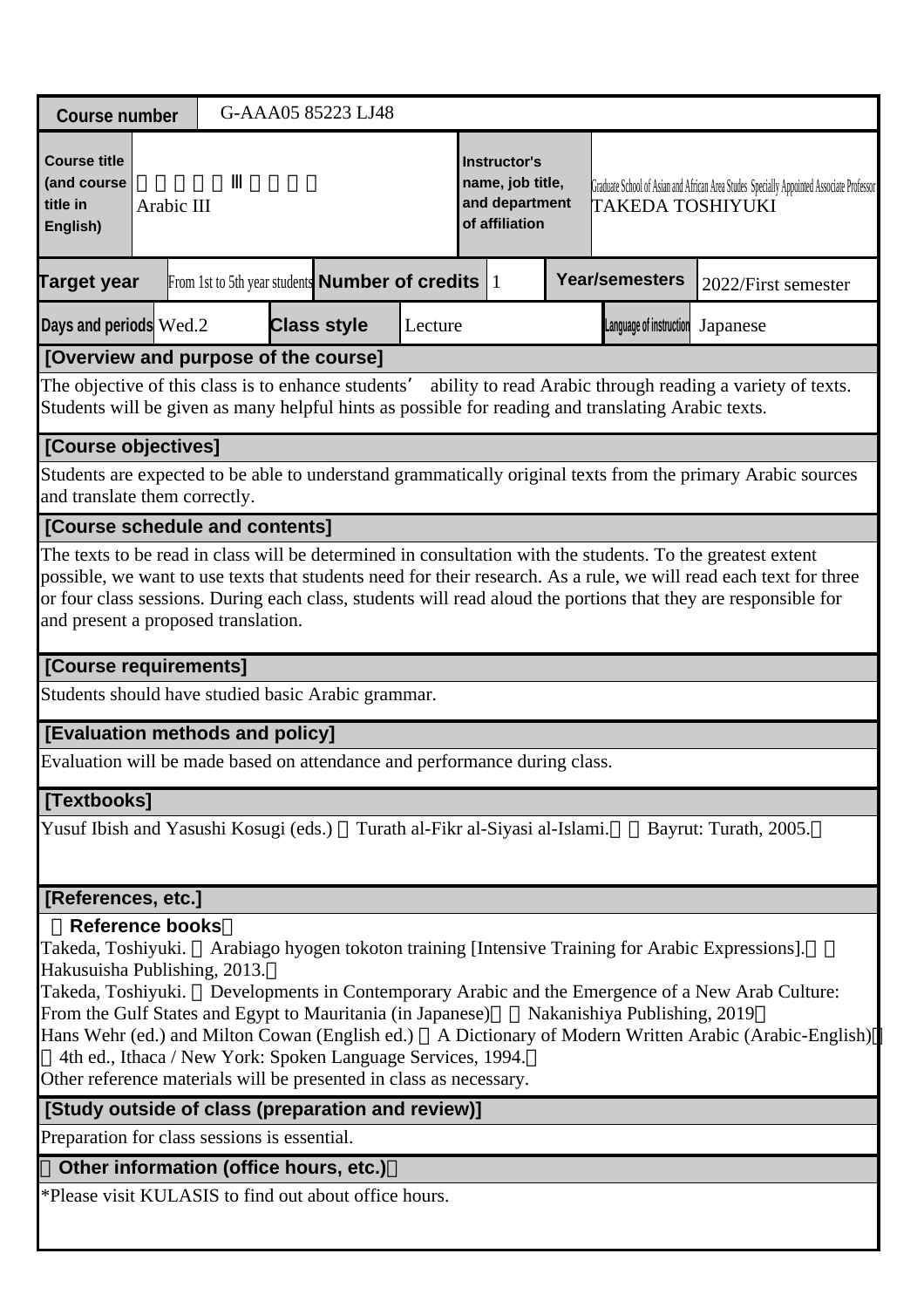| <b>Course number</b>                                       |                        |                                             | G-AAA05 85227 LJ48                                                                     |         |                                                                             |                         |                                                                                                                                                                                                                                       |
|------------------------------------------------------------|------------------------|---------------------------------------------|----------------------------------------------------------------------------------------|---------|-----------------------------------------------------------------------------|-------------------------|---------------------------------------------------------------------------------------------------------------------------------------------------------------------------------------------------------------------------------------|
| <b>Course title</b><br>(and course<br>title in<br>English) | Persian I              |                                             |                                                                                        |         | <b>Instructor's</b><br>name, job title,<br>and department<br>of affiliation |                         | Graduate School of Asian and African Area Studies<br>Professor, TONAGA YASUSHI                                                                                                                                                        |
| <b>Target year</b>                                         |                        |                                             | From 1st to 5th year students <b>Number of credits</b> $ 1 $                           |         |                                                                             | <b>Year/semesters</b>   | 2022/Second semester                                                                                                                                                                                                                  |
| Days and periods Tue. 1                                    |                        |                                             | <b>Class style</b>                                                                     | Lecture |                                                                             | Language of instruction | Japanese                                                                                                                                                                                                                              |
|                                                            |                        | [Overview and purpose of the course]        |                                                                                        |         |                                                                             |                         |                                                                                                                                                                                                                                       |
|                                                            |                        |                                             | on a minimum level of conversation in the field.                                       |         |                                                                             |                         | Persian is one of the major languages of Islam, along with Arabic. Students will study the basic grammar of<br>Persian for half a year. The objectives are to allow them to read elementary texts and to enable them to carry         |
| [Course objectives]                                        |                        |                                             |                                                                                        |         |                                                                             |                         |                                                                                                                                                                                                                                       |
| to the Persian speaking world.                             |                        |                                             |                                                                                        |         |                                                                             |                         | The objective of this lecture is to learn the basic grammar of Persian for two purposes. The first is to get the<br>ability to read the elementary texts and the second is to be able to speak elementary Persian for the short visit |
|                                                            |                        | [Course schedule and contents]              |                                                                                        |         |                                                                             |                         |                                                                                                                                                                                                                                       |
|                                                            |                        |                                             | year. Students will memorize basic sentences and words each time and take quizzes.     |         |                                                                             |                         | Students will cover a couple of lessons in the text each week and learn elementary Persian grammar in half a                                                                                                                          |
| [Course requirements]                                      |                        |                                             |                                                                                        |         |                                                                             |                         |                                                                                                                                                                                                                                       |
| None                                                       |                        |                                             |                                                                                        |         |                                                                             |                         |                                                                                                                                                                                                                                       |
|                                                            |                        | [Evaluation methods and policy]             |                                                                                        |         |                                                                             |                         |                                                                                                                                                                                                                                       |
|                                                            |                        |                                             | Attendance and class participation points. If needed, we may have semester final exam. |         |                                                                             |                         |                                                                                                                                                                                                                                       |
| [Textbooks]                                                |                        |                                             |                                                                                        |         |                                                                             |                         |                                                                                                                                                                                                                                       |
| Assigined during the class.                                |                        |                                             |                                                                                        |         |                                                                             |                         |                                                                                                                                                                                                                                       |
| [References, etc.]                                         |                        |                                             |                                                                                        |         |                                                                             |                         |                                                                                                                                                                                                                                       |
|                                                            | <b>Reference books</b> | Other books will be presented during class. | Persian, Contemporary Persian Dictionary (two volumes in one)] (Daigaku Shorin, 1998)  |         |                                                                             |                         | Kuroyanagi Tsuneo: Pe nichi & nichi pe: Gendai perushiago jiten (gappon) [Persian-Japanese, Japanese-                                                                                                                                 |
|                                                            |                        |                                             | [Study outside of class (preparation and review)]                                      |         |                                                                             |                         |                                                                                                                                                                                                                                       |
| words every time.                                          |                        |                                             |                                                                                        |         |                                                                             |                         | Students will need to prepare themselves sufficiently before class. Be sure to memorize the assigned Persian                                                                                                                          |
|                                                            |                        |                                             |                                                                                        |         |                                                                             |                         |                                                                                                                                                                                                                                       |

## **Other information (office hours, etc.)**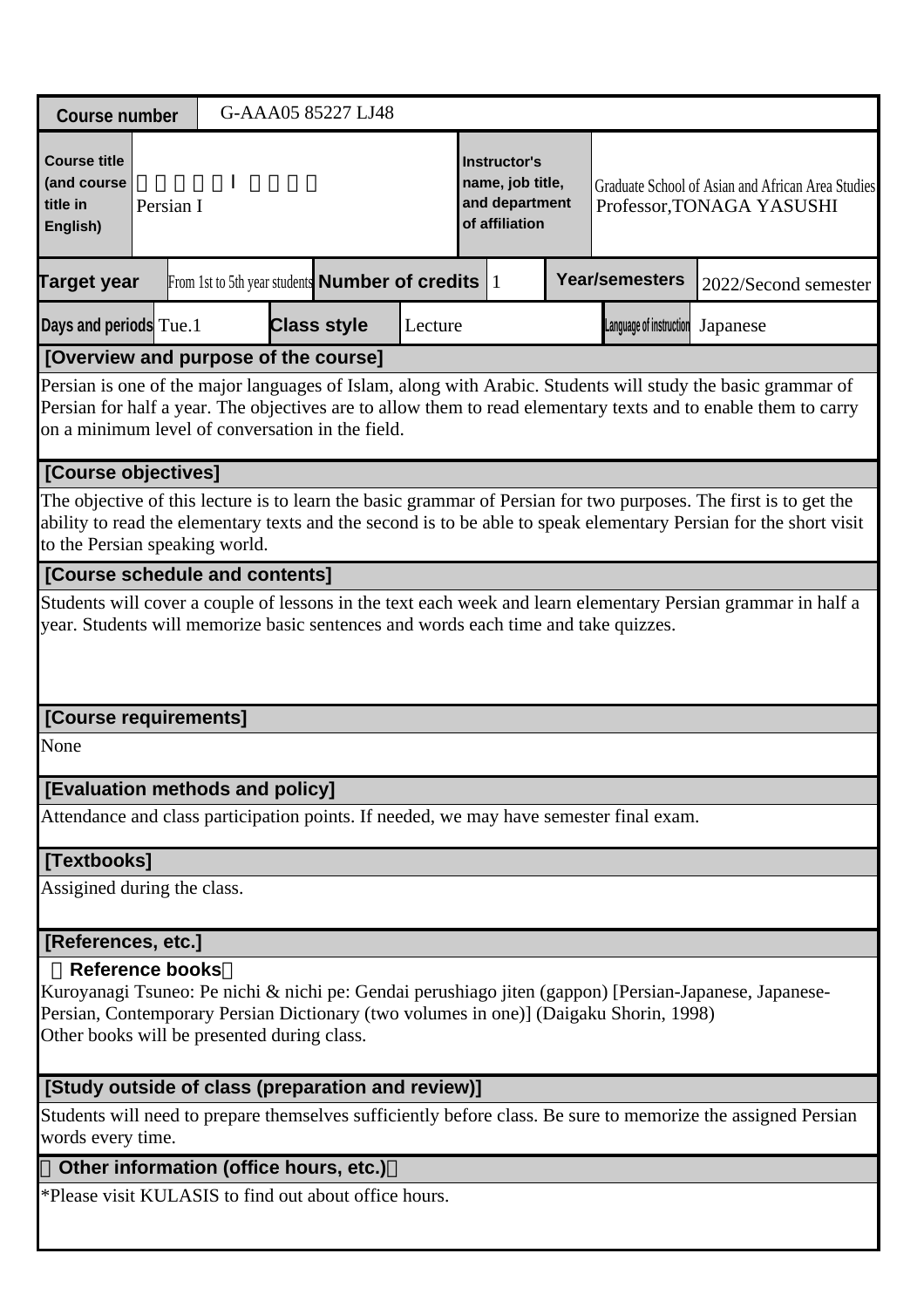| <b>Course number</b>                                                                                                                                                                                                                                                    | G-AAA05 85228 LJ48                                                                                                                                                                |         |                                                                      |  |                                  |                                   |  |  |  |  |  |  |
|-------------------------------------------------------------------------------------------------------------------------------------------------------------------------------------------------------------------------------------------------------------------------|-----------------------------------------------------------------------------------------------------------------------------------------------------------------------------------|---------|----------------------------------------------------------------------|--|----------------------------------|-----------------------------------|--|--|--|--|--|--|
| <b>Course title</b><br>(and course<br>title in<br>Turkish I<br>English)                                                                                                                                                                                                 |                                                                                                                                                                                   |         | Instructor's<br>name, job title,<br>and department<br>of affiliation |  |                                  | Part-time Lecturer, SUZUKI MANAMI |  |  |  |  |  |  |
| <b>Target year</b>                                                                                                                                                                                                                                                      | From 1st to 5th year students <b>Number of credits</b> 1                                                                                                                          |         |                                                                      |  | <b>Year/semesters</b>            | 2022/First semester               |  |  |  |  |  |  |
| Days and periods Tue.2                                                                                                                                                                                                                                                  | <b>Class style</b>                                                                                                                                                                | Lecture |                                                                      |  | Language of instruction Japanese |                                   |  |  |  |  |  |  |
| [Overview and purpose of the course]                                                                                                                                                                                                                                    |                                                                                                                                                                                   |         |                                                                      |  |                                  |                                   |  |  |  |  |  |  |
| Turkish is one of the major languages of the Middle East and Islamic world along with Arabic and Persian. In<br>this course, students will learn elementary grammar of modern Turkish. The objective is to enable them to<br>read texts in modern Turkish.              |                                                                                                                                                                                   |         |                                                                      |  |                                  |                                   |  |  |  |  |  |  |
| [Course objectives]                                                                                                                                                                                                                                                     |                                                                                                                                                                                   |         |                                                                      |  |                                  |                                   |  |  |  |  |  |  |
| The objective of this lecture is to learn the basic grammar of Turkish for two purposes. The first is to get the<br>ability to read the elementary texts and the second is to be able to speak elementary Turkish for the short visit<br>to the Turkish speaking world. |                                                                                                                                                                                   |         |                                                                      |  |                                  |                                   |  |  |  |  |  |  |
| [Course schedule and contents]                                                                                                                                                                                                                                          |                                                                                                                                                                                   |         |                                                                      |  |                                  |                                   |  |  |  |  |  |  |
|                                                                                                                                                                                                                                                                         | Students will cover a couple of lessons in the text each week and learn elementary Turkish grammar in half a<br>year. Students will memorize basic sentences and words each time. |         |                                                                      |  |                                  |                                   |  |  |  |  |  |  |
| [Course requirements]                                                                                                                                                                                                                                                   |                                                                                                                                                                                   |         |                                                                      |  |                                  |                                   |  |  |  |  |  |  |
| None                                                                                                                                                                                                                                                                    |                                                                                                                                                                                   |         |                                                                      |  |                                  |                                   |  |  |  |  |  |  |
| [Evaluation methods and policy]                                                                                                                                                                                                                                         |                                                                                                                                                                                   |         |                                                                      |  |                                  |                                   |  |  |  |  |  |  |
| Attendance and class participation points. If needed, we may have semester final exam.                                                                                                                                                                                  |                                                                                                                                                                                   |         |                                                                      |  |                                  |                                   |  |  |  |  |  |  |
| [Textbooks]                                                                                                                                                                                                                                                             |                                                                                                                                                                                   |         |                                                                      |  |                                  |                                   |  |  |  |  |  |  |
| Instructed during class<br>To be assigned in the classroom.                                                                                                                                                                                                             |                                                                                                                                                                                   |         |                                                                      |  |                                  |                                   |  |  |  |  |  |  |
| [References, etc.]                                                                                                                                                                                                                                                      |                                                                                                                                                                                   |         |                                                                      |  |                                  |                                   |  |  |  |  |  |  |
| <b>Reference books</b>                                                                                                                                                                                                                                                  |                                                                                                                                                                                   |         |                                                                      |  |                                  |                                   |  |  |  |  |  |  |
| Introduced during class                                                                                                                                                                                                                                                 |                                                                                                                                                                                   |         |                                                                      |  |                                  |                                   |  |  |  |  |  |  |
| [Study outside of class (preparation and review)]                                                                                                                                                                                                                       |                                                                                                                                                                                   |         |                                                                      |  |                                  |                                   |  |  |  |  |  |  |
| Students will need to prepare themselves sufficiently before classes by designated text.                                                                                                                                                                                |                                                                                                                                                                                   |         |                                                                      |  |                                  |                                   |  |  |  |  |  |  |
| Other information (office hours, etc.)                                                                                                                                                                                                                                  |                                                                                                                                                                                   |         |                                                                      |  |                                  |                                   |  |  |  |  |  |  |
| *Please visit KULASIS to find out about office hours.                                                                                                                                                                                                                   |                                                                                                                                                                                   |         |                                                                      |  |                                  |                                   |  |  |  |  |  |  |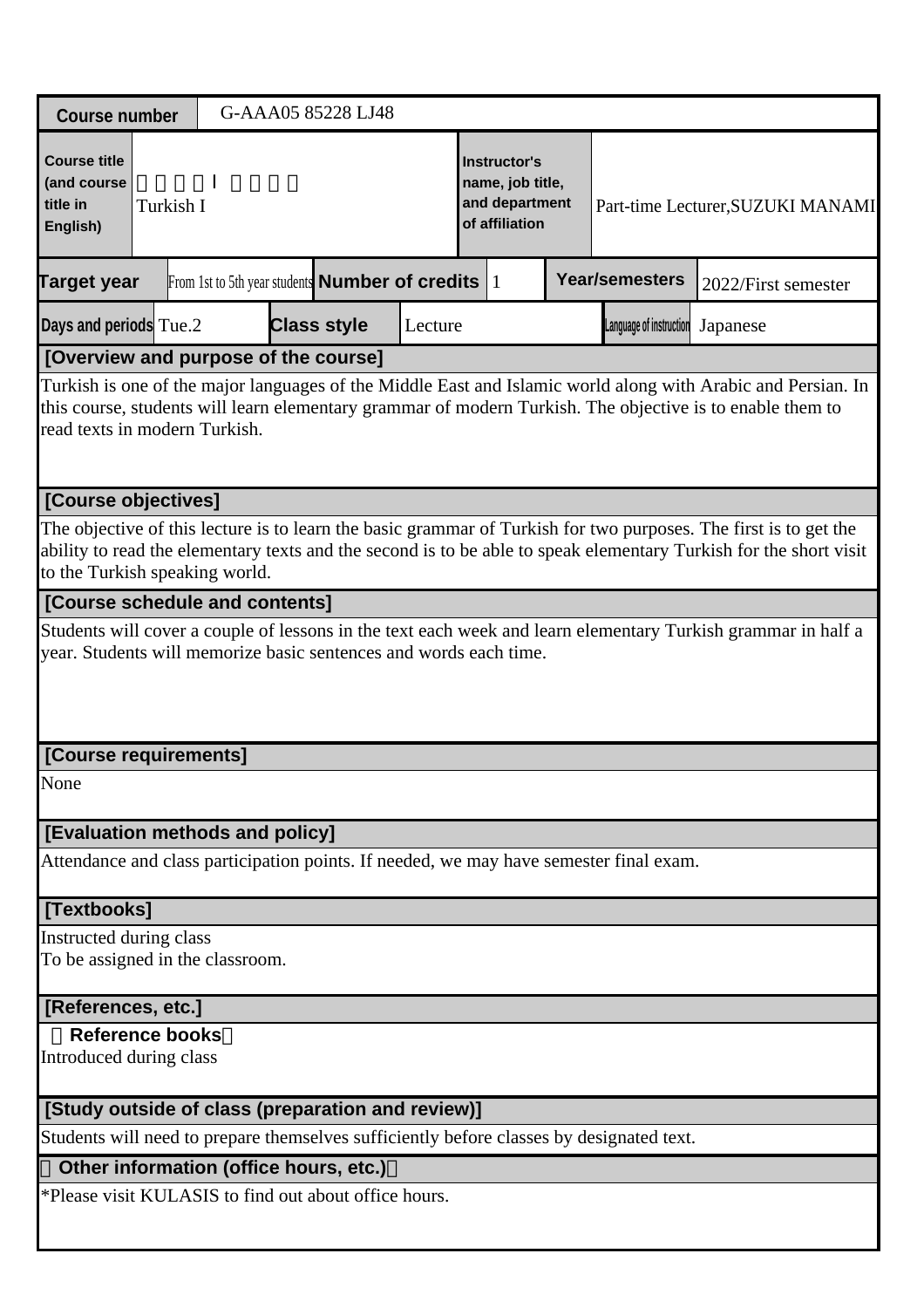| <b>Course number</b>                                                                                                                               | G-AAA05 85229 LJ48                                           |         |                                                                      |                                  |                                                                                                                                                                                                                                                                                                                                                                                                                                                                       |  |  |
|----------------------------------------------------------------------------------------------------------------------------------------------------|--------------------------------------------------------------|---------|----------------------------------------------------------------------|----------------------------------|-----------------------------------------------------------------------------------------------------------------------------------------------------------------------------------------------------------------------------------------------------------------------------------------------------------------------------------------------------------------------------------------------------------------------------------------------------------------------|--|--|
| <b>Course title</b><br>(and course<br>title in<br>Hindi I<br>English)                                                                              |                                                              |         | Instructor's<br>name, job title,<br>and department<br>of affiliation | <b>KOMATSU HISAE</b>             | Faculty of International Liberal Arts, Otemon Gakuin University Lecturer                                                                                                                                                                                                                                                                                                                                                                                              |  |  |
| <b>Target year</b>                                                                                                                                 | From 1st to 5th year students <b>Number of credits</b> $ 1 $ |         |                                                                      | <b>Year/semesters</b>            | 2022/First semester                                                                                                                                                                                                                                                                                                                                                                                                                                                   |  |  |
| Days and periods Fri.5                                                                                                                             | <b>Class style</b>                                           | Lecture |                                                                      | Language of instruction Japanese |                                                                                                                                                                                                                                                                                                                                                                                                                                                                       |  |  |
| [Overview and purpose of the course]                                                                                                               |                                                              |         |                                                                      |                                  |                                                                                                                                                                                                                                                                                                                                                                                                                                                                       |  |  |
| also encounter India' s rapidly changing contemporary society through video and still images and other<br>this course.                             |                                                              |         |                                                                      |                                  | Hindi is the official language of the immense nation of India, which is anticipated to play a major role in the<br>world of the 21st century. Students will learn elementary Hindi grammar and simple conversation. They will<br>visual media. Not only students specializing in classical Indian literature but also those who aspire to work in<br>international trade, the diplomatic corps, or technology specialists in the South Asian region are urged to take |  |  |
| [Course objectives]                                                                                                                                |                                                              |         |                                                                      |                                  |                                                                                                                                                                                                                                                                                                                                                                                                                                                                       |  |  |
| level with Indians, it is essential to learn a local language. We will learn Hindi character and then grammer<br>and simple conversaion.           |                                                              |         |                                                                      |                                  | It is said that one can get along in English in India, but in fact, the number of people who can speak English<br>without any difficulty amounts to less than 5% of the entire population. In order to communicate on a deeper                                                                                                                                                                                                                                        |  |  |
| [Course schedule and contents]                                                                                                                     |                                                              |         |                                                                      |                                  |                                                                                                                                                                                                                                                                                                                                                                                                                                                                       |  |  |
| in a year's time and enable students to read written materials and carry on simple conversations. We will<br>also with Indian society and customs. |                                                              |         |                                                                      |                                  | We will proceed at the pace of one textbook lesson per week. The goal is to complete overview of grammar<br>also use movies as appropriate, bringing the students into contact not only with Hindi on audio materials but                                                                                                                                                                                                                                             |  |  |
| 1. introduction<br>2. character and pronunciation (4 weeks)<br>3. grammer and conversation (9weeks)<br>4. exam (1week)<br>5. feedback (1week)      |                                                              |         |                                                                      |                                  |                                                                                                                                                                                                                                                                                                                                                                                                                                                                       |  |  |
| [Course requirements]                                                                                                                              |                                                              |         |                                                                      |                                  |                                                                                                                                                                                                                                                                                                                                                                                                                                                                       |  |  |
| Continuous participation in the class.                                                                                                             |                                                              |         |                                                                      |                                  |                                                                                                                                                                                                                                                                                                                                                                                                                                                                       |  |  |
| [Evaluation methods and policy]                                                                                                                    |                                                              |         |                                                                      |                                  |                                                                                                                                                                                                                                                                                                                                                                                                                                                                       |  |  |
| Evaluated on the basis of attendance and class participation (40%) and written exams (semester exam 30%,<br>year-end exam 30%)                     |                                                              |         |                                                                      |                                  |                                                                                                                                                                                                                                                                                                                                                                                                                                                                       |  |  |
| [Textbooks]                                                                                                                                        |                                                              |         |                                                                      |                                  |                                                                                                                                                                                                                                                                                                                                                                                                                                                                       |  |  |
|                                                                                                                                                    |                                                              |         |                                                                      | ISBN:978-4-560-06791-8           | CD<br>ekusupuresu Hindhi [CD Express Hindi] by the same author is a different book, so please don't mistake it                                                                                                                                                                                                                                                                                                                                                        |  |  |

| <b>Continue to</b> |  |  |
|--------------------|--|--|
|                    |  |  |

**Continue to** ヒンディー語Ⅰ(初級)**(2)**↓↓↓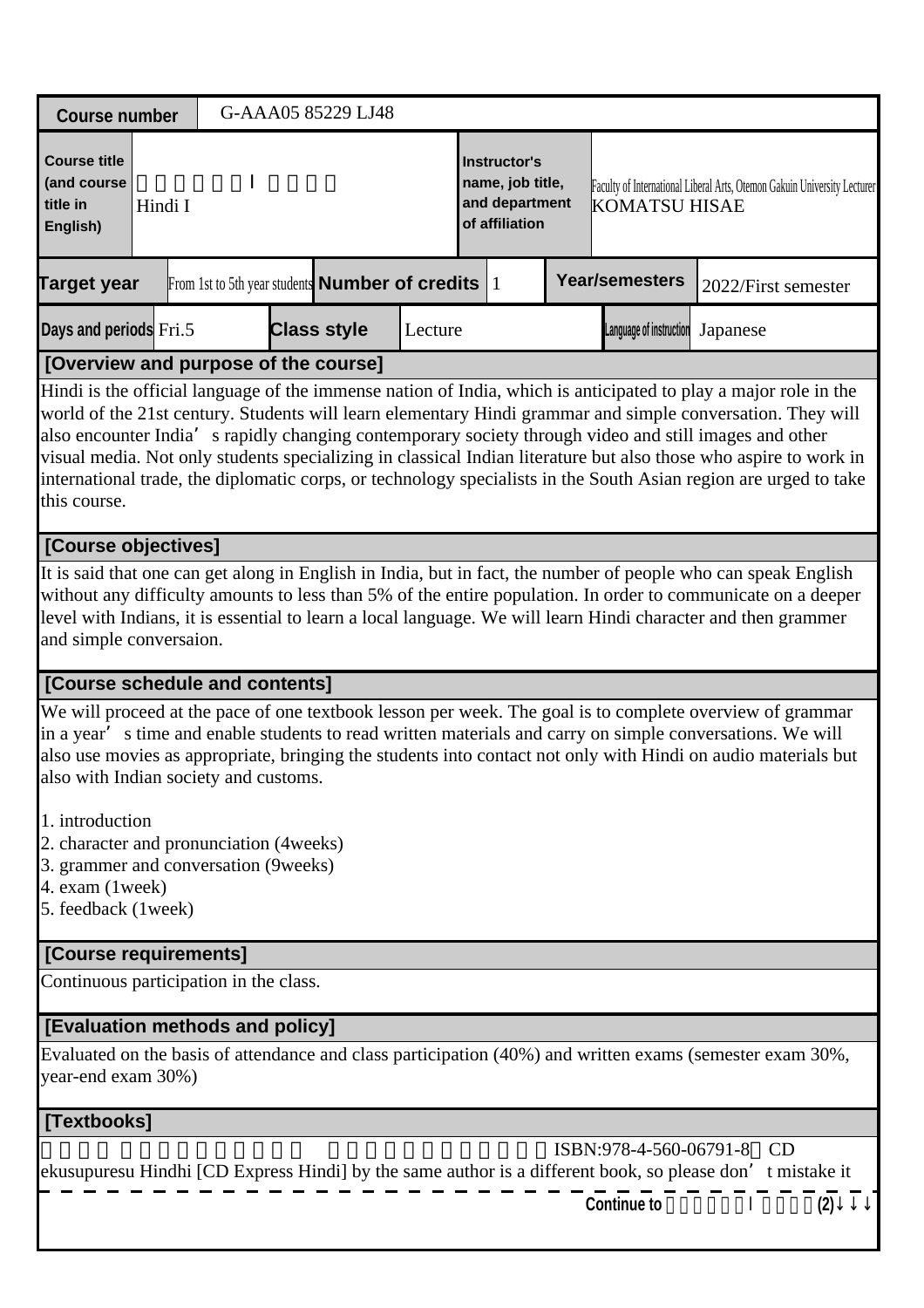#### ヒンディー語Ⅰ(初級)**(2)**

#### for this one.

Machida Kazuhiko: Nyu ekusupuresu Hindhi go [New Express Hindi] (Hakusuisha Publishing, 2008) ISBN: 978-4-560-06791-8. CD ekusupuresu Hindhi [CD Express Hindi] by the same author is a different book, so please don't mistake it for this one.

#### **[References, etc.]**

#### **Reference books**

Introduced during class

Dictionaries will be introduced during the first class session.

## **[Study outside of class (preparation and review)]**

It is required to review the last week's lesson, specially practice questions.

#### **Other information (office hours, etc.)**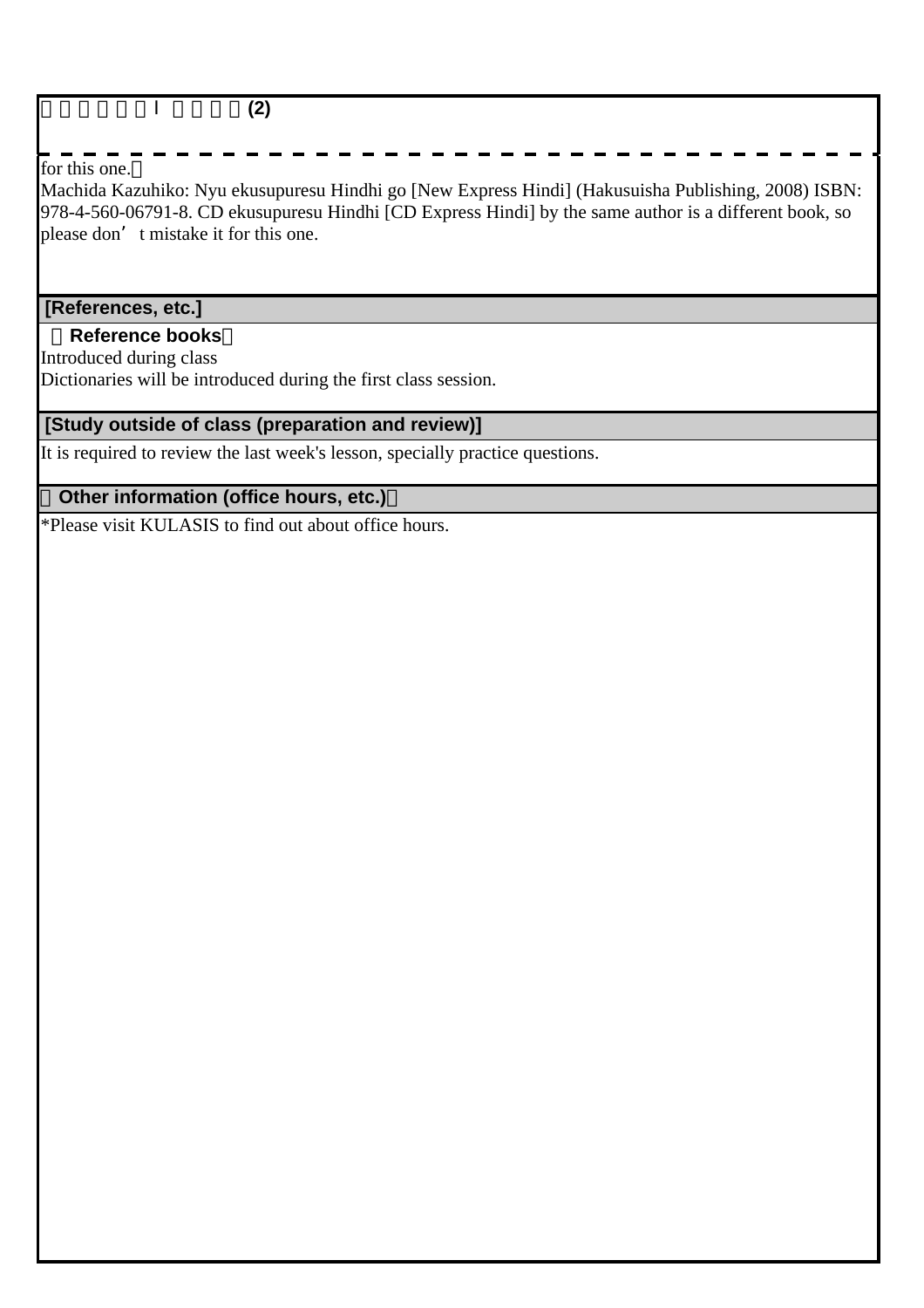| <b>Course number</b>                                                                                                                                                                                                                                                                                                                                                                                                                                                                                                                                                                            | G-AAA05 85230 LJ48                                           |                    |         |                                                                      |                                  |                                                                          |  |  |
|-------------------------------------------------------------------------------------------------------------------------------------------------------------------------------------------------------------------------------------------------------------------------------------------------------------------------------------------------------------------------------------------------------------------------------------------------------------------------------------------------------------------------------------------------------------------------------------------------|--------------------------------------------------------------|--------------------|---------|----------------------------------------------------------------------|----------------------------------|--------------------------------------------------------------------------|--|--|
| <b>Course title</b><br>(and course<br>title in<br>Hindi II<br>English)                                                                                                                                                                                                                                                                                                                                                                                                                                                                                                                          |                                                              |                    |         | Instructor's<br>name, job title,<br>and department<br>of affiliation | <b>KOMATSU HISAE</b>             | Faculty of International Liberal Arts, Otemon Gakuin University Lecturer |  |  |
| <b>Target year</b>                                                                                                                                                                                                                                                                                                                                                                                                                                                                                                                                                                              | From 1st to 5th year students <b>Number of credits</b> $ 1 $ |                    |         |                                                                      | <b>Year/semesters</b>            | 2022/Second semester                                                     |  |  |
| Days and periods Fri.5                                                                                                                                                                                                                                                                                                                                                                                                                                                                                                                                                                          |                                                              | <b>Class style</b> | Lecture |                                                                      | Language of instruction Japanese |                                                                          |  |  |
| [Overview and purpose of the course]                                                                                                                                                                                                                                                                                                                                                                                                                                                                                                                                                            |                                                              |                    |         |                                                                      |                                  |                                                                          |  |  |
| Hindi is the official language of the immense nation of India, which is anticipated to play a major role in the<br>world of the 21st century. Students will learn elementary Hindi grammar and simple conversation. They will<br>also encounter India' s rapidly changing contemporary society through video and still images and other<br>visual media. Not only students specializing in classical Indian literature but also those who aspire to work in<br>international trade, the diplomatic corps, or technology specialists in the South Asian region are urged to take<br>this course. |                                                              |                    |         |                                                                      |                                  |                                                                          |  |  |
| [Course objectives]                                                                                                                                                                                                                                                                                                                                                                                                                                                                                                                                                                             |                                                              |                    |         |                                                                      |                                  |                                                                          |  |  |
| It is said that one can get along in English in India, but in fact, the number of people who can speak English<br>without any difficulty amounts to less than 5% of the entire population. In order to communicate on a deeper<br>level with Indians, it is essential to learn a local language. We will learn Hindi character and then grammer<br>and simple conversaion.                                                                                                                                                                                                                      |                                                              |                    |         |                                                                      |                                  |                                                                          |  |  |
| [Course schedule and contents]                                                                                                                                                                                                                                                                                                                                                                                                                                                                                                                                                                  |                                                              |                    |         |                                                                      |                                  |                                                                          |  |  |
| We will proceed at the pace of one textbook lesson per week. The goal is to complete overview of grammar<br>in a year's time and enable students to read written materials and carry on simple conversations. We will<br>also use movies as appropriate, bringing the students into contact not only with Hindi on audio materials but<br>also with Indian society and customs.                                                                                                                                                                                                                 |                                                              |                    |         |                                                                      |                                  |                                                                          |  |  |
| 1. introduction<br>2. character and pronunciation (4 weeks)<br>3. grammer and conversation (9weeks)<br>4. exam (1week)<br>5. feedback (1week)                                                                                                                                                                                                                                                                                                                                                                                                                                                   |                                                              |                    |         |                                                                      |                                  |                                                                          |  |  |
| [Course requirements]                                                                                                                                                                                                                                                                                                                                                                                                                                                                                                                                                                           |                                                              |                    |         |                                                                      |                                  |                                                                          |  |  |
| Continuous participation in the class.                                                                                                                                                                                                                                                                                                                                                                                                                                                                                                                                                          |                                                              |                    |         |                                                                      |                                  |                                                                          |  |  |
| [Evaluation methods and policy]                                                                                                                                                                                                                                                                                                                                                                                                                                                                                                                                                                 |                                                              |                    |         |                                                                      |                                  |                                                                          |  |  |
| Evaluated on the basis of attendance and class participation (40%) and written exams (semester exam 30%,<br>year-end exam 30%)                                                                                                                                                                                                                                                                                                                                                                                                                                                                  |                                                              |                    |         |                                                                      |                                  |                                                                          |  |  |
| [Textbooks]                                                                                                                                                                                                                                                                                                                                                                                                                                                                                                                                                                                     |                                                              |                    |         |                                                                      |                                  |                                                                          |  |  |
| ekusupuresu Hindhi [CD Express Hindi] by the same author is a different book, so please don't mistake it                                                                                                                                                                                                                                                                                                                                                                                                                                                                                        |                                                              |                    |         |                                                                      | ISBN:978-4-560-06791-8           | CD                                                                       |  |  |

| <b>Continue to</b> |  |
|--------------------|--|

**Continue to** ヒンディー語Ⅱ(初級)**(2)**↓↓↓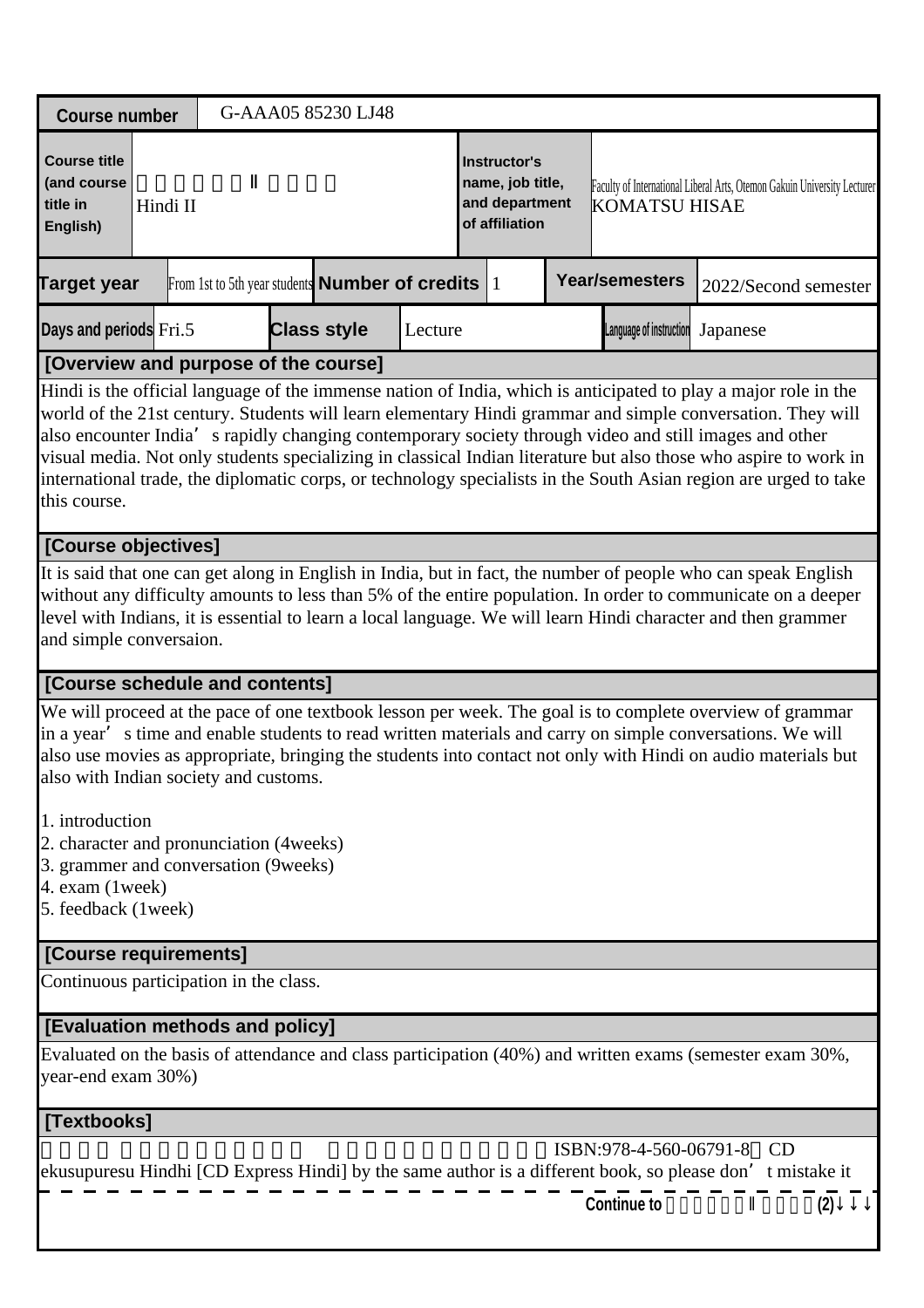#### ヒンディー語Ⅱ(初級)**(2)**

#### for this one.

Machida Kazuhiko: Nyu ekusupuresu Hindhi go [New Express Hindi] (Hakusuisha Publishing, 2008) ISBN: 978-4-560-06791-8. CD ekusupuresu Hindhi [CD Express Hindi] by the same author is a different book, so please don't mistake it for this one.

#### **[References, etc.]**

#### **Reference books**

Introduced during class

Dictionaries will be introduced during the first class session.

## **[Study outside of class (preparation and review)]**

It is required to review the last week's lesson, specially practice questions.

#### **Other information (office hours, etc.)**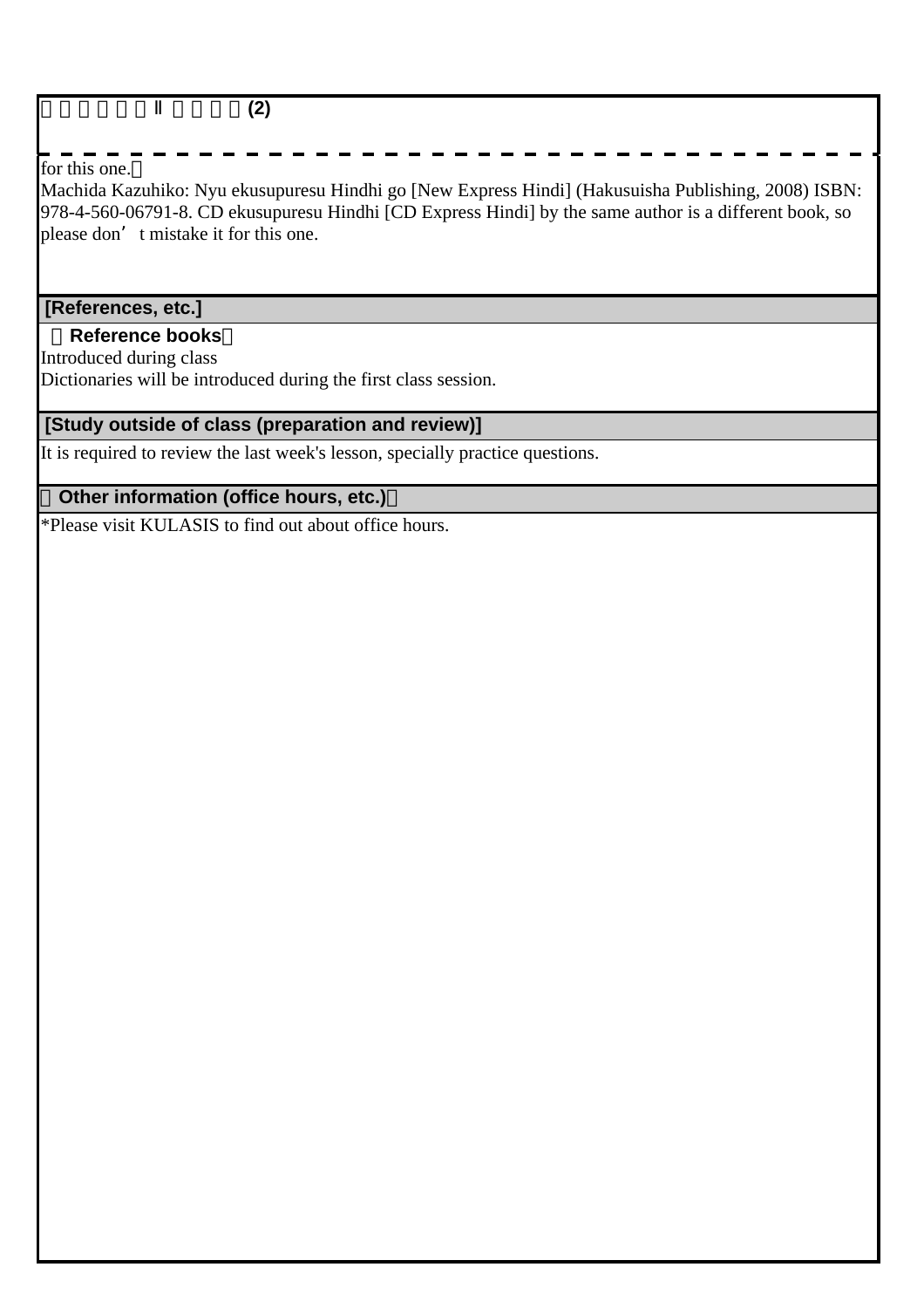| <b>Course number</b>                                                                                                                                                                                                                                                                                              |                                                                                                                                                                                                                                                                                                                                                                 |  |     |                                                                                                              | G-AAA05 85231 LJ48 |  |  |                                                                      |  |                    |                                                                                                                                                                                                                                                                                                                                               |  |
|-------------------------------------------------------------------------------------------------------------------------------------------------------------------------------------------------------------------------------------------------------------------------------------------------------------------|-----------------------------------------------------------------------------------------------------------------------------------------------------------------------------------------------------------------------------------------------------------------------------------------------------------------------------------------------------------------|--|-----|--------------------------------------------------------------------------------------------------------------|--------------------|--|--|----------------------------------------------------------------------|--|--------------------|-----------------------------------------------------------------------------------------------------------------------------------------------------------------------------------------------------------------------------------------------------------------------------------------------------------------------------------------------|--|
| <b>Course title</b><br>(and course<br>title in<br>English)                                                                                                                                                                                                                                                        | Hindi III                                                                                                                                                                                                                                                                                                                                                       |  | III |                                                                                                              |                    |  |  | Instructor's<br>name, job title,<br>and department<br>of affiliation |  | NISHIOKA MIKI      | Graduate School of Language and Culture, Osaka University Lecturer                                                                                                                                                                                                                                                                            |  |
| <b>Target year</b>                                                                                                                                                                                                                                                                                                |                                                                                                                                                                                                                                                                                                                                                                 |  |     | <b>Year/semesters</b><br>From 1st to 5th year students <b>Number of credits</b> $ 1 $<br>2022/First semester |                    |  |  |                                                                      |  |                    |                                                                                                                                                                                                                                                                                                                                               |  |
| <b>Class style</b><br>Days and periods Tue.3<br>Lecture<br>Language of instruction<br>Japanese                                                                                                                                                                                                                    |                                                                                                                                                                                                                                                                                                                                                                 |  |     |                                                                                                              |                    |  |  |                                                                      |  |                    |                                                                                                                                                                                                                                                                                                                                               |  |
|                                                                                                                                                                                                                                                                                                                   | [Overview and purpose of the course]<br>This course is designated to learn intermediate and advanced Hindi grammar through various kinds of reading<br>materials and to develop your ability to read and understand academic texts written in Hindi by yourself.<br>Audiovisual materials may be used to develop the ability of listening as well if necessary. |  |     |                                                                                                              |                    |  |  |                                                                      |  |                    |                                                                                                                                                                                                                                                                                                                                               |  |
| [Course objectives]                                                                                                                                                                                                                                                                                               |                                                                                                                                                                                                                                                                                                                                                                 |  |     |                                                                                                              |                    |  |  |                                                                      |  |                    |                                                                                                                                                                                                                                                                                                                                               |  |
|                                                                                                                                                                                                                                                                                                                   | This course will enable participants to:<br>1. Develop ability to read short passages or stories with a dictionary.<br>2. Develop listening comprehension skills for daily life.<br>3. Improve composition skills with practice in using simple and complex sentences.                                                                                          |  |     |                                                                                                              |                    |  |  |                                                                      |  |                    |                                                                                                                                                                                                                                                                                                                                               |  |
| [Course schedule and contents]                                                                                                                                                                                                                                                                                    |                                                                                                                                                                                                                                                                                                                                                                 |  |     |                                                                                                              |                    |  |  |                                                                      |  |                    |                                                                                                                                                                                                                                                                                                                                               |  |
| The course schedule is as follows.<br>Week: 1-5 (Tales of Akbar Birbal, Panchatantra, comic tales, etc.)<br>Week: 6-10 (Tales from Indian mythologies: Mahabharata and Ramayana)<br>Week: 11-15 (Hindi films and TV dramas: Mahabharata, Katha Sagar, etc.)<br>Feedback will be provided at the end of each unit. |                                                                                                                                                                                                                                                                                                                                                                 |  |     |                                                                                                              |                    |  |  |                                                                      |  |                    | Note: The schedule and course content may change in accordance with the students' level of comprehension.                                                                                                                                                                                                                                     |  |
| [Course requirements]                                                                                                                                                                                                                                                                                             |                                                                                                                                                                                                                                                                                                                                                                 |  |     |                                                                                                              |                    |  |  |                                                                      |  |                    |                                                                                                                                                                                                                                                                                                                                               |  |
| 1. Students are expected to attend class regularly.<br>the "Learning Hindi- Basic Sentence Patterns" at the URL below.)                                                                                                                                                                                           |                                                                                                                                                                                                                                                                                                                                                                 |  |     |                                                                                                              |                    |  |  |                                                                      |  |                    | 2. Students should have mastered all of the primary Hindi grammar equivalent to Lesson 1 to Lesson 15 of<br>3. Every year, the beginner's Hindi class ends around lesson 11 out of the total 20 lessons, but this class will<br>not supplement the beginner's grammar that has not been learned, so keep that in mind when taking this class. |  |
|                                                                                                                                                                                                                                                                                                                   |                                                                                                                                                                                                                                                                                                                                                                 |  |     |                                                                                                              |                    |  |  |                                                                      |  | <b>Continue to</b> | Ш<br>(2)                                                                                                                                                                                                                                                                                                                                      |  |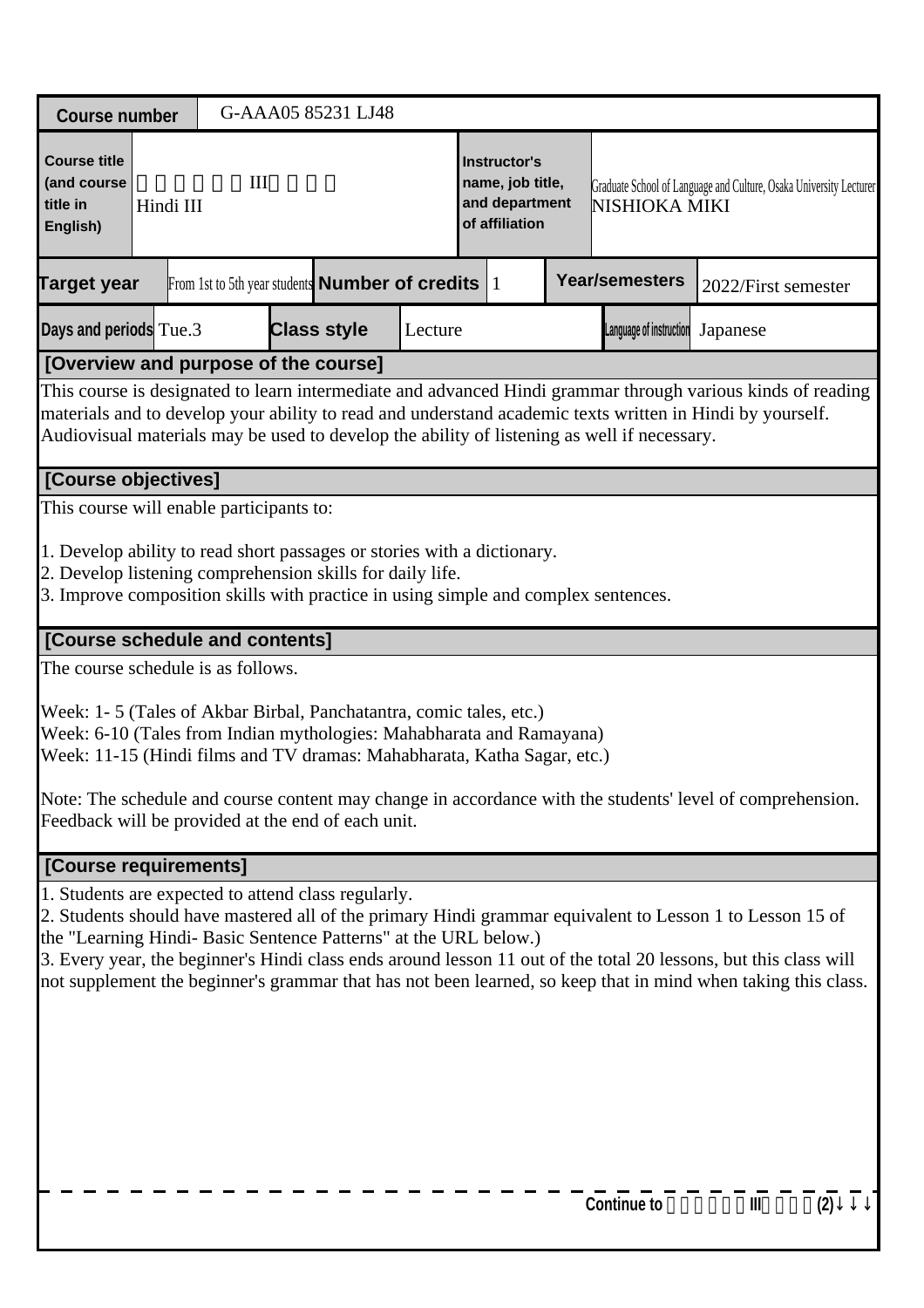ヒンディー語**III**(中級)**(2)**

# **[Evaluation methods and policy]**

The course will be graded based on class participation (40%) and final examination (60%).

## **[Textbooks]**

All required materials will be provided during the course.

## **[References, etc.]**

## **Reference books**

Some reference to further reading will be given in class.

## **Related URLs**

https://www.youtube.com/channel/UCsyoNsqE37tZIkuvqVPTa7g(Hindi Fairy Tales) https://www.youtube.com/channel/UCR22sCPCRx3J9nfCUV4htGw(Akbar Birbal Stories) https://www.youtube.com/channel/UCVP73\_P70GlqgG618HNX8qg(Panchatantra Stories in Hindi) http://www.bbc.com/hindi(BBC Hindi) https://www.youtube.com/user/aajtaktv(Aaj Tak) http://www.jansatta.com/(Jansatta (a Hindi news paper)) http://www.indiapress.org/gen/news.php/Nav\_Bharat\_Times/(Nav Bharat Times (a Hindi news paper)) http://www.jagran.com/(Dainik Jaagaran (a Hindi news paper)) https://publication.aa-ken.jp/hindi\_sentence\_patterns2016.pdf(Learning Hindi- Basic Sentence Patterns) https://publication.aa-ken.jp/hindi\_conversation2016.pdf(Learning Hindi- Hindi Conversation) https://publication.aa-ken.jp/hindi\_grammar2016.pdf(Handbook of Modern Hindi Grammar: For Primary and Pre-intermediate Levels) https://www.bookwidgets.com/(BookWidgets) https://flipgrid.com/(FLIPGRID Video SNS)

## **[Study outside of class (preparation and review)]**

Pre-class preparation is essential for class participation.

Reading the material BEFORE the class ensures that you are familiar with the content. In addition, every participant is expected to listen to internet radio news or to watch TV programs and movies in Hindi for listening practice actively.

## **Other information (office hours, etc.)**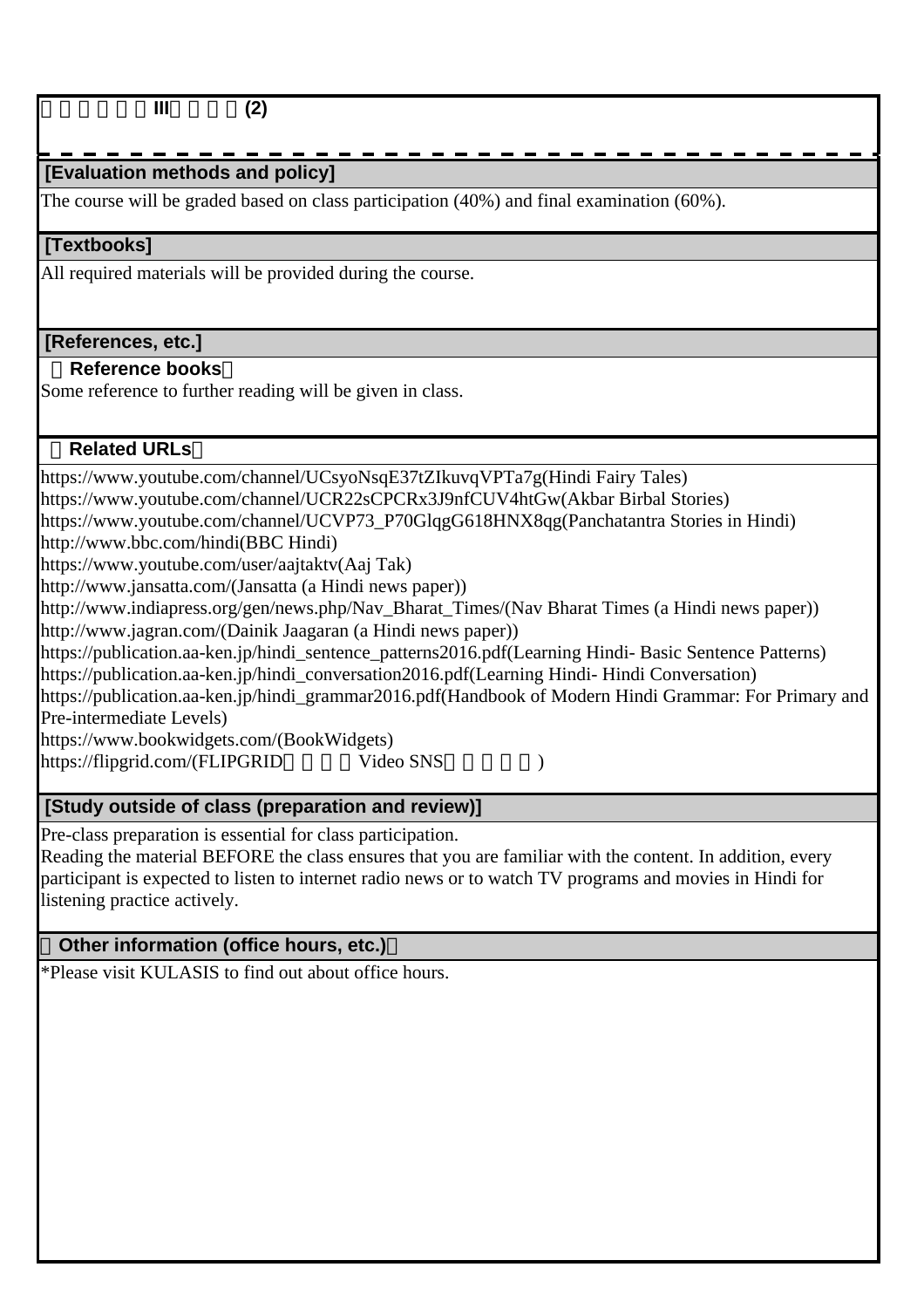| <b>Course number</b>                                                                                                                                                                                                                                                                                                    |                                                                                                                                                                                                                                                              |  |    |  | G-AAA05 85232 LJ48 |  |                                                                      |  |  |                                                                                           |                                                                                                                                                                                                                                                                                                                                               |  |
|-------------------------------------------------------------------------------------------------------------------------------------------------------------------------------------------------------------------------------------------------------------------------------------------------------------------------|--------------------------------------------------------------------------------------------------------------------------------------------------------------------------------------------------------------------------------------------------------------|--|----|--|--------------------|--|----------------------------------------------------------------------|--|--|-------------------------------------------------------------------------------------------|-----------------------------------------------------------------------------------------------------------------------------------------------------------------------------------------------------------------------------------------------------------------------------------------------------------------------------------------------|--|
| <b>Course title</b><br>(and course<br>title in<br>English)                                                                                                                                                                                                                                                              | Hindi IV                                                                                                                                                                                                                                                     |  | IV |  |                    |  | Instructor's<br>name, job title,<br>and department<br>of affiliation |  |  | Graduate School of Language and Culture, Osaka University Lecturer<br>NISHIOKA MIKI       |                                                                                                                                                                                                                                                                                                                                               |  |
| Target year                                                                                                                                                                                                                                                                                                             | <b>Year/semesters</b><br>From 1st to 5th year students <b>Number of credits</b> $ 1 $                                                                                                                                                                        |  |    |  |                    |  |                                                                      |  |  | 2022/Second semester                                                                      |                                                                                                                                                                                                                                                                                                                                               |  |
| <b>Class style</b><br>Days and periods Tue.3<br>Lecture<br>Language of instruction<br>Japanese                                                                                                                                                                                                                          |                                                                                                                                                                                                                                                              |  |    |  |                    |  |                                                                      |  |  |                                                                                           |                                                                                                                                                                                                                                                                                                                                               |  |
| [Overview and purpose of the course]                                                                                                                                                                                                                                                                                    |                                                                                                                                                                                                                                                              |  |    |  |                    |  |                                                                      |  |  |                                                                                           |                                                                                                                                                                                                                                                                                                                                               |  |
| This course is designated to learn intermediate and advanced Hindi grammar through various kinds of reading<br>materials and to develop your ability to read and understand academic texts written in Hindi by yourself.<br>Audiovisual materials may be used to develop the ability of listening as well if necessary. |                                                                                                                                                                                                                                                              |  |    |  |                    |  |                                                                      |  |  |                                                                                           |                                                                                                                                                                                                                                                                                                                                               |  |
| [Course objectives]                                                                                                                                                                                                                                                                                                     |                                                                                                                                                                                                                                                              |  |    |  |                    |  |                                                                      |  |  |                                                                                           |                                                                                                                                                                                                                                                                                                                                               |  |
| This course will enable participants to:                                                                                                                                                                                                                                                                                |                                                                                                                                                                                                                                                              |  |    |  |                    |  |                                                                      |  |  |                                                                                           |                                                                                                                                                                                                                                                                                                                                               |  |
| The course schedule is as follows.                                                                                                                                                                                                                                                                                      | 1. Develop ability to read short passages or stories with a dictionary.<br>2. Develop listening comprehension skills for daily life.<br>3. Improve composition skills with practice in using simple and complex sentences.<br>[Course schedule and contents] |  |    |  |                    |  |                                                                      |  |  |                                                                                           |                                                                                                                                                                                                                                                                                                                                               |  |
| Week: 1-5 (Tales of Akbar Birbal, Panchatantra, comic tales, etc.)<br>Week: 6-10 (Tales from Indian mythologies: Mahabharata and Ramayana)<br>Week: 11-15 (Hindi films and TV dramas: Mahabharata, Katha Sagar, etc.)<br>Feedback will be provided at the end of each unit.                                             |                                                                                                                                                                                                                                                              |  |    |  |                    |  |                                                                      |  |  |                                                                                           | Note: The schedule and course content may change in accordance with the students' level of comprehension.                                                                                                                                                                                                                                     |  |
| [Course requirements]                                                                                                                                                                                                                                                                                                   |                                                                                                                                                                                                                                                              |  |    |  |                    |  |                                                                      |  |  |                                                                                           |                                                                                                                                                                                                                                                                                                                                               |  |
| 1. Students are expected to attend class regularly.<br>the "Learning Hindi- Basic Sentence Patterns" at the URL below.)                                                                                                                                                                                                 |                                                                                                                                                                                                                                                              |  |    |  |                    |  |                                                                      |  |  |                                                                                           | 2. Students should have mastered all of the primary Hindi grammar equivalent to Lesson 1 to Lesson 15 of<br>3. Every year, the beginner's Hindi class ends around lesson 11 out of the total 20 lessons, but this class will<br>not supplement the beginner's grammar that has not been learned, so keep that in mind when taking this class. |  |
| [Evaluation methods and policy]                                                                                                                                                                                                                                                                                         |                                                                                                                                                                                                                                                              |  |    |  |                    |  |                                                                      |  |  |                                                                                           |                                                                                                                                                                                                                                                                                                                                               |  |
|                                                                                                                                                                                                                                                                                                                         |                                                                                                                                                                                                                                                              |  |    |  |                    |  |                                                                      |  |  | The course will be graded based on class participation (40%) and final examination (60%). |                                                                                                                                                                                                                                                                                                                                               |  |

 $\frac{1}{2}$ Continue to  $\frac{1}{2}$  –  $\frac{1}{2}$  –  $\frac{1}{2}$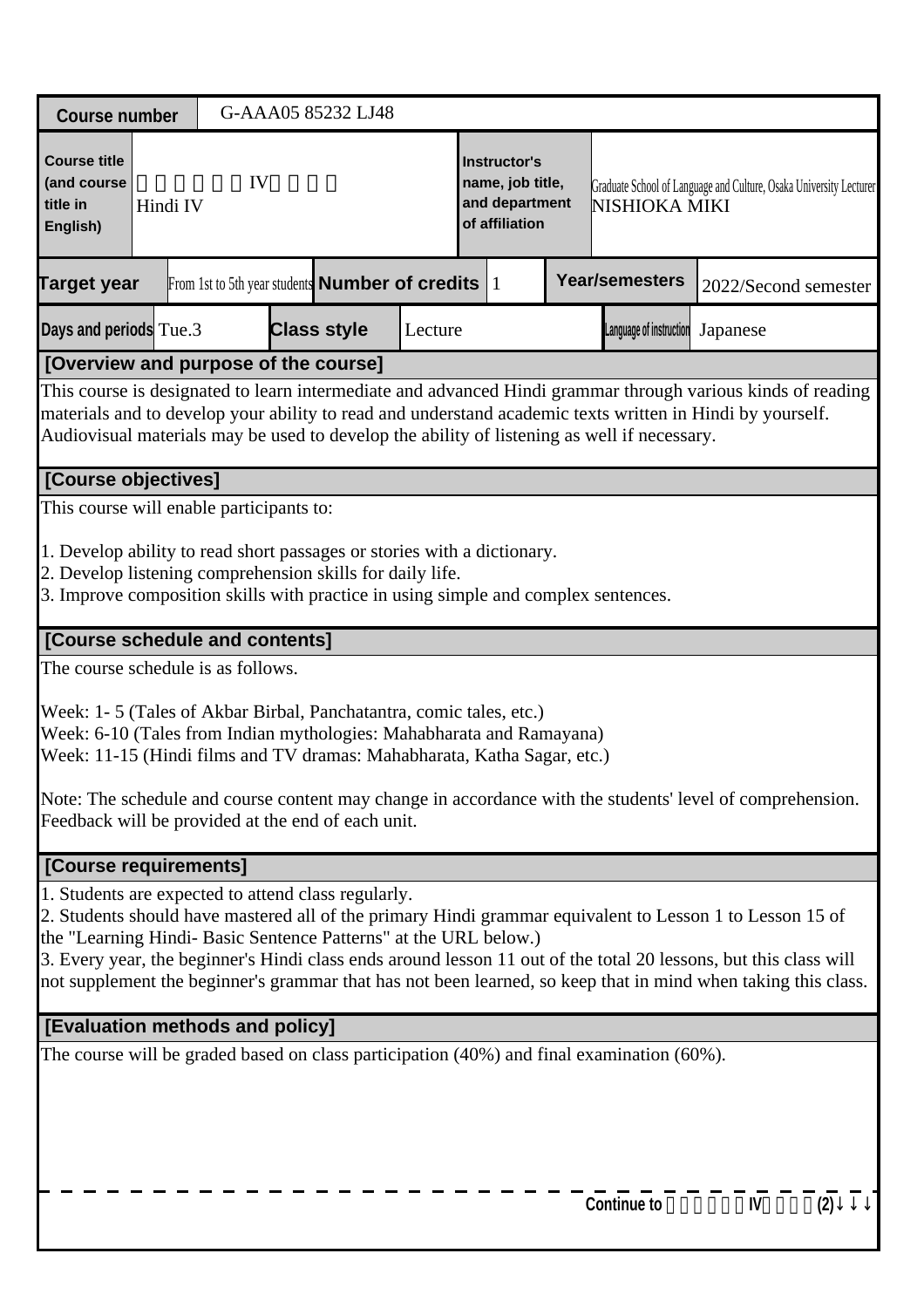| IV<br>(2)                                                                                              |
|--------------------------------------------------------------------------------------------------------|
|                                                                                                        |
| [Textbooks]                                                                                            |
| All required materials will be provided during the course.                                             |
|                                                                                                        |
|                                                                                                        |
| [References, etc.]                                                                                     |
| <b>Reference books</b>                                                                                 |
| Some reference to further reading will be given in class.                                              |
|                                                                                                        |
| <b>Related URLs</b>                                                                                    |
| https://www.youtube.com/channel/UCsyoNsqE37tZIkuvqVPTa7g(Hindi Fairy Tales)                            |
| https://www.youtube.com/channel/UCR22sCPCRx3J9nfCUV4htGw(Akbar Birbal Stories)                         |
| https://www.youtube.com/channel/UCVP73_P70GlqgG618HNX8qg(Panchatantra Stories in Hindi)                |
| http://www.bbc.com/hindi(BBC Hindi)                                                                    |
| https://www.youtube.com/user/aajtaktv(Aaj Tak)                                                         |
| http://www.jansatta.com/(Jansatta (a Hindi news paper))                                                |
| http://www.indiapress.org/gen/news.php/Nav_Bharat_Times/(Nav Bharat Times (a Hindi news paper))        |
| http://www.jagran.com/(Dainik Jaagaran (a Hindi news paper))                                           |
| https://publication.aa-ken.jp/hindi_sentence_patterns2016.pdf(Learning Hindi- Basic Sentence Patterns) |
| https://publication.aa-ken.jp/hindi_conversation2016.pdf(Learning Hindi-Hindi Conversation)            |
| https://publication.aa-ken.jp/hindi_grammar2016.pdf(Handbook of Modern Hindi Grammar: For Primary and  |
| Pre-intermediate Levels)                                                                               |
| https://www.bookwidgets.com/(BookWidgets)                                                              |
| Video SNS<br>https://flipgrid.com/(FLIPGRID                                                            |
|                                                                                                        |
| [Study outside of class (preparation and review)]                                                      |

Pre-class preparation is essential for class participation.

Reading the material BEFORE the class ensures that you are familiar with the content. In addition, every participant is expected to listen to internet radio news or to watch TV programs and movies in Hindi for listening practice actively.

## **Other information (office hours, etc.)**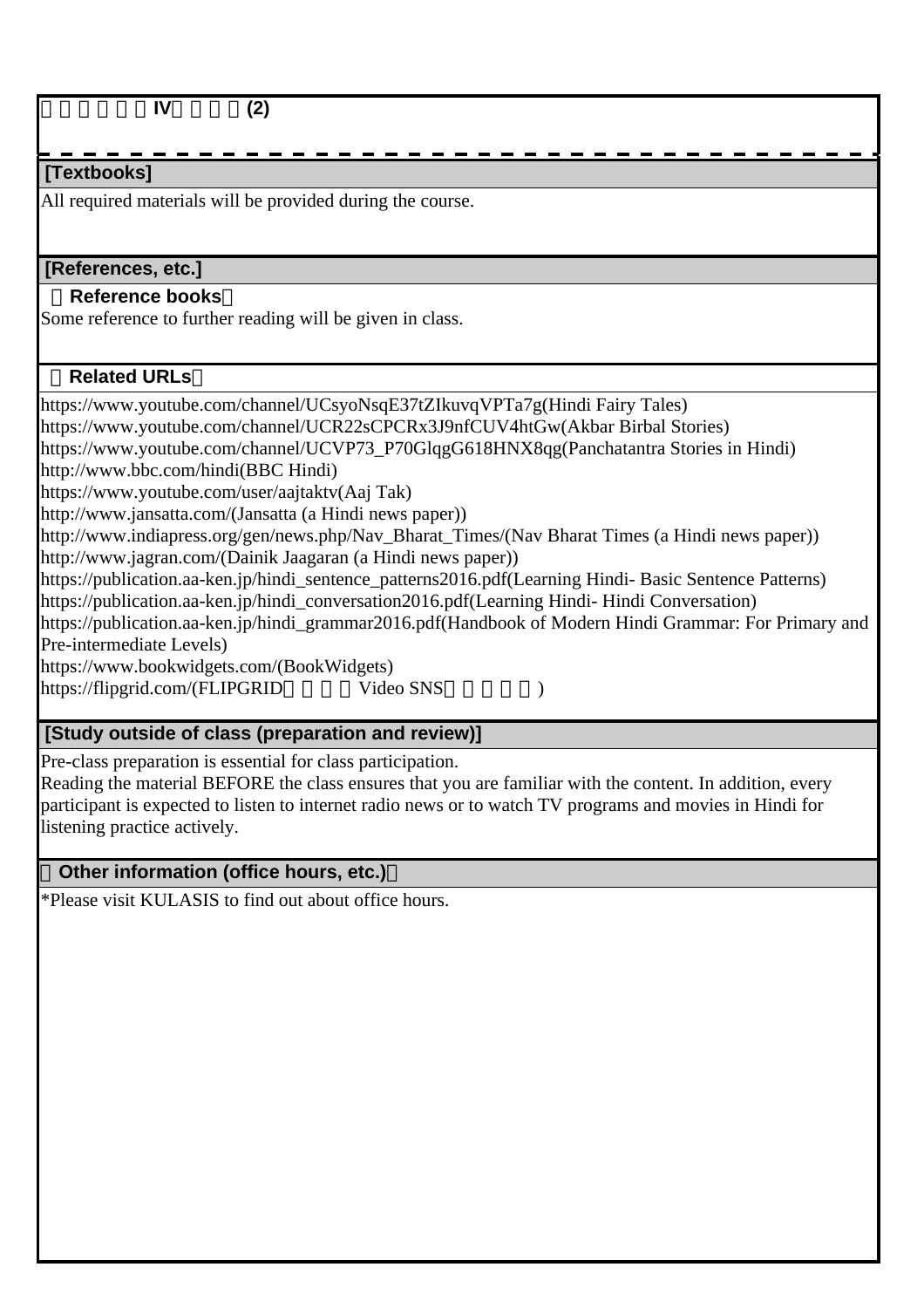| G-AAA05 85238 LJ48<br><b>Course number</b>                                                                                                                  |                                                                                                                                                                                                                                                                                                                                                                                                                                                                                                                                |                                        |                                                                                                                  |  |  |  |                                                                             |  |                                                                                                    |                                                                                                              |  |  |
|-------------------------------------------------------------------------------------------------------------------------------------------------------------|--------------------------------------------------------------------------------------------------------------------------------------------------------------------------------------------------------------------------------------------------------------------------------------------------------------------------------------------------------------------------------------------------------------------------------------------------------------------------------------------------------------------------------|----------------------------------------|------------------------------------------------------------------------------------------------------------------|--|--|--|-----------------------------------------------------------------------------|--|----------------------------------------------------------------------------------------------------|--------------------------------------------------------------------------------------------------------------|--|--|
| <b>Course title</b><br>(and course<br>title in<br>English)                                                                                                  | $\mathbf{I}$<br>NepaleseII                                                                                                                                                                                                                                                                                                                                                                                                                                                                                                     |                                        |                                                                                                                  |  |  |  | <b>Instructor's</b><br>name, job title,<br>and department<br>of affiliation |  | TACHIBANA KENICHI                                                                                  |                                                                                                              |  |  |
| Target year                                                                                                                                                 |                                                                                                                                                                                                                                                                                                                                                                                                                                                                                                                                |                                        | <b>Year/semesters</b><br>From 1st to 5th year students <b>Number of credits</b> $\vert$ 1<br>2022/First semester |  |  |  |                                                                             |  |                                                                                                    |                                                                                                              |  |  |
| Days and periods Thu.3<br><b>Class style</b><br>Language of instruction<br>Lecture<br>Japanese                                                              |                                                                                                                                                                                                                                                                                                                                                                                                                                                                                                                                |                                        |                                                                                                                  |  |  |  |                                                                             |  |                                                                                                    |                                                                                                              |  |  |
| [Overview and purpose of the course]                                                                                                                        |                                                                                                                                                                                                                                                                                                                                                                                                                                                                                                                                |                                        |                                                                                                                  |  |  |  |                                                                             |  |                                                                                                    |                                                                                                              |  |  |
| The purpose of this class is to develop reading, writing, basic grammar, and conversation skills in Nepali.                                                 |                                                                                                                                                                                                                                                                                                                                                                                                                                                                                                                                |                                        |                                                                                                                  |  |  |  |                                                                             |  |                                                                                                    |                                                                                                              |  |  |
| [Course objectives]                                                                                                                                         |                                                                                                                                                                                                                                                                                                                                                                                                                                                                                                                                |                                        |                                                                                                                  |  |  |  |                                                                             |  |                                                                                                    |                                                                                                              |  |  |
| and the fundamentals of reading and writing Nepali.                                                                                                         |                                                                                                                                                                                                                                                                                                                                                                                                                                                                                                                                |                                        |                                                                                                                  |  |  |  |                                                                             |  |                                                                                                    | The goal of this class is to acquire basic conversational skills as well as a basic understanding of grammar |  |  |
|                                                                                                                                                             |                                                                                                                                                                                                                                                                                                                                                                                                                                                                                                                                |                                        |                                                                                                                  |  |  |  |                                                                             |  |                                                                                                    |                                                                                                              |  |  |
| [Course schedule and contents]<br>The class plan and content will be determined as appropriate while checking the proficiency level of the<br>participants. |                                                                                                                                                                                                                                                                                                                                                                                                                                                                                                                                |                                        |                                                                                                                  |  |  |  |                                                                             |  |                                                                                                    |                                                                                                              |  |  |
| [Course requirements]                                                                                                                                       |                                                                                                                                                                                                                                                                                                                                                                                                                                                                                                                                |                                        |                                                                                                                  |  |  |  |                                                                             |  |                                                                                                    |                                                                                                              |  |  |
| None                                                                                                                                                        |                                                                                                                                                                                                                                                                                                                                                                                                                                                                                                                                |                                        |                                                                                                                  |  |  |  |                                                                             |  |                                                                                                    |                                                                                                              |  |  |
| [Evaluation methods and policy]                                                                                                                             |                                                                                                                                                                                                                                                                                                                                                                                                                                                                                                                                |                                        |                                                                                                                  |  |  |  |                                                                             |  |                                                                                                    |                                                                                                              |  |  |
| scores.                                                                                                                                                     |                                                                                                                                                                                                                                                                                                                                                                                                                                                                                                                                |                                        |                                                                                                                  |  |  |  |                                                                             |  |                                                                                                    | Grades will be based on quizzes to check daily conversation and reading/writing skills, as well as normal    |  |  |
| [Textbooks]                                                                                                                                                 |                                                                                                                                                                                                                                                                                                                                                                                                                                                                                                                                |                                        |                                                                                                                  |  |  |  |                                                                             |  |                                                                                                    |                                                                                                              |  |  |
|                                                                                                                                                             |                                                                                                                                                                                                                                                                                                                                                                                                                                                                                                                                |                                        |                                                                                                                  |  |  |  |                                                                             |  | See related URL information below. Other texts will be used depending on the level of proficiency. |                                                                                                              |  |  |
|                                                                                                                                                             |                                                                                                                                                                                                                                                                                                                                                                                                                                                                                                                                |                                        |                                                                                                                  |  |  |  |                                                                             |  |                                                                                                    |                                                                                                              |  |  |
|                                                                                                                                                             | [References, etc.]<br><b>Reference books</b><br>http://repository.tufs.ac.jp/bitstream/10108/81968/1/A214.pdf.PDF "Tokyo University of Foreign Studies<br>Nepali Language Training Textbook: Nepali Grammar and Practice" by Hiroshi Ishii will be used as the<br>textbook. Students should download it by themselves.<br>http://repository.tufs.ac.jp/handle/10108/82688 "Tokyo University of Foreign Studies Nepalese Vocabulary"<br>by Hiroshi Ishii will be used as a textbook. Students should download it by themselves. |                                        |                                                                                                                  |  |  |  |                                                                             |  |                                                                                                    |                                                                                                              |  |  |
| [Study outside of class (preparation and review)]                                                                                                           |                                                                                                                                                                                                                                                                                                                                                                                                                                                                                                                                |                                        |                                                                                                                  |  |  |  |                                                                             |  |                                                                                                    |                                                                                                              |  |  |
| Instructions will be given during class.                                                                                                                    |                                                                                                                                                                                                                                                                                                                                                                                                                                                                                                                                |                                        |                                                                                                                  |  |  |  |                                                                             |  |                                                                                                    |                                                                                                              |  |  |
|                                                                                                                                                             |                                                                                                                                                                                                                                                                                                                                                                                                                                                                                                                                | Other information (office hours, etc.) |                                                                                                                  |  |  |  |                                                                             |  |                                                                                                    |                                                                                                              |  |  |
| In this class, we will mainly accept questions via email.                                                                                                   |                                                                                                                                                                                                                                                                                                                                                                                                                                                                                                                                |                                        |                                                                                                                  |  |  |  |                                                                             |  |                                                                                                    |                                                                                                              |  |  |
| $*DI_{QQQQ}$ vigit $VIII$ $\wedge$ CIC to find out about office hours                                                                                       |                                                                                                                                                                                                                                                                                                                                                                                                                                                                                                                                |                                        |                                                                                                                  |  |  |  |                                                                             |  |                                                                                                    |                                                                                                              |  |  |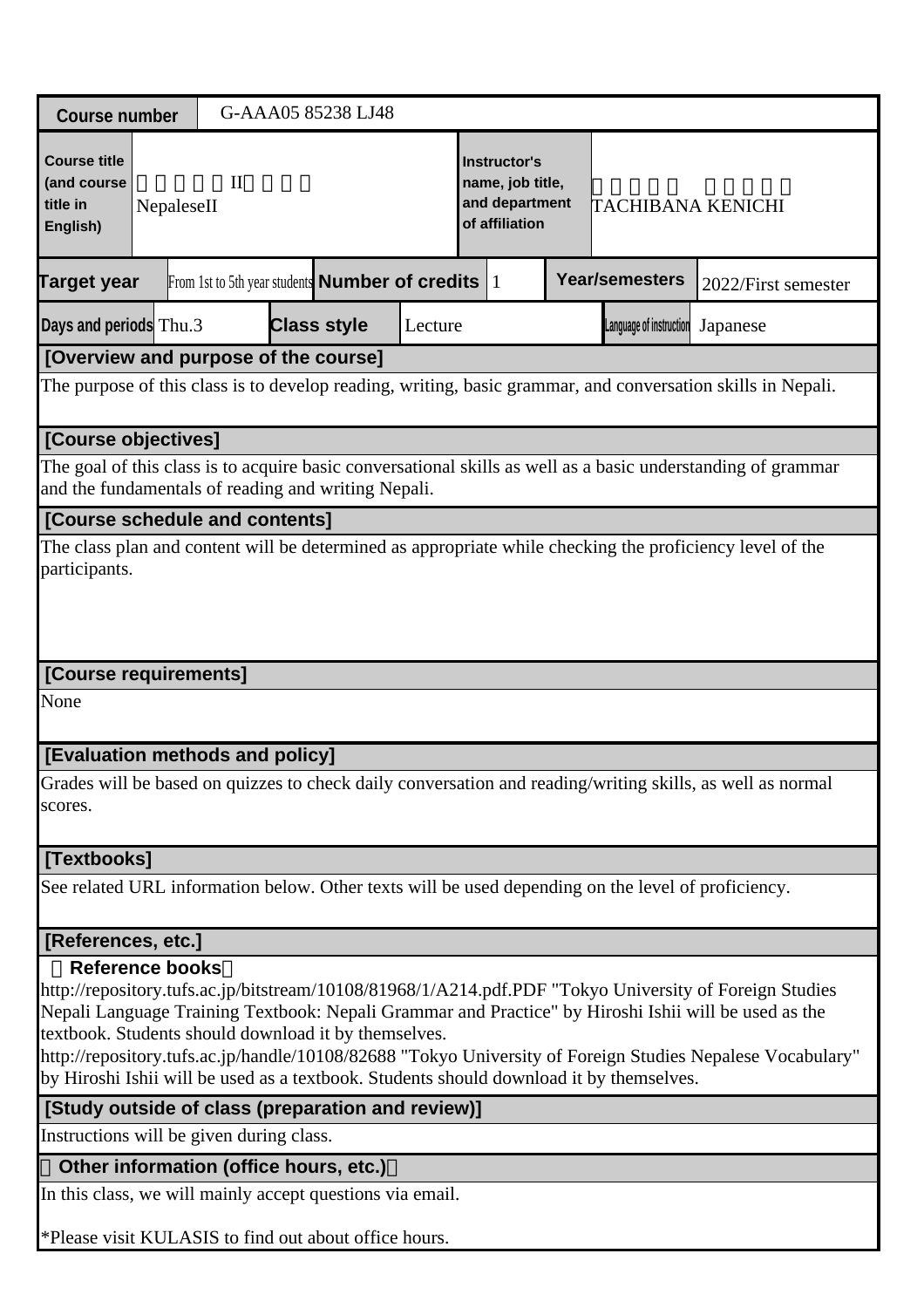| <b>Course number</b>                                                                                                                                                                                                                                                                                                                                                                                                                                                                                                                                                                                                                                                                                                                                                                                                                                                                                                                                                                                                                                                                                |                                                                      | G-AAA05 85241 LJ48 |  |  |                                                                             |  |                                 |                                                                                                        |  |  |  |
|-----------------------------------------------------------------------------------------------------------------------------------------------------------------------------------------------------------------------------------------------------------------------------------------------------------------------------------------------------------------------------------------------------------------------------------------------------------------------------------------------------------------------------------------------------------------------------------------------------------------------------------------------------------------------------------------------------------------------------------------------------------------------------------------------------------------------------------------------------------------------------------------------------------------------------------------------------------------------------------------------------------------------------------------------------------------------------------------------------|----------------------------------------------------------------------|--------------------|--|--|-----------------------------------------------------------------------------|--|---------------------------------|--------------------------------------------------------------------------------------------------------|--|--|--|
| <b>Course title</b><br>(and course<br>title in<br>Swahili I<br>English)                                                                                                                                                                                                                                                                                                                                                                                                                                                                                                                                                                                                                                                                                                                                                                                                                                                                                                                                                                                                                             |                                                                      |                    |  |  | <b>Instructor's</b><br>name, job title,<br>and department<br>of affiliation |  | Part-time Lecturer, IDONE AYAKO |                                                                                                        |  |  |  |
| <b>Target year</b>                                                                                                                                                                                                                                                                                                                                                                                                                                                                                                                                                                                                                                                                                                                                                                                                                                                                                                                                                                                                                                                                                  | From 1st to 5th year students <b>Number of credits</b>               |                    |  |  | $\vert$ 1                                                                   |  | Year/semesters                  | 2022/First semester                                                                                    |  |  |  |
| Days and periods Tue.3                                                                                                                                                                                                                                                                                                                                                                                                                                                                                                                                                                                                                                                                                                                                                                                                                                                                                                                                                                                                                                                                              | <b>Class style</b><br>Language of instruction<br>Lecture<br>Japanese |                    |  |  |                                                                             |  |                                 |                                                                                                        |  |  |  |
| [Overview and purpose of the course]                                                                                                                                                                                                                                                                                                                                                                                                                                                                                                                                                                                                                                                                                                                                                                                                                                                                                                                                                                                                                                                                |                                                                      |                    |  |  |                                                                             |  |                                 |                                                                                                        |  |  |  |
| Swahili, a Bantu language, is the national language of Tanzania and Kenya. It is one of the most widely<br>spoken languages in East Africa. Students will learn basic Swahili grammar like noun classes that are typical<br>of Bantu languages, vocabulary, sentence patterns and conversational expressions. The major goals of this<br>course are to enable students to understand basic Swahili grammar and to develop communicative skills in<br>Swahili for daily conversation. Students will be explained about grammar and dialogues in the textbook with<br>composition practice to acquire the ability to compose sentences. By using the accompanying CD students<br>will learn pronunciation and improve ability of listening and expressing themselves in Swahili. Complicated<br>sentences will be not aimed but practical expressions in daily conversation. Through additional explanations<br>about backgrounds of distinctive expressions in Swahili, students will gain cultural and social knowledge on<br>East Africa. Relevant objects and photos will be introduced in class. |                                                                      |                    |  |  |                                                                             |  |                                 |                                                                                                        |  |  |  |
| [Course objectives]                                                                                                                                                                                                                                                                                                                                                                                                                                                                                                                                                                                                                                                                                                                                                                                                                                                                                                                                                                                                                                                                                 |                                                                      |                    |  |  |                                                                             |  |                                 |                                                                                                        |  |  |  |
| To understand Swahili noun class system and basic sentence patterns<br>$\mathbf 1$<br>$\overline{c}$<br>$\vert 3 \vert$<br>To be able to follow the whole of short conversation<br>$\overline{4}$<br>To gain cultural and social knowledge on East Africa                                                                                                                                                                                                                                                                                                                                                                                                                                                                                                                                                                                                                                                                                                                                                                                                                                           |                                                                      |                    |  |  |                                                                             |  |                                 | To be able to compose sentences and speak them by using grammar and sentence patterns learned in class |  |  |  |
| [Course schedule and contents]                                                                                                                                                                                                                                                                                                                                                                                                                                                                                                                                                                                                                                                                                                                                                                                                                                                                                                                                                                                                                                                                      |                                                                      |                    |  |  |                                                                             |  |                                 |                                                                                                        |  |  |  |
| The schedule will be as follows but may be changed as necessary.                                                                                                                                                                                                                                                                                                                                                                                                                                                                                                                                                                                                                                                                                                                                                                                                                                                                                                                                                                                                                                    |                                                                      |                    |  |  |                                                                             |  |                                 |                                                                                                        |  |  |  |
| 1: Introduction Outline of Swahili Grammar<br>2: Lesson 1 Present Tense<br>3: Lesson 2 Copula<br>4: Lesson $4$ To have<br>5: Lesson 5 Future Tense<br>6: Noun Class System<br>7: Lesson 3 Locatives<br>8: Reviews and Complements of Lesson 1-5<br>9: Lesson 6 Greetings<br>10: Lesson 7 Past Tense<br>11: Lesson 8 Perfect Tense<br>12: Lesson 9 Adjectives<br>13: Lesson 10 Subjunctive<br>14: Reviews and Complements of Lesson 6-10                                                                                                                                                                                                                                                                                                                                                                                                                                                                                                                                                                                                                                                             |                                                                      |                    |  |  |                                                                             |  |                                 |                                                                                                        |  |  |  |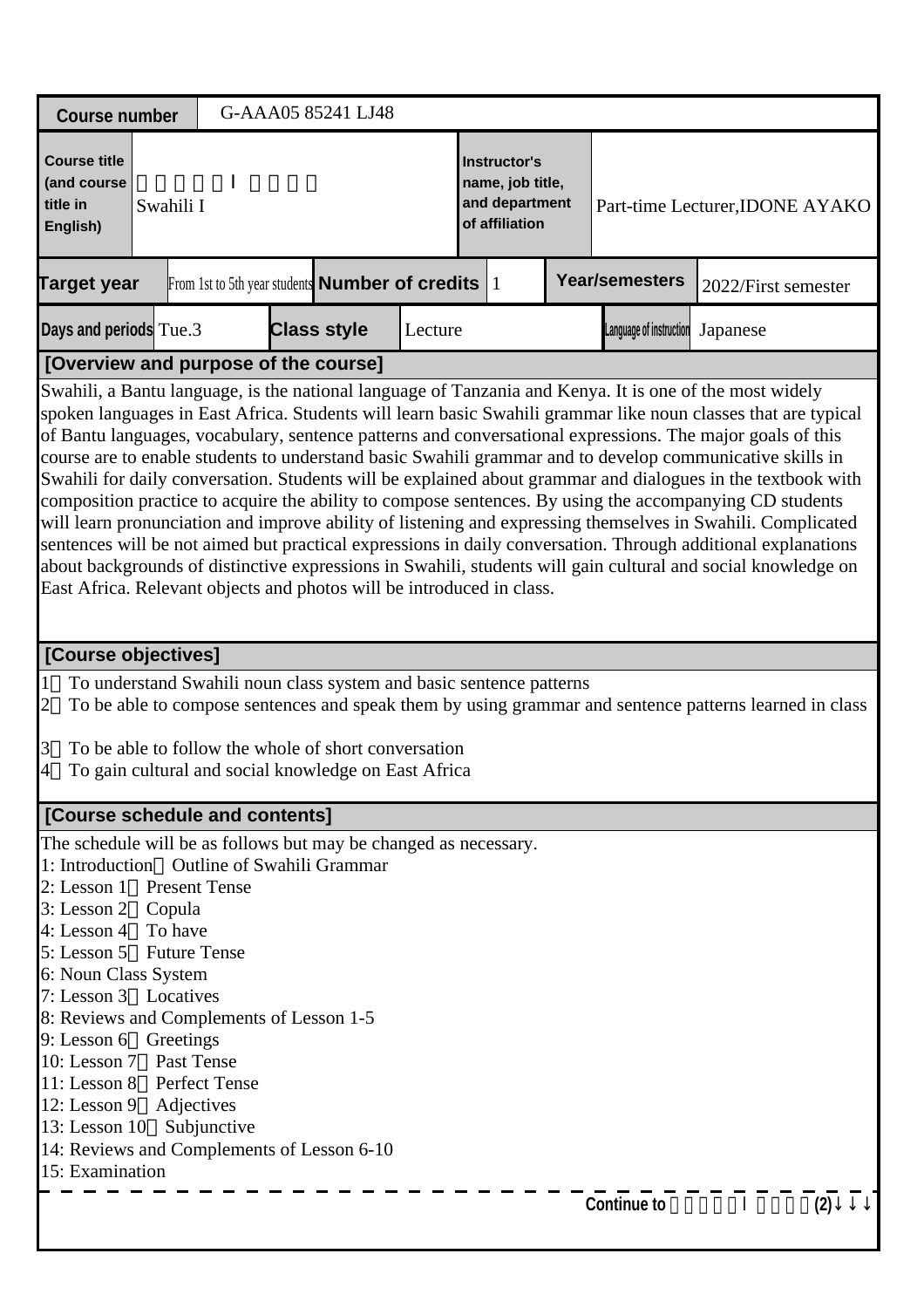| (2)                                                                                                                                                                                                                                                    |
|--------------------------------------------------------------------------------------------------------------------------------------------------------------------------------------------------------------------------------------------------------|
| 16: Feedback                                                                                                                                                                                                                                           |
| [Course requirements]                                                                                                                                                                                                                                  |
| None                                                                                                                                                                                                                                                   |
| [Evaluation methods and policy]                                                                                                                                                                                                                        |
| Determined by attitude and participation in class<br>preparation and review(30%), and final examination(70%).<br>Attendance rate must be above two-thirds.                                                                                             |
| [Textbooks]                                                                                                                                                                                                                                            |
| Hakusui-sha ISBN:978-4-560-08805-0<br><b>TAKEMURA Keiko</b><br>New Express+ Swahili                                                                                                                                                                    |
| [References, etc.]                                                                                                                                                                                                                                     |
| <b>Reference books</b><br>Introduced during class                                                                                                                                                                                                      |
| [Study outside of class (preparation and review)]                                                                                                                                                                                                      |
| Preparation and review of each lesson are needed.<br>You will be expected to listen to each unit of the accompanying CD before class.<br>Handouts on grammar issues and exercises will be provided in class.<br>Other information (office hours, etc.) |
| *Please visit KULASIS to find out about office hours.                                                                                                                                                                                                  |
|                                                                                                                                                                                                                                                        |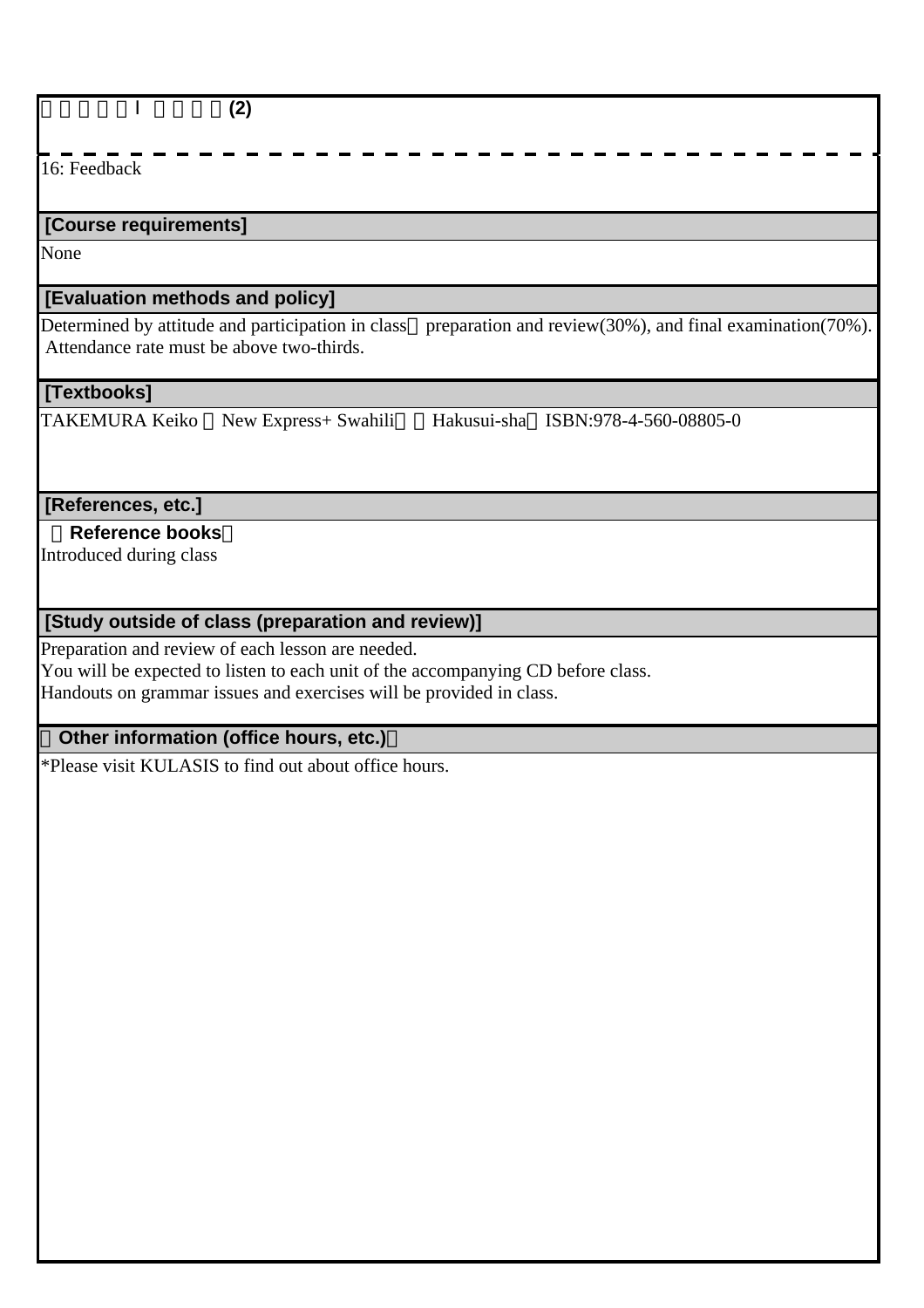| <b>Course number</b>                                                                                                                                                                                                                                                                                                                                                                                                                                                                                                                                                                                                                                                                                                                                                                             |                                                                                                                                                                                                                                                                                                                                            |  | G-AAA05 85242 LJ48 |         |                                                                      |  |  |                         |                                 |  |
|--------------------------------------------------------------------------------------------------------------------------------------------------------------------------------------------------------------------------------------------------------------------------------------------------------------------------------------------------------------------------------------------------------------------------------------------------------------------------------------------------------------------------------------------------------------------------------------------------------------------------------------------------------------------------------------------------------------------------------------------------------------------------------------------------|--------------------------------------------------------------------------------------------------------------------------------------------------------------------------------------------------------------------------------------------------------------------------------------------------------------------------------------------|--|--------------------|---------|----------------------------------------------------------------------|--|--|-------------------------|---------------------------------|--|
| <b>Course title</b><br>(and course<br>title in<br>Swahili II<br>English)                                                                                                                                                                                                                                                                                                                                                                                                                                                                                                                                                                                                                                                                                                                         |                                                                                                                                                                                                                                                                                                                                            |  |                    |         | Instructor's<br>name, job title,<br>and department<br>of affiliation |  |  |                         | Part-time Lecturer, IDONE AYAKO |  |
| <b>Target year</b>                                                                                                                                                                                                                                                                                                                                                                                                                                                                                                                                                                                                                                                                                                                                                                               | From 1st to 5th year students <b>Number of credits</b> 1                                                                                                                                                                                                                                                                                   |  |                    |         |                                                                      |  |  | <b>Year/semesters</b>   | 2022/Second semester            |  |
| Days and periods Tue.3                                                                                                                                                                                                                                                                                                                                                                                                                                                                                                                                                                                                                                                                                                                                                                           |                                                                                                                                                                                                                                                                                                                                            |  | <b>Class style</b> | Lecture |                                                                      |  |  | Language of instruction | Japanese                        |  |
| [Overview and purpose of the course]                                                                                                                                                                                                                                                                                                                                                                                                                                                                                                                                                                                                                                                                                                                                                             |                                                                                                                                                                                                                                                                                                                                            |  |                    |         |                                                                      |  |  |                         |                                 |  |
| Students will continue to learn with the same textbook following the course of Swahili 1 to be explained<br>about grammar and dialogues with composition practice. This course enables students to develop reading<br>comprehension skills and essential skills in Swahili for communications through learning further grammar,<br>vocabulary and idiomatic expressions besides reviewing what has been learned in the course of Swahili 1.<br>Practical exercises based on some expressions in the textbook enable students to express themselves by using<br>Swahili. Through additional explanations about backgrounds of distinctive expressions in Swahili, students<br>will gain cultural and social knowledge on East Africa. Relevant objects and photos will be introduced in<br>class. |                                                                                                                                                                                                                                                                                                                                            |  |                    |         |                                                                      |  |  |                         |                                 |  |
| [Course objectives]                                                                                                                                                                                                                                                                                                                                                                                                                                                                                                                                                                                                                                                                                                                                                                              |                                                                                                                                                                                                                                                                                                                                            |  |                    |         |                                                                      |  |  |                         |                                 |  |
| expressions<br>2<br>3<br>4                                                                                                                                                                                                                                                                                                                                                                                                                                                                                                                                                                                                                                                                                                                                                                       | To understand overall basic Swahili grammar and gain more knowledge of colloquial and practical<br>To be able to compose sentences and speak them by using grammar and sentence patterns learned in class<br>To be able to follow the whole of short conversation and summarize it<br>To gain cultural and social knowledge on East Africa |  |                    |         |                                                                      |  |  |                         |                                 |  |
| [Course schedule and contents]                                                                                                                                                                                                                                                                                                                                                                                                                                                                                                                                                                                                                                                                                                                                                                   |                                                                                                                                                                                                                                                                                                                                            |  |                    |         |                                                                      |  |  |                         |                                 |  |
| The schedule will be as follows but may be changed as necessary.<br>1: Introduction Reviews of Lesson 1-10<br>$2:$ Lesson 11<br>Time<br>$3:$ Lesson 12<br>$4:$ Lesson 13<br>5: Lesson 14<br>6: Relatives<br>$7:$ Lesson 15<br>8: Reviews and Complements of Lesson 11-15<br>9: Lesson 16 Reciprocal<br>10: Lesson 17 Counter-Factual Conditional<br>11: Lesson 18 Compound Tenses<br>$12:$ Lesson 19<br>13: Lesson $20$<br>14: Reviews and Complements of Lesson 16-20<br>15: Examination<br>16: Feedback                                                                                                                                                                                                                                                                                        | Demonstratives<br>Causative<br>Conditional<br>Passive<br>Sayings and Riddles<br><b>Letter Writing</b>                                                                                                                                                                                                                                      |  |                    |         |                                                                      |  |  |                         |                                 |  |
|                                                                                                                                                                                                                                                                                                                                                                                                                                                                                                                                                                                                                                                                                                                                                                                                  |                                                                                                                                                                                                                                                                                                                                            |  |                    |         |                                                                      |  |  | <b>Continue to</b>      | (2)                             |  |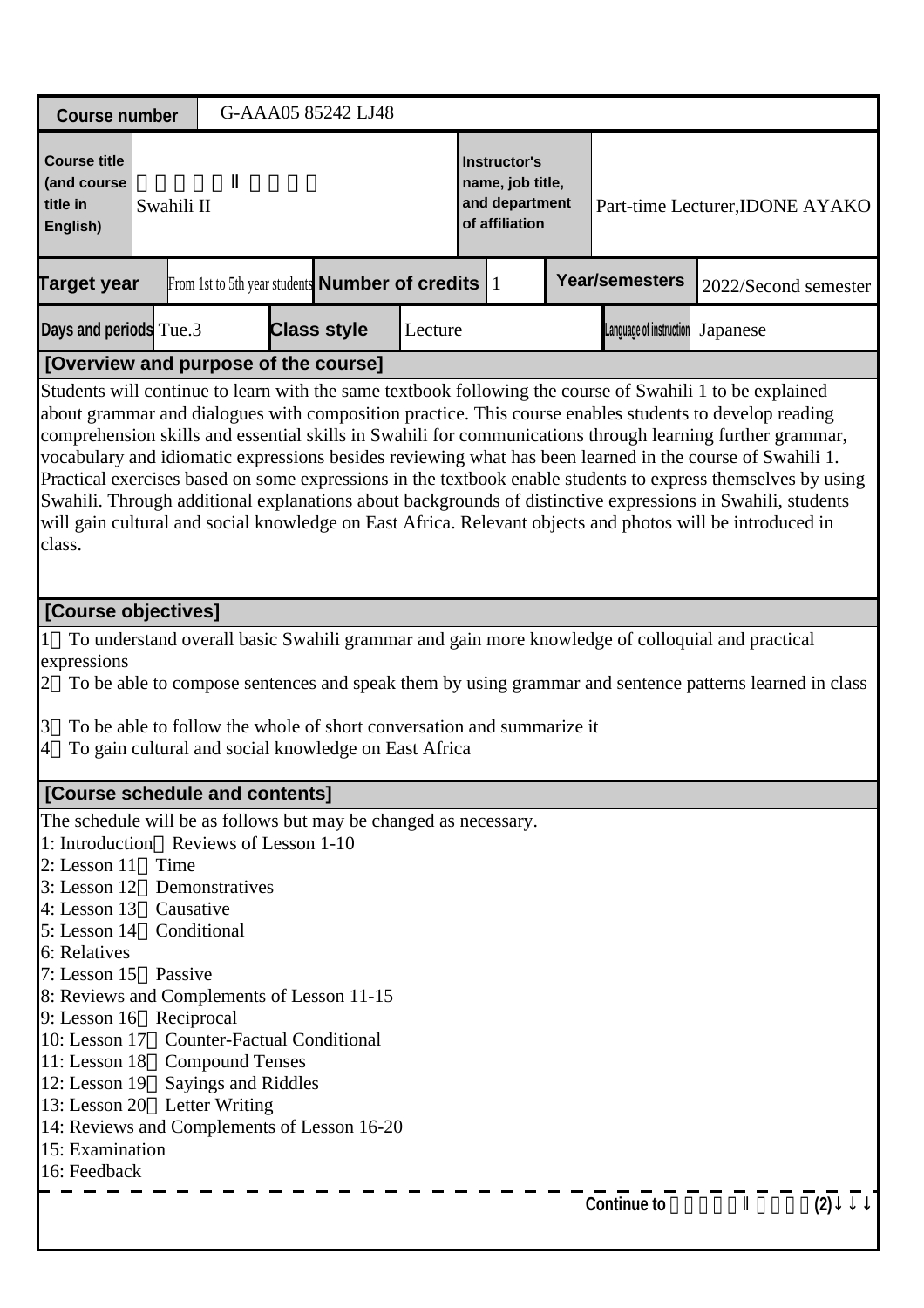## **[Course requirements]**

None

### **[Evaluation methods and policy]**

Determined by attitude and participation in class preparation and review(30%), and final examination(70%). Attendance rate must be above two-thirds.

#### **[Textbooks]**

TAKEMURA Keiko New Express+ Swahili Hakusui-sha ISBN:978-4-560-08805-0

#### **[References, etc.]**

 **Reference books**

Introduced during class

### **[Study outside of class (preparation and review)]**

Preparation and review of each lesson are needed.

You will be expected to listen to each unit of the accompanying CD before class.

Handouts on grammar issues and exercises will be provided in class.

## **Other information (office hours, etc.)**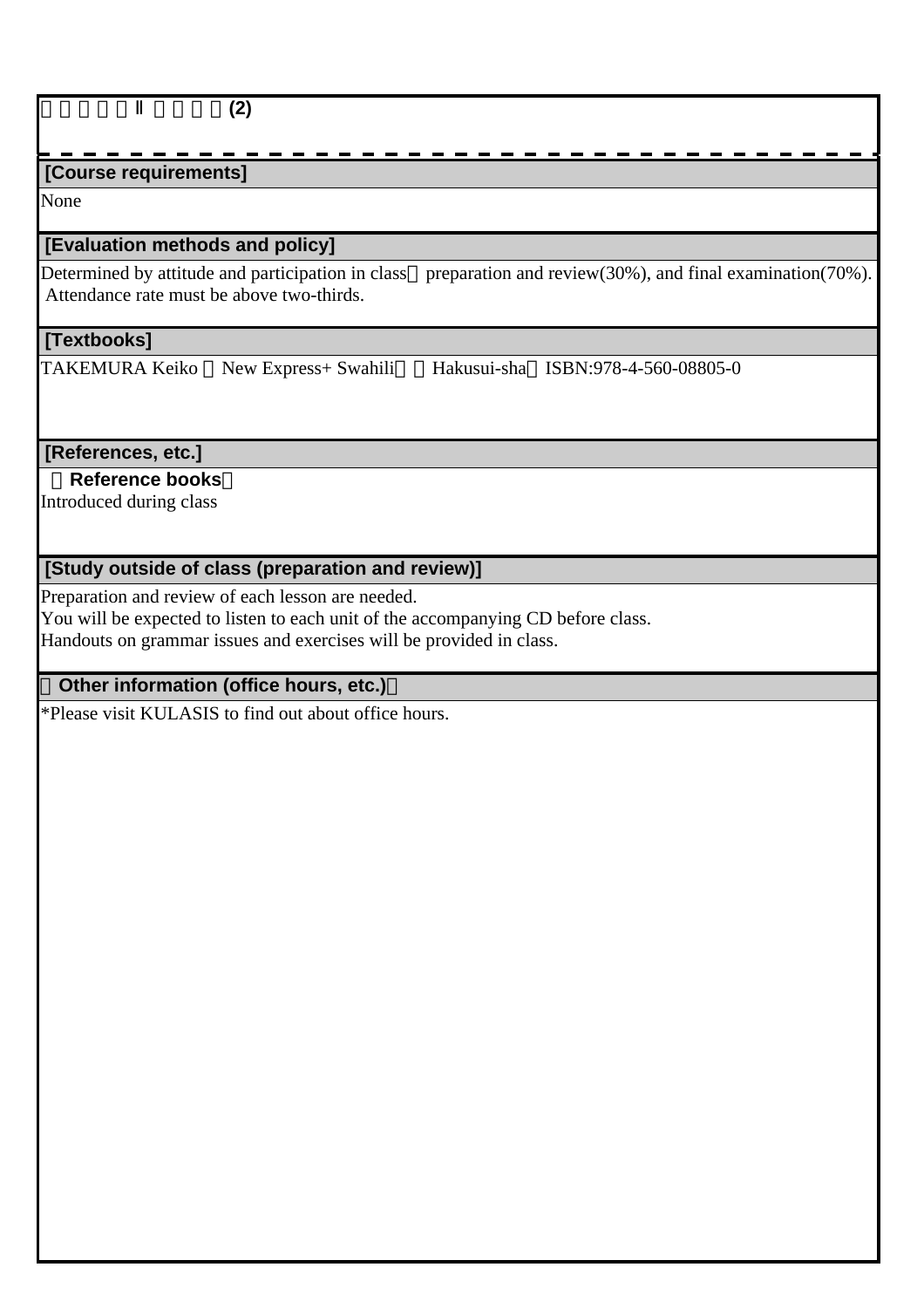| <b>Course number</b>                                                                                                                                 |                                                                                                                                                                                                                                                                                                                                                                                                                                                                                                                                                              |  |  | G-AAA05 85243 LJ48                                     |  |  |                                                                      |  |                                      |                                |  |  |
|------------------------------------------------------------------------------------------------------------------------------------------------------|--------------------------------------------------------------------------------------------------------------------------------------------------------------------------------------------------------------------------------------------------------------------------------------------------------------------------------------------------------------------------------------------------------------------------------------------------------------------------------------------------------------------------------------------------------------|--|--|--------------------------------------------------------|--|--|----------------------------------------------------------------------|--|--------------------------------------|--------------------------------|--|--|
| <b>Course title</b><br>(and course<br>title in<br>English)                                                                                           | Amharic I                                                                                                                                                                                                                                                                                                                                                                                                                                                                                                                                                    |  |  |                                                        |  |  | Instructor's<br>name, job title,<br>and department<br>of affiliation |  | Part-time Lecturer, WAKASA MOTOMICHI |                                |  |  |
| <b>Target year</b>                                                                                                                                   |                                                                                                                                                                                                                                                                                                                                                                                                                                                                                                                                                              |  |  | From 1st to 5th year students <b>Number of credits</b> |  |  | $\vert$ 1                                                            |  | <b>Year/semesters</b>                | 2022/Intensive, First semester |  |  |
| <b>Class style</b><br>Days and periods Intensive<br>Language of instruction<br>Lecture<br>Japanese                                                   |                                                                                                                                                                                                                                                                                                                                                                                                                                                                                                                                                              |  |  |                                                        |  |  |                                                                      |  |                                      |                                |  |  |
|                                                                                                                                                      |                                                                                                                                                                                                                                                                                                                                                                                                                                                                                                                                                              |  |  |                                                        |  |  |                                                                      |  |                                      |                                |  |  |
| the language.                                                                                                                                        | [Overview and purpose of the course]<br>Amharic is one of major languages of Ethiopia, and has a unique writing system. The language is widely used<br>in Amhara region, Addis Ababa, and other cities in the country. This class deals with basic knowledge of<br>Amharic conversations, grammar, and the writing system. It also deals with local culture related to the use of                                                                                                                                                                            |  |  |                                                        |  |  |                                                                      |  |                                      |                                |  |  |
| [Course objectives]                                                                                                                                  |                                                                                                                                                                                                                                                                                                                                                                                                                                                                                                                                                              |  |  |                                                        |  |  |                                                                      |  |                                      |                                |  |  |
| To obtain basic knowledge of Amharic conversations, grammar, and the writing system, as well as local<br>culture related to the use of the language. |                                                                                                                                                                                                                                                                                                                                                                                                                                                                                                                                                              |  |  |                                                        |  |  |                                                                      |  |                                      |                                |  |  |
|                                                                                                                                                      |                                                                                                                                                                                                                                                                                                                                                                                                                                                                                                                                                              |  |  |                                                        |  |  |                                                                      |  |                                      |                                |  |  |
| [Course requirements]                                                                                                                                | [Course schedule and contents]<br>$(1)$ Letters and pronunciation 1<br>(2) Letters and pronunciation 2<br>(3) Writing system and basic vocabulary<br>(4) Copula (present tense)<br>(5) Noun declension<br>(6) Perfective of the verb<br>(7) Prepositions and postpositions<br>$(8)$ Expression of existence<br>(9) Linguistic fieldwork<br>$(10)$ Imperfective of the verb<br>$(11)$ Suffixed pronouns<br>(12) Linguistic landscape in Ethiopia<br>$(13)$ Other forms of the verb<br>$(14)$ Verb derivation<br>$(15)$ Text reading (and subordinate clauses) |  |  |                                                        |  |  |                                                                      |  |                                      |                                |  |  |
| None                                                                                                                                                 |                                                                                                                                                                                                                                                                                                                                                                                                                                                                                                                                                              |  |  |                                                        |  |  |                                                                      |  |                                      |                                |  |  |
|                                                                                                                                                      |                                                                                                                                                                                                                                                                                                                                                                                                                                                                                                                                                              |  |  |                                                        |  |  |                                                                      |  |                                      |                                |  |  |
| [Evaluation methods and policy]                                                                                                                      |                                                                                                                                                                                                                                                                                                                                                                                                                                                                                                                                                              |  |  |                                                        |  |  |                                                                      |  |                                      |                                |  |  |
| Students are evaluated based on their attendance and participation.                                                                                  |                                                                                                                                                                                                                                                                                                                                                                                                                                                                                                                                                              |  |  |                                                        |  |  |                                                                      |  |                                      |                                |  |  |
| [Textbooks]                                                                                                                                          |                                                                                                                                                                                                                                                                                                                                                                                                                                                                                                                                                              |  |  |                                                        |  |  |                                                                      |  |                                      |                                |  |  |
| Handouts will be distributed.                                                                                                                        |                                                                                                                                                                                                                                                                                                                                                                                                                                                                                                                                                              |  |  |                                                        |  |  |                                                                      |  |                                      |                                |  |  |
|                                                                                                                                                      |                                                                                                                                                                                                                                                                                                                                                                                                                                                                                                                                                              |  |  |                                                        |  |  |                                                                      |  | <b>Continue to</b>                   | (2)                            |  |  |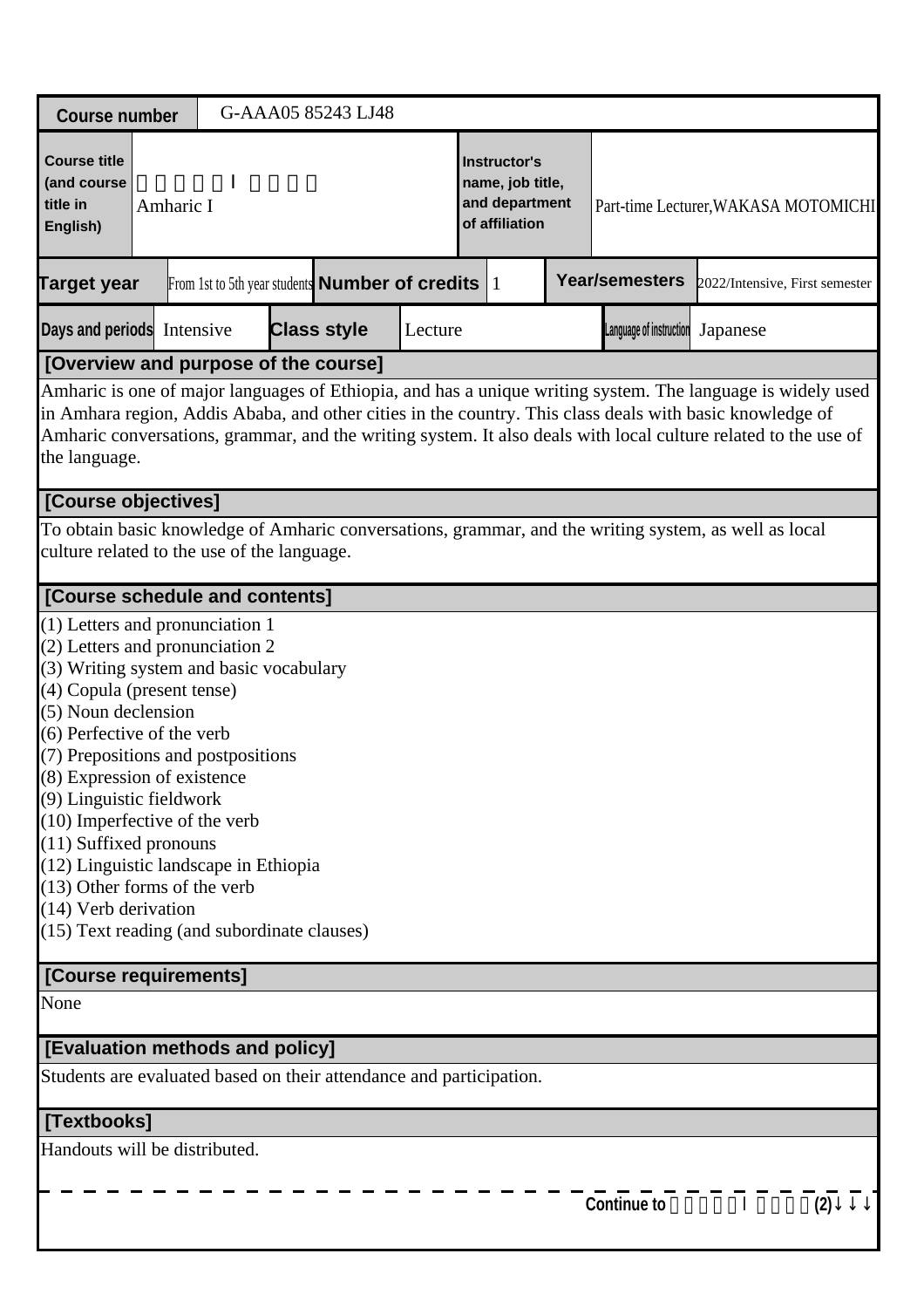| (2)                                                                                                                                                       |      |                     |
|-----------------------------------------------------------------------------------------------------------------------------------------------------------|------|---------------------|
|                                                                                                                                                           |      |                     |
| [References, etc.]                                                                                                                                        |      |                     |
| <b>Reference books</b><br>08918-7                                                                                                                         | 2021 | ISBN:ISBN978-4-560- |
| [Study outside of class (preparation and review)]                                                                                                         |      |                     |
| Read sentences written in the Ethiopic script on the handouts and translate them into Japanese using the<br>glosses attached before attending each class. |      |                     |

# **Other information (office hours, etc.)**

contact address: motomichiwakasa@nifty.com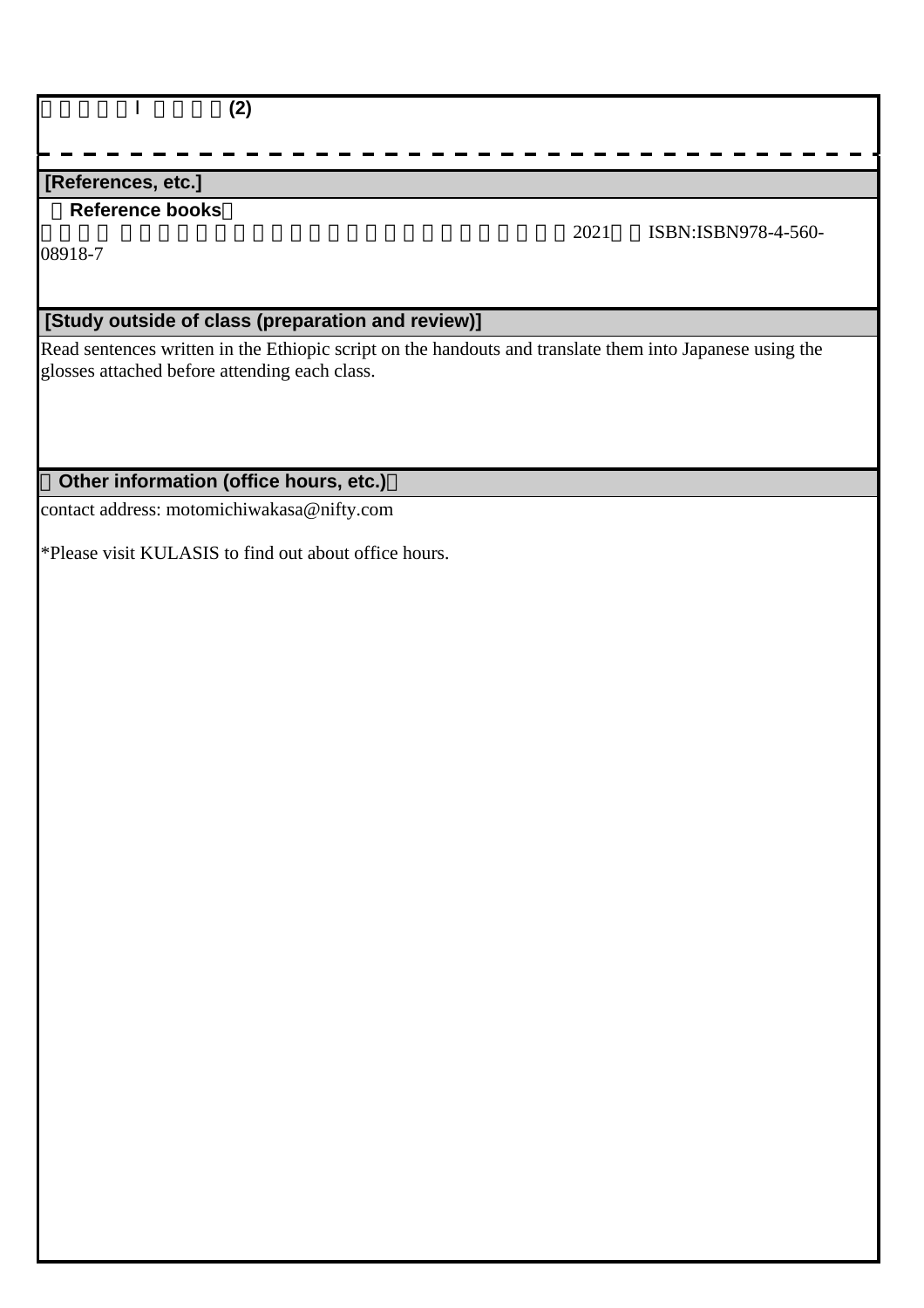| <b>Course number</b>                                                                                                                                                                                                                                                                                                                                                                                                                                                                                                                       |                                                                                                                                                                                                                                                                                                                                                                                                                                                                                                                                                                                                                                                                                                                                              |  |  | G-AAA05 85246 LJ48                                           |                                                                      |  |  |                                                                               |                         |                                |         |
|--------------------------------------------------------------------------------------------------------------------------------------------------------------------------------------------------------------------------------------------------------------------------------------------------------------------------------------------------------------------------------------------------------------------------------------------------------------------------------------------------------------------------------------------|----------------------------------------------------------------------------------------------------------------------------------------------------------------------------------------------------------------------------------------------------------------------------------------------------------------------------------------------------------------------------------------------------------------------------------------------------------------------------------------------------------------------------------------------------------------------------------------------------------------------------------------------------------------------------------------------------------------------------------------------|--|--|--------------------------------------------------------------|----------------------------------------------------------------------|--|--|-------------------------------------------------------------------------------|-------------------------|--------------------------------|---------|
| <b>Course title</b><br>(and course<br>title in<br>Hausa I<br>English)                                                                                                                                                                                                                                                                                                                                                                                                                                                                      |                                                                                                                                                                                                                                                                                                                                                                                                                                                                                                                                                                                                                                                                                                                                              |  |  |                                                              | Instructor's<br>name, job title,<br>and department<br>of affiliation |  |  | Graduate School of Asian and African Area Studies<br>Professor, OYAMA SHUICHI |                         |                                |         |
| <b>Target year</b>                                                                                                                                                                                                                                                                                                                                                                                                                                                                                                                         |                                                                                                                                                                                                                                                                                                                                                                                                                                                                                                                                                                                                                                                                                                                                              |  |  | From 1st to 5th year students <b>Number of credits</b> $ 1 $ |                                                                      |  |  |                                                                               | <b>Year/semesters</b>   | 2022/Intensive, First semester |         |
| Days and periods Intensive                                                                                                                                                                                                                                                                                                                                                                                                                                                                                                                 |                                                                                                                                                                                                                                                                                                                                                                                                                                                                                                                                                                                                                                                                                                                                              |  |  | <b>Class style</b>                                           | Lecture                                                              |  |  |                                                                               | Language of instruction | Japanese                       |         |
| [Overview and purpose of the course]                                                                                                                                                                                                                                                                                                                                                                                                                                                                                                       |                                                                                                                                                                                                                                                                                                                                                                                                                                                                                                                                                                                                                                                                                                                                              |  |  |                                                              |                                                                      |  |  |                                                                               |                         |                                |         |
|                                                                                                                                                                                                                                                                                                                                                                                                                                                                                                                                            | Hausa is a language spoken in northern Nigeria and southern Niger in West Africa. There are Hausa<br>communities in all cities in West Africa, and the number of speakers is said to be 80 million, but in fact the<br>number of speakers is rapidly increasing, sometimes as high as 120 million. The Hausa believe in Islam, and<br>the increasing Islamization of West Africa is also known as Hausanization.<br>In this course, students will learn basic Hausa pronunciation, grammar, and vocabulary, and acquire<br>practical Hausa language skills to conduct fieldwork in Hausa society. The course also includes lectures on<br>the cultural characteristics of Hausa society, daily life, values, and contemporary social trends. |  |  |                                                              |                                                                      |  |  |                                                                               |                         |                                |         |
| [Course objectives]                                                                                                                                                                                                                                                                                                                                                                                                                                                                                                                        |                                                                                                                                                                                                                                                                                                                                                                                                                                                                                                                                                                                                                                                                                                                                              |  |  |                                                              |                                                                      |  |  |                                                                               |                         |                                |         |
|                                                                                                                                                                                                                                                                                                                                                                                                                                                                                                                                            | Students will develop an understanding of basic Hausa greetings, number counting, grammar, vocabulary,<br>and the ability to hold simple conversations. Students will also gain a basic understanding of contemporary<br>developments in West African society.                                                                                                                                                                                                                                                                                                                                                                                                                                                                               |  |  |                                                              |                                                                      |  |  |                                                                               |                         |                                |         |
| [Course schedule and contents]                                                                                                                                                                                                                                                                                                                                                                                                                                                                                                             |                                                                                                                                                                                                                                                                                                                                                                                                                                                                                                                                                                                                                                                                                                                                              |  |  |                                                              |                                                                      |  |  |                                                                               |                         |                                |         |
| The course will be held on weekends (Saturdays) in July 2022, divided into four days of 15 sessions<br>16, 23, and 30<br>1. Basic Hausa language<br>2. Pronunciation<br>3. Basic greetings<br>4. Indicative words: "This is "<br>5. Review (1) quiz<br>Conjunctions: "And, but, so" 7.<br>Prepositions "from, on top of, underneath".<br><b>Numbers</b><br>9. question form<br>Review (2) quiz<br>Verbs Part 1<br>Verbs Part 1 Verbs Part 2<br>12. Passive voice<br>13. future tense<br>14. Simple Sentence Expressions<br>Review (3) Quiz |                                                                                                                                                                                                                                                                                                                                                                                                                                                                                                                                                                                                                                                                                                                                              |  |  |                                                              |                                                                      |  |  |                                                                               |                         |                                | July 9, |
|                                                                                                                                                                                                                                                                                                                                                                                                                                                                                                                                            |                                                                                                                                                                                                                                                                                                                                                                                                                                                                                                                                                                                                                                                                                                                                              |  |  |                                                              |                                                                      |  |  |                                                                               | <b>Continue to</b>      |                                | (2)     |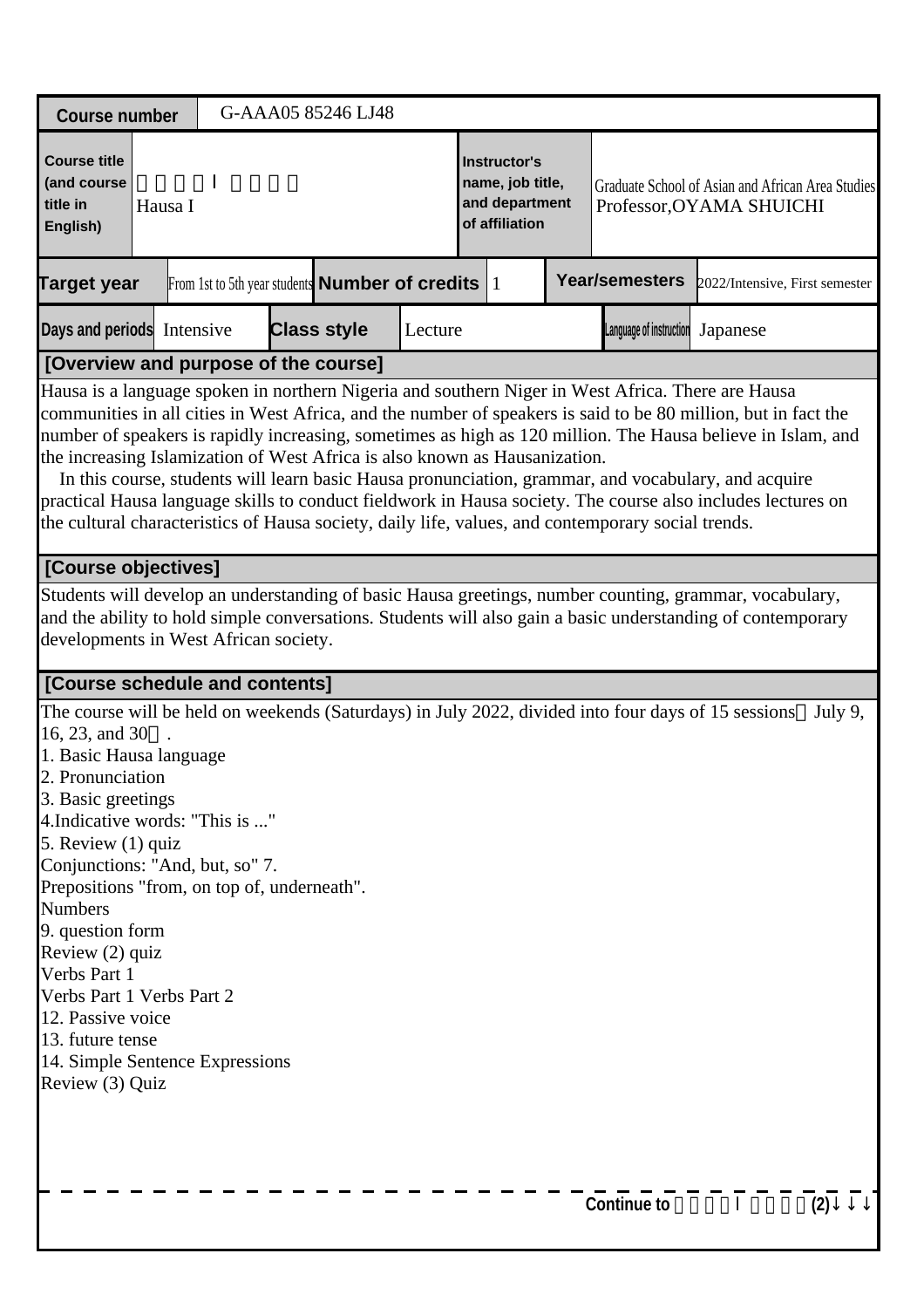## **[Course requirements]**

None

## **[Evaluation methods and policy]**

Class evaluation (40 points) + small tests (20 points each time  $x$  3 = 60 points) For the small tests, students may bring their own textbooks and notes.

## **[Textbooks]**

Instructed during class

The textbook will be prepared and distributed in the classroom.

(It is recommended that students receive the textbook from the class instructor before the first day of class, but it is also possible to receive it at the first class.)

## **[References, etc.]**

## **Reference books**

Introduced during class

## **[Study outside of class (preparation and review)]**

We will proceed with 15 lessons in 4 days on Saturdays in July (scheduled for July 9, 16, 23, and 30). The main focus will be to be able to converse without paying attention to details. I want to make language classes fun, but we will move at a fast pace, so prep before class and review after class will be necessary.

## **Other information (office hours, etc.)**

My office hours are weekday afternoons, but please make an appointment in advance by e-mail to avoid being left empty-handed due to my off-campus travel.

The email address is oyama.shuichi.3r[at]kyoto-u.ac.jp.

For more information about office hours, please check KULASIS.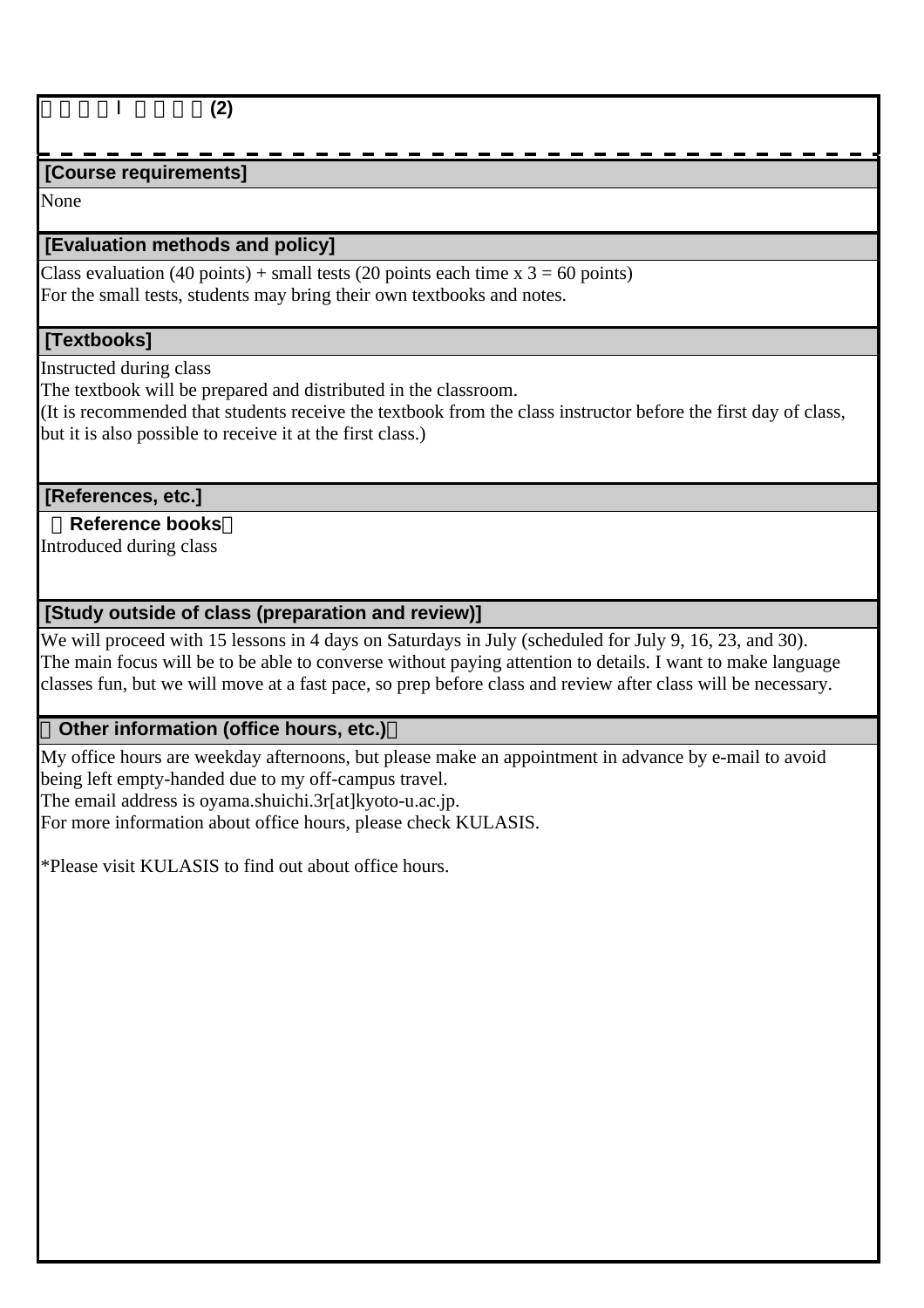| <b>Course number</b>                                                                                                                                                                                                                                                                                                                                                                                                                                                                                                                                                                                                                                                                                                                                                                                       |                                                                                                                                                                                                                                                             |  |  | G-AAA05 85247 LE48                                           |                                                                      |  |  |                                     |                       |                     |  |
|------------------------------------------------------------------------------------------------------------------------------------------------------------------------------------------------------------------------------------------------------------------------------------------------------------------------------------------------------------------------------------------------------------------------------------------------------------------------------------------------------------------------------------------------------------------------------------------------------------------------------------------------------------------------------------------------------------------------------------------------------------------------------------------------------------|-------------------------------------------------------------------------------------------------------------------------------------------------------------------------------------------------------------------------------------------------------------|--|--|--------------------------------------------------------------|----------------------------------------------------------------------|--|--|-------------------------------------|-----------------------|---------------------|--|
| <b>Course title</b><br>(and course<br>title in<br>Luganda I<br>English)                                                                                                                                                                                                                                                                                                                                                                                                                                                                                                                                                                                                                                                                                                                                    |                                                                                                                                                                                                                                                             |  |  |                                                              | Instructor's<br>name, job title,<br>and department<br>of affiliation |  |  | Part-time Lecturer, SEERA, Georgina |                       |                     |  |
| <b>Target year</b>                                                                                                                                                                                                                                                                                                                                                                                                                                                                                                                                                                                                                                                                                                                                                                                         |                                                                                                                                                                                                                                                             |  |  | From 1st to 5th year students <b>Number of credits</b> $ 1 $ |                                                                      |  |  |                                     | <b>Year/semesters</b> | 2022/First semester |  |
| Days and periods Thu.3<br><b>Class style</b><br>Language of instruction<br>Lecture<br>English                                                                                                                                                                                                                                                                                                                                                                                                                                                                                                                                                                                                                                                                                                              |                                                                                                                                                                                                                                                             |  |  |                                                              |                                                                      |  |  |                                     |                       |                     |  |
| [Overview and purpose of the course]                                                                                                                                                                                                                                                                                                                                                                                                                                                                                                                                                                                                                                                                                                                                                                       |                                                                                                                                                                                                                                                             |  |  |                                                              |                                                                      |  |  |                                     |                       |                     |  |
| This class is an easy introductory course to Luganda. Luganda is one of the Bantu languages that are spoken<br>in a very large area of Africa. Luganda is a widely spoken language in Uganda, with more than 8 million<br>native speakers. It has been estimated that nearly 70% of Ugandans (32 million people) can communicate in<br>Luganda. In this course students will learn basic Luganda pronunciation, grammar, vocabulary, and phrases<br>that would be useful for someone conducting fieldwork, volunteering, or working in Buganda society. The<br>purpose of the course is to learn the practical Luganda language. Also, the cultural characteristics of Buganda<br>society, daily life, values, and modern times. Lectures will also be given on the observable social trends in<br>Uganda. |                                                                                                                                                                                                                                                             |  |  |                                                              |                                                                      |  |  |                                     |                       |                     |  |
| [Course objectives]                                                                                                                                                                                                                                                                                                                                                                                                                                                                                                                                                                                                                                                                                                                                                                                        |                                                                                                                                                                                                                                                             |  |  |                                                              |                                                                      |  |  |                                     |                       |                     |  |
| society.                                                                                                                                                                                                                                                                                                                                                                                                                                                                                                                                                                                                                                                                                                                                                                                                   | To learn and practice basic Luganda pronunciation, grammar, vocabulary, common phrases, and develop the<br>ability to hold simple conversations.<br>In addition, students will be able to understand basic information about contemporary trends in Ugandan |  |  |                                                              |                                                                      |  |  |                                     |                       |                     |  |
| [Course schedule and contents]                                                                                                                                                                                                                                                                                                                                                                                                                                                                                                                                                                                                                                                                                                                                                                             |                                                                                                                                                                                                                                                             |  |  |                                                              |                                                                      |  |  |                                     |                       |                     |  |
| The class will be given weekly on Thursdays during the 3rd period.<br>1. The Luganda alphabet; syllables and pronunciation<br>2. Greetings<br>3. Expressing feelings, interests, and needs<br>4. (Review test 1) Essential pronouns and "To Be"<br>5. Numbers/counting<br>6. Some standard questions<br>7. Some common words<br>8. (Review test 2) Going places<br>9. Shopping<br>10. Verb conjugation: present tense,<br>11. Time and Date<br>12. (Review test 3) Sentence construction,<br>13. Seemingly similar words<br>14. To love and beyond<br><final test=""><br/>15. Feedback</final>                                                                                                                                                                                                             |                                                                                                                                                                                                                                                             |  |  |                                                              |                                                                      |  |  |                                     |                       |                     |  |
|                                                                                                                                                                                                                                                                                                                                                                                                                                                                                                                                                                                                                                                                                                                                                                                                            |                                                                                                                                                                                                                                                             |  |  |                                                              |                                                                      |  |  |                                     | <b>Continue to</b>    | (2)                 |  |